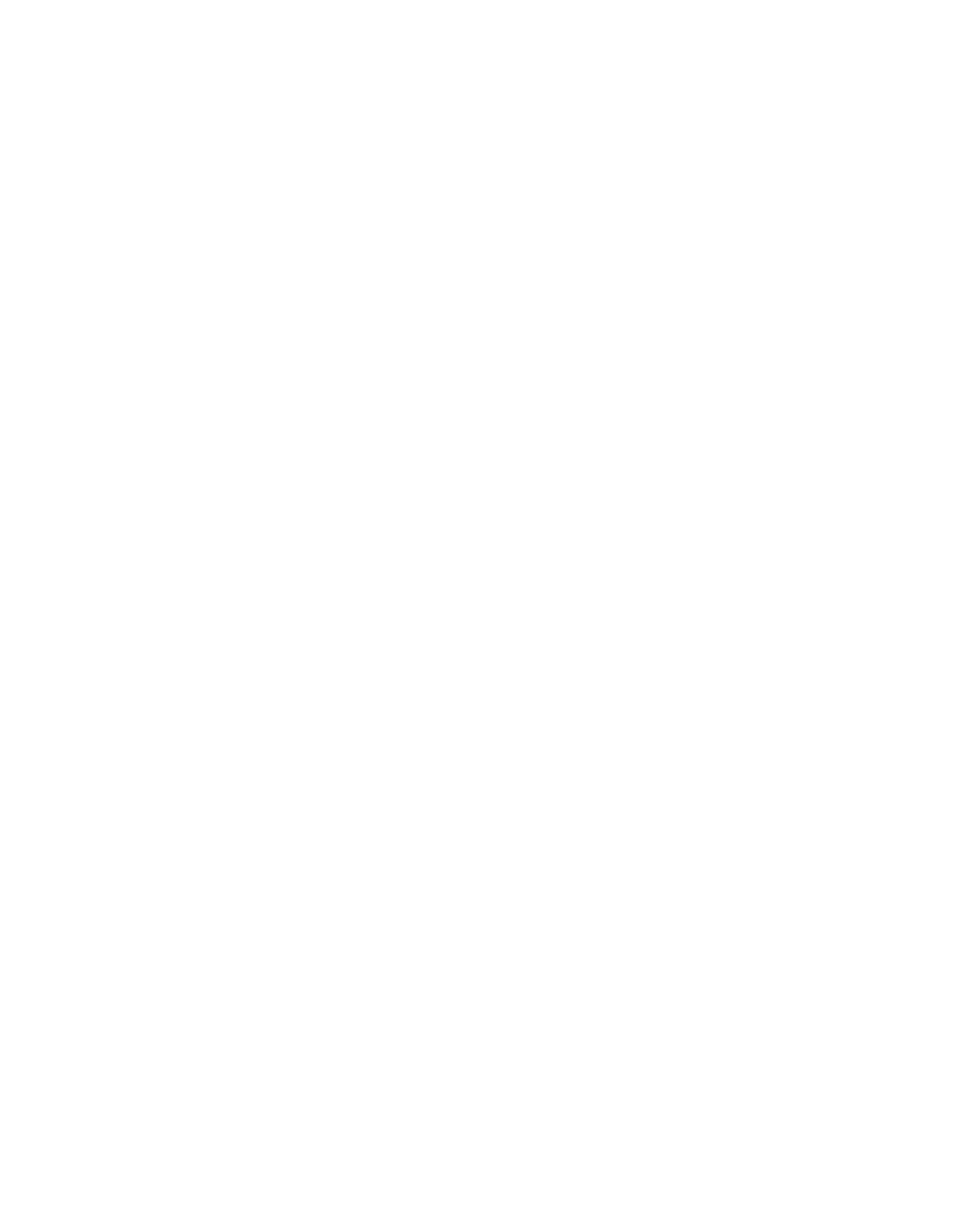

#### "Helping Communities and Organizations Create Their Best Futures"

Founded in 1988, we are an interdisciplinary strategy and analysis firm providing integrated, creative and analytically rigorous approaches to complex policy and planning decisions. Our team of strategic planners, policy and financial analysts, economists, cartographers, information designers and facilitators work together to bring new ideas, clarity, and robust frameworks to the development of analytically-based and action-oriented plans.

#### Prepared by:

#### BERK & ASSOCIATES

120 Lakeside Avenue Suite 200 Seattle, Washington 98122 P (206) 324-8760

#### www.berkandassociates.com

Principals: Bonnie Berk and Michael Hodgins Project Team: Brett Sheckler, Natasha Fedo, Meghann Glavin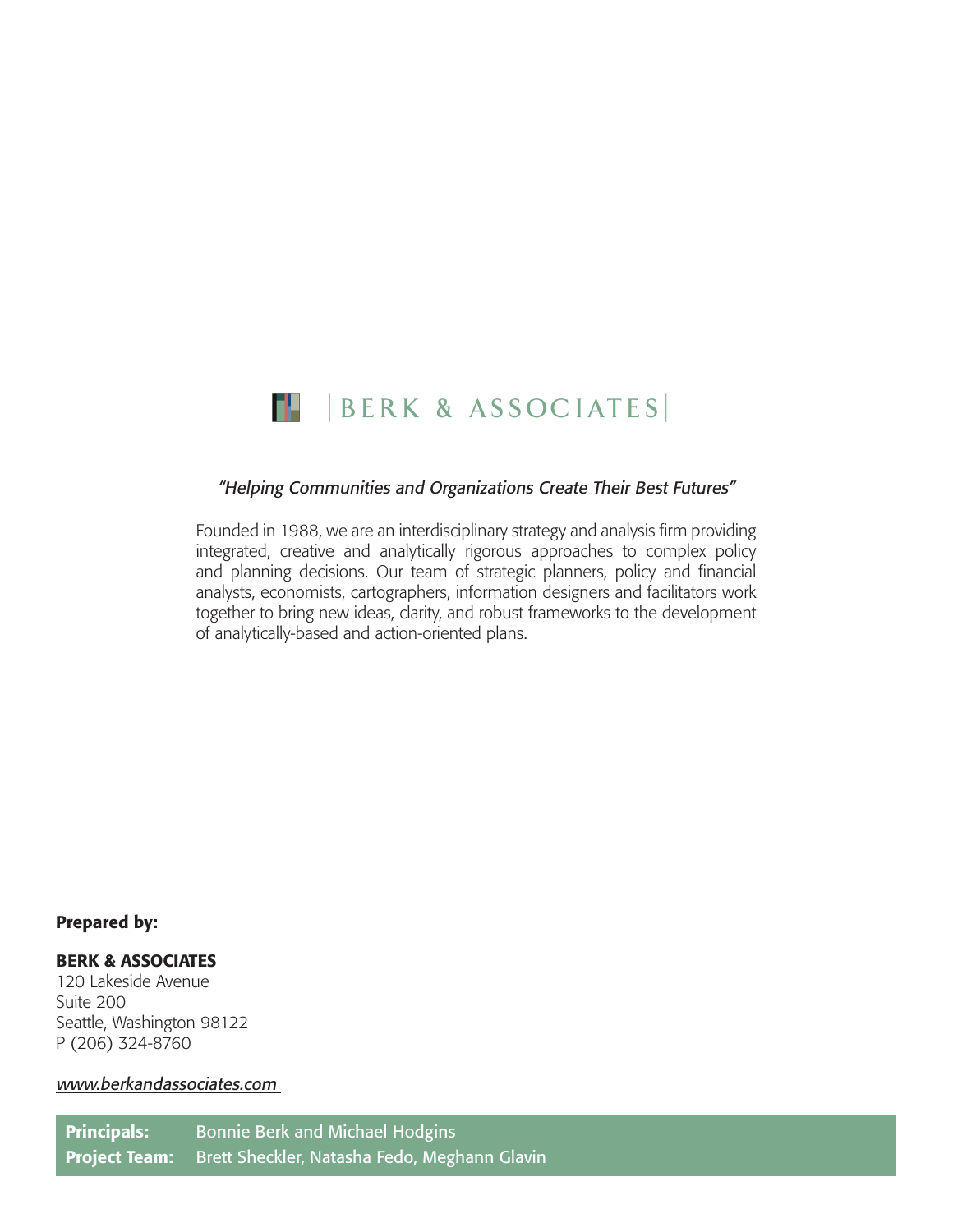# **BIRCH BAY INCORPORATION FEASIBILITY STUDY**

# **Executive Summary**

## **BACKGROUND**

In recent years, residents of the Birch Bay community have engaged in a series of planning efforts for the Birch Bay area. These efforts were focused on envisioning the future of Birch Bay and developing plans for public infrastructure and services, zoning and land use, and the scope and nature of future development.

The most prominent of these efforts resulted in three planning documents: (1) the 2004 Birch Bay Community Plan; (2) the 2006 Birch Bay Comprehensive Stormwater Plan; and (3) the 2007 Birch Bay Design Guidelines for Commercial Development. As described in the Design Guidelines report, the goal of the Design Guidelines project was to shape the "…scale, character and performance of commercial development within the Birch Bay Planning Area…" in a way that will serve the Birch Bay community in coming years.

Having engaged in this series of planning efforts for infrastructure and land use, members of the Birch Bay community turned their attention to issues of local governance.

As required by Washington State's Growth Management Act, Whatcom County has developed Countywide Planning Policies and a Comprehensive Plan that represent the County's plans for longterm growth. In these plans, the County has designated Birch Bay an urban growth area (UGA)—an area where urban levels of development are to be concentrated as the county continues to grow.

Under state law, as a designated Urban Growth Area, Birch Bay has three options for future local governance:

- 1. Remain an unincorporated area of Whatcom County—continuing to receive local governmental services from the County;
- 2. Annex to the City of Blaine—a process that would require action both by the City of Blaine and by Birch Bay residents;<sup>1</sup> or
- 3. Incorporate as a new City of Birch Bay.

-

This study looks at the third option, answering the basic question:

Would a City of Birch Bay be financially feasible?

<sup>&</sup>lt;sup>1</sup> Birch Bay is one of three urban growth areas within Whatcom County that are not "associated" with existing cities. In this context, the term *not associated with an existing city* means that, to date, the City of Blaine has not included Birch Bay within its anticipated future boundaries.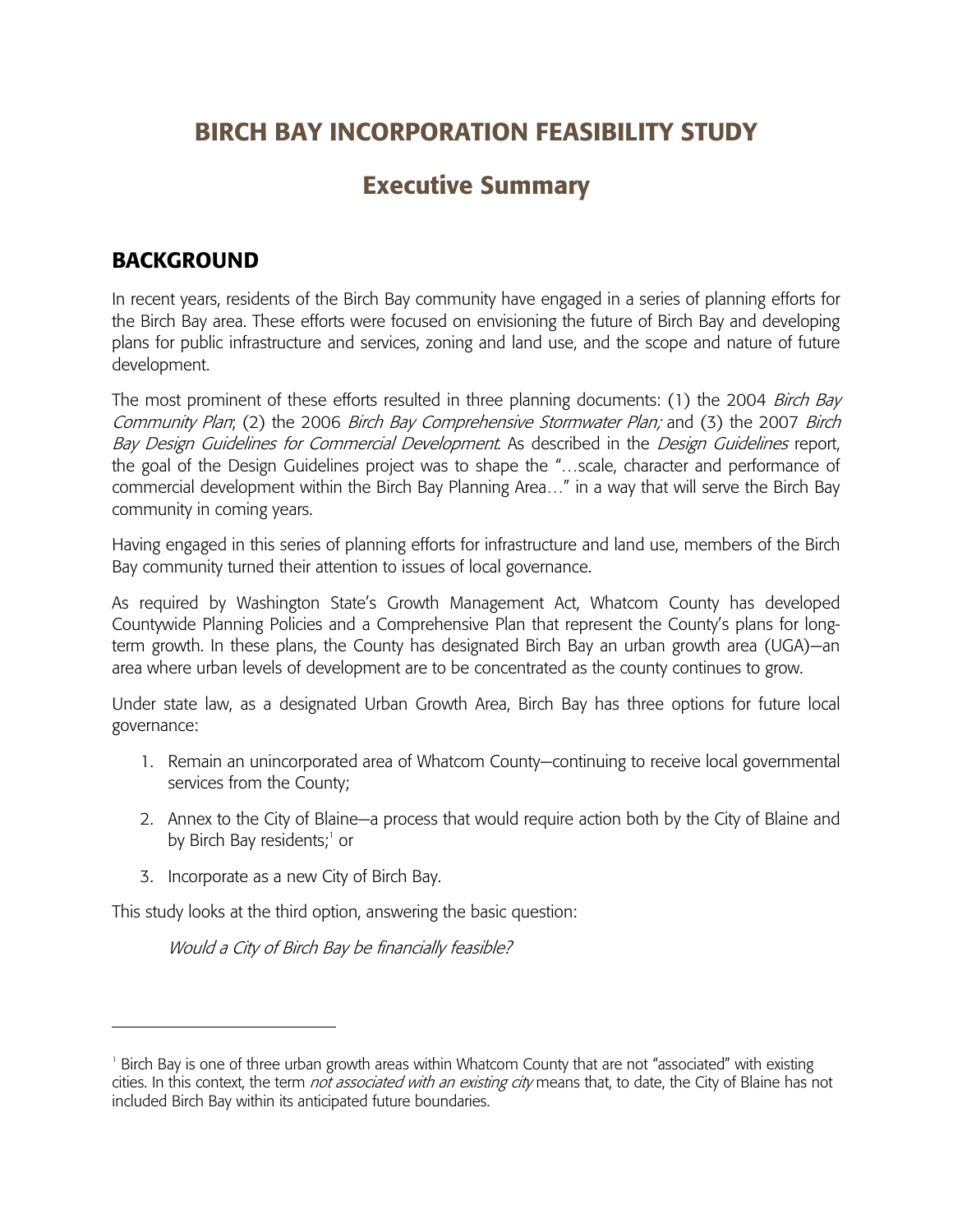This study has been funded by Whatcom County, at the request of Birch Bay residents, and is intended to serve as a reference document for the Birch Bay community, to provide key information to community members as they debate their governance future.

If residents decide that incorporation is something they would like to pursue, they can initiate the process by identifying a proposed area of incorporation, collecting signatures, and filing a notice of intent with the Whatcom County Boundary Review Board. Ultimately, any decision to incorporate must be made by Birch Bay residents through a public vote. (For more details on the process of incorporation, see the section entitled Process of Incorporation in this report.)

## **SUMMARY OF FEASIBILITY FINDINGS**

This study answers two straightforward questions:

- 1. Is it financially feasible to incorporate a new City of Birch Bay?
- 2. What are the potential implications of incorporation on local taxes and levels of service?

To answer these questions, the analysis team modeled annual revenues and costs of a hypothetical City of Birch Bay. To give residents a meaningful point of comparison, the study seeks to answer the question in the context of the status quo: How do the financial realities of incorporation compare with the status quo (remaining unincorporated)?

The following summary contains three components:

- 1. Bottom line findings of the feasibility of the contemplated city;
- 2. A big-picture assessment of how Birch Bay would compare to other existing cities; and
- 3. A more detailed presentation of key assumptions and estimated costs and revenues.

### **The Bottom Line**

#### **Does the Contemplated Incorporation of Birch Bay Appear Financially Feasible?**

Yes. If Birch Bay residents pay the same level of taxes they would pay as part of unincorporated Whatcom County, a City of Birch Bay would generate enough revenues to provide a slightly higher level of service than Birch Bay residents currently receive.

If a City of Birch Bay was fully operational in 2009, under a tax structure that would hold Birch Bay residents' tax burdens equal to what they would pay as residents of Whatcom County, the City would generate \$3.2 million in "core" operating revenues (in 2009), and would be able to provide slightly increased levels of service over what residents currently receive at a cost of \$ 3.0 million. The City would have roughly \$218,000 (or 7% of its revenues) left over to increase levels of service (**Exhibit ES-1**).

In subsequent years, the model envisions excess, or unprogrammed, revenues first diminishing (as the City invests time and money in developing its first Comprehensive Plan). But beginning in 2012, unprogrammed revenues would increase each year.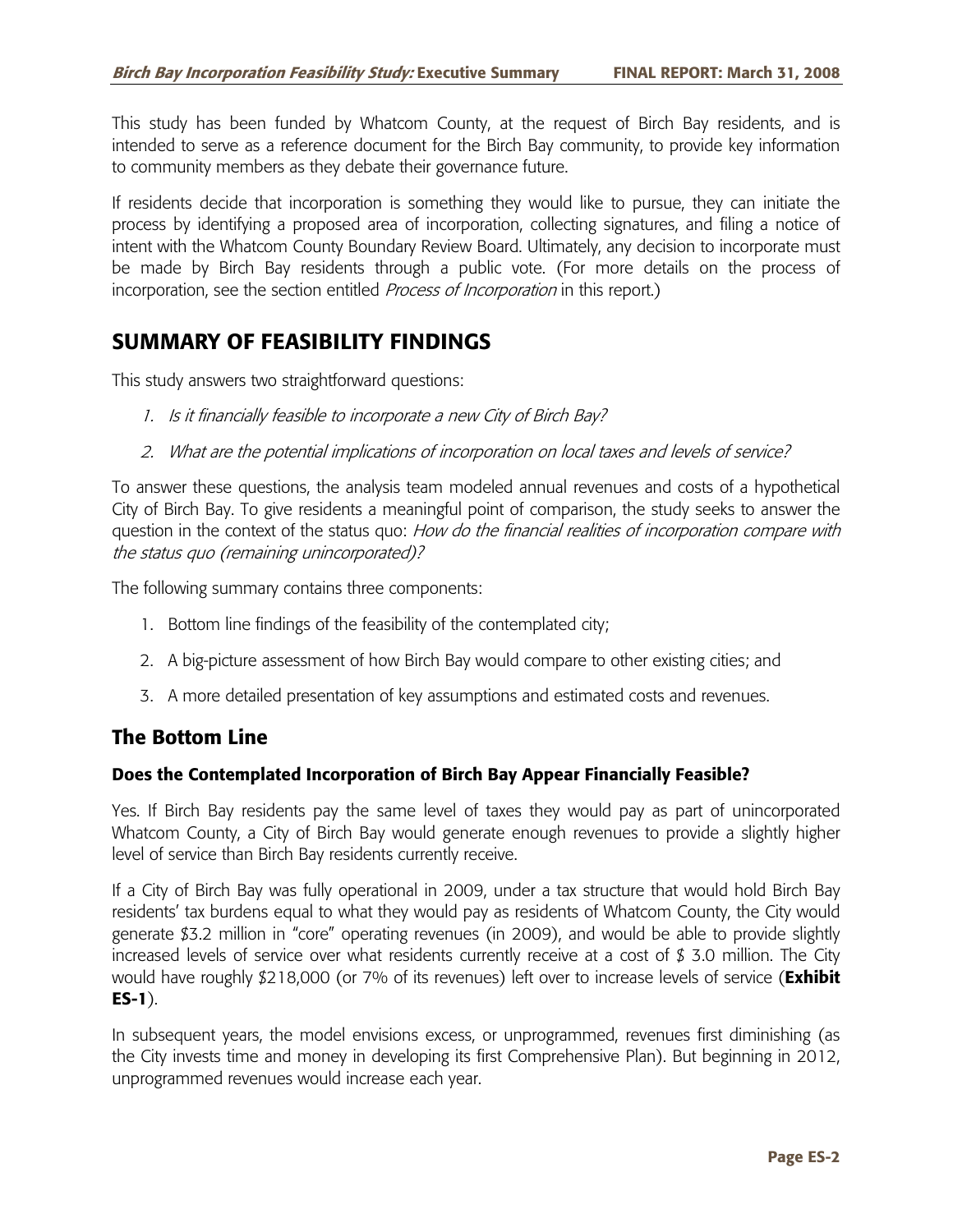|                                                 | 2009        | 2010        | 2011      | 2012                    | 2013                                            | 2014                    |
|-------------------------------------------------|-------------|-------------|-----------|-------------------------|-------------------------------------------------|-------------------------|
| Resident Population                             | 6,128       | 6,224       | 6,321     | 6,417                   | 6,513                                           | 6,610                   |
| <b>Operation (Non-Constrained)*</b>             |             |             |           |                         |                                                 |                         |
| <b>Revenues</b>                                 |             |             |           |                         |                                                 |                         |
| Property Tax/Regular Levy                       | \$1,724,000 | \$1,779,000 |           | \$1,836,000 \$1,893,000 |                                                 | \$1,952,000 \$2,012,000 |
| Retail Sales Tax                                | 471,000     | 504,000     | 539,000   | 575,000                 | 614,000                                         | 654,000                 |
| Building Permits, Planning and Engineering Fees | 305,000     | 319,000     | 333,000   | 348,000                 | 364,000                                         | 380,000                 |
| Gas Tax Revenues                                | 165,000     | 173,000     | 182,000   | 191,000                 | 201,000                                         | 211,000                 |
| Lodging Excise Tax                              | 116,000     | 128,000     | 142,000   | 156,000                 | 171,000                                         | 187,000                 |
| Retail Sales Tax - Criminal Justice             | 105,000     | 110,000     | 116,000   | 122,000                 | 128,000                                         | 135,000                 |
| Cable TV Franchise Fee                          | 84,000      | 92,000      | 100,000   | 109,000                 | 118,000                                         | 128,000                 |
| Liquor Board Profits and Excise Tax             | 77,000      | 81,000      | 85,000    | 90,000                  | 94,000                                          | 99,000                  |
| Retail Sales Tax - Public Safety                | 74,000      | 77,000      | 81,000    | 86,000                  | 90,000                                          | 94,000                  |
| Recreation Charges                              | 31,000      | 33,000      | 34,000    | 36,000                  | 38,000                                          | 39,000                  |
| Other Misc. Charges                             | 20,000      | 21,000      | 22,000    | 23,000                  | 24,000                                          | 25,000                  |
| Gambling Tax                                    | 9,000       | 10,000      | 10,000    | 10,000                  | 11,000                                          | 11,000                  |
| <b>Total Projected Core Revenues</b>            | \$3,181,000 | \$3,327,000 |           |                         | \$3,480,000 \$3,639,000 \$3,805,000 \$3,975,000 |                         |
|                                                 |             |             |           |                         |                                                 |                         |
| <b>Expenses</b>                                 |             |             |           |                         |                                                 |                         |
| Public Safety                                   | \$934,000   | \$976,000   |           | \$1,021,000 \$1,067,000 |                                                 | \$1,115,000 \$1,165,000 |
| <b>Public Works</b>                             | 530,000     | 554,000     | 578,000   | 604,000                 | 631,000                                         | 660,000                 |
| Planning & Community Development                | 317,000     | 544,000     | 564,000   | 534,000                 | 556,000                                         | 578,000                 |
| City Manager                                    | 345,000     | 360,000     | 376,000   | 393,000                 | 410,000                                         | 428,000                 |
| Finance                                         | 293,000     | 306,000     | 320,000   | 334,000                 | 349,000                                         | 364,000                 |
| Legal                                           | 105,000     | 109,000     | 114,000   | 119,000                 | 125,000                                         | 130,000                 |
| Parks and Recreation                            | 150,000     | 157,000     | 164,000   | 171,000                 | 178,000                                         | 186,000                 |
| Building                                        | 117,000     | 122,000     | 127,000   | 133,000                 | 139,000                                         | 145,000                 |
| City Council                                    | 34,000      | 35,000      | 37,000    | 38,000                  | 40,000                                          | 41,000                  |
| Non-Departmental                                | 138,000     | 145,000     | 152,000   | 159,000                 | 166,000                                         | 174,000                 |
| <b>Total Projected Core Expenditures</b>        | \$2,963,000 | \$3,308,000 |           |                         | \$3,453,000 \$3,552,000 \$3,709,000 \$3,871,000 |                         |
| <b>Operating Surplus/(Deficit)</b>              | \$218,000   | \$19,000    | \$27,000  | \$87,000                | \$96,000                                        | \$104,000               |
|                                                 |             |             |           |                         |                                                 |                         |
| <b>Capital (Constrained)</b>                    |             |             |           |                         |                                                 |                         |
| <b>Revenues</b>                                 |             |             |           |                         |                                                 |                         |
| Real Estate Excise Tax                          | 728,000     | 781,000     | 838,000   | 900,000                 | 965,000                                         | 1,035,000               |
| State and Federal Grants**                      | N/A         | N/A         | N/A       | N/A                     | N/A                                             | N/A                     |
| <b>Total Projected Capital Revenues</b>         | \$728,000   | \$781,000   | \$838,000 | \$900,000               |                                                 | \$965,000 \$1,035,000   |

### **Exhibit ES-1 Summary of Core City Costs and Revenue**

Source: Berk & Associates, 2007

**Note:** \*Non-constrained operating revenues and expenses include day-to-day operating costs and revenues for the City's general and street fund, including revenue streams that are statutorily constrained in their use, but for which those legal constraints are not binding. In the above summary, all such functionally unconstrained revenues and costs are grouped together to give readers a bottom-line picture of operating revenue-sufficiency. REET Revenues and certain State and Federal Grants are restricted to funding capital facilities.

\*\*Success in competing for grant revenues is hard to predict, which means that grant revenues tend to fluctuate wildly from year to year. Thus, we want to point out that this is a possible source of capital revenues, but will refrain from estimating its magnitude.

As a primarily residential city, the most important revenue source would be property taxes, while the largest single cost would be for the provision of public safety (police and jail costs). The analysis assumes that fire and library services will continue to be provided by one or more fire districts and by the library district—either through contract or by the City annexing to the districts in question.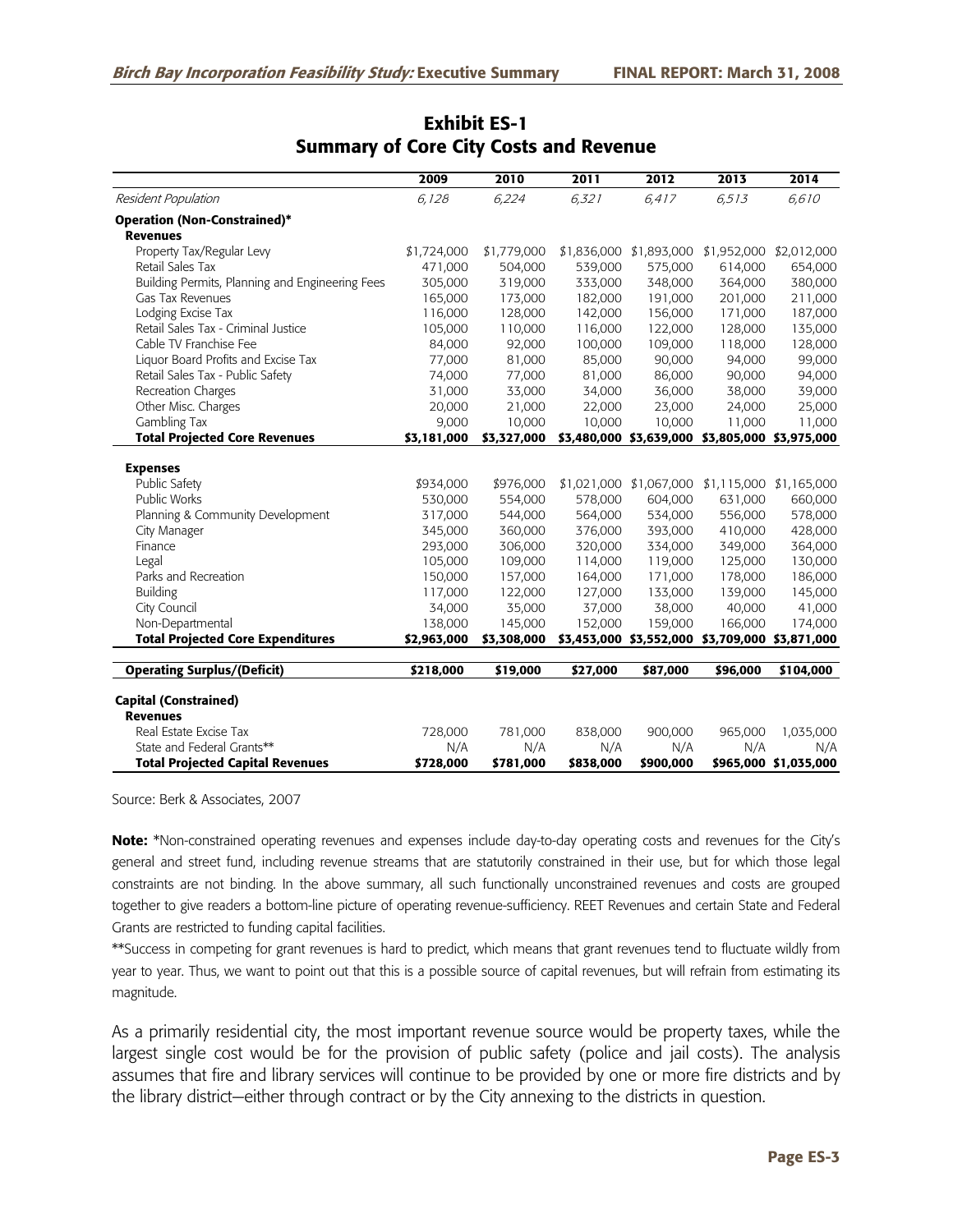The new City of Birch Bay would have relatively lean staffing, but compared with services the Birch Bay area currently receives, the new City would be in a position to offer moderate increases in levels of service for police and for parks and recreation.

## **Big-Picture Comparisons with Other Cities**

-

For some readers, the best way to have a clear understanding of Birch Bay's financial strength is to simply compare Birch Bay's tax base with the tax bases of existing cities in the state.

Most cities in Washington State rely heavily on two major sources of revenue: (1) property taxes and (2) retail sales taxes. Cities get revenues from other sources like gas tax distributions and permit and franchise fees, and many cities levy utility taxes, but all of these revenue bases are relatively consistent from one city to the next. The two tax bases that vary from city to city are property tax and retail sales tax. If a city has relatively high property values per resident and/or high retail sales per resident, that city can be seen as having a fundamentally strong financial base.

### **How Does Birch Bay's Tax Base Compare with That of Existing Cities?**

**Exhibit ES-2** compares the property tax base and sales tax revenues of Birch Bay with those of 11 Washington cities that have incorporated in the past 15 years. As an additional point of reference, the exhibit also includes data for the median city in Washington State.

Birch Bay is an area that sees large numbers of seasonal visitors and non-resident property owners. A combination of non-resident housing and the presence of relatively high-value homes in proximity to the waterfront means that Birch Bay has a relatively high assessed value of property per resident (\$180,000). Compared with other recently-incorporated cities, Birch Bay's assessed values per resident would place it in the top tier of new cities (up with the cities of Newcastle and Sammamish). Birch Bay's assessed value per resident would also be far greater than that of the median city in the state (the median city has assessed value per resident of \$63,000).<sup>2</sup> In fact, with assessed value of \$180,000 per resident, Birch Bay would have higher per-resident property values than 91 percent of cities across the state.

With estimated sales tax revenues of \$60 to \$70 per resident, Birch Bay would rank in the lower tier of recently-incorporated cities for sales tax base. The median city in Washington State received \$130 per resident.

When one combines property values and sales tax revenues together, Birch Bay would compare favorably with most recently-incorporated cities. Birch Bay's strength stems from its property tax base, which outweighs its relative weakness in sales taxes. Putting an appropriate weight on property taxes, Birch Bay's property and sales tax base would rank above that of 8 of the 11 recently-incorporated cities (again, in per-resident terms), ranking above all but Liberty Lake (which benefits from auto dealerships), and the cities of Newcastle and Sammamish.<sup>3</sup> Across all of Washington State, Birch

<sup>&</sup>lt;sup>2</sup> The term *median* means that half of the cities in Washington have assessed values per resident that are less than \$55,000, while the other half has values that are greater.

 $3$  At the 2007 unincorporated levy rate of \$1.516 per \$1,000 of assessed value (the levy that would be replaced by the City levy if Birch Bay incorporated) the Birch Bay area generated nearly \$275 per resident in property tax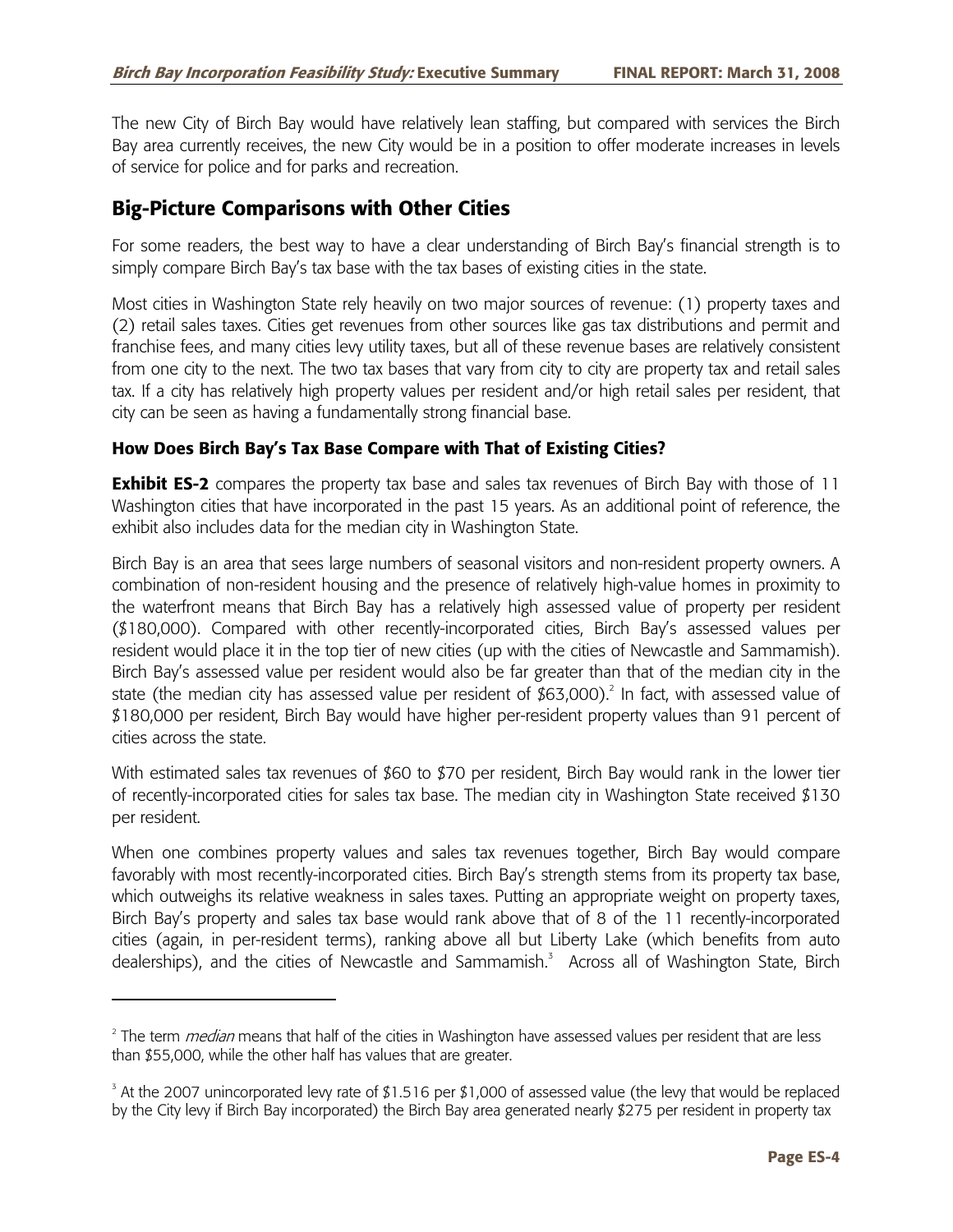Bay's property and sales tax base would rank higher than that 70 percent of the state's cities (again, using a similar weighting for property tax base).

#### **Exhibit ES-2**

### **Comparison of Property and Sales Tax Revenues – Birch Bay and Other Recently-Incorporated Cities (2007)**

| City                            | Year of<br><b>Incorporation</b> | <b>Population</b> | <b>Assessed Value</b><br>per Resident | Sales Tax per<br><b>Resident</b> | <b>Property and Sales Taxes</b><br>per Resident (Assuming a<br>levy rate of \$1.516 per \$1,000<br>of Assessed Value) |
|---------------------------------|---------------------------------|-------------------|---------------------------------------|----------------------------------|-----------------------------------------------------------------------------------------------------------------------|
| <b>Burien</b>                   | 1993                            | 31,410            | \$109,427                             | \$158                            | \$324                                                                                                                 |
| Covington                       | 1997                            | 17,190            | 96,335                                | 136                              | 282                                                                                                                   |
| Edgewood                        | 1996                            | 9,560             | 126,426                               | 55                               | 247                                                                                                                   |
| Kenmore                         | 1998                            | 19,940            | 128,056                               | 111                              | 306                                                                                                                   |
| Lakewood                        | 1996                            | 58,950            | 87,317                                | 132                              | 264                                                                                                                   |
| Liberty Lake                    | 2001                            | 6,580             | 120,315                               | 338                              | 520                                                                                                                   |
| Maple Valley                    | 1997                            | 20,020            | 100,684                               | 93                               | 246                                                                                                                   |
| Newcastle                       | 1994                            | 9,550             | 187,298                               | 103                              | 387                                                                                                                   |
| Sammamish                       | 1999                            | 40,260            | 191,326                               | 72                               | 362                                                                                                                   |
| Spokane Valley                  | 2003                            | 88,280            | 66,640                                | 197                              | 298                                                                                                                   |
| University Place                | 1995                            | 31,300            | 102,190                               | 66                               | 221                                                                                                                   |
| Median of All Washington Cities |                                 |                   | <i>63,000</i>                         | <i>130</i>                       | 242                                                                                                                   |
| <b>Birch Bay</b>                |                                 | 5,900             | \$180,673                             | $$60 - $70$                      | \$334 - \$344                                                                                                         |

Source: Municipal Research & Services Center, Washington State Department of Revenue data; Whatcom County Assessor datasets; and Berk & Associates, 2007

\* Values for median city reflect the median city value for each category. In other words, the city with the median assessed value per resident of \$63,000 is not also the median city for sales tax revenues.

#### **City Size Matters**

While a city's per-resident tax base is an important measure of fiscal strength, it is also true that, when it comes to small cities, size matters.

When one thinks about running a city, there are any number of costs that are to some extent fixed (i.e. costs that tend to change little with modest changes in city size). Whether the city has 5,000 or 8,000 residents, there will be only one City Manager, one Finance Director, one Planning Director, and one Comprehensive Plan. Given these built-in economies of scale, all else being equal, a larger city will find it easier to make ends meet than a smaller city.

revenues. Combined with \$60 or \$70 in sales tax revenues, Birch Bay would have generated \$335 to \$345 per resident in property and sales taxes. Among recently-incorporated cities, only Liberty Lake, Newcastle, and Sammamish would have generated more revenue (assuming the same levy rate).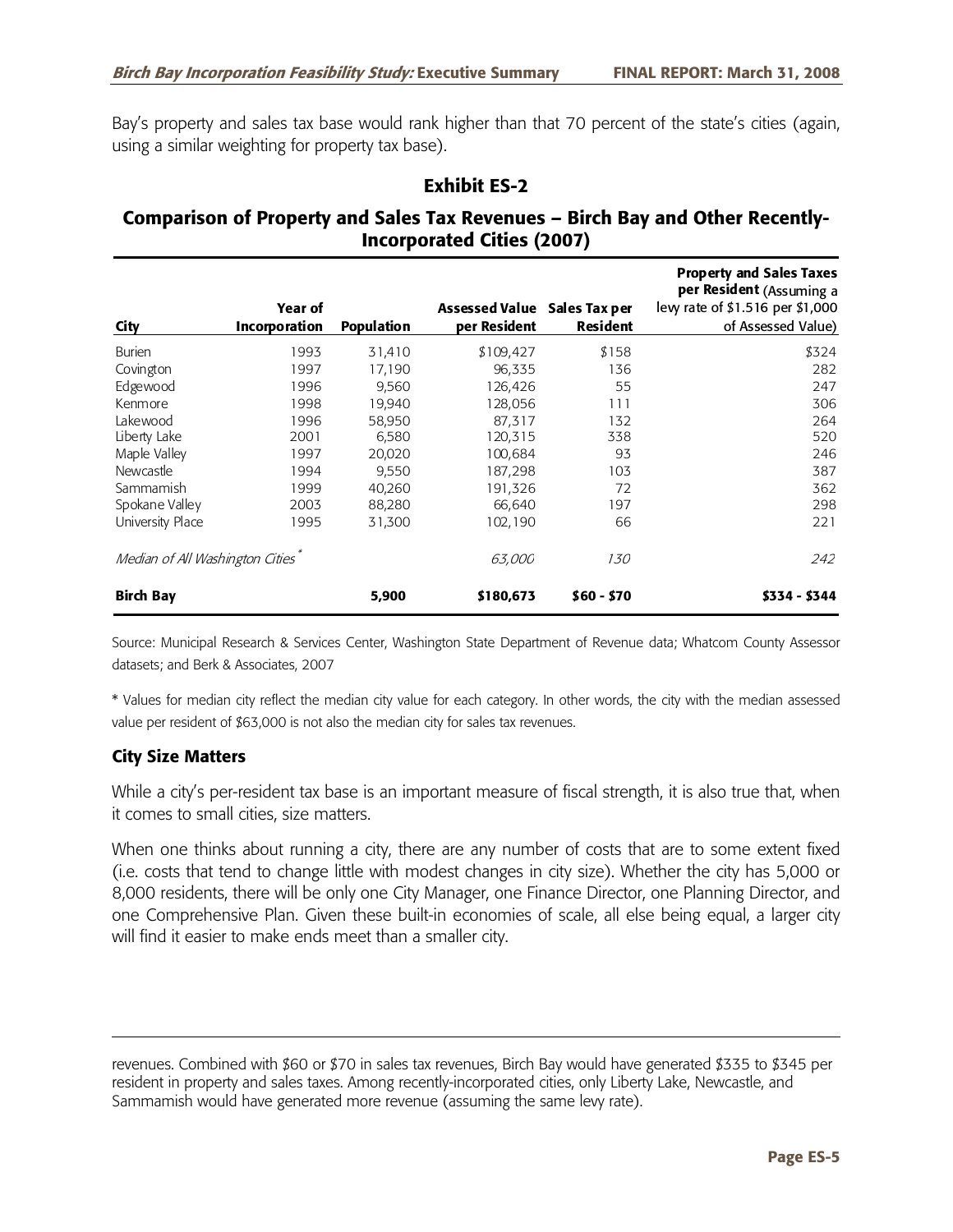Among cities of similar size (in 2007, Washington had 50 cities with between 4,000 and 10,000 residents), Birch Bay's property and sales tax base would put it in the middle of the pack. Within this group, 26 cities would rank lower than Birch Bay, and 24 would rank higher.<sup>4</sup>

Under the relatively lean tax structure modeled in this analysis, a City of Birch Bay would generate more General Fund revenues per resident than 15 of the 50 cities with populations between 4,000 and 10,000.<sup>5</sup> If Birch Bay residents decided they were willing to increase City taxes in order to increase levels of City services, the City would rise in the ranking of revenues per resident.

#### **Implications of Growth**

In recent years, the Birch Bay community has contributed to a great deal of planning for the Birch Bay UGA. Most recently, the Birch Bay community worked with A Northwest Collaborative and Whatcom County Planning to develop Design Guidelines that will guide Birch Bay's growth. Through the Design Guidelines, the Birch Bay community envisions a mix of high-quality residential and commercial development that will serve the community's needs, foster a sense of place, and leverage and compliment Birch Bay's beautiful natural environment.

As development unfolds and Birch Bay achieves this vision of the future, a City of Birch Bay would enjoy many of the economies of scale touched on above. As Birch Bay adds residential and commercial uses, City tax revenues will certainly grow (new residents and new commercial development will add to all the existing streams of revenues). In addition, new commercial development offers the community a chance to expand its capture of retail sales tax dollars that currently leak into neighboring communities.

New development always brings new demand for City services, but because of the economies of scale discussed above, in all likelihood, a more developed City of Birch Bay will have a stronger financial footing than the City of 6,000 odd residents that is reflected in this study. This will be particularly true if Birch Bay is able to achieve the high-amenity urban structure that is envisioned in the *Design Guidelines*.

On the other side of the same coin, if a City of Birch Bay was to halt growth altogether (an unlikely outcome),<sup>6</sup> then it in turn would be limiting its ability to achieve a stronger financial footing. In fact, if development were to come to a complete halt in Birch Bay, then a City of Birch Bay would see sales tax and property tax revenues that are lower than those modeled in this analysis.

-

<sup>4</sup> Source: Municipal Research & Services Center.

<sup>&</sup>lt;sup>5</sup> Source: Washington State Auditors Office data for 2006 city revenues and expenditures, with Berk & Associates adjustments for inflation.

<sup>&</sup>lt;sup>6</sup> In reality, cities and counties are very limited in their ability to stop development in designated urban areas. Cities in particular have many tools for shaping development to achieve their vision of the future, and they can take actions that may slow the rate of development, but few mechanisms exist for stopping growth altogether. For more discussion of this topic, readers should see the discussion on Controlling Growth in Section 3.9 of the report.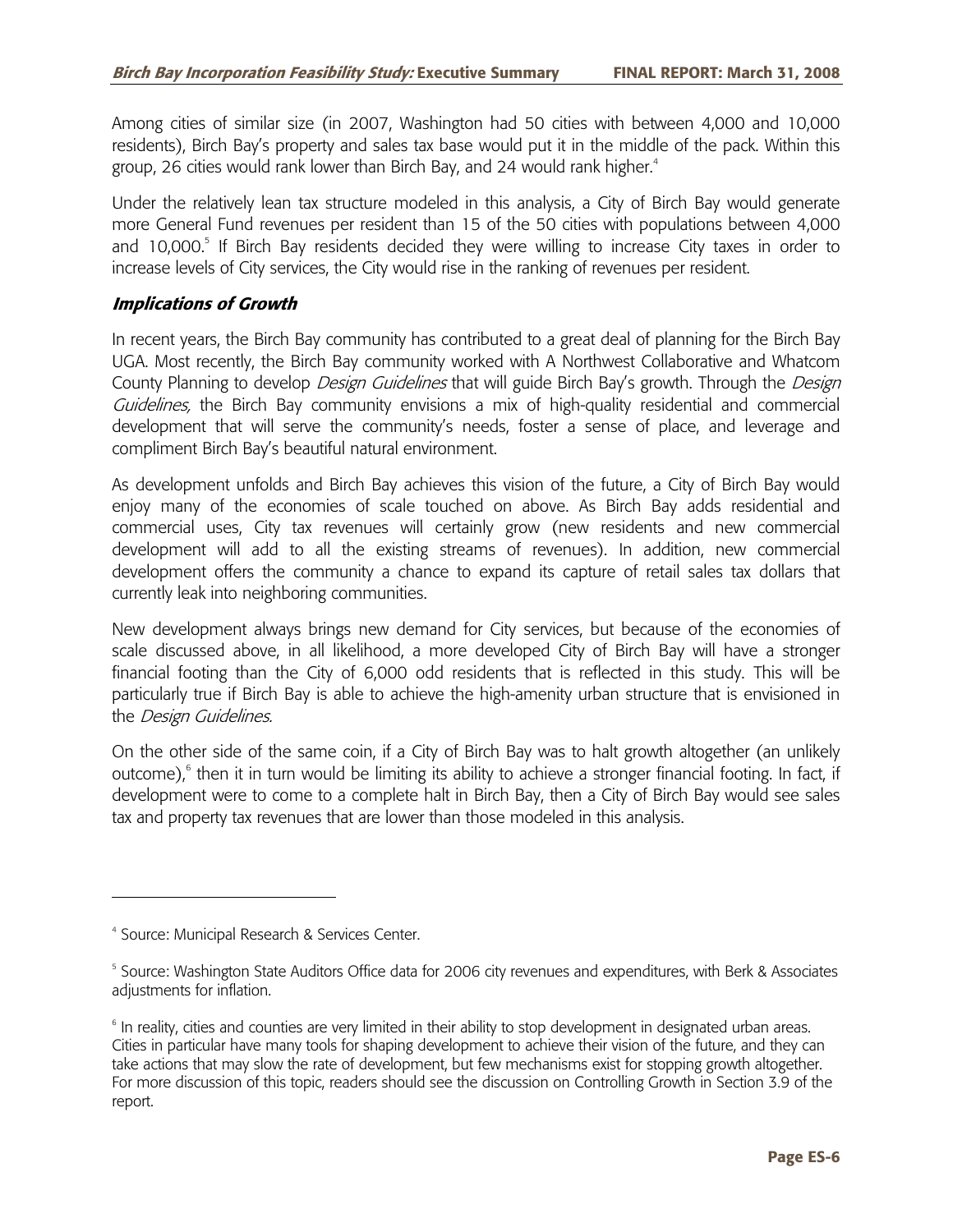## **CAPITAL REVENUES AND NEEDS**

-

When contemplating incorporation, there are two ways one can think about capital needs and revenues:

- 1. One can add up all the identified capital needs and all the identified capital revenues, and most often one will find that the needs far outstrip the revenues available to fund them. That is the case in most cities across the country and, in fact, can be viewed as a good thing. The best way for a city to make sure it is making the *best* investments is for the city to identify a long list of possible investments and, in any given cycle, prioritize and fund only the most important.
- 2. One can think in terms of with and without incorporation. On one hand, if the community does not incorporate, what kinds of capital investments can residents expect the County to fund in the foreseeable future (in light of historic investments and current plans)? On the other hand, if the community *does* incorporate, how much in capital revenues can the new City expect to generate? If the community expects to generate more capital revenues than they can expect to receive in investments from the County, then one can argue that incorporation is a good deal (from a capital investment perspective). If not, then one can argue that the community would be well served to wait.

If a City of Birch Bay existed at the start of 2009, Berk & Associates estimates that the City would generate roughly \$5.25 million in Real Estate Excise Taxes in the six years spanning 2009-2014. By statute, these revenues must be used for capital investments. If the City sought to leverage these dollars by pursuing matching grants (something that all cities do), then, over time, the City might expect to generate an additional \$1.25 to \$2.5 million in matching funds from state or federal grants. Folding these grant revenues into the picture brings expected capital revenue up to \$6.5 to \$7.75 million over the six-year period.

When one looks at the list of planned capital investments for the Birch Bay area, it is difficult to know whether Whatcom County will spend \$6 or \$7 million in Birch Bay in a comparable time period.

Whatcom County's current Capital Improvement Plan (CIP) includes three transportation investments that clearly fall within the boundaries of the contemplated City of Birch Bay.<sup>7</sup> In the Plan, these projects are characterized as "minor widening and reconstruction projects," and include improvements to Birch Bay Drive, Grandview Road, and the intersection of Birch Bay-Lynden Road and Blaine Road. These three projects have a total estimated cost of \$11 million, but only a bit more than \$2 million in spending is currently programmed in the County's 2007-2012 CIP. See Section 8.0: Capital Improvements for more detailed information.

A fourth investment project lies on the boundary of the contemplated City: major improvements and extension for Lincoln Road. Depending on how the boundaries of a proposed city are defined by incorporation proponents, this project could be included or excluded from a City of Birch Bay. In the

 $^7$  Because surface water management service provision is not expected to transfer to a new City of Birch Bay, and because Whatcom County has not planned any improvements to parks in the area, this study identifies only those capital needs and programmed expenditures that are limited to road investments.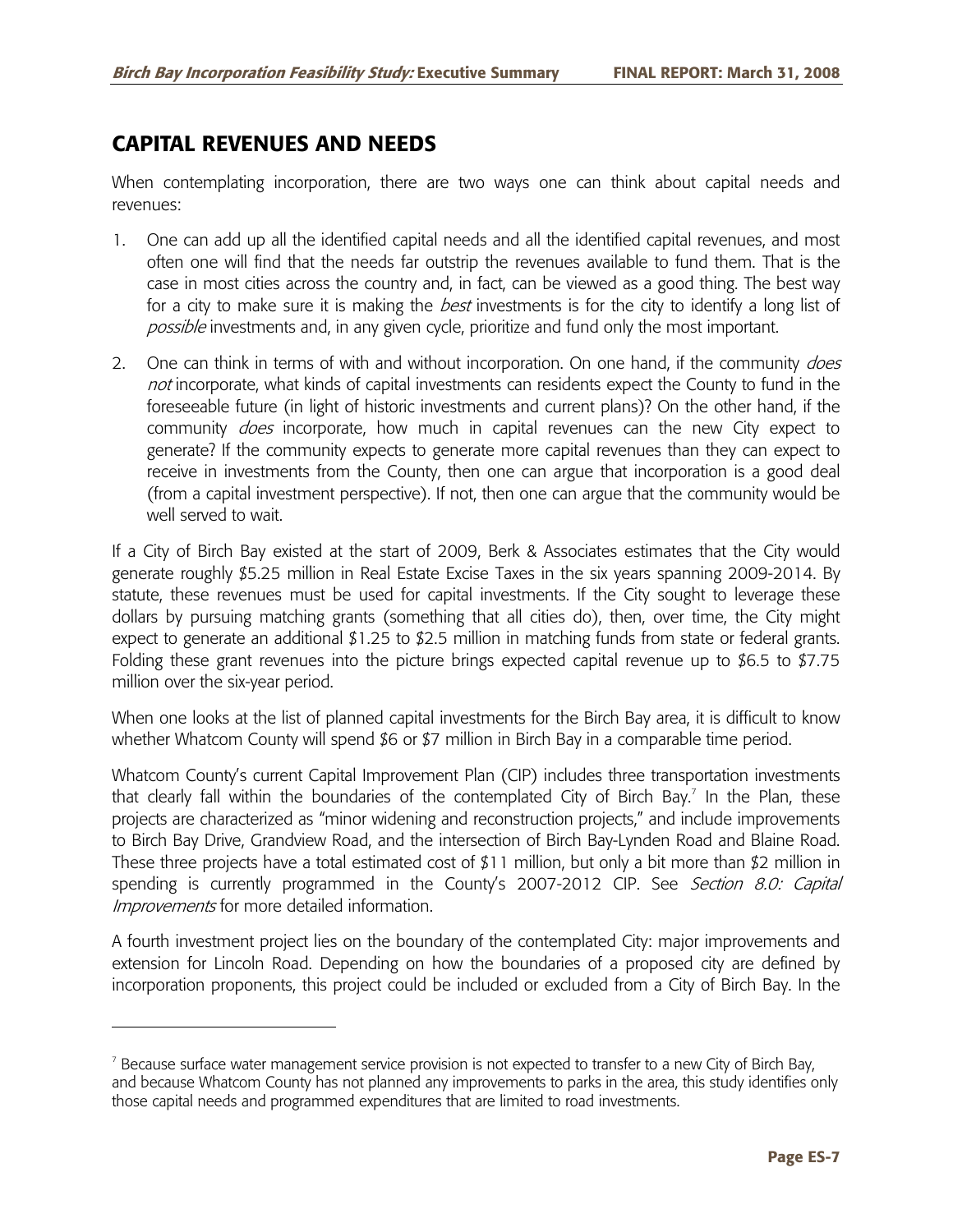current CIP, the Lincoln Road project is expected to cost \$7.5 million, but recent updates suggest that the costs could exceed \$9 million. This project is slated for completion within the next few years (which might mean it would be completed before incorporation would be likely to take place) but it is not uncommon for CIP project time-lines to slip.

In light of the above discussion, one could argue that Birch Bay would see roughly the same capital investments whether the area incorporates or not. If one assumes that the City boundaries would encompass Lincoln road and that the Lincoln Road improvements go forward but on a slightly delayed schedule, it could be argued that from, say, 2010 to 2016, Birch Bay might see the County invest \$7 to \$10 million in the Birch Bay area.

On the other hand, one could just as easily argue that Birch Bay would be better off incorporating. If one assumes that Lincoln Road would not be included within the City boundaries, or if it is assumed that the project would be substantially completed prior to incorporation, then it is possible to envision a future where, between 2010 and 2016, the County would invest less than \$5 million in Birch Bay infrastructure.

Given the plausibility of these two arguments, it is really up to each reader to judge for him- or herself whether Birch Bay would be better served if it incorporated (in terms of capital investments).

## **CONTEXT FOR THE ANALYSIS**

When considering the findings of this study, we believe it is useful for readers to bear in mind a few key points:

• **This study is not a blueprint for how to run a City of Birch Bay** and does not bind a future City Council to the assumptions included here. This study only addresses the issue of financial feasibility. It analyzes sufficiency of revenues using hypothetical service and revenue structures and concludes that the City would earn enough revenue to meet core expenses and to offer slight increases in levels of service. If the voters choose to incorporate, they will elect a City Council that will have to make many decisions that will influence the actual revenues and expenses of the City. Nothing presented in this document should be interpreted as binding on a future Council.

Cities have many options in setting taxes, and they have many options regarding the services they provide. Some cities in Washington State levy relatively high taxes and provide high levels of service for things like police or parks and recreation. For many other cities, keeping taxes low is among their highest priorities. These cities make conscious choices to forego offering higher levels of service in the name of keeping taxes low.

If the Birch Bay community incorporated, the new City of Birch Bay would have taxing authority that Whatcom County does not have. Among other things, the City would have authority to levy utility taxes and business taxes. Whether (or how) to use that authority would be a policy choice for the elected City Council—a choice that would ultimately be driven by the City's political processes.

**So…if we vote to incorporate, will taxes go up with incorporation, or will they go down?** The answer is: every city is different, and every city makes its own decisions. On average, most cities in Washington choose to levy higher tax burdens than Birch Bay residents currently face, and they provide higher levels of services. There are many other cities, however, where residents pay less in taxes than Birch Bay residents currently face.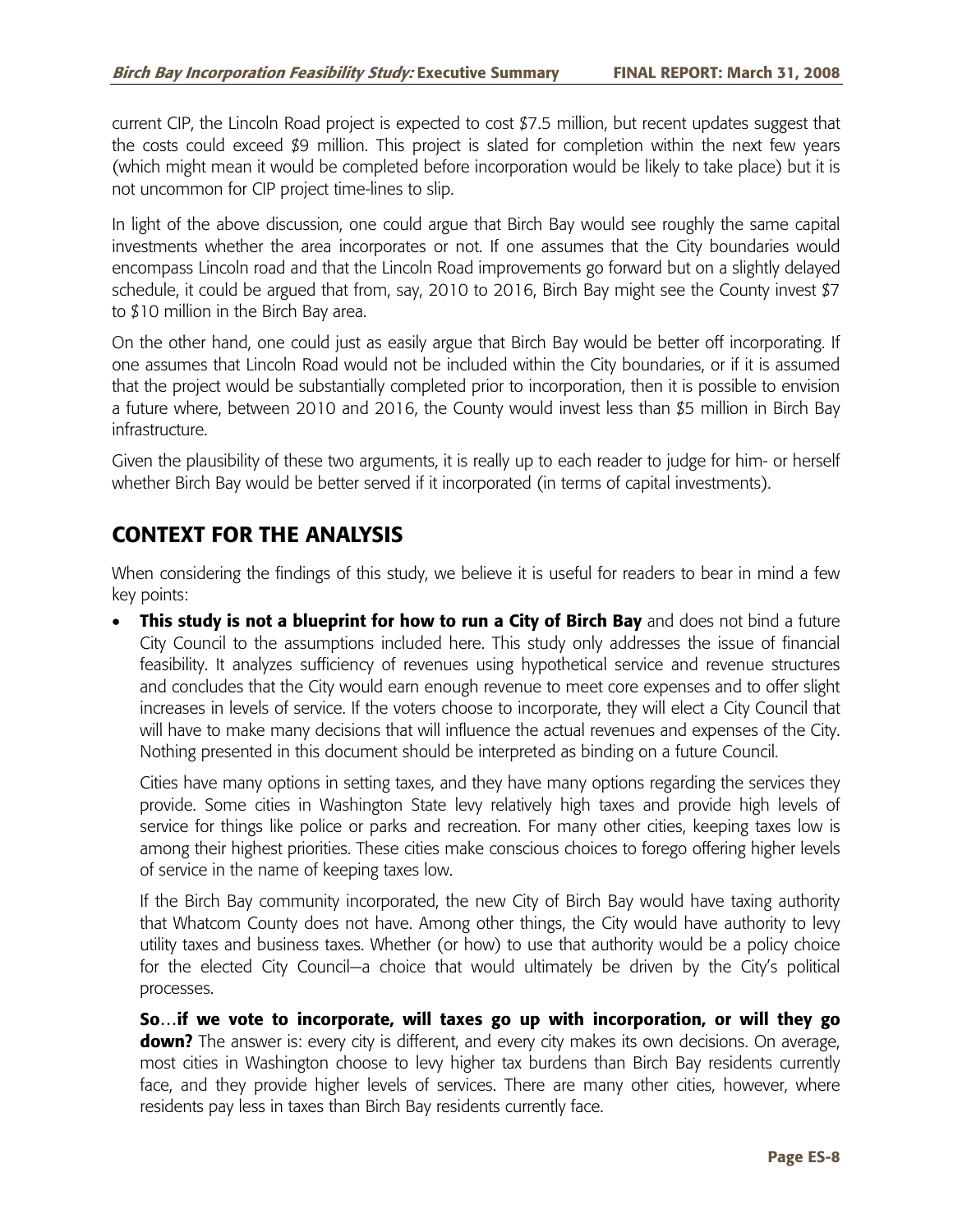• **Projections of revenues and expenses are estimates**; readers should not attach undue significance to individual numbers. Any particular number in this analysis, such as the amount of sales tax expected to be generated by a City of Birch Bay, will almost certainly differ from the actual number in that year should the incorporation occur. However, while any specific number will be off, we believe the overall findings reflect the best information available about the fiscal feasibility of the proposed City. The analysis builds an estimate of total revenues by making explicit estimates for each revenue and cost. Our goal is to reach an estimate of total revenues by making all of the assumptions explicit, allowing interested readers to push and prod at assumptions to judge for themselves the reasonableness of our findings.

## **THE REMAINDER OF THE REPORT – WHERE TO BEGIN**

The remainder of this report is organized into 11 sections. There is a lot of information in this report, and many readers are likely to find it daunting (some might use the term *mind-numbing*) to try to read it all. For readers who do not want to contemplate reading the entire document in one pass, our suggestion is to look at the Table of Contents on the following pages, and skip to the sections that are of greatest interest to you.

If a reader only intends to spend 20 or 30 minutes looking through the body of this report, we suggest that he or she should look over three sections: (1) **Section 4.0**, which discusses **Key Assumptions** that shape the findings of this analysis; (2) **Section 6.0**, which offers an **Overview of Revenues and Expenses**; and (3) **Section 9.0**, which discusses **Capital Improvements**.

Incorporation Feasibility Studies tend to be reference documents with a long life. We expect that many readers will refer to the study many times over the coming months and years. We expect, too, that each time a reader revisits the report, he or she will find something new to consider.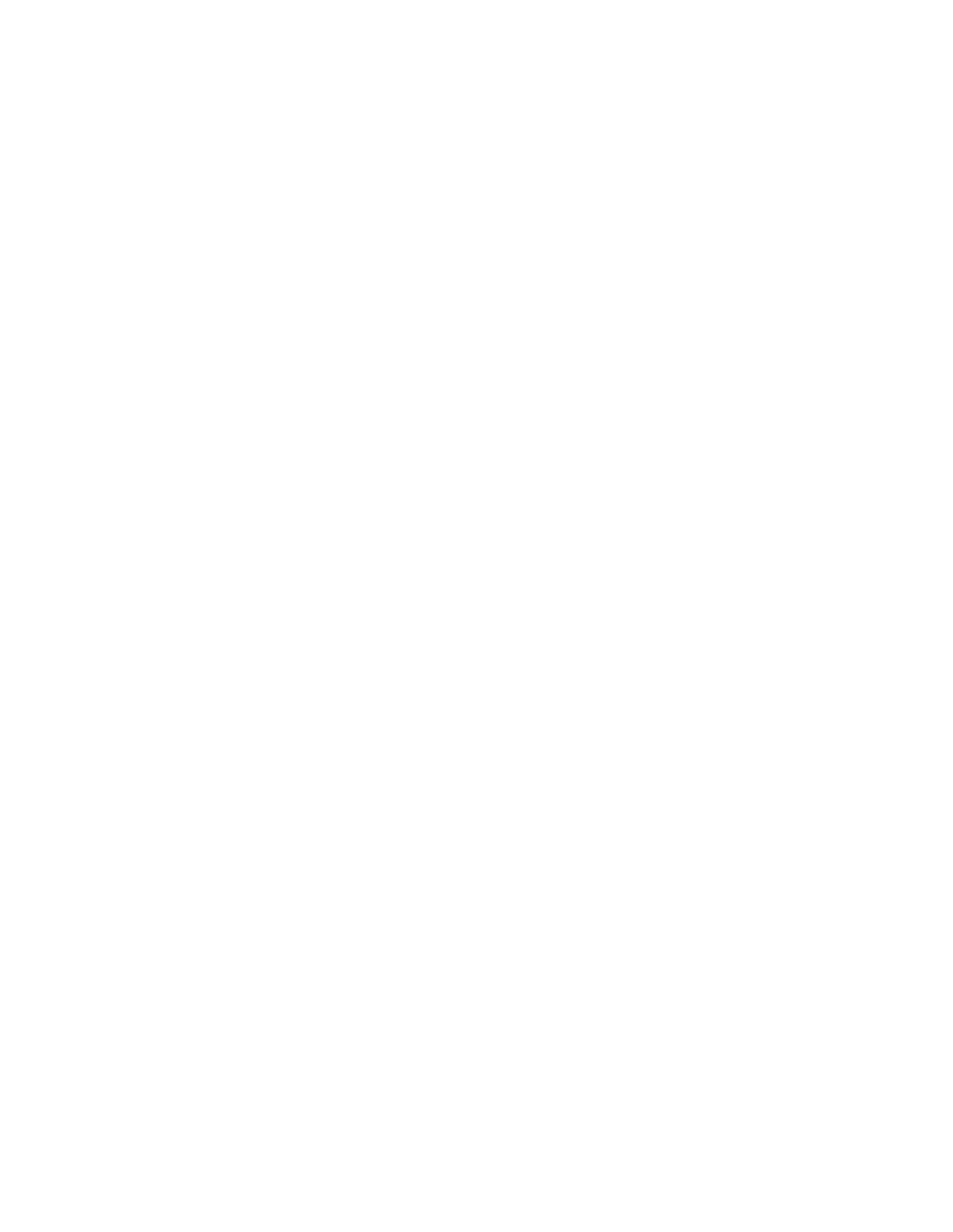# **TABLE OF CONTENTS**

| 1.0 |      |  |  |  |  |  |
|-----|------|--|--|--|--|--|
|     | 1.1  |  |  |  |  |  |
| 2.0 |      |  |  |  |  |  |
|     | 2.1  |  |  |  |  |  |
|     | 2.2  |  |  |  |  |  |
| 3.0 |      |  |  |  |  |  |
|     | 3.1  |  |  |  |  |  |
|     | 3.2  |  |  |  |  |  |
|     | 3.3  |  |  |  |  |  |
|     | 3.4  |  |  |  |  |  |
|     | 3.5  |  |  |  |  |  |
|     | 3.6  |  |  |  |  |  |
|     | 3.7  |  |  |  |  |  |
|     | 3.8  |  |  |  |  |  |
|     | 3.9  |  |  |  |  |  |
| 4.0 |      |  |  |  |  |  |
|     | 4.1  |  |  |  |  |  |
|     | 4.2  |  |  |  |  |  |
|     | 4.3  |  |  |  |  |  |
| 5.0 |      |  |  |  |  |  |
|     | 5.1  |  |  |  |  |  |
|     | 5.2  |  |  |  |  |  |
| 6.0 |      |  |  |  |  |  |
|     | 6.1  |  |  |  |  |  |
|     | 6.2  |  |  |  |  |  |
|     | 6.3  |  |  |  |  |  |
|     | 6.4  |  |  |  |  |  |
|     | 6.5  |  |  |  |  |  |
|     | 6.6  |  |  |  |  |  |
|     | 6.7  |  |  |  |  |  |
|     | 6.8  |  |  |  |  |  |
|     | 6.9  |  |  |  |  |  |
|     | 6.10 |  |  |  |  |  |
|     | 6.11 |  |  |  |  |  |
|     | 6.12 |  |  |  |  |  |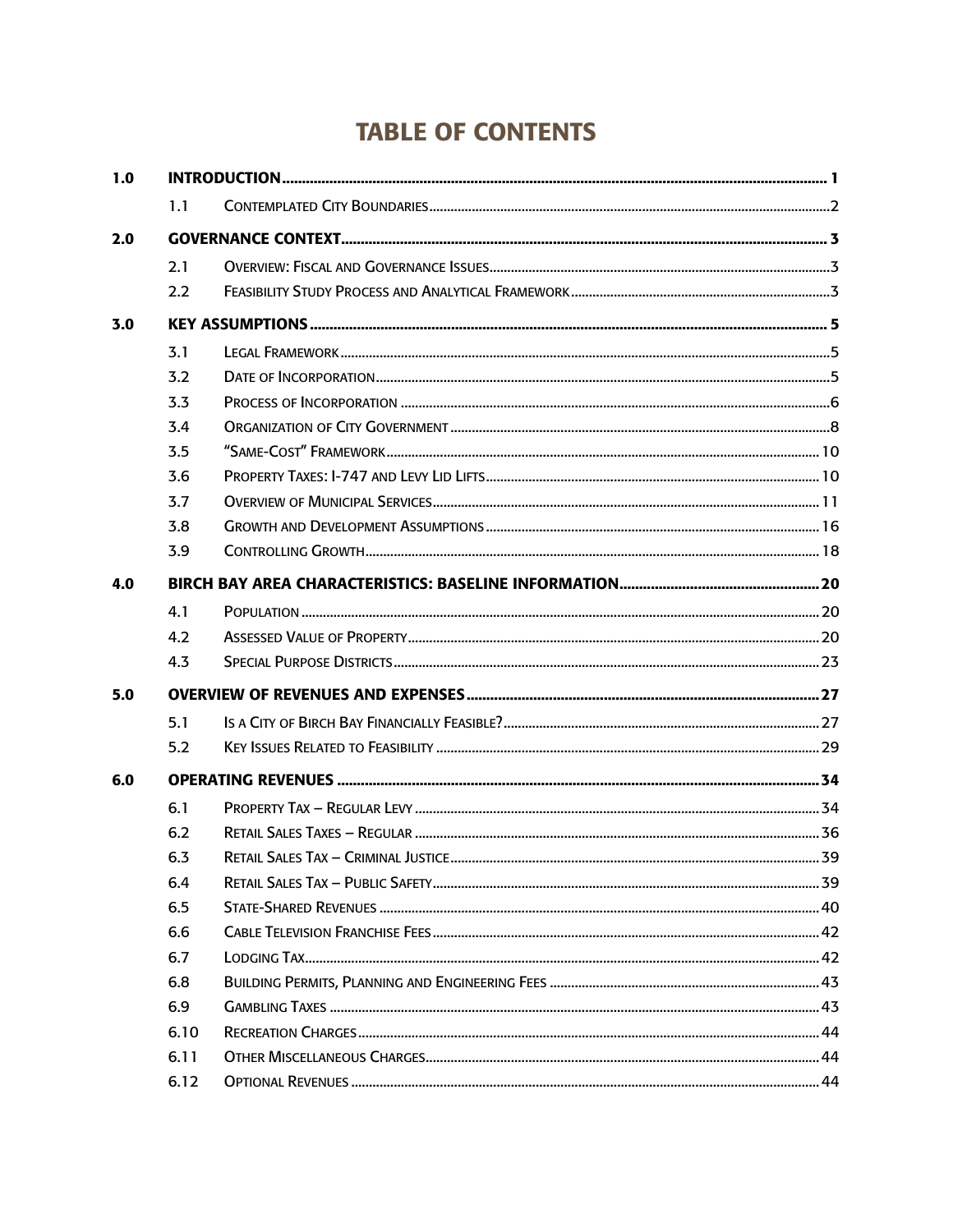| 7.0  |      |  |  |  |
|------|------|--|--|--|
|      | 7.1  |  |  |  |
|      | 7.2  |  |  |  |
|      | 7.3  |  |  |  |
|      | 7.4  |  |  |  |
|      | 7.5  |  |  |  |
|      | 7.6  |  |  |  |
|      | 7.7  |  |  |  |
|      | 7.8  |  |  |  |
|      | 7.9  |  |  |  |
|      | 7.10 |  |  |  |
|      | 7.11 |  |  |  |
|      | 7.12 |  |  |  |
|      | 7.13 |  |  |  |
| 8.0  |      |  |  |  |
|      | 8.1  |  |  |  |
|      | 8.2  |  |  |  |
|      | 8.3  |  |  |  |
|      | 8.4  |  |  |  |
| 9.0  |      |  |  |  |
|      | 9.1  |  |  |  |
|      | 9.2  |  |  |  |
| 10.0 |      |  |  |  |
| 11.0 |      |  |  |  |

#### **APPENDICES**

| Appendix A: | <b>BIRCH BAY POLICE CONTRACT OPTIONS</b>                              |
|-------------|-----------------------------------------------------------------------|
| Appendix B: | BIRCH BAY DEMOGRAPHIC AND MARKET ASSESSMENT                           |
| Appendix C: | <b>COMMUNITY OUTREACH MATERIALS AND SUMMARY OF COMMUNITY FEEDBACK</b> |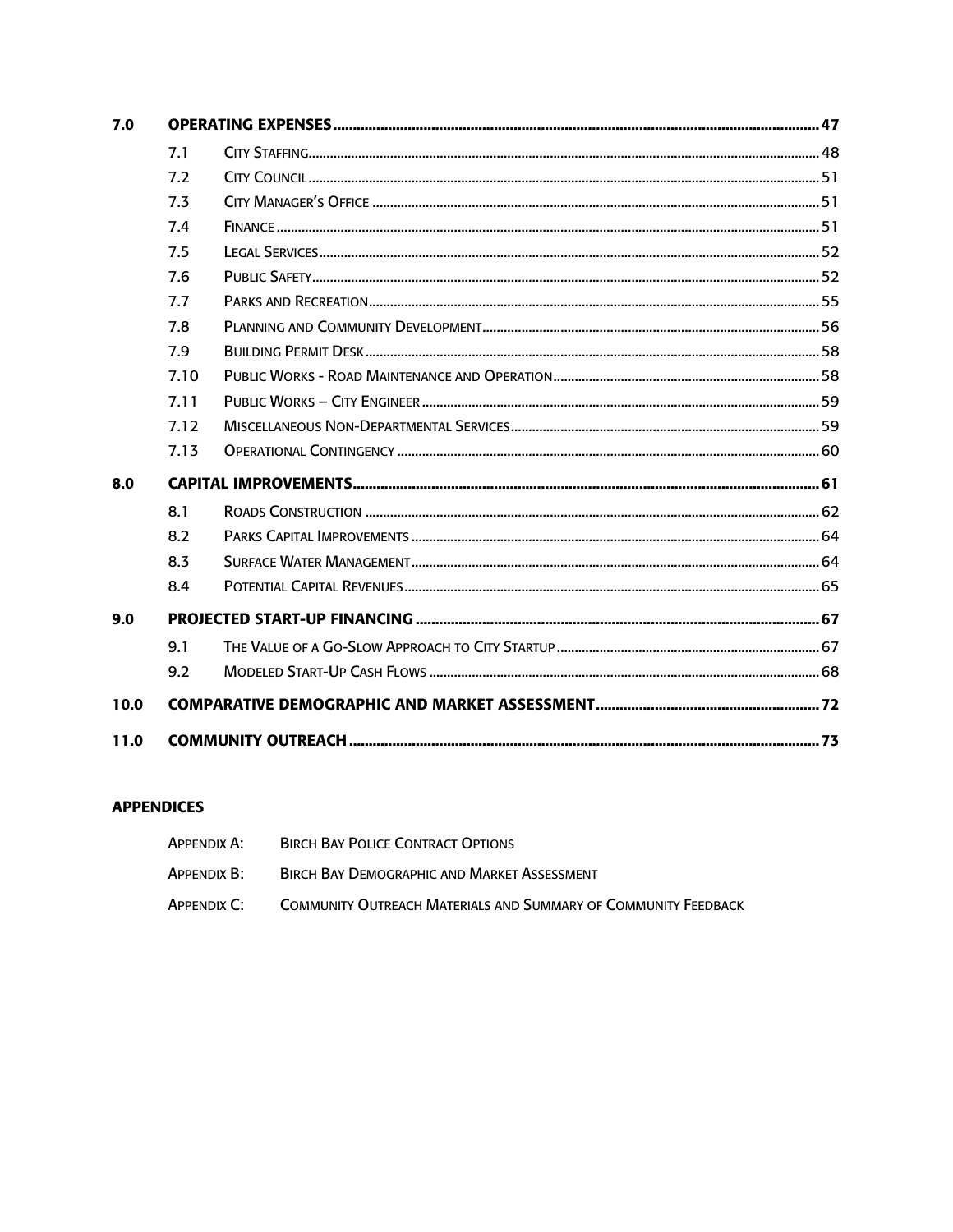# **BIRCH BAY INCORPORATION FEASIBILITY STUDY**

## **1.0 INTRODUCTION**

As discussed in the Executive Summary, in its Comprehensive Plan and Countywide Planning Policies, Whatcom County has designated Birch Bay an Urban Growth Area (UGA)—an area where urban levels of development are to be concentrated as the County continues to grow. Under state law, as a designated Urban Growth Area, Birch Bay has three options for future local governance:

- 1. Remain an unincorporated area of Whatcom County—continuing to receive local governmental services from the County;
- 2. Annex to the City of Blaine—a process that would require action both by the City of Blaine and by Birch Bay residents;<sup>8</sup> or
- 3. Incorporate as a new City of Birch Bay.

This study looks at the third option, answering the basic question:

Would a City of Birch Bay be financially feasible?

Put another way, this study asks and answers the question: *Would a City of Birch Bay have sufficient* fiscal resources to support the requirements of a reasonably-functioning city?

The goal of this study is to inform Birch Bay residents and other stakeholders as they consider their governance options for the future.

There are many questions about incorporation that this study does not attempt to answer. Many of these questions are subjective in nature. (E.g. Do you believe that, as a City, Birch Bay will be in a better position to shape a community that is consistent with your vision of what Birch Bay should be? Or do you believe your vision would be better served if Birch Bay remained an unincorporated portion of Whatcom County or became part of the City of Blaine?)

Other questions are not necessarily subjective, but they are difficult to predict. (E.g. If a City of Birch Bay did exist, what kind of people would be elected to the City Council? And what decisions would they make regarding the trade-off between levels of taxes and levels of service?) Each resident will have his or her own ideas regarding such questions, but ultimately, these questions can only be answered through the political processes of City elections and public debate.

Again, this study focuses on an important and answerable question: *Would a City of Birch Bay be* feasible? Given our tax base, would a City of Birch Bay have enough revenue to provide the services we receive now from Whatcom County, or that we would like to receive?

<sup>8</sup> Birch Bay is one of three urban growth areas within Whatcom County that are not "associated" with existing cities. In this context, the term *not associated with an existing city* means that, to date, the City of Blaine has not included Birch Bay within its anticipated future boundaries.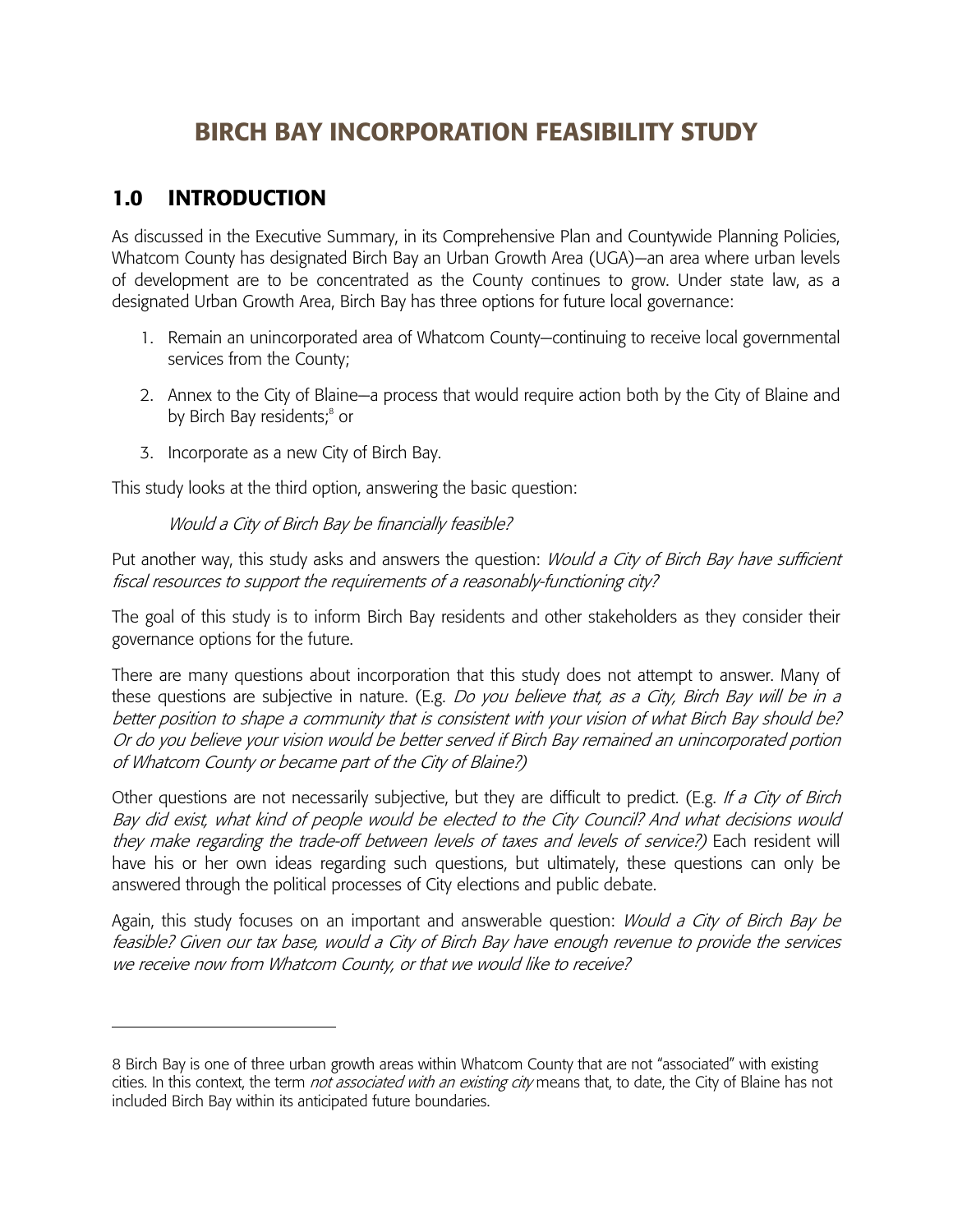## **1.1 Contemplated City Boundaries**

If Birch Bay residents choose to pursue incorporation, one of the first steps in that process is to identify the specific boundaries of a proposed incorporation and begin to collect signatures from residents of that area. (This defined boundary and collected signatures are two necessary components for filing a Notice of Intent with the Whatcom County Boundary Review Board.)

Because the community has not yet initiated an incorporation petition process, no specific boundaries have yet been proposed. Given this, and given the previous planning efforts in Birch Bay, the boundaries used for this feasibility study conform to the designated Birch Bay Urban Growth Area. **Exhibit 1** below distinguishes the geographical boundaries of the UGA.

The Birch Bay potential incorporation area is an urban unincorporated area located north of the City of Bellingham in Whatcom County, approximately bounded on the north by Lincoln Road and the City of Blaine, on the west by Birch Bay itself, on the south by Grandview Road, and on the east by Carson Road. The study area encompasses Birch Bay and is approximately 7 square miles in size.



**Exhibit 1 Birch Bay Potential Incorporation Area** 

Source: Whatcom County data, 2007; Berk & Associates, 2007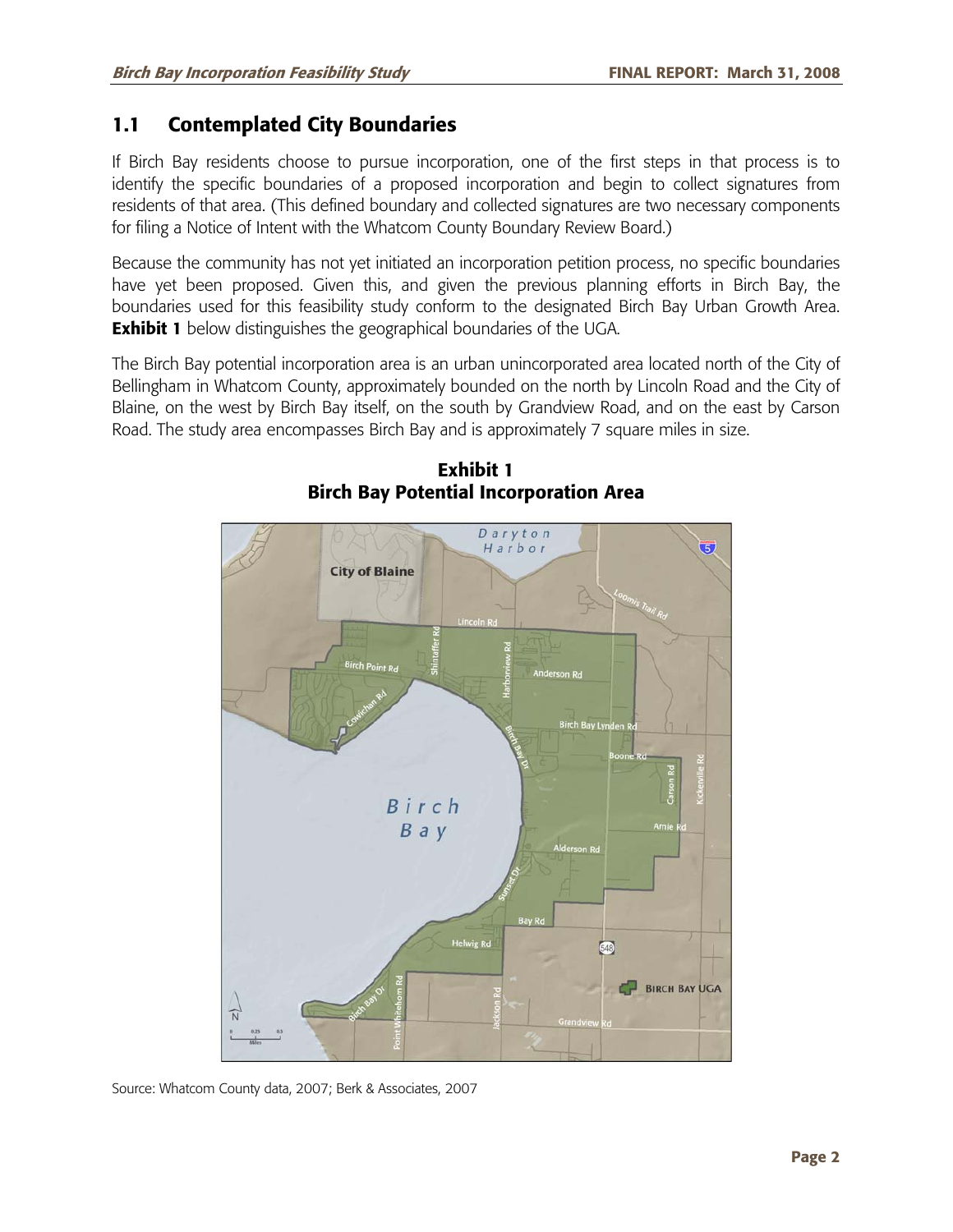## **2.0 GOVERNANCE CONTEXT**

### **2.1 Overview: Fiscal and Governance Issues**

Birch Bay residents have three governance options available to them: (1) remain unincorporated, (2) incorporation, or (3) annexation to Blaine (an option that requires action by the City of Blaine). When residents consider incorporation, their considerations will take place in the context of those options.

This study answers two straightforward questions:

- 1. Is if financially feasible to incorporate as a new City of Birch Bay?
- 2. What are the potential implications of incorporation on local taxes and levels of service?

To give residents a meaningful point of comparison, we seek to answer the question in the context of the status quo: How do the financial realities of incorporation compare with the status quo—remaining unincorporated?

There are many other important questions about incorporation which this study cannot answer. Voters will want to know, "Will my taxes go up or down?", "Will the City provide better, more responsive services than Whatcom County?" and "Will the City slow development in our area?" The answer to these questions depends on who is elected to the new City Council and whom they hire to run the City.

This study is not a blueprint for how the City will be run. If Birch Bay votes for incorporation, decisions about taxes, service levels, and capital investments will be made by seven citizens elected from the roughly 5,900 permanent residents who live in the proposed City, instead of by the County Council and County staff. This study cannot predict what a new City Council would do. We can describe how much revenue a new City could generate if it maintains current taxing rates and the levels of service it could provide if it does. Voters will need to weigh this information about financial feasibility with their own perceptions about what forms and structures of government can best provide public services and best represent their interests in matters of public policy.

On a broader scale, this feasibility study does not seek to answer the big question: **Is incorporation a good idea?** The answer to that question will be the subject of much debate over the coming months, and the ultimate answer for each participant in that debate is likely to depend on his or her individual perspective.

The goal of this report is relatively narrow: to assess the financial feasibility of the proposed City. The answer to the question of feasibility will *inform* the debate about whether incorporation is a good idea, but clearly, it will not settle that debate.

### **2.2 Feasibility Study Process and Analytical Framework**

In our experience, the most informative feasibility studies provide a full picture of a proposed city's fiscal conditions: (1) assessing the short- and medium-term fiscal conditions that the proposed city would face, and (2) assessing potential future fiscal developments that voters might want to bear in mind as they weigh the alternative paths that are available to their community.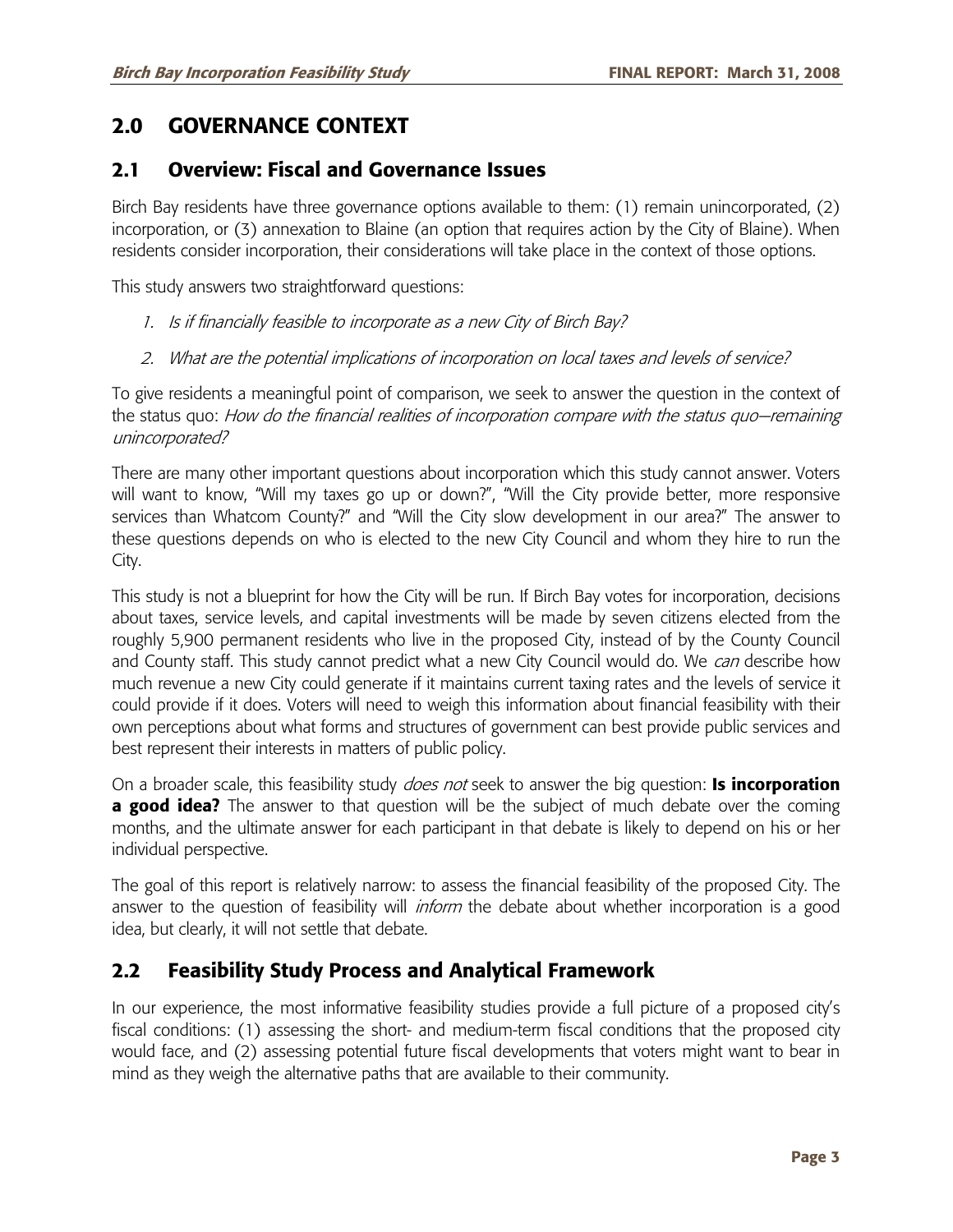Given this experience, the framework the team selected for pursuing the financial feasibility study of the proposed City of Birch Bay relies on three fundamental pillars:

- **Pillar 1.** The study should be rigorous and robust. The analysis should combine the most reliable sources of data with state-of-the-art analytic techniques to provide reliable analyses to serve as the basis for decision-making for Birch Bay residents, for the Boundary Review Board, and for other stakeholders in the process.
- **Pillar 2. The process should actively engage representatives of the Birch Bay community.** Throughout the development of the feasibility assessment, Berk & Associates staff and members of the Whatcom County project team met with the Birch Bay Incorporation Study Committee to discuss various aspects of the study, such as preliminary findings of the analysis, cost and revenue issues the proposed city would face, and alternative tax structures that might be available to the proposed city. From our perspective, this process was beneficial because it ensured a rigorous and robust analysis, it made sure that the study addresses the issues that are important to Birch Bay residents (at least those residents who elected to attend one or more meetings) and it allowed the analysis team and residents to arrive at a shared understanding of the fiscal conditions that a City of Birch Bay would face.

In addition to meeting with the Incorporation Study Committee, the Berk & Associates team attempted to engage a broader cross-section of the Birch Bay community through two public forums and an online survey. (Survey and community meeting materials are included in the appendices to this report.)

**Pillar 3. The feasibility analysis should draw clear distinctions in a way that is useful to residents.** If Birch Bay initiates the process and brings incorporation to the ballot, Birch Bay residents will face a choice between incorporation and remaining unincorporated. Given this clear-cut decision, the most useful feasibility analysis draws a *clear distinction* between the two alternatives. From a fiscal perspective, one key question that residents have is:

> Should we expect a City of Birch Bay to have a stronger financial basis for delivering local services than Whatcom County?

In our experience, the best way to answer this question is to hold taxes constant and ask:

If Birch Bay residents continue to pay the same taxes they would pay as an unincorporated area, would a City of Birch Bay have sufficient revenue to provide at least the same levels of service as would be provided by the County over the same period?

For Birch Bay, as it turns out, the answer to both of the questions posed above is: Yes. If Birch Bay residents continue to pay the same taxes they would pay as an unincorporated area, the City of Birch Bay **would** have sufficient revenue to provide at least the same levels of service as would be provided by the County over the same period.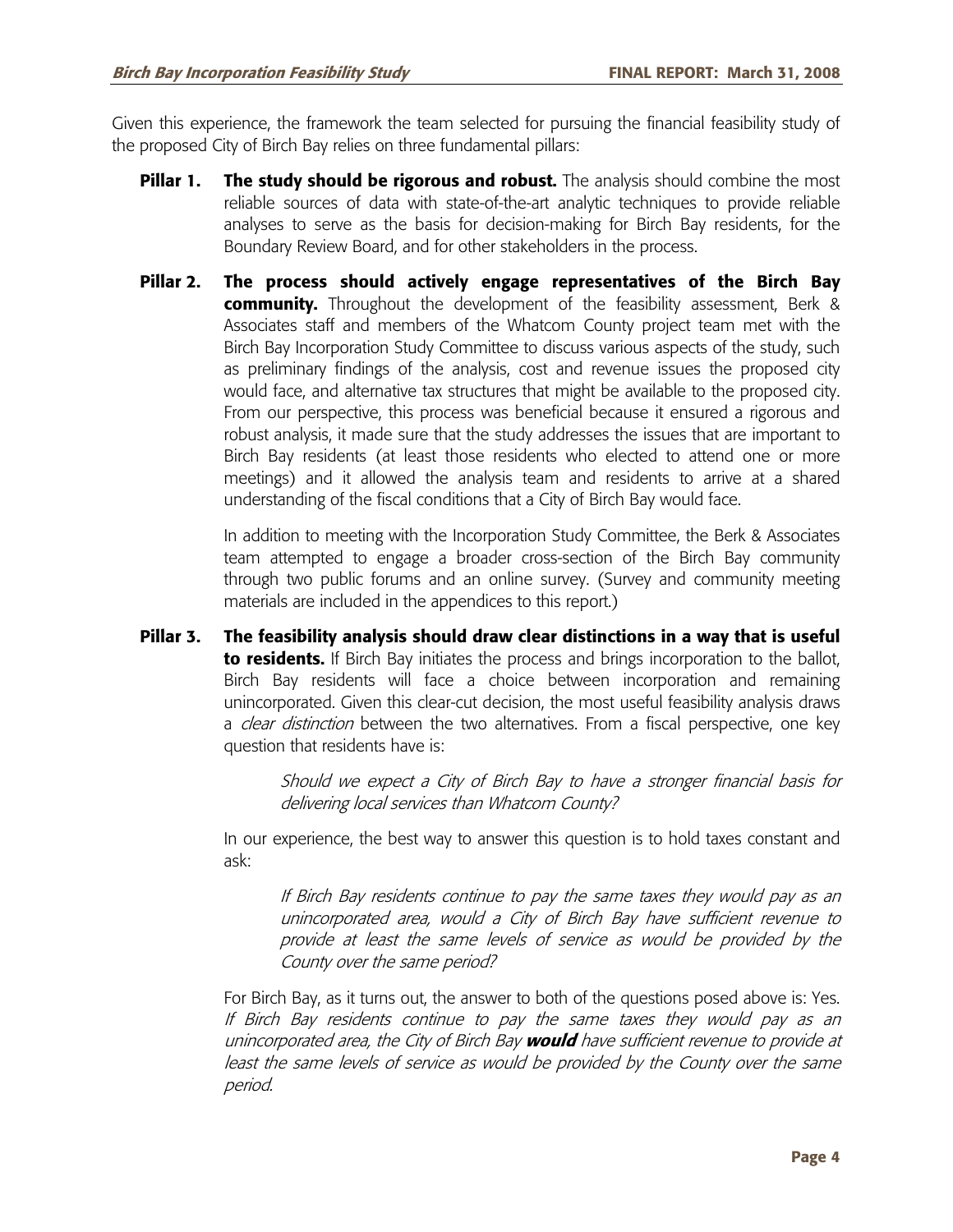## **3.0 KEY ASSUMPTIONS**

The findings of this feasibility analysis depend upon a wide range of assumptions. We have identified most of these assumptions in our descriptions of specific statistical data, or in our detailed discussion of revenue and expense estimates. There are, however, a few overriding assumptions that apply to all areas of this study, and are therefore key to understanding the implications of our findings. The following sections detail these assumptions.

## **3.1 Legal Framework**

The incorporation feasibility analysis is conducted within the statutory framework of city creation and operation (RCW 35.02), and state laws distinguishing between county and city powers and services (guided more generally by RCW Chapters 35 and 36). This analysis takes that structure and process as given. While state law sets out the framework and processes, another very useful and detailed description of how a city is created is provided by the Municipal Research and Services Center (MRSC) in a publication called *The New City Guide.*<sup>9</sup> Rather than repeat the presentation of that document here, we recommend that interested readers read The New City Guide for a useful overview of the process of city creation. The focus of this analysis is to identify the fiscal conditions a City of Birch Bay would face if it were to attempt to operate within the existing statutory framework.

## **3.2 Date of Incorporation**

Because Birch Bay residents have not initiated an incorporation process, no potential dates for incorporation exist. Lacking specific dates, this analysis is structured to provide an intuitive picture of the fiscal implications of incorporation.

The analysis models City costs and revenues over a six-year period (2009 through 2014). The baseline assessment looks at the first six years of full, steady-state operation. The assessment looks at revenues and costs assuming that all City taxes will be in place and services will be fully ramped up.

In reality, if Birch Bay decides to incorporate there will be a transition period in which transition costs will be incurred, City staffing will be ramped up, and the City's adopted tax structure will replace that of Whatcom County. To give readers a sense of how this transition occurs, and a sense of what a new City's cash flow is likely to be during start-up, this report includes an assessment of start-up financing on a month-by-month basis. This start-up analysis assumes an incorporation date of September 1, 2009. (Because it offers new cities some financial advantages, September is a common month for incorporations to occur.)

The actual date of incorporation will depend on when the vote is held and the logistical considerations that result from that date. If the date of incorporation were to be pushed back into 2010, then we expect that the fiscal picture for the proposed City may improve slightly (mostly stemming from an additional year of appreciation in property values prior to setting the City's initial property tax levy).

-

<sup>9</sup> MRSC New City Guide: http://www.mrsc.org/Publications/textncg.aspx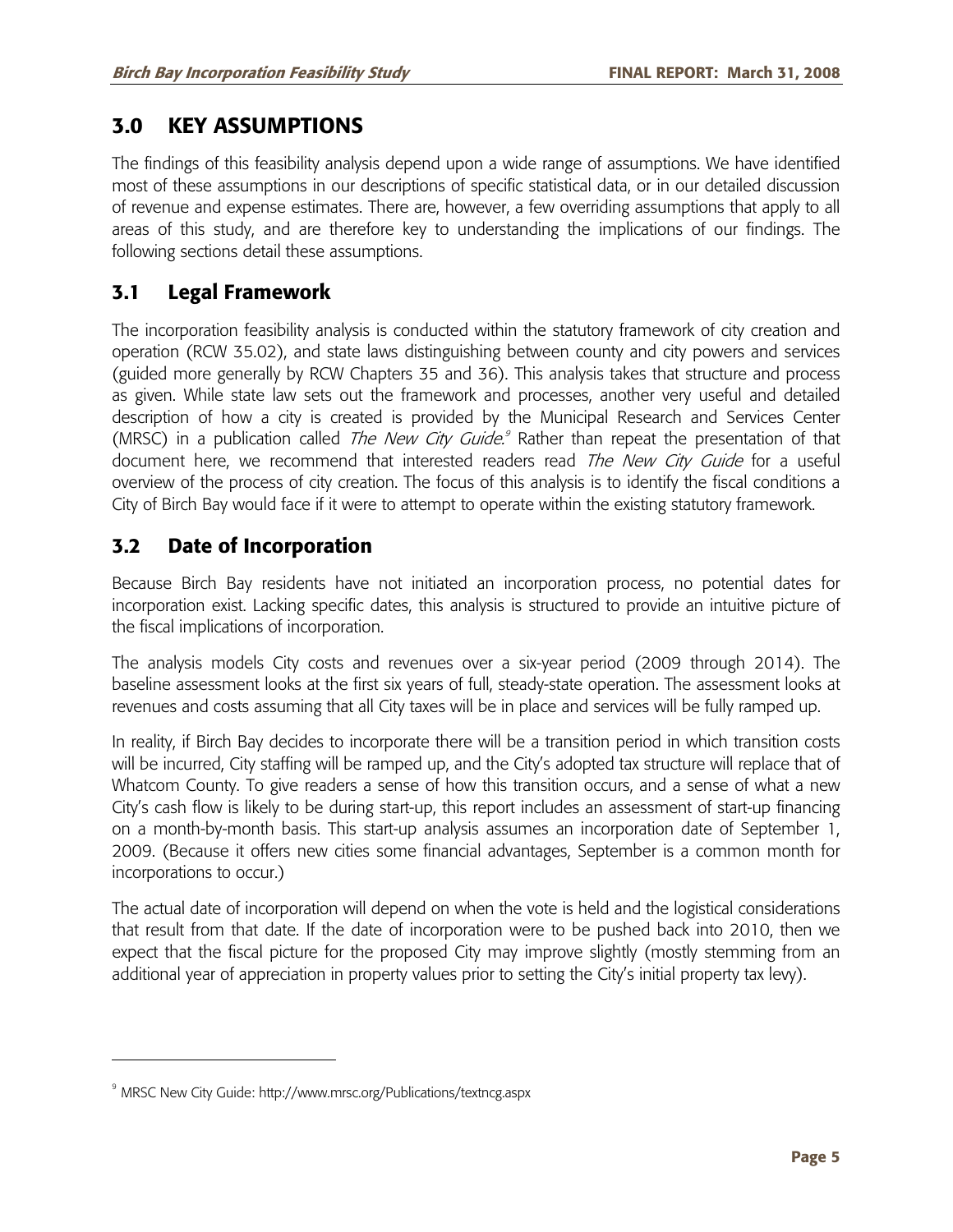### **3.3 Process of Incorporation**

The basic procedure to incorporate is set out in Chapter 35.02 RCW - Incorporation Proceedings. The process includes a petition requirement, review by a boundary review board, and an election. If the voters approve incorporation, a primary election to nominate candidates for city council and an election to select the city council must be held. The new city must officially incorporate, at a date set by the initial city council, within 360 days of the incorporation election.

To the best of our knowledge, it has been nearly 80 years since the last new incorporation in Whatcom County. Nonetheless, Whatcom Boundary Review Board (BRB) has had recent experience with incorporation during the previous attempt to incorporate Birch Bay, as well as with application to incorporate Sudden Valley. Some steps are required by State law (see RCW 35.02). These include:

- Definition of proposed boundaries;
- Collection of signatures for petition;
- Filing of a Notice of Intent to Incorporate;
- Verification of the validity of petitions;
- Assessment of proposed incorporation by the Boundary Review Board;
- A public hearing by the Boundary Review Board;
- Boundary Review Board decision (recommending for or against incorporation, and adjustments to incorporation boundaries for cities over 7,500 population; and approving, modifying, or disapproving incorporation for areas with less than 7,500 inhabitants); and ultimately
- Public vote for or against incorporation.

Many of these steps also have time limits associated with them.

Since Birch Bay's permanent population is less than 7,500 people, the BRB has the authority to disapprove a proposal for incorporation, which would effectively preclude the community from proceeding with election and prohibit incorporation. However, the community may apply again 12 months after the decision was issued.

**Exhibit 2** below shows Berk & Associates' interpretation of incorporations steps and timeline as they are outlined in RCW 35.02. In our experience, Boundary Review Boards from different counties approach incorporation processes in different ways. If Birch Bay residents were to initiate an incorporation process, presumably, the Whatcom County BRB would seek to establish its own preferred process.

MRSC published a *Municipal Incorporation Guide* in July 2006, which contains valuable information about the incorporation process in Washington State.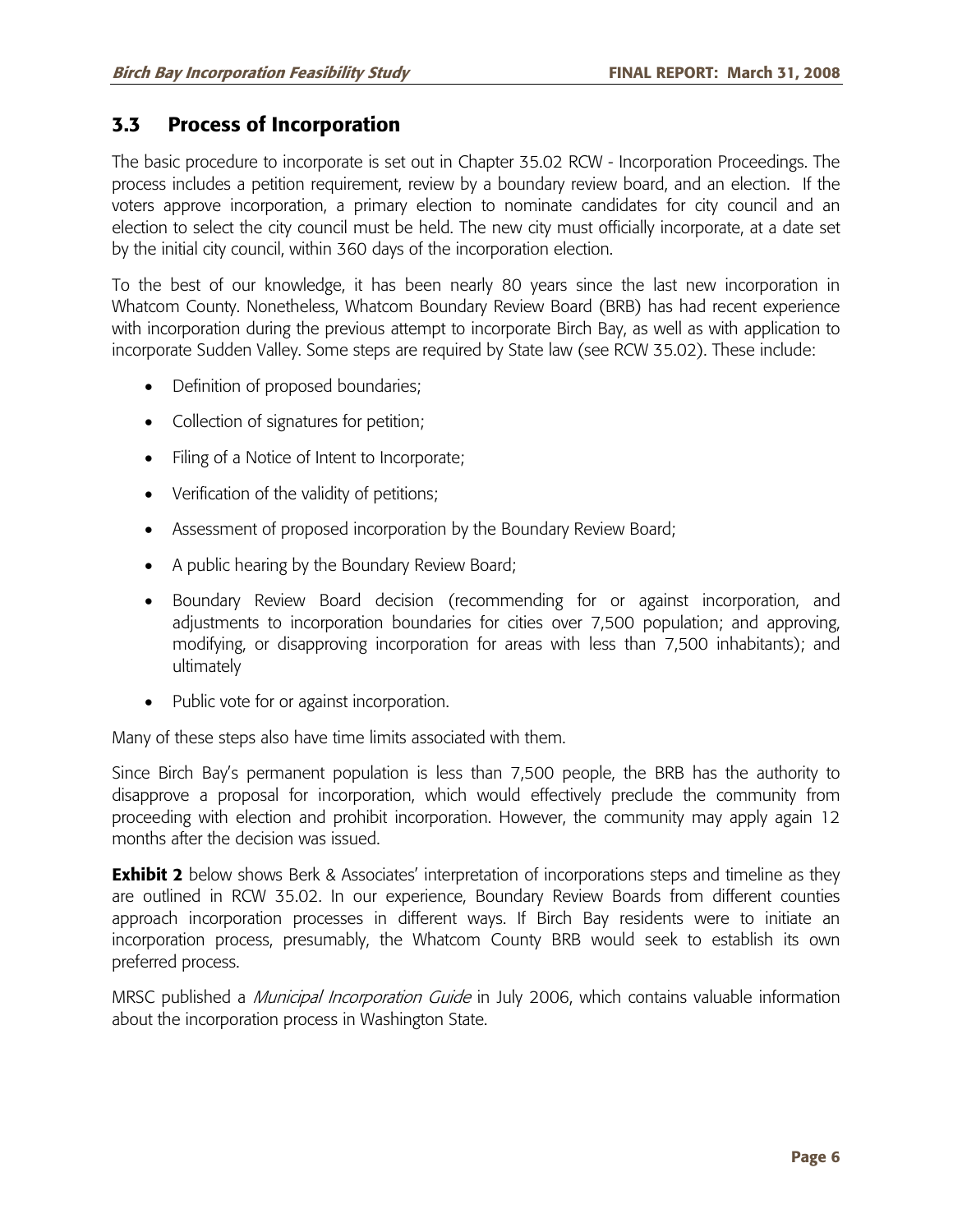| <b>Timeline</b>                                    | <b>Incorporation Step</b>                                                                                                                                                                                                                                                                                                                                                                                                                                                                                         |
|----------------------------------------------------|-------------------------------------------------------------------------------------------------------------------------------------------------------------------------------------------------------------------------------------------------------------------------------------------------------------------------------------------------------------------------------------------------------------------------------------------------------------------------------------------------------------------|
| 6 months or<br>more                                | <b>Organization.</b> A group of citizens organizes and surveys the community to determine interest<br>in incorporation.                                                                                                                                                                                                                                                                                                                                                                                           |
| Open                                               | Preliminary Boundaries and Notice. If community interest in incorporation exists, the<br>Incorporation Committee sets the preliminary boundaries for the incorporation area. The<br>Committee submits a preliminary Notice of Proposed Incorporation to the County Clerk who<br>transmits it to the Boundary Review Board.                                                                                                                                                                                        |
| Open                                               | <b>Public Information Meeting.</b> The Boundary Review Board sets up a Public Information<br>Meeting where the Committee reports on the proposed incorporation, including service<br>providers and representatives of surrounding cities, or citizens, in support of or opposition to<br>boundaries; new boundaries may be suggested.                                                                                                                                                                             |
| Immediately                                        | <b>Refine Boundaries, Initiate Petitions.</b> Following the public meeting, if the Committee<br>wishes to go forward with the incorporation efforts, the boundaries are selected. The County<br>Council Clerk will assign an Identification Number to incorporation proposal petitions. The<br>County Office of Records and Elections assists in setting requirements for the incorporation<br>petition, and the Committee must administer petitions as set by State law.                                         |
| Next 180 days                                      | Petition Circulation. The Committee may then circulate the petitions. The petitions call for a<br>future election to allow community members to decide if incorporation should occur. The<br>petitions to conduct an election must be signed by ten percent of the registered voters living<br>within the area to be incorporated.                                                                                                                                                                                |
| Immediately<br>upon<br>completing<br>petitions     | <b>Notice of Intention to Incorporate.</b> Within 180 days from the date of the Public Information<br>Meeting the Committee must collect the necessary signatures and submit the petitions to the<br>Boundary Review Board with a Notice of Intention to Incorporate (NOI). The NOI should ideally<br>include descriptive information, copies of petitions, maps, demographic and land use<br>information, service analyses, consistency with current laws, and government planning<br>information.               |
| 30 days for<br>validation $+5$<br>for notification | Verification. The Boundary Review Board submits petitions to the County Office of Records<br>and Elections and the Whatcom County Assessor for verification of their validity.                                                                                                                                                                                                                                                                                                                                    |
| Maximum 120<br>day review<br>period                | <b>Boundary Review Board Assessment.</b> The Boundary Review Board circulates the NOI (and<br>staff analysis of that document) to County offices and other affected governments and agencies<br>for an initial review and comment period. The maximum 120-day timeline for BRB actions in<br>response to the NOI, however, is usually requested to be waived as it is not sufficient for<br>incorporations, which generally require several months for required studies, analysis and public<br>review processes. |

## **Exhibit 2 Incorporation Steps**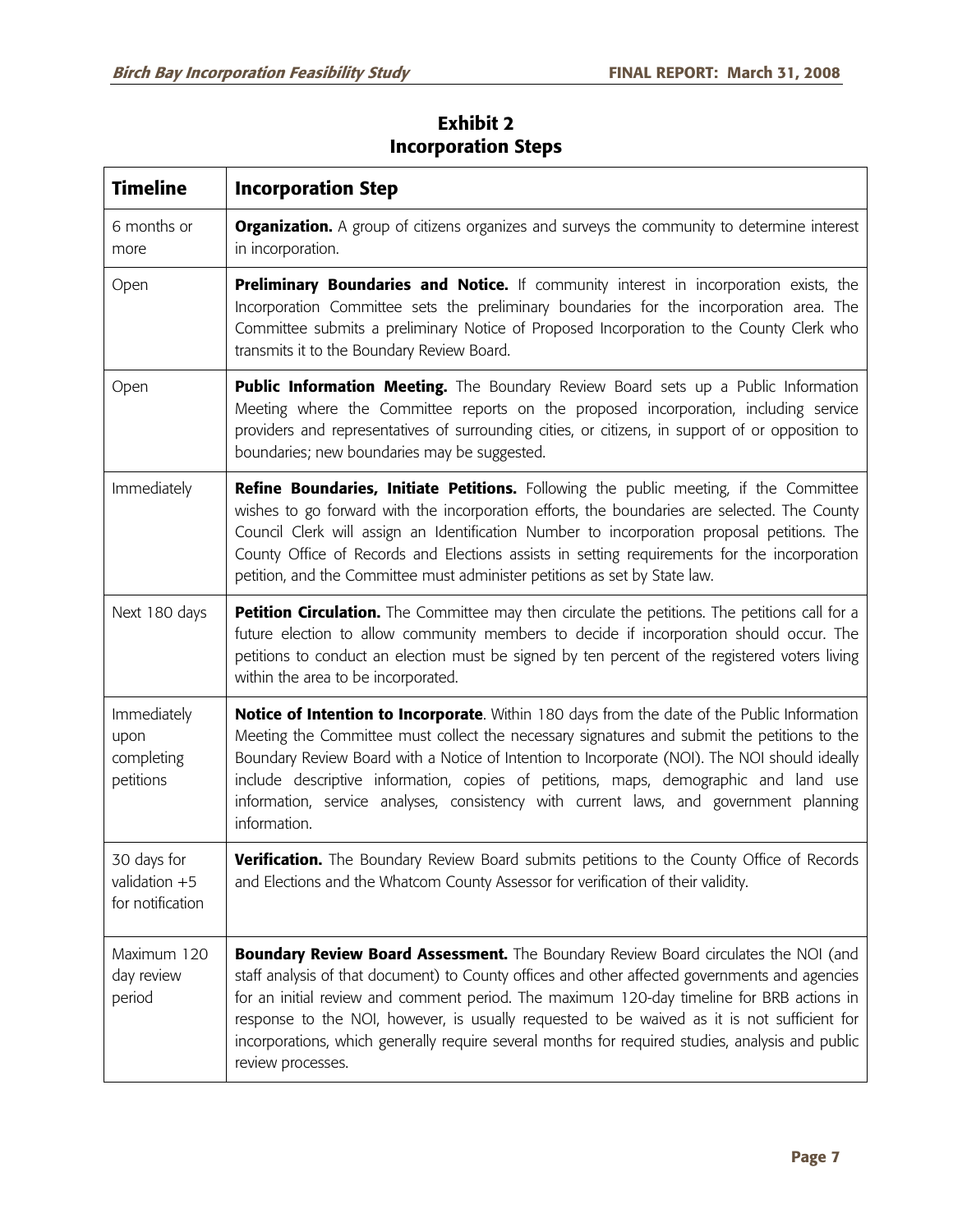| <b>Timeline</b>                                                                         | <b>Incorporation Step</b>                                                                                                                                                                                                                                                                                                                                                                                                                                                                    |
|-----------------------------------------------------------------------------------------|----------------------------------------------------------------------------------------------------------------------------------------------------------------------------------------------------------------------------------------------------------------------------------------------------------------------------------------------------------------------------------------------------------------------------------------------------------------------------------------------|
| 4-6 months $+$<br>30-45 days for<br>public review<br>and comment                        | <b>Study.</b> A Financial Impact Statement is commissioned to determine the financial viability of the<br>proposed new city. The Statement provides conclusions as to the potential viability of<br>incorporation under the various scenarios. This analysis could represent such a study for the<br>proposed City of Birch Bay.                                                                                                                                                             |
| 30 days<br>minimum<br>(notification<br>must be 30<br>days in advance<br>of the hearing) | Boundary Review Board Public Hearing. Under RCW 35 and RCW 36, a public hearing is<br>generally required for incorporation. In Whatcom County, all incorporations go to a public<br>hearing conducted by the Boundary Review Board. At the public hearing, the Board takes<br>testimony from all interested parties - the Incorporation Committee, the consultant, citizens who<br>will be affected by the incorporation, Whatcom County staff members, and service providers.               |
| Within 40 days<br>following the<br>public hearing                                       | <b>BRB Decision.</b> The Board considers whether the incorporation is consistent with Boundary<br>Review Board criteria (RCW 36.93.180); countywide planning and Growth Management Act. At<br>the conclusion of the hearing, the Board makes a decision either in favor of the incorporation,<br>against the incorporation or may recommend modifying the incorporation application. This<br>decision may be appealed as outlined in RCW 36.93.160(5).                                       |
| No less than 60<br>days following<br>the Boundary<br>Review Board<br>action             | <b>Incorporation Election.</b> Following the Board decision, an election must be held if the BRB<br>approves or modifies and then approves the proposal. If the proposed population is greater<br>than 7,500, the Incorporation Committee can still decide to go forward with the election. The<br>Committee would work with County Records and Elections, to prepare the ballot language and<br>to place the issue on a ballot for election by registered voters in the incorporation area. |
| 60 days<br>following<br>incorporation<br>election                                       | New City Government Elections. If incorporation is approved, then elections are held to<br>nominate city officials and select city officials. State (RCW 35/35A) sets the time frame for the<br>elections. Primary elections must be held no less than 60 days following the election for<br>incorporation. Final elections must be held at least 60 days following the primary election.                                                                                                    |
| Within 360 days<br>of voter<br>approval of the<br>initial<br>incorporation              | City Open for Business. The City begins operations - setting up departments; selecting staff<br>members; adopting interim operating regulations; defining immediate, short term and long term<br>policies, objectives and actions; developing and implementing preliminary budgets, etc.                                                                                                                                                                                                     |

Source: Berk & Associates summary of RCW 35.02

## **3.4 Organization of City Government**

## **City Classification**

Municipal governments in Washington are classified according to population at the time of incorporation. The proposed City of Birch Bay could choose several forms of organization upon incorporation, including incorporation (1) as a first-class city and adopt a charter; (2) as a second-class city (without a charter); and (3) most common among cities, as a code city.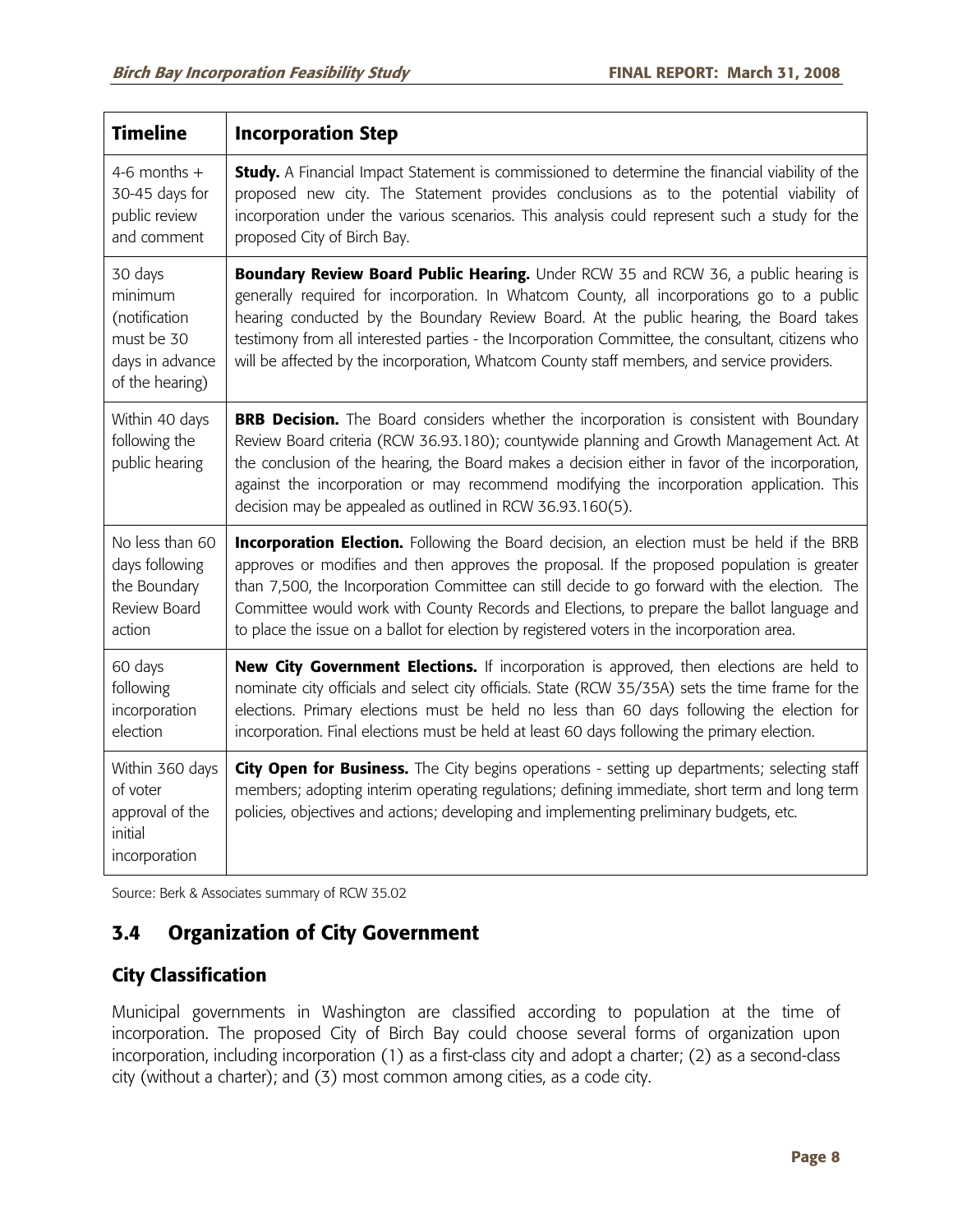- **First Class.** A first class city is a city with a population of 10,000 or more at the time of organization or reorganization that has adopted a charter. (RCW 35.01.010)
- **Second Class.** A second class city is a city with a population over 1,500 at the time of organization or reorganization that does not have a charter and does not operate as a code city under the optional municipal code. (RCW 35.01.020)
- **Optional Municipal Code.** Any unincorporated area having a population of at least 1,500 may incorporate as an optional municipal code or "code city," and any city or town may reorganize as a code city. Optional municipal code cities with populations over 10,000 may also adopt a charter. (RCW 35A)

According to Municipal Research and Services Center, Washington State has 281 cities. 181 are code cities (over 75% have a mayor-council form of government); 73 are towns with a mayor-council form of government; 16 are second class cities (the vast majority of which have a mayor-council form of government); and 10 first-class cities exist, split evenly between council-manager and mayor-council forms of government.

### **Forms of City Government**

**Mayor-Council.** The mayor-council form consists of an elected mayor, who serves as the city's chief administrative officer, and a council, which serves as the municipality's legislative body. The council has the authority to formulate and adopt city policies and the mayor is responsible for carrying them out. There are further two distinctions within mayor-council form of government: (1) "weak-mayor" form, where the mayor has relatively limited authority, lacks the veto power, and must share control over administrative departments with several other elected officials, and (2) "strong-mayor" form of government, where an independently-elected mayor has a higher degree of administrative control over departments and city employees, and the power to veto council legislation.

**Council-Manager.** In this form, power is concentrated in the elected council, which hires a professional administrator to implement its policies. This appointee serves at the pleasure of the council and has responsibility for preparing the budget, directing day-to-day operations, hiring and firing personnel, and serving as the council's chief policy advisor. The mayor in council-manager cities is generally selected by the city council from the elected council members.

There exists a debate about forms of government and the tradeoffs each form offers between centralized decision-making and strong professional experience, which this report does not seek to resolve. Although the mayor-council form remains the most common form of government found in Washington cities and towns, for purposes of assessing feasibility, we assume that the proposed City of Birch Bay would start, as most recently incorporated cities have, with a City Council and appointed City Manager.

Washington State has exhibited a trend toward professional management since the 1940s which continues to be popular today because of the increasing number and complexity of services, and growing external demands in the form of federal and state mandates and reporting requirements.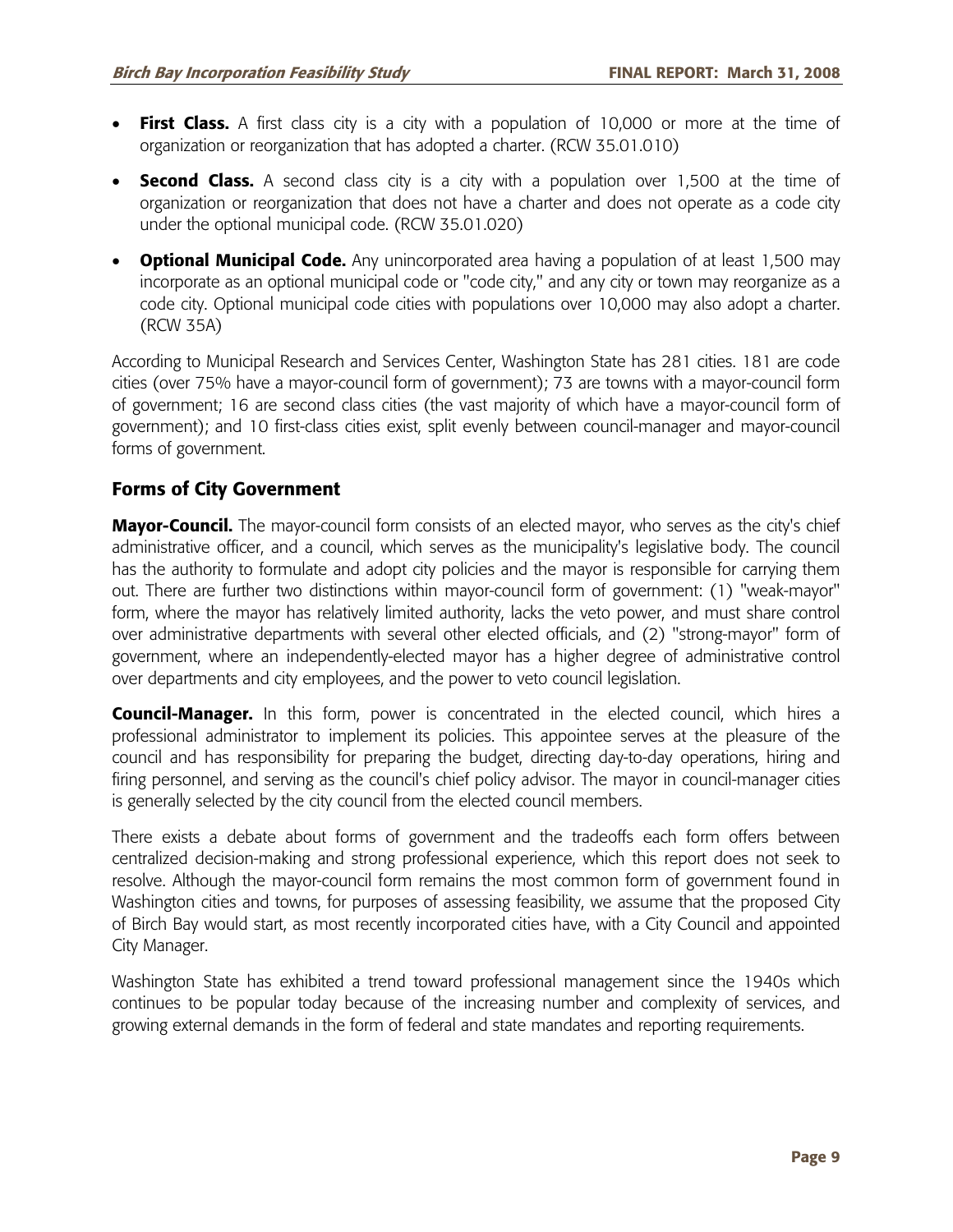### **3.5 "Same-Cost" Framework**

The overarching goal of this analysis is to provide Birch Bay residents with a point of reference from which to judge incorporation. When residents think about incorporation, a question they often ask is: Will I get more for my money if we incorporate?

To answer this question, this analysis looks at what services a City of Birch Bay could provide if residents continued to provide existing levels of taxes. In this case, the answer is that, at existing tax rates, a City of Birch Bay *would* be feasible. It would be able to provide slightly higher levels of services to its residents in terms of police services and parks and recreation, and the City would have additional money available to provide additional services and/or to invest in capital infrastructure.

Cities have many options in terms of tax structure. This analysis models one possible structure—a structure that closely parallels current taxes. Under the model used here, the City would (1) enact a City property tax that would mirror the Whatcom County Unincorporated Road Levy (the one property tax that would go away upon incorporation); (2) maintain current retail sales tax rates; and (3) adopt no utility taxes or franchise fees with the exception of the Cable TV franchise fee that Whatcom County currently levies in unincorporated areas.

## **3.6 Property Taxes: I-747 and Levy Lid Lifts**

In recent years, a series of statewide initiatives and subsequent legislative actions have eroded most cities' and counties' financial support. From a city's perspective, the most damaging blows resulted from statewide passage of three initiatives: I-695 [ending collection of the State's motor vehicle excise tax (MVET)]; I-747 (limiting the growth of property tax levies on a city's existing property to 1% [less than the rate of inflation]); and I-776 (ending the collection of vehicle license fees). In some instances, these initiatives have been ruled invalid by Washington courts, but their practical effects have been maintained through legislative action. Combined, these initiatives have resulted in the immediate reduction of millions of dollars of city revenues, and have set up the long-run erosion of cities', counties', and special districts' property tax bases.

If left unchecked, the 1% property tax limits cause property tax revenues for most cities to fall over time (in inflation-adjusted terms), particularly on a per-resident basis. Specifically, the 1% property tax limit says that, absent a public vote, property tax revenues can only grow by 1% per year, excluding the effect of new construction. This means that property taxes go up slightly in "nominal" terms, but when one accounts for inflation, the value of property tax revenues actually falls from one year to the next. Due to compounding effects over time, erosion of property tax revenues becomes more pronounced over a number of years.

Property taxes remain the most important source of revenue for many cities, and are critically important for areas such as Birch Bay with little commercial tax base to generate sales tax revenue. As a result of the 1% limit, cities are beginning to regularly consider actions to maintain their property tax levy, which entails voter-approved levy lid lifts that were not common in the pre-I-747 era.

Like most residential cities in Washington State, in order to remain financially sustainable over the long term, the City of Birch Bay may need to take actions to maintain its property tax levy rate. Fortunately, as a newly incorporating City, the City of Birch Bay would have a number of options for protecting itself from the eroding effects of the 1% limit. The most transparent of these options is to ask voters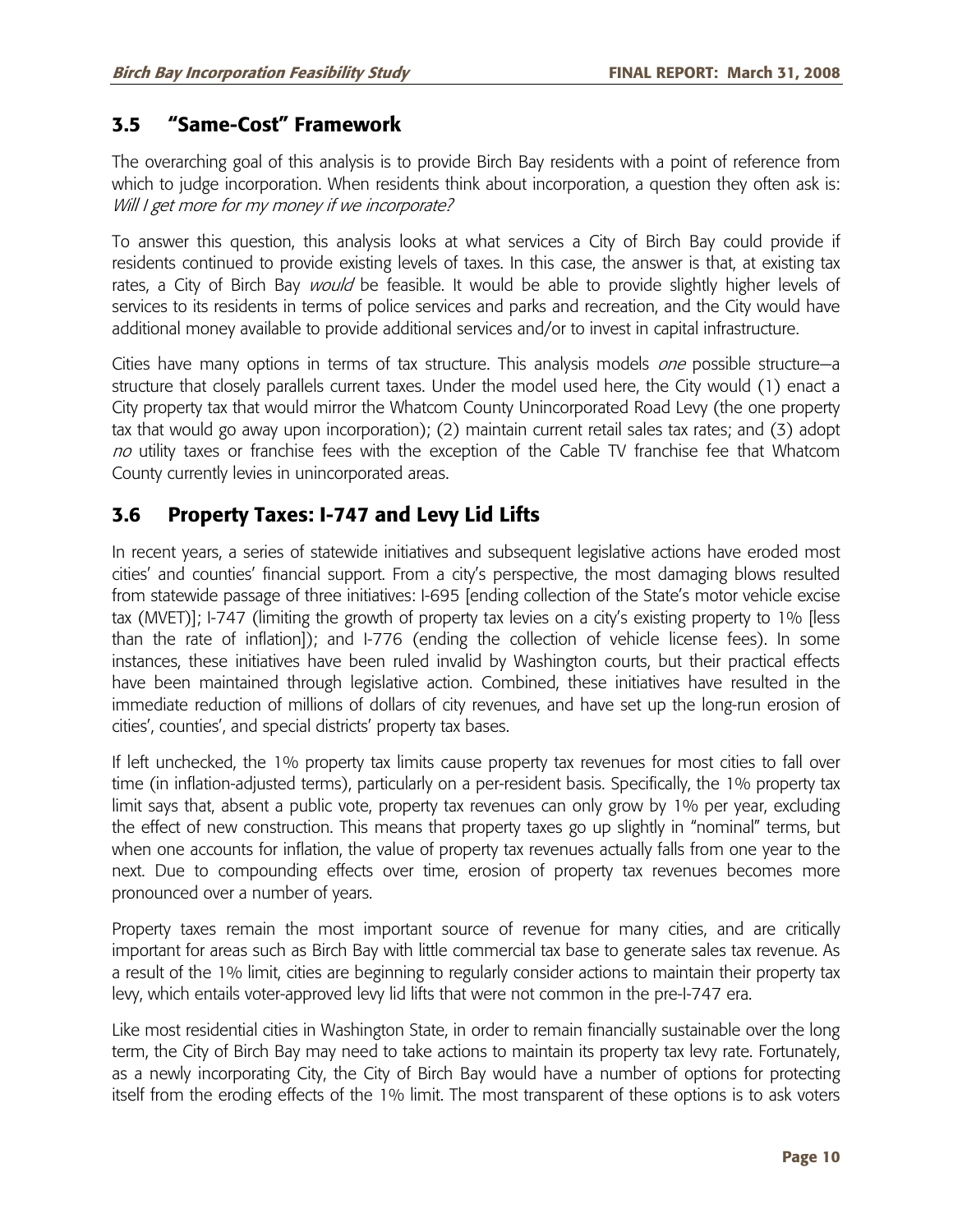to approve periodic levy lid lifts to maintain the City's property tax levy. However, to stay true to "same cost" framework, Berk & Associates did not model levy lid lifts in this analysis; instead, we assume that the Birch Bay levy rate would continue to erode throughout the analysis as a result of the 1% limit.

Another option for preserving Birch Bay property tax base would be for the City to take actions that would allow it to establish a higher initial property tax levy, and then in subsequent years, scale back the levy to a lower level. This would create so-called "banked levy capacity" for the City and, in effect, inoculate the City from the eroding effects of the 1% limit for years.

For example, if the City of Birch Bay were to take on provisions of Fire and/or Library services in its first full year of existence, the City could set its initial levy rate at as much as \$3.60 per \$1,000 of assessed value (as opposed to the 2009 levy of \$1.394 modeled in this analysis). The City could then contract for Fire and Library services with the existing districts (ensuring that the districts felt no financial impact).

In subsequent years, the City might choose to annex to the library and fire districts, reducing the City's levy, but the City would retain so-called "banked levy capacity" that would negate the eroding effects of the 1% limit for many years. For a complete discussion of "banked levy capacity" readers should see the Municipal Research & Services Center publication A Revenue Guide for Washington Cities and Towns (www.mrsc.org).

#### **Utility Taxes versus Property Taxes**

In some Washington cities, strong growth in retail sales taxes has offset erosion of property taxes brought about by the 1% property tax limit. In many other cities (cities where sales taxes are not as robust), property tax erosion has severely impacted the cities' ability to provide services.

To date, many of the cities in the latter category have avoided seeking voter approval for levy lid lifts and they have opted, instead, to enact (or increase) utility taxes to make up for eroding property tax revenues. (Cities have the authority to levy utility taxes [subject to certain limits] by action of a City Council.)

For a community like Birch Bay, such a choice to allow property taxes to erode and to rely on utility taxes, over time, would have significant implications. Property taxes are paid by all property owners, based on the value of the property—whether the owners are permanent residents or not. Utility taxes, by contrast, are paid by people who use utilities. Because people who live in Birch Bay full time will use more utilities than part-time residents, the more the city relies on utility taxes, the more the City's tax burden will be born by residents. On the other side of the coin, the more the City relies on property taxes, the more non-resident property owners will contribute to the operation of the City.

## **3.7 Overview of Municipal Services**

In 1990, the Washington State Legislature's passage of the Growth Management Act (GMA, RCW 36.70.210) clarified that counties are the regional governments within their boundaries and cities are the primary providers of urban governmental services within urban growth areas. RCW 36.70.030 defines "urban services" to "include those public services and public facilities at an intensity [sic] historically and typically provided in cities, specifically including storm and sanitary sewer systems, domestic water systems, street cleaning services, fire and police protection services, public transit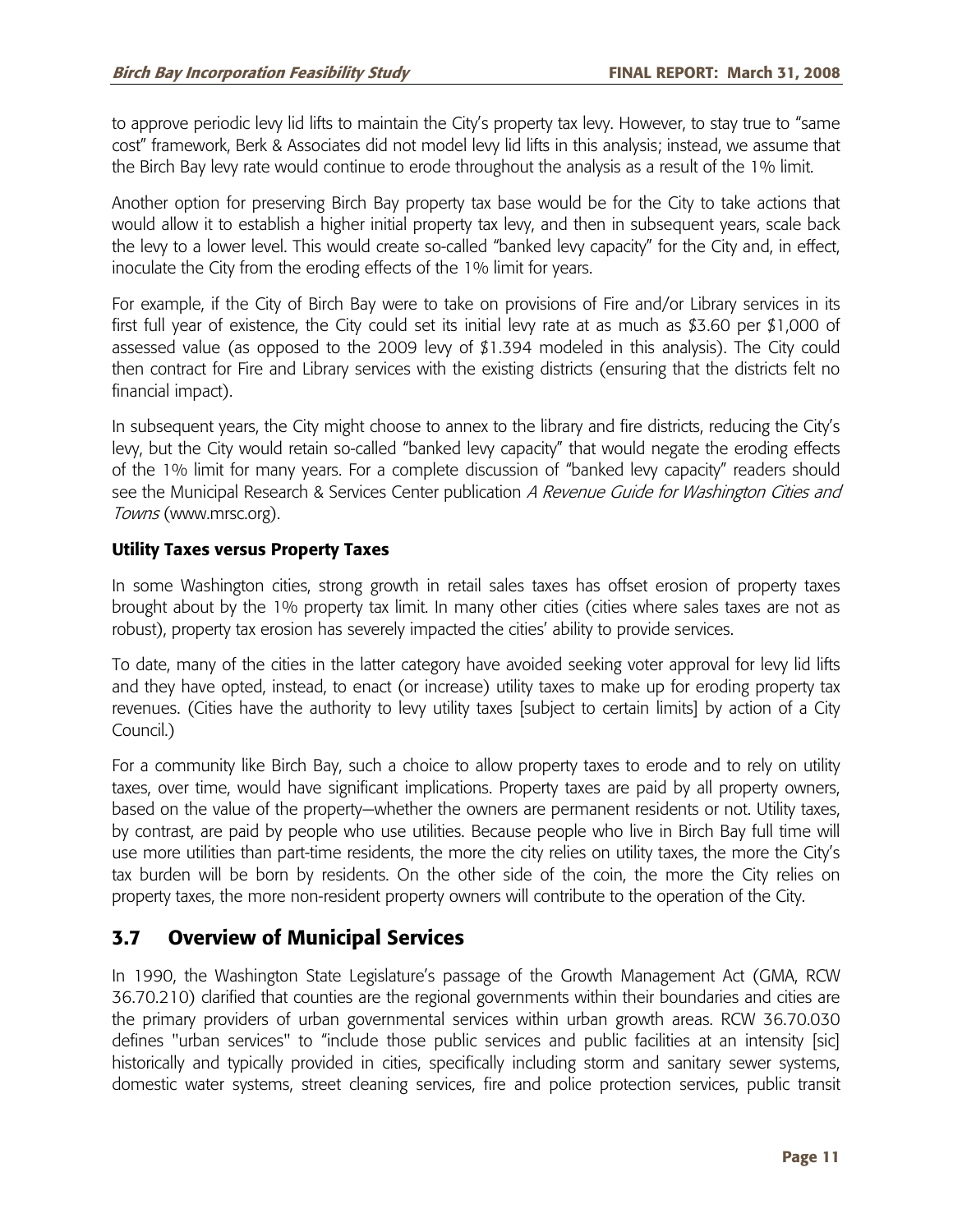services, and other public utilities associated with urban areas and normally not associated with rural areas."

The GMA requires cooperative planning between counties and cities subject to the GMA, and coordination is encouraged in RCW 36.115 to promote "voluntary transfers of functional responsibility among units of local government to allocate the financing and provision government services and facilities using the most efficient geographic units regardless of jurisdictional boundaries."

A city has powers of home rule authority that are only available when it officially becomes a city. During the interim period and until the official date of incorporation, a city's powers and governing body (council) are limited to initial functions set out in chapter 35.02 RCW.

Upon incorporation, a new city becomes the primary urban service provider to residents within its boundaries. It is common for new cities to choose not to provide, at the time of incorporation, the full slate of services that cities are *allowed* to provide. Typically, cities incorporate and take over local services that had previously been provided by the county (often contracting with the county for their provision), while leaving special districts in place, including library districts, water and sewer districts, and fire and emergency medical service districts. Although such an approach is typical, each interim council must decide what services the city will initially provide, what level of services will be provided, what services will be provided by contract, and with whom the city will contract for those services.

MRSC's *New City Guide* suggests that "in addition to the administrative and legislative 'services' provided by the mayor or manager and the executive branch and by the city council respectively, a city government commonly provides services in the general areas of public safety, public works, land use planning, and parks and recreation. Some of these services, such as police, fire, and land use planning, may have been the focus of much debate during the incorporation process, and issues relating to them will likely continue to generate controversy during the interim period and beyond. The very fact of incorporation as well as decisions by the new council concerning certain services may have significant impacts upon special purpose districts such as fire protection and water-sewer districts." The New City Guide further outlines an overview of service provision decisions in table format that is recreated below for reference, to explain the categories of service that a city may provide without considering timing or priority, and choices for future service delivery.

From the New City Guide's original table we have created **Exhibit 3**, adding a column that explains the modeled assumptions about service provision by the proposed City of Birch Bay for the purposes of this incorporation analysis. Generally, our rationale for these assumptions was to identify the leastcost, most administratively straightforward option for City operations that would add the fewest number of permanent City staff at startup. This assumption allows the City the maximum amount of flexibility, administratively and financially. The assumed mix of services and the assumed mode of delivery are consistent with how most newly-incorporated cities have approached service provision in their early years.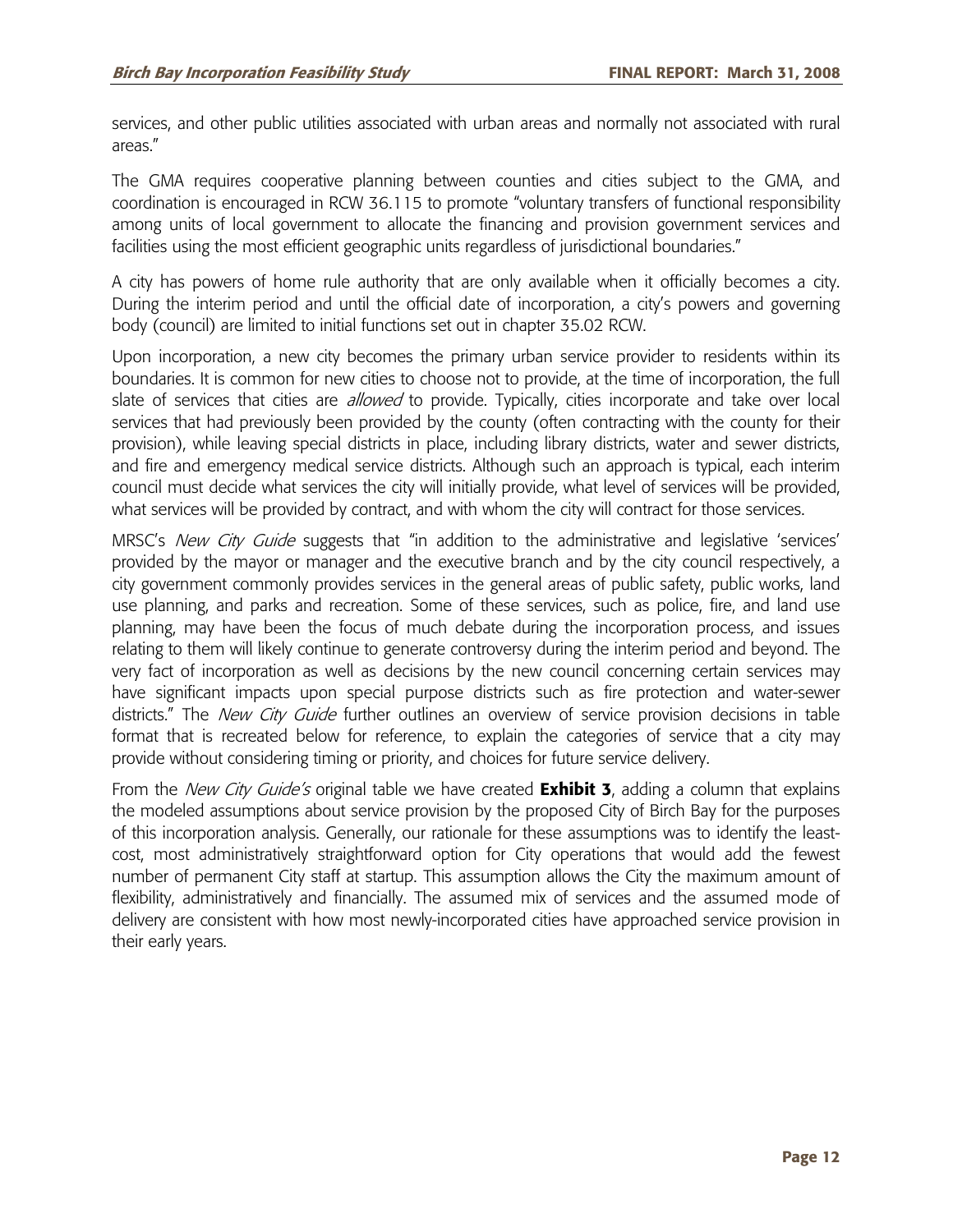| <b>Exhibit 3</b><br><b>Overview of City Services; Options for Service Provision; and Study Assumptions</b> |  |  |  |  |
|------------------------------------------------------------------------------------------------------------|--|--|--|--|
| <b>Post-Incorporation Provider</b><br>Incorporation<br>' Service<br>Pre-                                   |  |  |  |  |

| <b>Exhibit 3</b>                                                                |
|---------------------------------------------------------------------------------|
| Overview of City Services; Options for Service Provision; and Study Assumptions |

| <b>Service</b>                             | rre-<br><b>Incorporation</b><br><b>Provider</b>                                                                                 | <b>POST-INCORPORATION PROVIDER</b>                                                                                                                                                                                                                                                           | incorporation<br><b>Study Assumptions</b>                                                      |
|--------------------------------------------|---------------------------------------------------------------------------------------------------------------------------------|----------------------------------------------------------------------------------------------------------------------------------------------------------------------------------------------------------------------------------------------------------------------------------------------|------------------------------------------------------------------------------------------------|
| City<br>Administration<br>(Executive)      | County                                                                                                                          | City Council and either City Manager or<br>Administrator, or elected Mayor                                                                                                                                                                                                                   | Council-Manager                                                                                |
| Legislative<br>(Council)                   | County Council                                                                                                                  | City would provide.                                                                                                                                                                                                                                                                          | New city of Birch Bay<br>Legislative Branch (There<br>are multiple options under<br>state law) |
| Land Use<br>Permitting and<br>Zoning       | County Planning and<br>Development<br>Services                                                                                  | City would provide. City could create its<br>own planning department or contract<br>with the County for continued service                                                                                                                                                                    | City of Birch Bay                                                                              |
| Police Services                            | Whatcom<br>County<br>Sherriff's Office                                                                                          | City could create its own<br>police<br>department or contract with the WCSO<br>(or another city) for continued service<br>at a variety of different service levels.<br>Contract may be for short-term during<br>transition period or be<br>long-<br>a<br>term/permanent.                     | Whatcom<br>Contract with<br>County Sheriff                                                     |
| Fire &<br>Emergency<br>Medical<br>Services | Fire<br>protection<br>district                                                                                                  | No automatic change. Options: City<br>provides fire service, or city contracts<br>with fire district or another city, for<br>transition, or city annexes into fire<br>district. Most newly-incorporated cities<br>continue to receive Fire and EMS<br>services from existing fire districts. | Annex to or contract with<br>existing Fire Districts 21 &<br>7                                 |
| Library                                    | library,<br>County<br>county library district,<br>intercounty<br>rural<br>library<br>district,<br>or<br>island library district | Provide own library services, contract<br>regional library, rural   with public library or library district,  <br>annex into library district, or not provide<br>library services                                                                                                            | Whatcom<br>Annex<br>into<br>County Library System                                              |
| Legal Services<br>(Criminal &<br>Civil)    | County Prosecuting<br>Attorney's Office                                                                                         | City could provide or contract with<br>County or private law firm.                                                                                                                                                                                                                           | Contract with private firm                                                                     |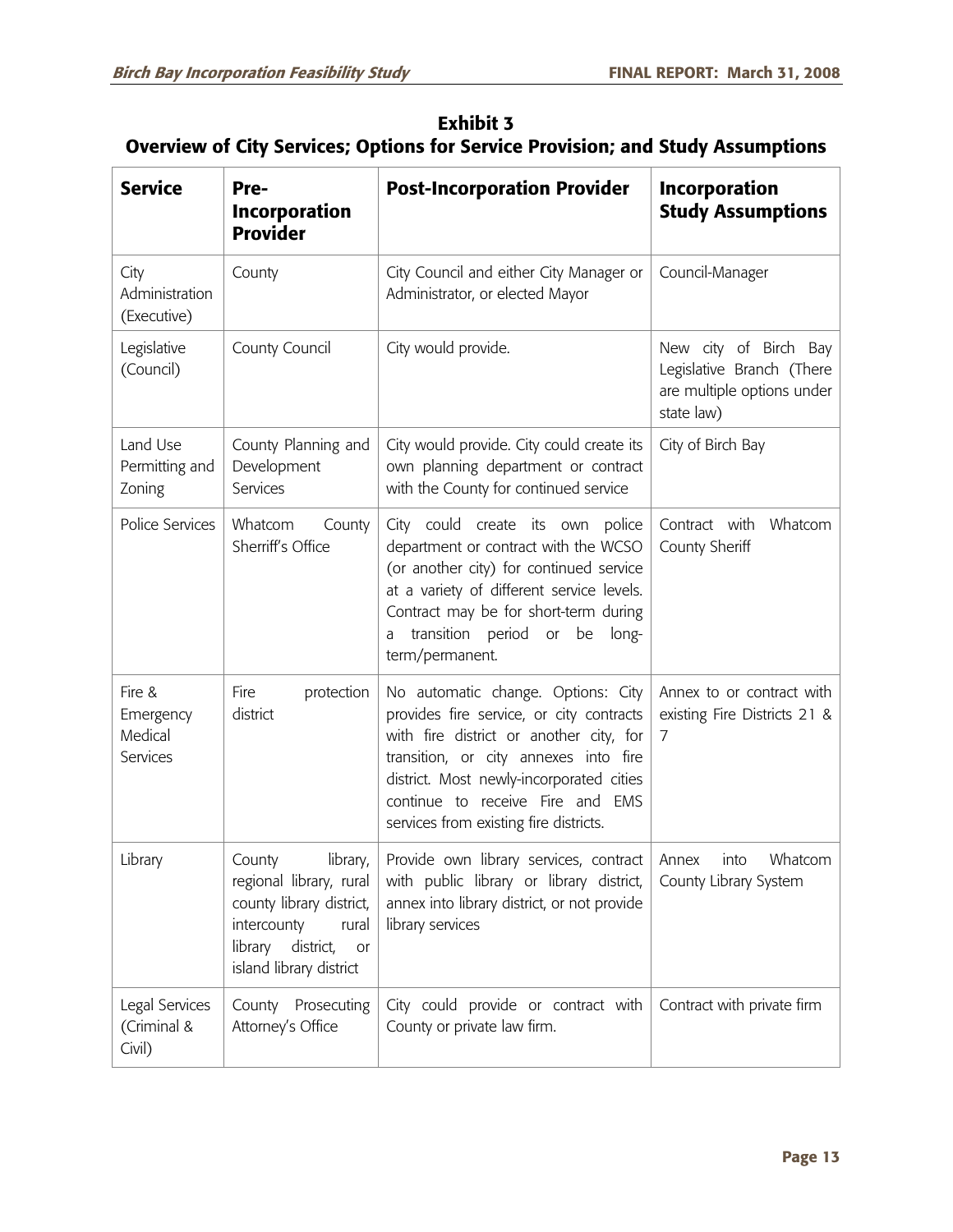| <b>Service</b>   | Pre-<br><b>Incorporation</b><br><b>Provider</b>                                                                                                                                                                                | <b>Post-Incorporation Provider</b>                                                                                                                                                                                                                                                                                                                                                                                                                                                                                                                                                                                                                                                                                                                                                                                                                                                                                                                                                                          | <b>Incorporation</b><br><b>Study Assumptions</b> |
|------------------|--------------------------------------------------------------------------------------------------------------------------------------------------------------------------------------------------------------------------------|-------------------------------------------------------------------------------------------------------------------------------------------------------------------------------------------------------------------------------------------------------------------------------------------------------------------------------------------------------------------------------------------------------------------------------------------------------------------------------------------------------------------------------------------------------------------------------------------------------------------------------------------------------------------------------------------------------------------------------------------------------------------------------------------------------------------------------------------------------------------------------------------------------------------------------------------------------------------------------------------------------------|--------------------------------------------------|
| Court Services   | County District Court                                                                                                                                                                                                          | City creates own municipal court or<br>through<br>municipal<br>department<br>established in district court, or contract<br>with district court, contract with another<br>city for municipal court services, or<br>provide no judicial services (choose to<br>have no criminal code or traffic code).<br>Most newly-incorporated cities and<br>many well-established cities contract<br>with County District Court.                                                                                                                                                                                                                                                                                                                                                                                                                                                                                                                                                                                          | Contract with Whatcom<br>County District Court   |
| Water &<br>Sewer | Water-sewer district,<br>another city, county,<br>PUD,<br>public<br>private<br>corporation,<br>association,<br>water<br>community<br>water<br>system, other private<br>water purveyors, or<br>individual<br>property<br>owners | No automatic change. Cities can<br>provide Water & Sewer service, but<br>newly-incorporated<br>most<br>cities<br>continue to receive service<br>from<br>existing districts.<br>$\bullet$<br>lf —<br>territory of new<br>city<br>encompasses all or part of water-<br>sewer district, city may assume<br>jurisdiction of that part within its<br>boundaries and provide own water<br>service, or water district continues<br>providing service, or<br>If new city does not overlap water-<br>$\bullet$<br>sewer district, city may provide<br>own water service or provide no<br>water service, or it may contract<br>with another city or with a water-<br>sewer district<br>If all or part of territory of new city<br>$\bullet$<br>is served by another city, the latter<br>could continue to provide water<br>service, and new city could provide<br>its own water service in the area<br>not served by other city or new city<br>could purchase facilities of other<br>city and provide its own service | No change - Birch Bay<br>Water & Sewer District  |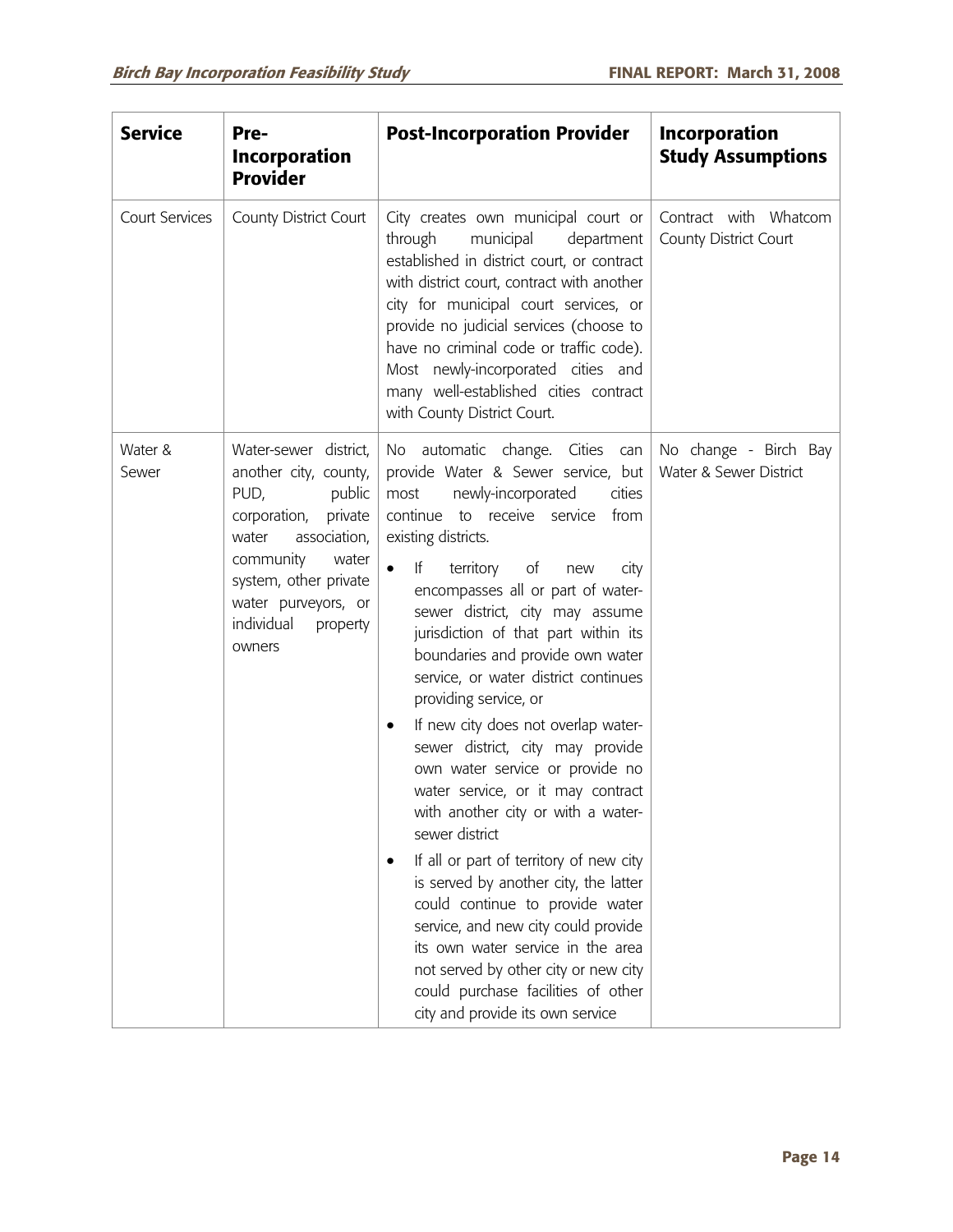| <b>Service</b>                       | Pre-<br><b>Incorporation</b><br><b>Provider</b>             | <b>Post-Incorporation Provider</b>                                                                                                                                                                                                            | <b>Incorporation</b><br><b>Study Assumptions</b>                                                                                                                                                                               |
|--------------------------------------|-------------------------------------------------------------|-----------------------------------------------------------------------------------------------------------------------------------------------------------------------------------------------------------------------------------------------|--------------------------------------------------------------------------------------------------------------------------------------------------------------------------------------------------------------------------------|
| Garbage                              | hauler and<br>Private<br>recycler                           | No change initially, although the City<br>does have the power to negotiate with<br>a different service provider when the<br>existing hauler's franchise contract is up<br>(existing hauler stays in place for 7<br>years post-incorporation). | No change $-$ Sanitary<br>Service<br>Company<br>and<br><b>Blaine Bay Refuse</b>                                                                                                                                                |
| Parks &<br>Recreation                | County,<br>State and<br>Park District                       | City public works department or<br>separate department; or contract with<br>another city for park maintenance; or<br>provide no park & recreation services<br>Regional and State parks would remain<br>under County or State operation.       | City of Birch Bay Parks &<br>Recreation Department.<br>Northwest<br>Parks<br>&<br>Recreation<br><b>District</b><br>will<br>remain in operation.<br>Washington State Parks<br>would continue service to<br>Birch Bay State Park |
| Public Roads                         | County                                                      | City could create its own public works<br>department or contract with county<br>until city attains ability to provide such<br>services at level provided by county or<br>for longer period upon agreement<br>(RCW 35.02.225)                  | Contract with Whatcom<br>County Public Works                                                                                                                                                                                   |
| Surface Water<br>Management<br>(SWM) | special<br>County,<br>district, or<br>purpose<br><b>PUD</b> | The City's public works department<br>could provide SWM services, contract<br>with the County, or allow the special<br>district to operate                                                                                                    | allow<br>The<br>City<br>will<br>BBWARM (SWM district)<br>to continue to operate                                                                                                                                                |
| Animal<br>Control                    | County/Humane<br>Society                                    | City would provide. City could create its<br>own animal control department or<br>continue to contract                                                                                                                                         | City to contract with the<br>Whatcom<br>County<br>Humane Society                                                                                                                                                               |
| Schools                              | <b>School Districts</b>                                     | No change                                                                                                                                                                                                                                     | No change - Blaine and<br>Ferndale School Districts                                                                                                                                                                            |
| Public Transit                       | County                                                      | No change                                                                                                                                                                                                                                     | No change - Whatcom<br>Transportation<br>Authority<br>(WTA)                                                                                                                                                                    |

Source: RCW citations from apps.leg.wa.gov; Municipal Research & Services Center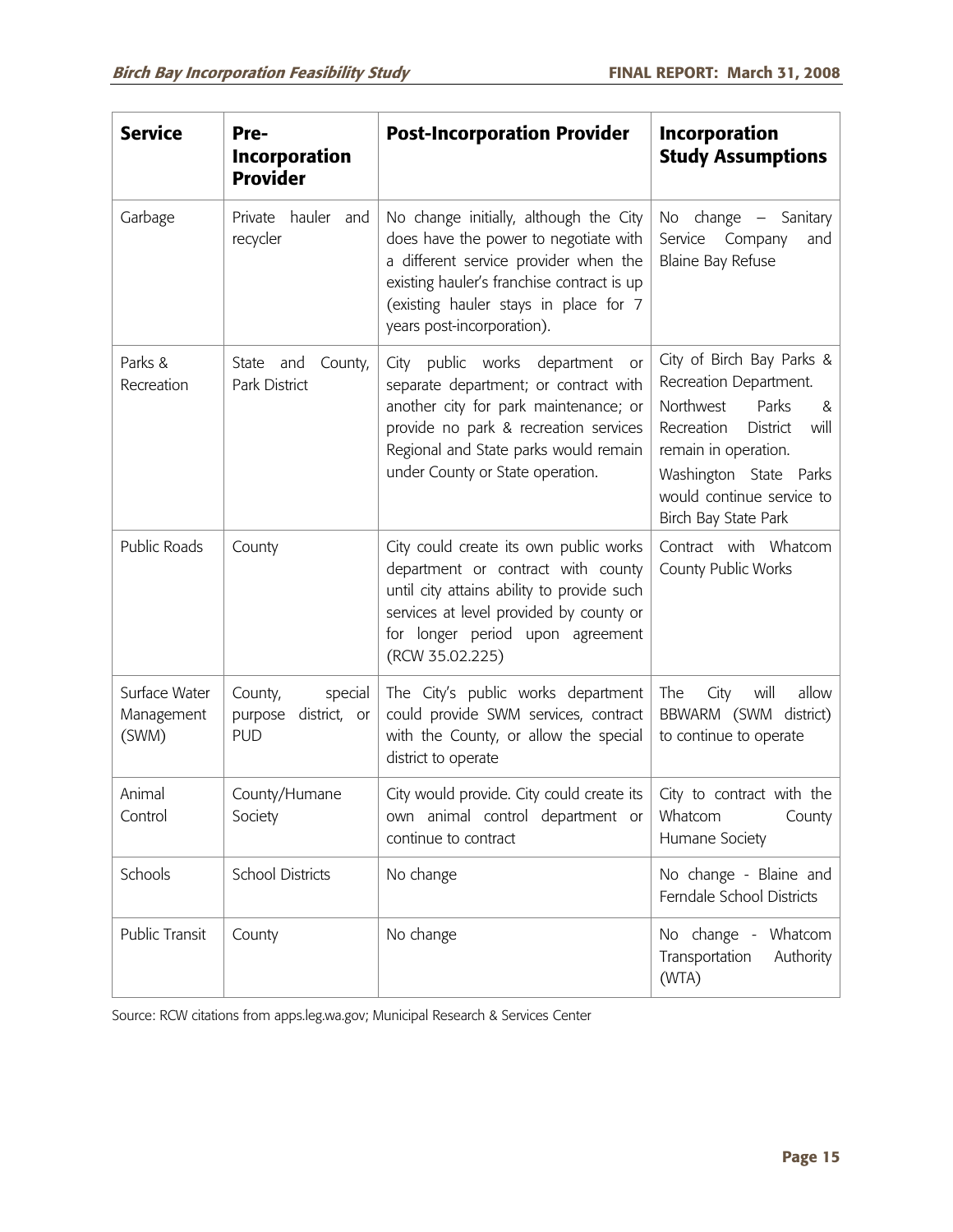### **3.8 Growth and Development Assumptions**

### **Land-Based Fiscal Model**

The fiscal model that Berk & Associates developed for this project allows for the estimation of revenues and expenses for a potential City under different development and policy assumptions. In this model, factors in the land base (such as population, employment, and commercial activity) drive both demand for services and the tax base. Depending on a city's scope of services and choices regarding level of service, demand for services leads to costs, and depending on a city's choices regarding fiscal and taxing policy (limited by tax laws), its tax base will lead to tax and fee revenues. **Exhibit 4**, on the following page, outlines the logical structure behind the model.

To provide a useful picture of ongoing City costs and revenues, the operating analysis makes a simplifying assumption that a City of Birch Bay would be in steady-state operation in January 2009 and it examines costs and revenues for the potential City through 2014. Taking the analysis out six years allows the readers to see how the fiscal balance in the potential City tends to change over time.

For any given city, costs and revenues will change each year, and they will be driven by many factors. Among other things, revenues in a given year will be driven by new development (new construction generates sales taxes, real estate excise taxes, new property taxes, etc.). And once new houses or commercial development is on the ground, the City will see a variety of new revenues, and in some instances, new demands for City services.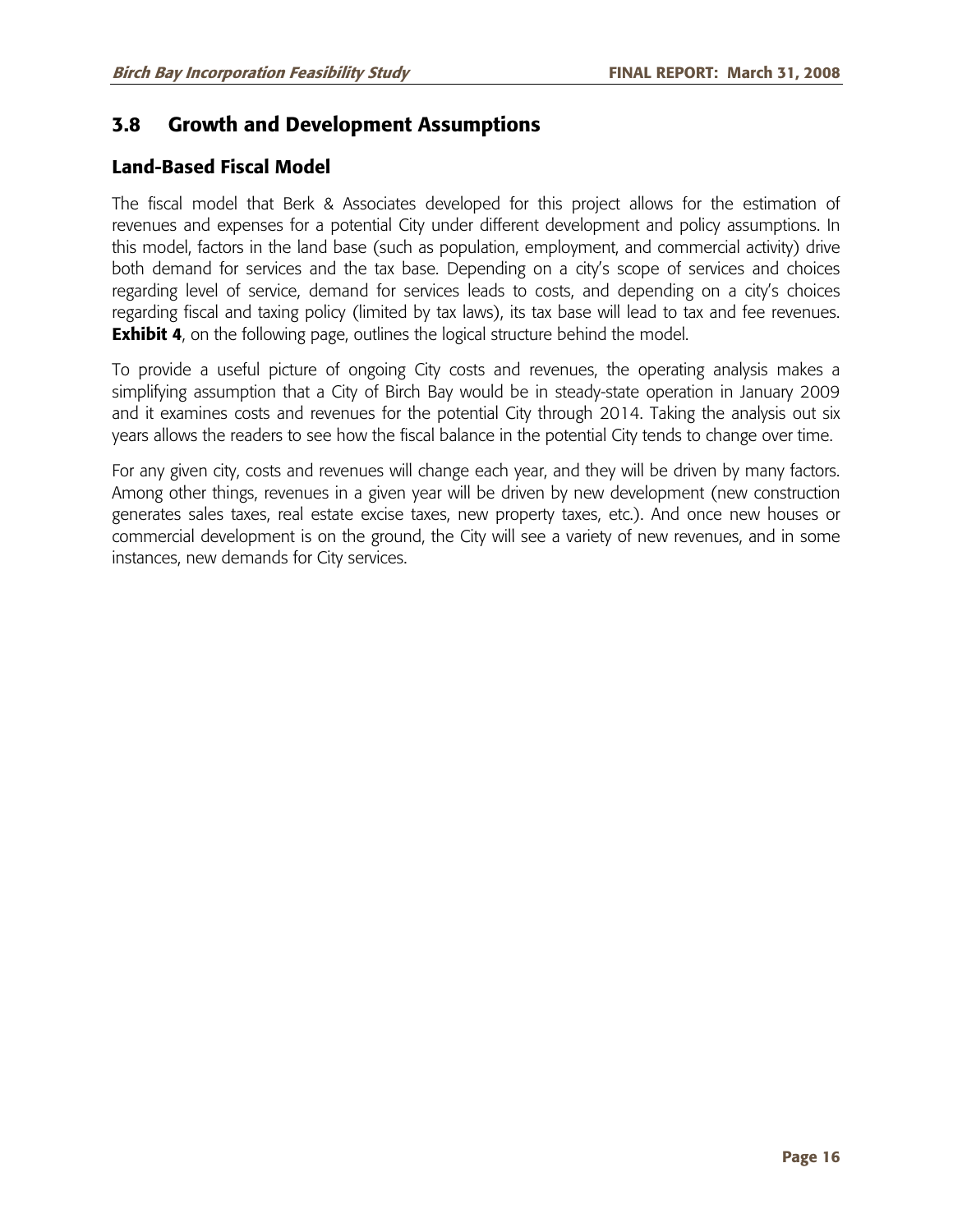#### **Exhibit 4 Long-Term Fiscal Model Schematic**



Source: Berk & Associates,2007

Because many city revenues are affected by the pace of development, any model of city finances must include assumptions about the pace of growth. In general, a rapidly-developing city will be in better financial condition than a city with slow growth, so to provide a conservative analysis of feasibility, we have assumed a relatively modest pace of development in Birch Bay (compared with recent trends).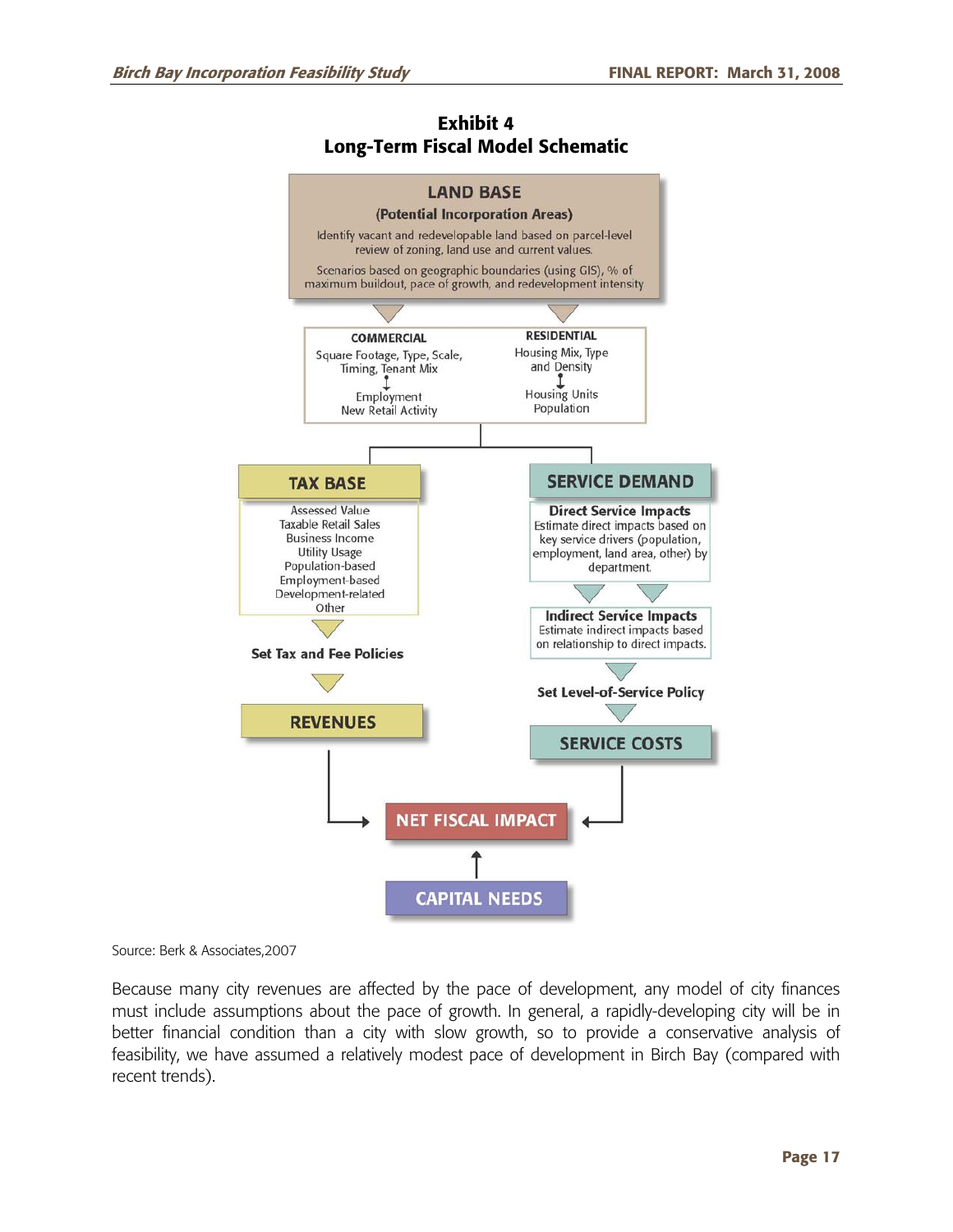#### **Development Assumptions**

Berk & Associates' analysis of building permit data in the Birch Bay area suggests that, from 2000 through 2006, nearly 1,500 new housing units were permitted in the contemplated Birch Bay incorporation area. This translates into an average of more than 200 housing units permitted each year. Of that total, single family housing units represented the largest share (135 units per year), with an additional 45 units of multi-family (on average).

In light of the recent pace of development, but wanting to be conservative in our modeling, our feasibility analysis assumes that Birch Bay would add 60 new single family housing units each year from 2009 through 2014, and 25 new multi-family units.

Looking forward, some factors exist that would suggest that residential development might slow in the near term (tightening credit markets and a potential near-term national recession). However, other factors exist to suggest strong continuing demand (a strong Canadian dollar; new, high-profile developments; aging baby boomers; and a strong Washington State economy). Overall, we believe that our assumptions about housing development are appropriately conservative.

For commercial uses, the model assumes an average of 7,500 square feet of new commercial development each year, with two-thirds of new construction allocated to retail space (5,000 square feet per year) and one-third allocated to other commercial uses.

### **3.9 Controlling Growth**

In many of the recent incorporations in Washington State, issues revolving around land use and growth have been key issues in the debate. Some areas considering incorporation were in the midst of rapid development, and part of the impetus behind incorporation was a desire to have more control over that growth. Other areas considering incorporation were more fully developed, but some residents wished the community could do more to create centers of activity — centers that could offer the community amenities and a sense of place.

In many ways, the Birch Bay community has already engaged in the planning efforts that these communities wanted. For example, in recent months, the Birch Bay community has worked with A Northwest Collaborative and Whatcom County Planning to develop *Design Guidelines* that will guide Birch Bay's growth. Through the *Design Guidelines*, the Birch Bay community envisions a mix of highquality residential and commercial development that will serve the community's needs, foster a sense of place, and leverage and compliment Birch Bay's beautiful natural environment.

#### **What do cities do to control or shape growth?**

If one looks around at designated urban areas in Washington State, the areas where growth has been significantly limited have one of two conditions:

- 1. They lack developable land; or
- 2. They have some other "hard" capacity constraint that prevents development (e.g. they have a moratorium on development that is driven by lack of capacity in their water or sewer systems).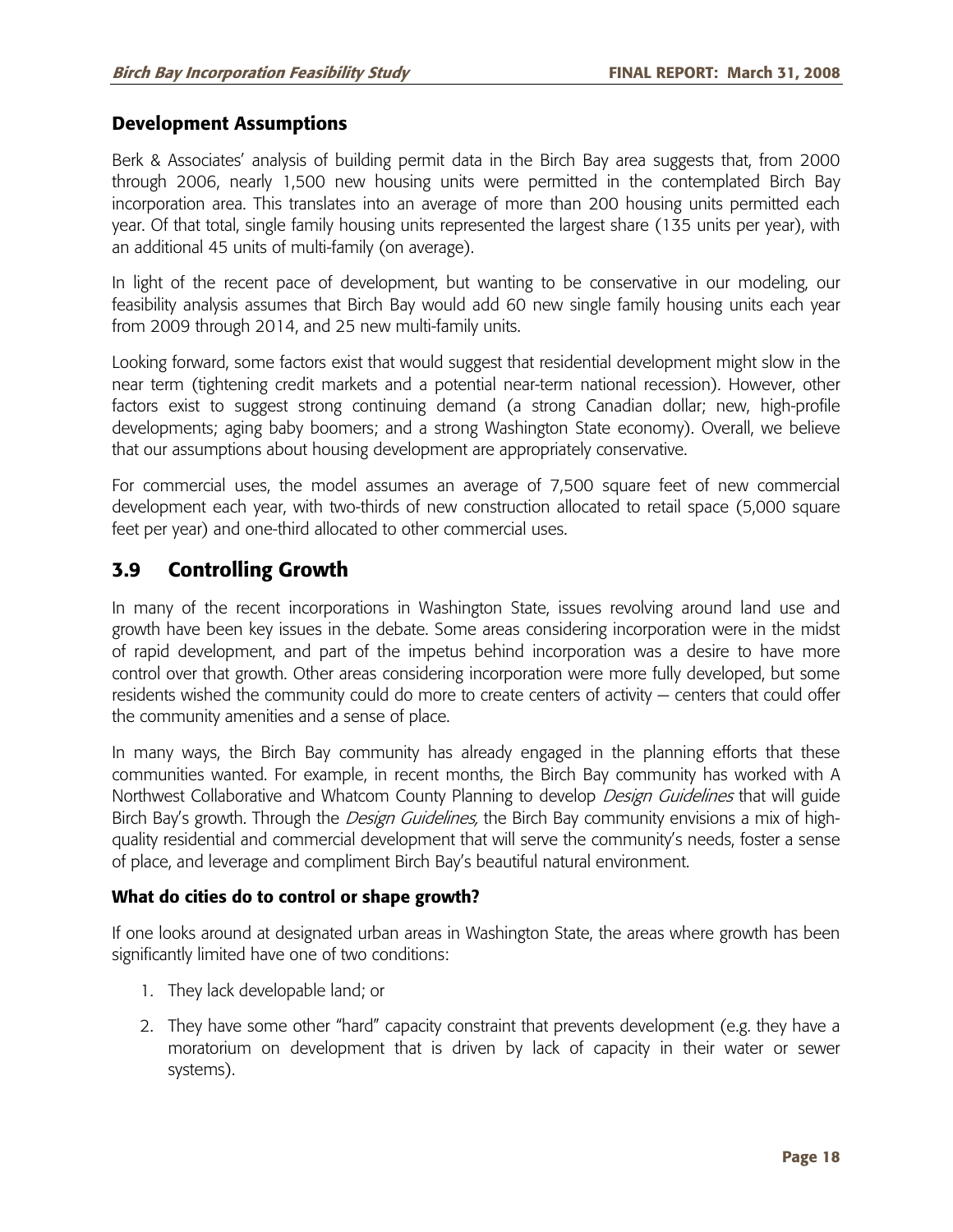In the absence of these kinds of hard constraints in capacity, and given the statutes of the Growth Management Act, cities are not typically in a position to halt growth, but they do have tools for controlling and shaping it. We are not attorneys, and we cannot offer advice regarding the legal issues surrounding these tools. What we can say, though, is that cities use a number of tools to influence the extent and nature of development. These tools include:

- Changes in zoning or zoning codes, or creation of zoning overlays;
- Adoption of a permit moratorium;
- Development of design guidelines;
- Changes in design-review or other permitting processes;
- Changes in permit fees; and
- Adoption of impact fees.

Regarding the last of these tools, many cities develop transportation or parks impact fees to help cover the costs of building transportation or parks capacity to accommodate the city's growing population (or growing level of activity). The principle use of impact fees is as a mechanism to defray the cost of building infrastructure to accommodate new growth. However, by increasing the *cost* of development, such fees also have the potential to influence the *pace* of development.

In general, the combination of zoning ordinances and design guidelines give cities a great deal of control over the characteristics of new development. Notwithstanding the exceptional level of community-based planning that Whatcom County has committed to in regard to Birch Bay, cities generally have an advantage when it comes to shaping development. Because cities are focused on controlling land use for only *their* part of the county, and they typically have a well-developed vision of what they want their part of the county to be, cities have great ability to tailor zoning ordinances and to shape land use policies in a way that achieves the community's vision.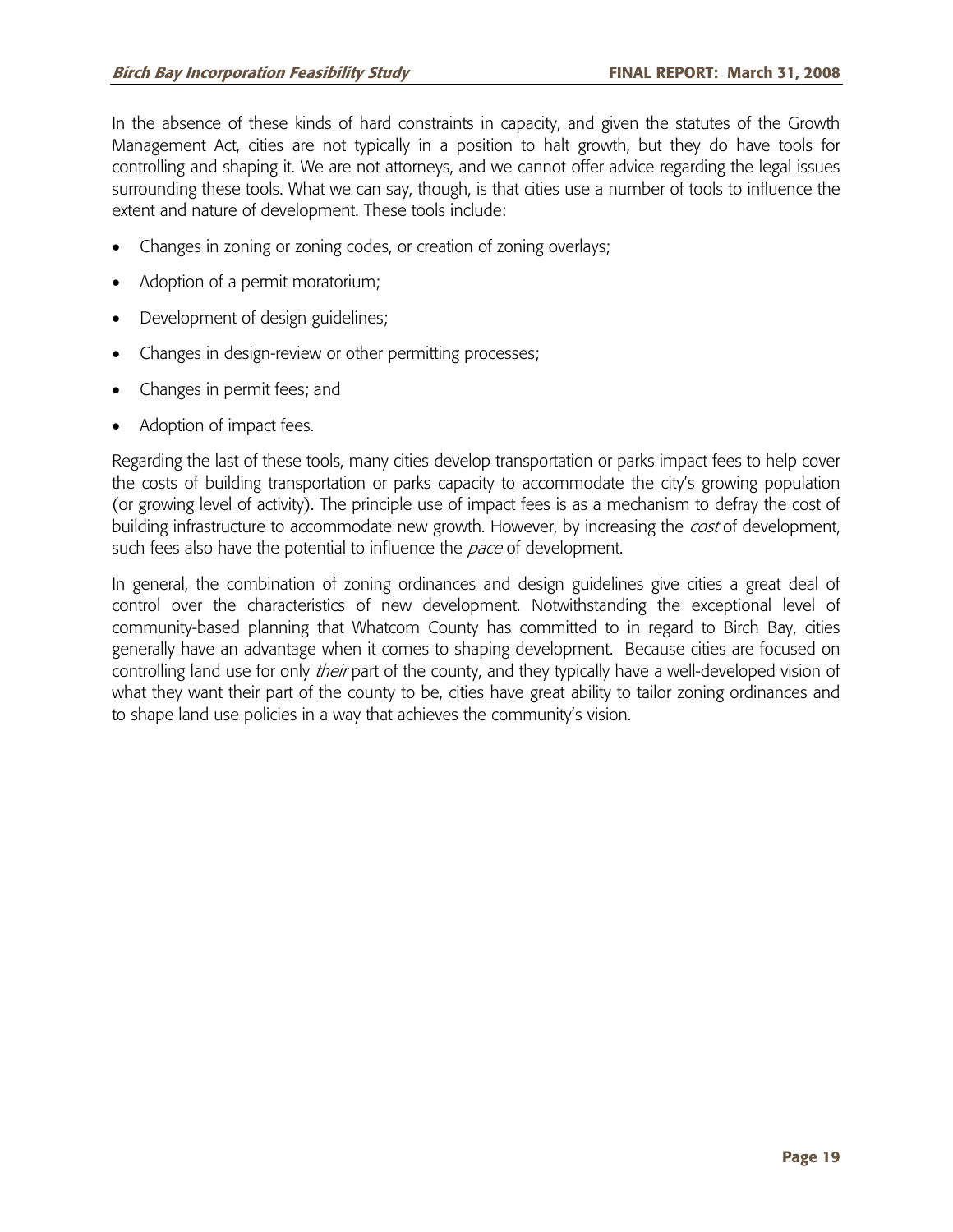## **4.0 BIRCH BAY AREA CHARACTERISTICS: BASELINE INFORMATION**

### **4.1 Population**

Population growth is an important driver of city costs and revenues. In any city, many of the major revenue sources as well as a large number of expenses depend either directly or indirectly on the city's population. Since the potential City of Birch Bay has been growing rather rapidly, the process of growth itself can generate significant amounts of short-term revenues from taxes levied on new construction.

Birch Bay is heavily influenced by its seasonal population, with more than half of the area's housing units categorized as seasonal housing by the 2000 US Census. The estimated permanent resident population of the Birch Bay area in 2007 is 5,900.<sup>10</sup> In 2000, we estimate that the population of Birch Bay was 4,250 permanent residents, which means that the area has increased by an average 236 permanent residents per year over the past seven years. This translates to an annual compounded growth rate of 4.8% per year.

Again, to ensure conservative estimates of feasibility, this study assumes that population growth will slow in coming years, with expected additions averaging less than 100 new residents per year through 2014.

## **4.2 Assessed Value of Property**

-

Having established our estimates of population, the next important driver of revenue for a residential city like Birch Bay is the assessed value (AV) of the taxable property lying within the contemplated city boundaries. It is the assessed value of the City of Birch Bay that will provide the basis for all property taxes.

Working from Whatcom County Assessor's Office data extracts and Geographical Information Systems (GIS) digital maps of boundaries and tax parcels, Berk & Associates estimated the 2007 total assessed property of the potential City of Birch Bay is approximately \$1.07 billion. This figure includes an estimated \$1.06 billion in taxable real property (land and buildings) and an additional \$10 million in personal and intercounty utility property (which includes certain types of equipment and the value of property and equipment in the area that is owned by utilities that have assets in more than one county). Overall, in 2007, Birch Bay had roughly \$180,000 of taxable AV for each permanent resident.

<sup>&</sup>lt;sup>10</sup> Estimates of Birch Bay UGA population are based on Berk & Associates' analyses of census block data, Whatcom County Assessor's data regarding housing units, and Whatcom County building permit records. Because the UGA boundary does not coincide with census block boundaries, census counts of households and population in blocks that are partially in the UGA have been allocated to the UGA based on the spatial distribution of housing units in those blocks. Estimates of population growth in the UGA since the 2000 Census are based on permitted housing units from 2000 to 2006, and are based on an assumption that 50% of new housing units are occupied by full-time residents. Occupied new single family houses are assumed to have an average of 2.75 persons per household, and occupied new multi-family and mobile homes are assumed to have an average of 1.67 persons per household. Permitted multi-family housing was verified built using ortho photos of the area.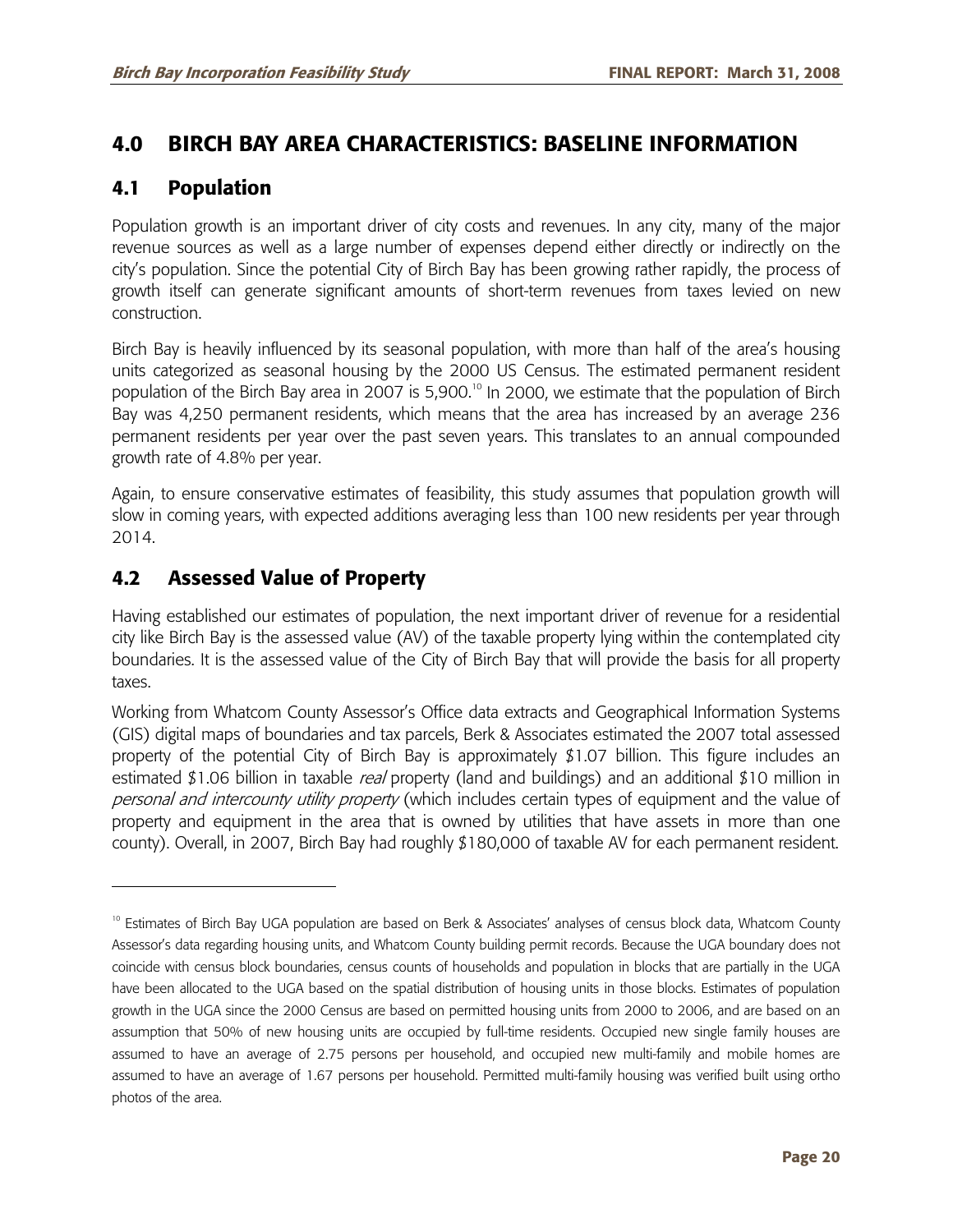### **Projected Growth in Assessed Value**

While the taxable assessed value described above provides a base on which to begin assessing the fiscal viability of the potential City, two factors will determine growth in the taxable property of the city: 1) the increase in the value of the property associated with existing structures, and 2) the amount of new development over the period.

For 2007 and beyond, we assume that average values of existing properties will increase at a rate of 5.5% per year, which is 2% above the assumed rate of inflation of 3.5%. We believe this rate to be appropriately conservative given recent growth in values. However, because of the 1% property tax limit, a lower rate of property appreciation would have virtually no impact on City revenues.

For increases in assessed value coming from new development, we assume that each new Birch Bay single-family home will introduce \$300,000 of new assessed value to the City's base, each unit of multi-family condo will introduce \$200,000 and each unit of multi-family rental properties will introduce \$150,000.

For commercial development, newly-constructed retail space is assumed to be valued at \$120 per square foot and new office uses at \$170 per square foot. In addition, the analysis assumes that 1% of residential and 5% of commercial development come to the area via redevelopment of existing properties, therefore, the model deducts the value of these redeveloped structures from the total assessed value. **Exhibit 5** shows the estimated taxable assessed values for the potential City of Birch Bay, 2009 through 2014.

|                                                 | 2009      | 2010      | 2011      | 2012                          | 2013      | 2014      |
|-------------------------------------------------|-----------|-----------|-----------|-------------------------------|-----------|-----------|
| <b>Assessed Value (AV)</b>                      | \$1,330.6 | \$1,431.5 | \$1,539.5 | \$1,655.0 \$1,778.6 \$1,910.8 |           |           |
| AV of Existing Property                         | \$1,292.6 | \$1.391.2 | \$1,496.7 | \$1,609.6                     | \$1.730.4 | \$1.859.6 |
| AV of New Construction                          | \$26.1    | \$27.5    | \$29.0    | \$30.6                        | \$32.3    | \$34.0    |
| AV of Personal and Intercounty Utility Property | \$11.9    | \$12.8    | \$13.8    | \$14.8                        | \$15.9    | \$17.1    |

**Exhibit 5 Birch Bay Taxable Assessed Value Estimates (Millions \$)** 

Source: Whatcom County Assessor, 2007; Berk & Associates, 2007

### **Current Rate of Taxation**

The owner of every piece of non-exempt real property within the potential City of Birch Bay currently pays property taxes according to a levy rate applied to every \$1,000 of assessed value. This total levy rate is composed of a number of elements, ranging from state taxes, to county taxes, to local school and fire district taxes. Consequently, the property tax rate paid by a potential resident of the new city varies according to the property tax levy district in which the resident resides.

**Exhibit 6** provides more detail about the current rates for the most common levy district (3035), one of 9 levy districts that are represented in the potential City of Birch Bay.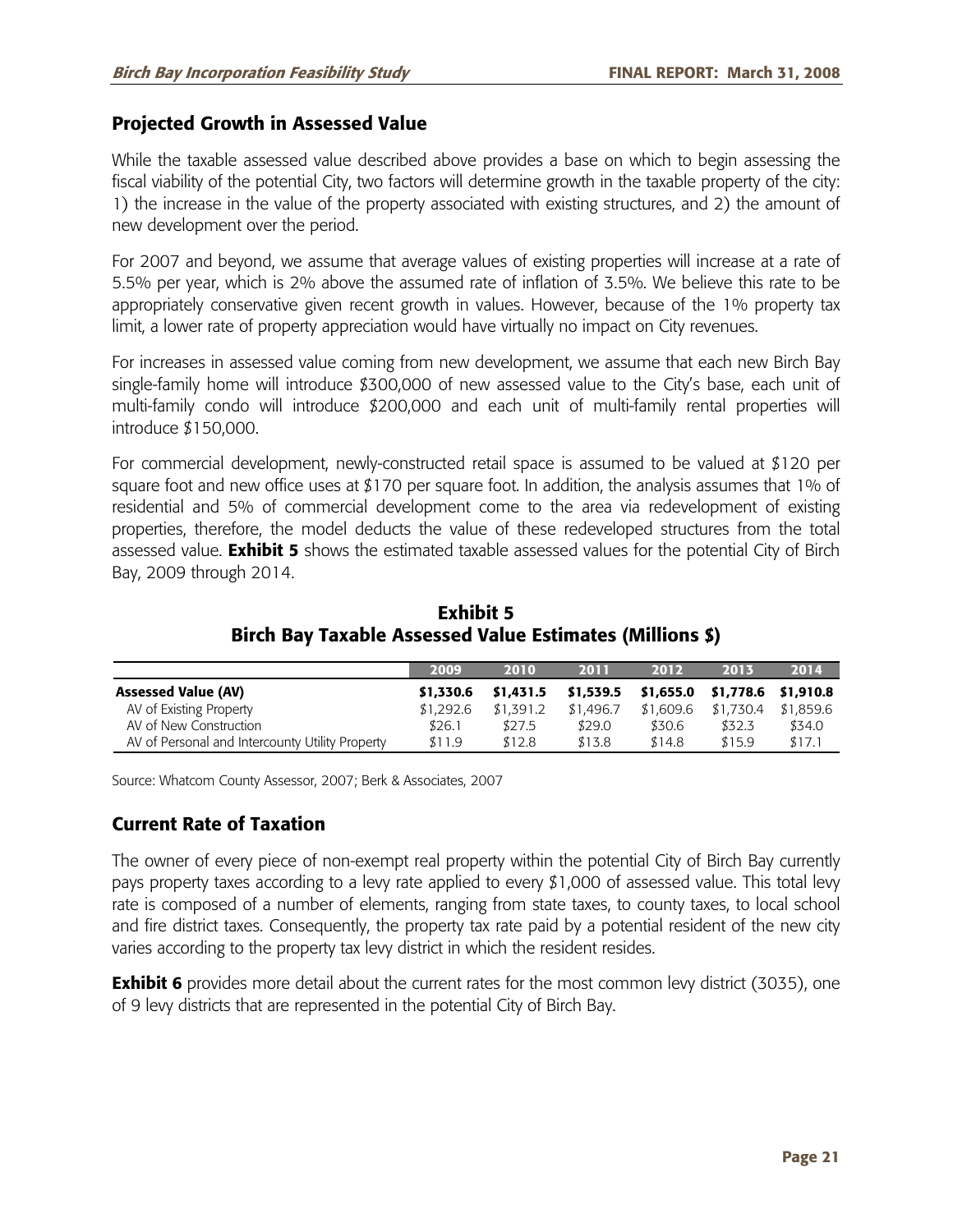| <b>Taxing District</b>        | <b>2007 Rate</b><br>per \$1,000 AV |  |  |
|-------------------------------|------------------------------------|--|--|
| <b>Whatcom County Levy</b>    | \$1.15                             |  |  |
| <b>Port of Bellingham</b>     | \$0.34                             |  |  |
| <b>State School Fund</b>      | \$2.70                             |  |  |
| Whatcom County Road District  | \$1.52                             |  |  |
| <b>Blaine School District</b> | \$1.92                             |  |  |
| Fire District 21              | \$1.37                             |  |  |
| Rural Library District        | \$0.37                             |  |  |
| Other                         | \$0.19                             |  |  |
| <b>Total</b>                  | \$9.56                             |  |  |

### **Exhibit 6 Sample 2007 Levy Rates for Birch Bay Property Owners**

Source: Whatcom County Assessor, 2007

As noted, tax rates for special districts such as fire and schools vary within the incorporation area, but the remaining levy rates are consistent for all property owners within the incorporation boundaries, and are consistent with our assumptions for the service model that would continue if the Birch Bay area incorporated. Of all the levies listed in **Exhibit 6** and currently paid by Birch Bay property owners, the only property tax that will cease upon incorporation is the \$1.52 levy for the Whatcom County Road District. This tax will be replaced by a new City levy that would be levied for the first full year of the City's existence, which for the operating analysis, is assumed to be 2009.

Staying true to the "same cost" framework, this analysis assumes that upon incorporation in 2009, the City of Birch Bay would levy a similar levy rate to that of Whatcom County road levy, which would be replaced by the City levy. Considering that Whatcom County road levy rate is \$1.52 per \$1,000 of assessed value in 2007, we project this levy rate to diminish to \$1.394 in 2009, the year of incorporation. The reduction in the levy rate is a result of (1) assumed increases in the value of property and (2) the Washington State 1% property tax limit. If the average property value increases by an average 5.5% per year, but the overall levy (the total amount collected by the Road District) from existing property is only allowed to increase by 1%, then the levy *rate* must go down to comply with the 1% limit.

It is also important to note that according to the State statutes, the maximum levy rate that can be guaranteed to the City in a given year is  $$1.60$  per  $$1,000$  AV. This maximum is based on the assumption that the City will (1) continue to receive fire and emergency medical services from one or more fire districts, and (2) continue to receive library services from the Whatcom County Library System. If the City were to take on provision of fire and library services, then its maximum regular levy would increase to \$3.60 per \$1,000.

For a more in-depth discussion of statutory constraints on a City's regular levy rate, see the discussion of Property Tax – Regular Levy in the *Revenues* section of the report. For a discussion of other options that may be available to the City for securing additional levy capacity, see the Optional Revenues section.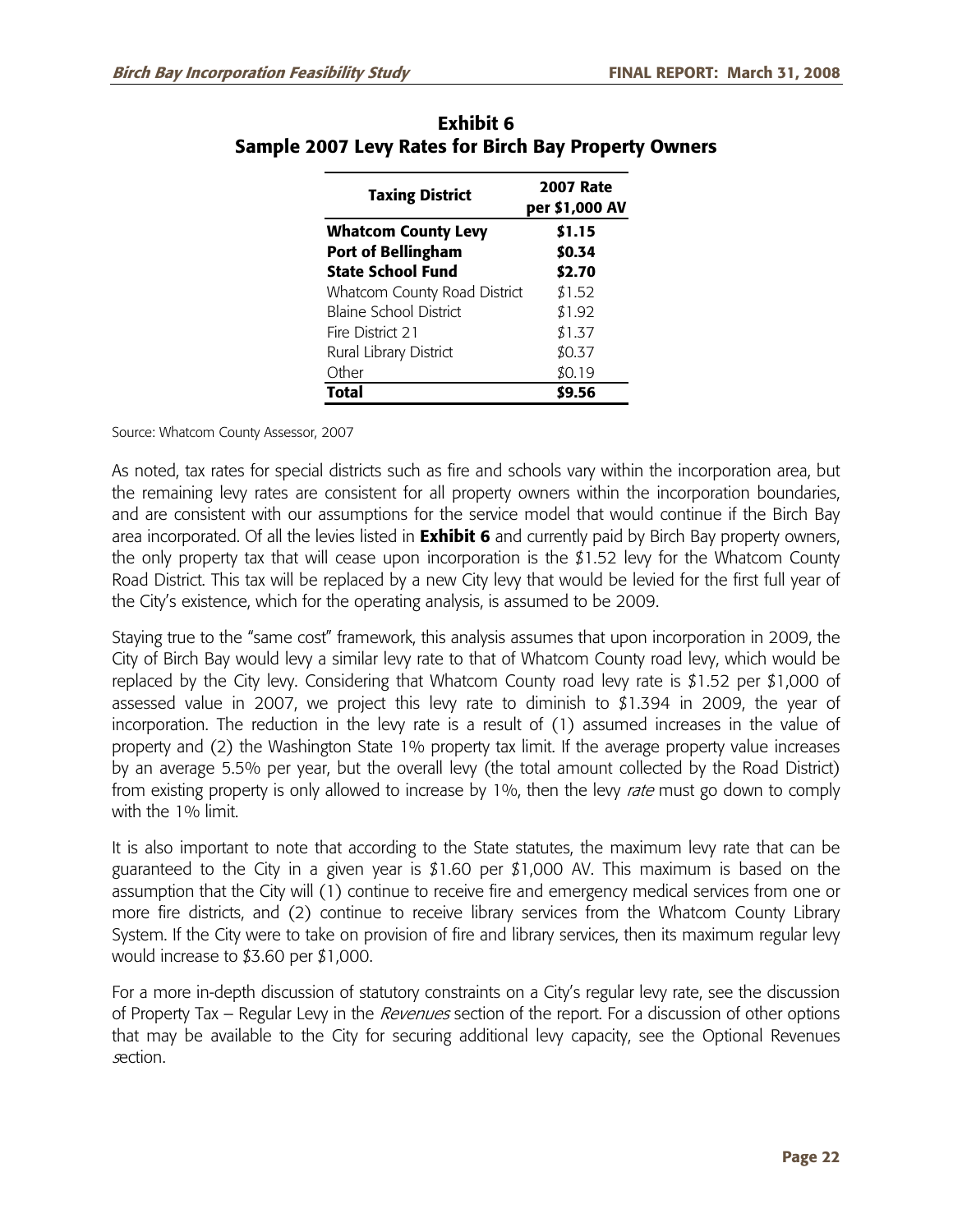# **4.3 Special Purpose Districts**

## **Fire Districts**

Fire and *basic* life support emergency medical services are currently provided to most of the Birch Bay area by Fire District 21 (**Exhibit 7**), a full service fire district that provides its own stations, apparatus, and personnel. Residents and businesses in Birch Bay are served out of Fire Station 63, located on Birch Bay Lynden Road. A small portion of the southern part of the Birch Bay study area (south of Bay Road) is within Fire District 7; however, Fire District 21 currently serves this area by contract.



**Exhibit 7 Birch Bay Area Fire Districts and Stations** 

Source: Whatcom County GIS data, 2007; Berk & Associates, 2007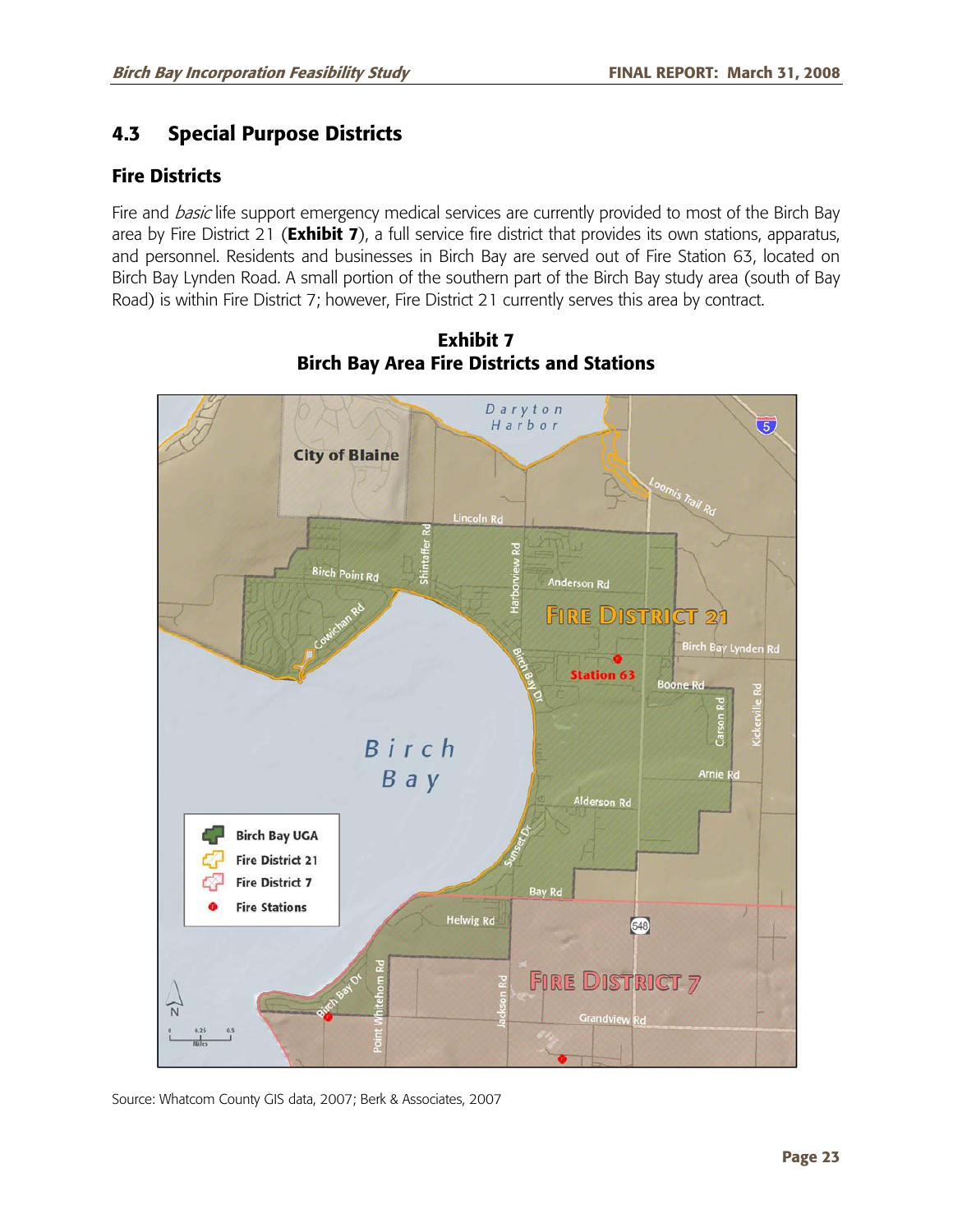*Advanced* life support emergency medical services are currently provided to the Birch Bay area by Whatcom Medic One, which is a regional service. Advanced life support would continue to be provided by Medic One post-incorporation.

For purposes of assessing feasibility, this analysis assumes that the new City of Birch Bay would either (1) contract with one or both of the existing fire districts for continued provision of services or (2) annex to one of the fire districts for continued provision of services. Under a contract scenario, typically, the City would increase its property tax levy (essentially folding the fire district levy into the City levy) and then it would turn around and pay the district for provision of services. Under the annexation scenario, the district levy would remain in place and the revenue would go directly to the district without passing through the hands of the City at all.

As noted earlier, there may be strategic reasons why a new City of Birch Bay would want to *contract* for fire and basic life support services, at least initially. If the City was to do this, and then turn around and annex to a district later on, the City would establish a so-called "banked levy capacity" that would allow it to blunt the eroding effects of the 1% levy limit.

### **Utility Districts**

This feasibility analysis assumes that, upon incorporation, residents of the newly incorporated city would continue to receive water and sewer service from Birch Bay Water and Sewer District. Formed in 1968, the District is governed by the elected three-member Board of Commissioners and has 16 full-time employees. The District's administrative office, water and sewer operations headquarters, and a wastewater treatment plant facility are located on a site abutting Birch Bay State Park near Point Whitehorn on the south end of Birch Bay, just outside of the Birch Bay potential incorporation boundary.

### **Surface Water Management - BBWARM**

In July 2006, consulting firm CH2MHILL completed a Birch Bay Comprehensive Storm Water Plan which recommended a number of storm water improvements. Whatcom County Council voted to adopt the recommendations of the report and to approve the creation of the Birch Bay Watershed and Aquatic Resources Management District (BBWARM), as a "Flood Control Sub-Zone District." As a sub-zone district, the County Council will govern the District and Whatcom County Public Works Department will manage its operations.

In 2007, Whatcom County Public Works Department retained a consulting firm to develop a funding plan with several rate options and various levels of service. The study is scheduled for completion in early 2008.

A new City of Birch Bay would have the option of taking on provision of Surface Water Management, but our assumption for modeling feasibility is that the City would continue to allow Surface Water services to be provided by BBWARM. Under this assumption, Surface Water fees will continue to be collected directly by BBWARM, and BBWARM will bear Surface Water Management obligations within a new City of Birch Bay, so the City's finances would not be affected on either side of the ledger.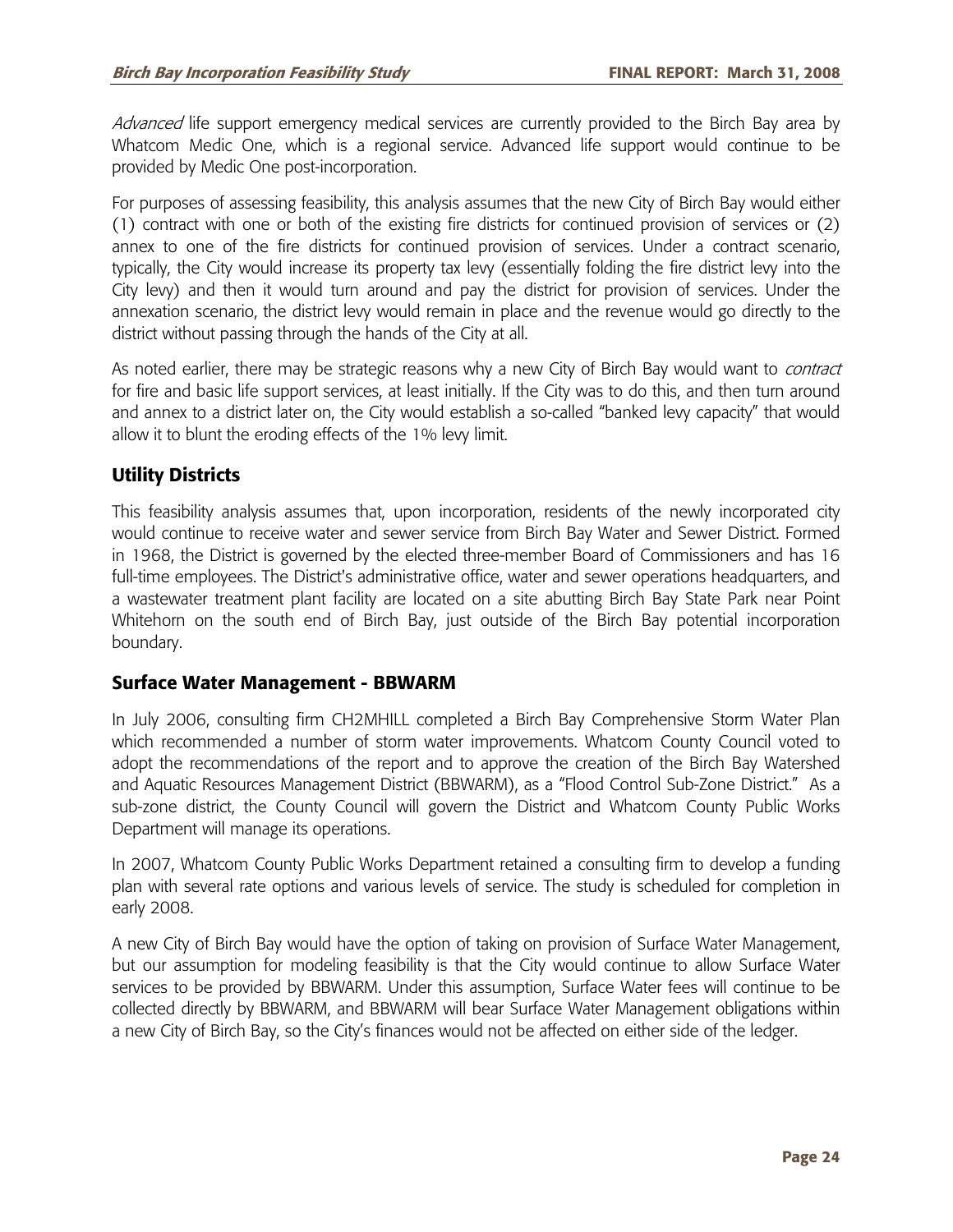## **School Districts**

Residents in most of the potential City of Birch Bay would continue to be served by the Blaine School District #503. The easternmost area of the new city would continue to be served by the Ferndale School District #502 (**Exhibit 8** shows the school district boundaries). The district boundaries will be unaffected by the incorporation.



**Exhibit 8 Birch Bay Area School Districts** 

Source: Whatcom County GIS data, 2007; Berk & Associates, 2007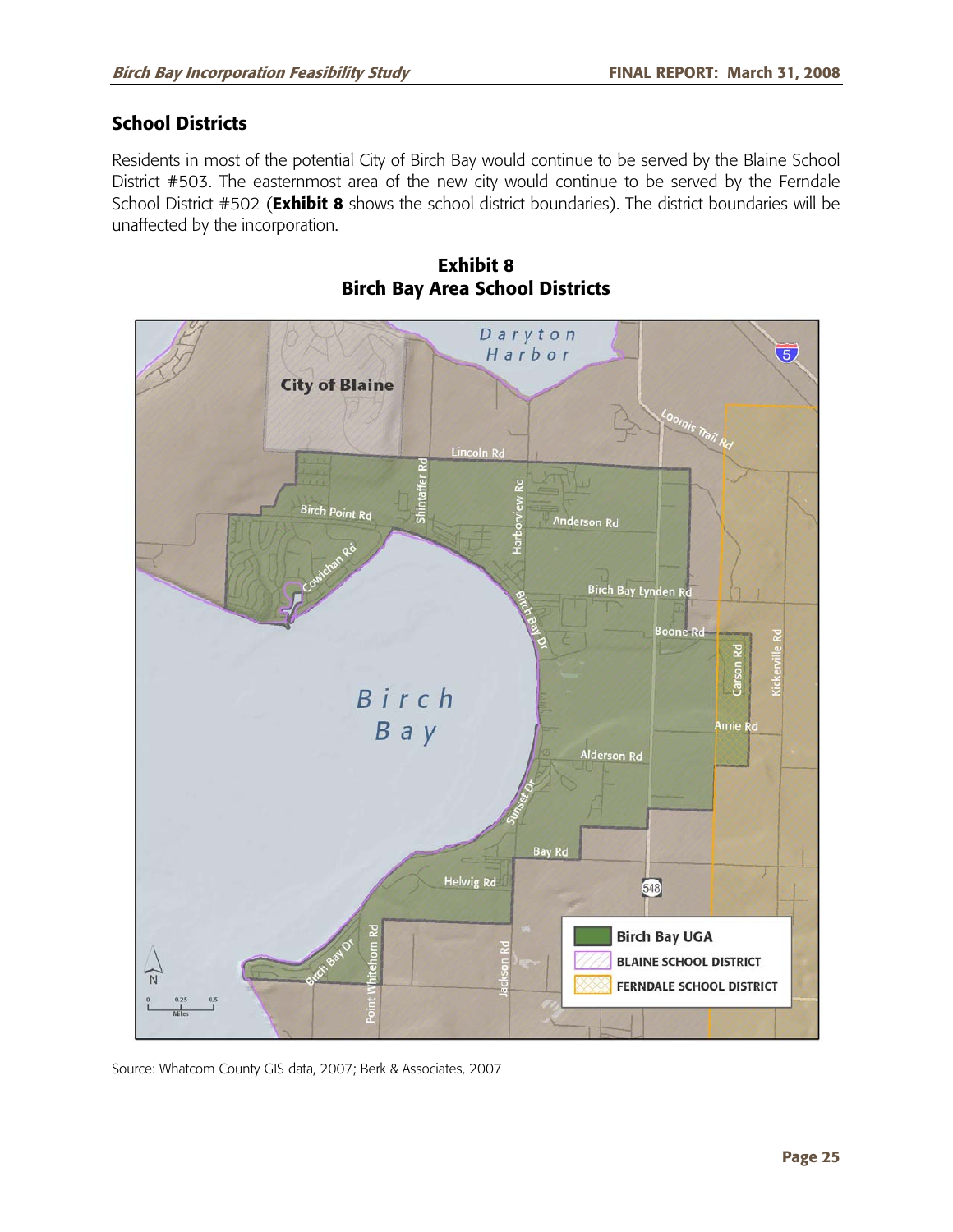### **Library Services**

The Birch Bay area currently receives library services from the Whatcom County Library System (WCLS). The closest library branches are in Blaine and Ferndale, and the area is also served by a weekly bookmobile route. This analysis assumes that the Birch Bay community would contract with or annex to the library district upon incorporation, which means that provision of library services in the contemplated City will have no impact on the potential City budget.

### **Northwest Park and Recreation District #2**

The Northwest Park and Recreation District #2 was created in 1979, but has been inactive since 1987. Recently, the District re-organized and in 2007 voters in the District approved a two-year levy of \$0.10 per \$1,000 AV. The District's boundaries correspond to boundaries of the Blaine School District (excluding Point Roberts). The districts' goals are to produce a Master Plan and provide funding for bike and pedestrian trails, neighborhood parks, and recreation programs.

This analysis assumes that (1) the Northwest Park and Recreation District #2 would stay in place and (2) the new City of Birch Bay will provide its own park and recreation services.

### **Birch Bay Public Lighting District**

Birch Bay Lighting District is administered by Whatcom County. The maintenance and operations of the district are funded by service fees assessed at the time of regular property tax payments. The operations of this district are assumed to be unaffected by potential incorporation of Birch Bay.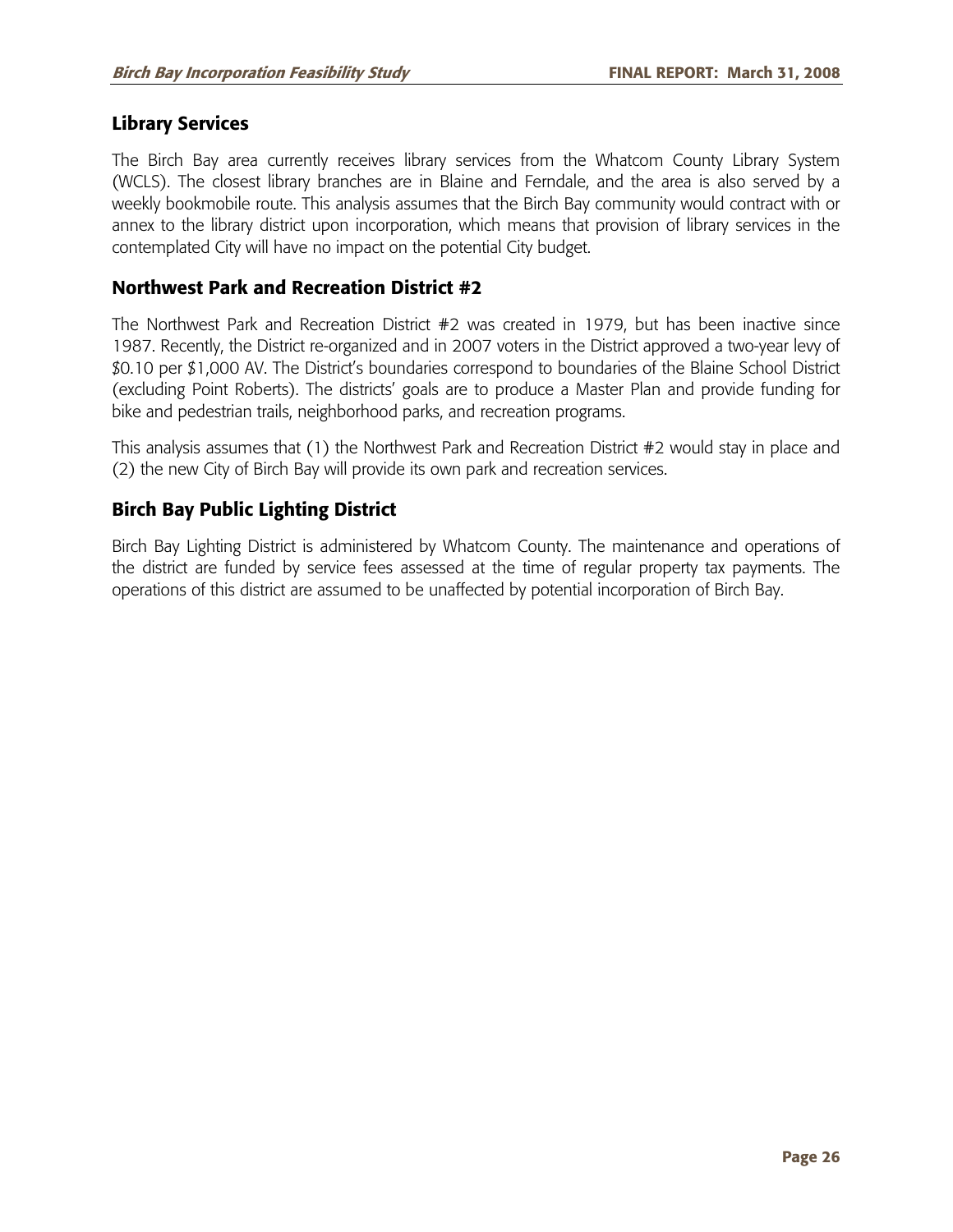# **5.0 OVERVIEW OF REVENUES AND EXPENSES**

# **5.1 Is a City of Birch Bay Financially Feasible?**

Yes. If Birch Bay residents are willing to pay the **same level of taxes they would pay as part of unincorporated Whatcom County**, then a City of Birch Bay would generate enough revenues to provide a slightly higher level of service than Birch Bay residents currently receive. Even after providing these services, the City would have a modest amount of revenue, which it could use as it sees fit.

**Exhibit 9** summarizes projected costs and revenues for a City of Birch Bay for 2009 through 2014. (See Projected Start-Up Financing for a month-by-month assessment of start-up cash flows from the assumed incorporation date of September 1, 2009 through the first 6 months of 2010.) The exhibit summarizes what we refer to as "core" operating revenues and "core" operating costs that the City of Birch Bay would face under the modeled revenue and cost structure. These core costs reflect a combination of general fund and street fund revenues and costs, and combined they reflect the principal day-to-day costs that a City of Birch Bay would have to cover from its principal sources of operating revenues.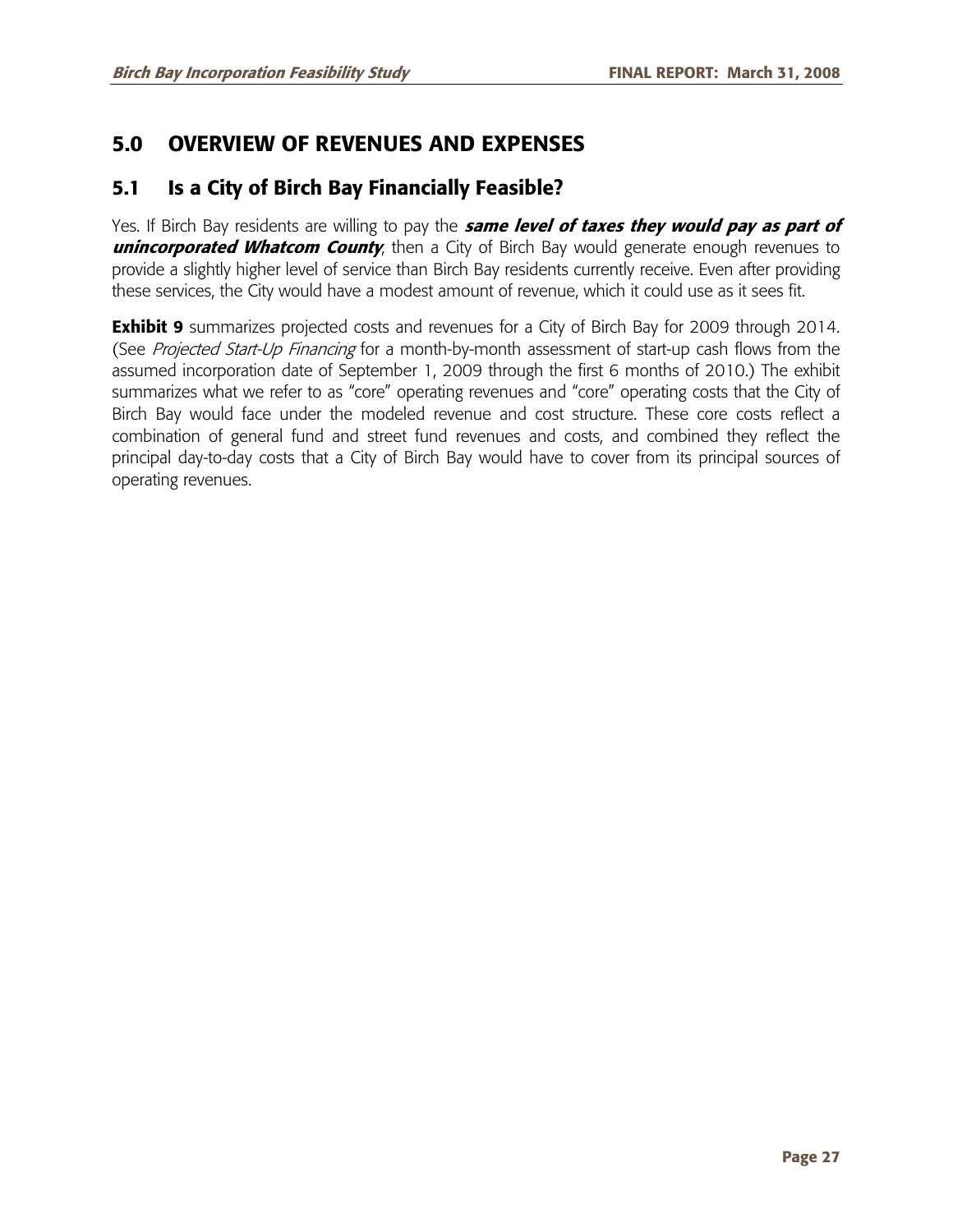|                                                 | 2009        | 2010        | 2011      | 2012                    | 2013                                            | 2014                    |
|-------------------------------------------------|-------------|-------------|-----------|-------------------------|-------------------------------------------------|-------------------------|
| Resident Population                             | 6,128       | 6,224       | 6,321     | 6,417                   | 6,513                                           | 6,610                   |
| <b>Operation (Non-Constrained)*</b>             |             |             |           |                         |                                                 |                         |
| <b>Revenues</b>                                 |             |             |           |                         |                                                 |                         |
| Property Tax/Regular Levy                       | \$1,724,000 | \$1,779,000 |           | \$1,836,000 \$1,893,000 |                                                 | \$1,952,000 \$2,012,000 |
| Retail Sales Tax                                | 471,000     | 504,000     | 539,000   | 575,000                 | 614,000                                         | 654,000                 |
| Building Permits, Planning and Engineering Fees | 305,000     | 319,000     | 333,000   | 348,000                 | 364,000                                         | 380,000                 |
| Gas Tax Revenues                                | 165,000     | 173,000     | 182,000   | 191,000                 | 201,000                                         | 211,000                 |
| Lodging Excise Tax                              | 116,000     | 128,000     | 142,000   | 156,000                 | 171,000                                         | 187,000                 |
| Retail Sales Tax - Criminal Justice             | 105,000     | 110,000     | 116,000   | 122,000                 | 128,000                                         | 135,000                 |
| Cable TV Franchise Fee                          | 84,000      | 92,000      | 100,000   | 109,000                 | 118,000                                         | 128,000                 |
| Liquor Board Profits and Excise Tax             | 77,000      | 81,000      | 85,000    | 90,000                  | 94,000                                          | 99,000                  |
| Retail Sales Tax - Public Safety                | 74,000      | 77,000      | 81,000    | 86,000                  | 90,000                                          | 94,000                  |
| Recreation Charges                              | 31,000      | 33,000      | 34,000    | 36,000                  | 38,000                                          | 39,000                  |
| Other Misc. Charges                             | 20,000      | 21,000      | 22,000    | 23,000                  | 24,000                                          | 25,000                  |
| Gambling Tax                                    | 9,000       | 10,000      | 10,000    | 10,000                  | 11,000                                          | 11,000                  |
| <b>Total Projected Core Revenues</b>            | \$3,181,000 | \$3,327,000 |           |                         | \$3,480,000 \$3,639,000 \$3,805,000 \$3,975,000 |                         |
|                                                 |             |             |           |                         |                                                 |                         |
| <b>Expenses</b>                                 |             |             |           |                         |                                                 |                         |
| Public Safety                                   | \$934,000   | \$976,000   |           | \$1,021,000 \$1,067,000 |                                                 | \$1,115,000 \$1,165,000 |
| <b>Public Works</b>                             | 530,000     | 554,000     | 578,000   | 604,000                 | 631,000                                         | 660,000                 |
| Planning & Community Development                | 317,000     | 544,000     | 564,000   | 534,000                 | 556,000                                         | 578,000                 |
| City Manager                                    | 345,000     | 360,000     | 376,000   | 393,000                 | 410,000                                         | 428,000                 |
| Finance                                         | 293,000     | 306,000     | 320,000   | 334,000                 | 349,000                                         | 364,000                 |
| Legal                                           | 105,000     | 109,000     | 114,000   | 119,000                 | 125,000                                         | 130,000                 |
| Parks and Recreation                            | 150,000     | 157,000     | 164,000   | 171,000                 | 178,000                                         | 186,000                 |
| <b>Building</b>                                 | 117,000     | 122,000     | 127,000   | 133,000                 | 139,000                                         | 145,000                 |
| City Council                                    | 34,000      | 35,000      | 37,000    | 38,000                  | 40,000                                          | 41,000                  |
| Non-Departmental                                | 138,000     | 145,000     | 152,000   | 159,000                 | 166,000                                         | 174,000                 |
| <b>Total Projected Core Expenditures</b>        | \$2,963,000 | \$3,308,000 |           |                         | \$3,453,000 \$3,552,000 \$3,709,000 \$3,871,000 |                         |
| <b>Operating Surplus/(Deficit)</b>              | \$218,000   | \$19,000    | \$27,000  | \$87,000                | \$96,000                                        | \$104,000               |
|                                                 |             |             |           |                         |                                                 |                         |
| <b>Capital (Constrained)</b>                    |             |             |           |                         |                                                 |                         |
| <b>Revenues</b>                                 |             |             |           |                         |                                                 |                         |
| Real Estate Excise Tax                          | 728,000     | 781,000     | 838,000   | 900,000                 | 965,000                                         | 1,035,000               |
| State and Federal Grants**                      | N/A         | N/A         | N/A       | N/A                     | N/A                                             | N/A                     |
| <b>Total Projected Capital Revenues</b>         | \$728,000   | \$781,000   | \$838,000 | \$900,000               |                                                 | \$965,000 \$1,035,000   |

## **Exhibit 9 Summary of Core City Costs and Revenue**

Source: Berk & Associates, 2007

**Note:** \*Non-constrained operating revenues and expenses include day-to-day operating costs and revenues for the City's general and street fund, including revenue streams that are statutorily constrained in their use, but for which those legal constraints are not binding. In the above summary, all such functionally unconstrained revenues and costs are grouped together to give readers a bottom-line picture of operating revenue-sufficiency. REET Revenues and certain State and Federal Grants are restricted to funding capital facilities.

\*\*Success in competing for grant revenues is hard to predict, which means that grant revenues tend to fluctuate from year to year. Thus, we want to point out that this is a possible source of capital revenues, but we will refrain from estimating its magnitude.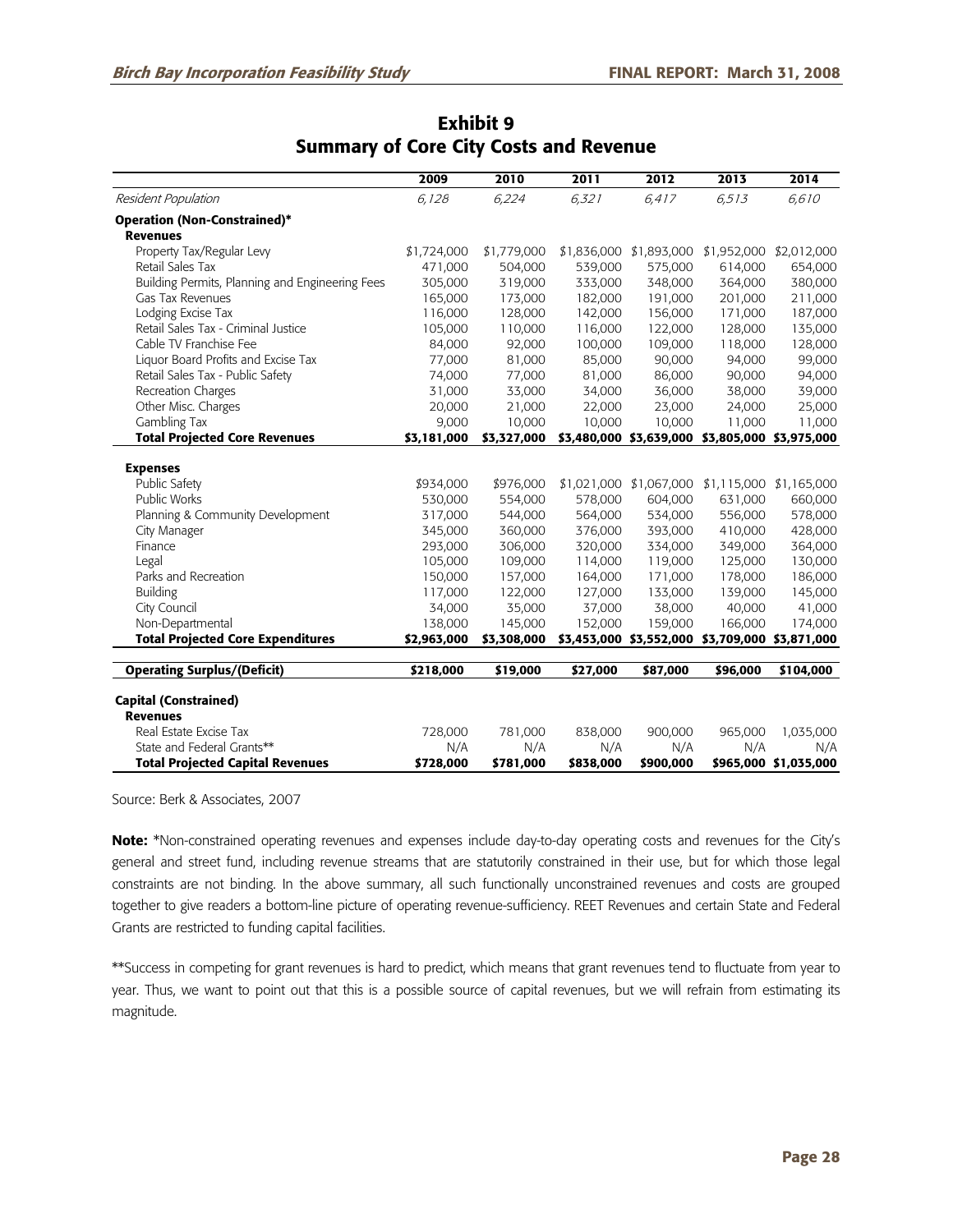What **Exhibit 9** shows is that a City of Birch Bay could (1) maintain tax burdens similar to what residents would see under Whatcom County; (2) provide levels of service similar to what Whatcom County would provide (but slightly higher in some instances); and (3) the City would have a modest level of "excess" revenues each year. Excess revenues are lowest in modeled years 2010 through 2011 due to significant anticipated expenditures for development of Birch Bay's comprehensive plan.

These "excess revenues" would be available to the City Council to use as they see fit, with potential uses including augmenting dedicated capital revenues for capital investments, increasing levels of service (e.g. increasing police, parks, or City Hall staffing), or providing residents with a slight decrease in taxes.

For an in-depth discussion of what lies behind each of these identified revenues and costs, readers should see the following two major sections detailing Operating Revenues and Expenses.

In terms of capital revenues and expenses, **Exhibit 9** does summarize a major source of estimated revenues that the City of Birch Bay would expect to generate for capital investments, Real Estate Excise Taxes, but the exhibit *does not* include any estimate of the costs of capital investments. For a discussion of identified capital needs and a discussion of Whatcom County's historical and planned capital investments in the area, readers should see section 8.0, entitled Capital Improvements in this report.

As a residential city, the City of Birch Bay would generate roughly half of its revenues from property taxes, with retail sales taxes and state revenue distributions also serving as important contributors. City expenses will be dominated by public safety, roads operation and maintenance, and the cost of general governmental functions like the City Management, Planning, Finance, Legal Services, and Parks.

As we note in the discussion to follow, this analysis assumes that, as a City that contracts for key services like police and roads maintenance, the City will be able to operate with a relatively lean City Hall staff.

# **5.2 Key Issues Related to Feasibility**

### **Tax Base**

Most cities in Washington State rely heavily on two major sources of revenue: (1) property taxes and (2) retail sales tax. Cities get revenues from other sources like gas tax distributions and permit and franchise fees, and many cities levy utility taxes, but these revenue bases are relatively consistent from one city to the next. The two tax bases that vary from city to city are property tax and retail sales tax. If a city has relatively high property values per resident and/or high retail sales per resident, that city can be seen as having a fundamentally strong financial base.

Discussion in the Executive Summary offered comparisons of Birch Bay's tax base with tax bases of other recently-incorporated cities, and Washington cities as a whole. In that discussion, we noted that Birch Bay had relatively high assessed values per permanent resident (at more than \$180,000 per resident, Birch Bay's AV per resident is higher than 91% of Washington cities). This point is also illustrated in **Exhibit 10**. These high property values are due in large part to the impact of seasonal residents that may have property in Birch Bay, but do not live there year-round.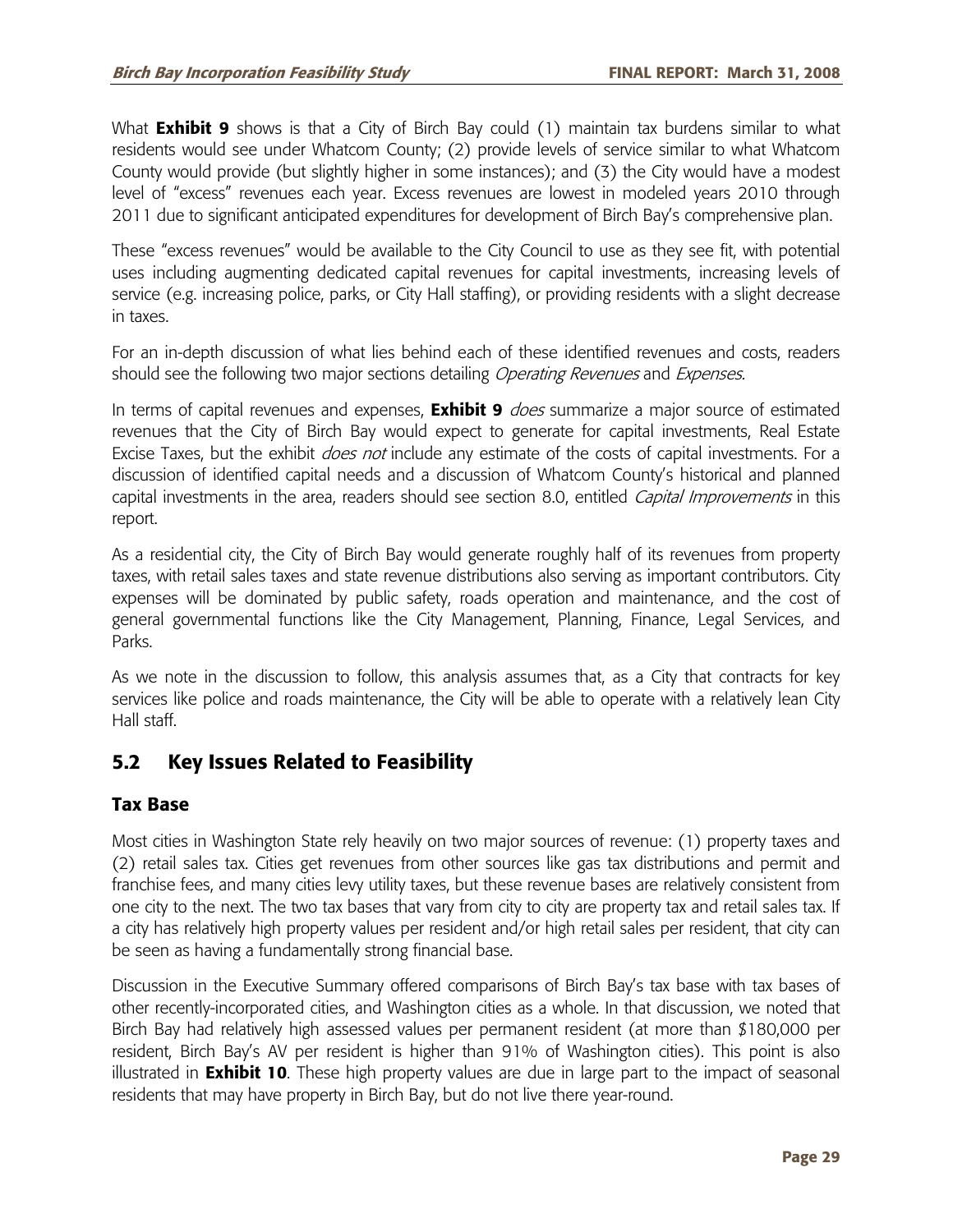-

We noted, too, that Birch Bay's retail sales tax base (as it stands now) is relatively weak compared with other cities, but when one combines property and sales tax bases, Birch Bay (1) would rank above most of the recently-incorporated cities, and (2) would rank right in the middle of the pack when compared with all 50 Washington cities with populations of 4,000 to 10,000.

### **Exhibit 10 Comparison of Property and Sales Tax Revenues – Birch Bay and Other Recently-Incorporated Cities (2007)**

| City                            | Year of<br><b>Incorporation</b> | <b>Population</b> | Assessed Value Sales Tax per<br>per Resident | <b>Resident</b> | <b>Property and Sales Taxes</b><br>per Resident (Assuming a<br>lew rate of \$1.516 per \$1,000<br>of Assessed Value) |
|---------------------------------|---------------------------------|-------------------|----------------------------------------------|-----------------|----------------------------------------------------------------------------------------------------------------------|
| <b>Burien</b>                   | 1993                            | 31,410            | \$109,427                                    | \$158           | \$324                                                                                                                |
| Covington                       | 1997                            | 17,190            | 96,335                                       | 136             | 282                                                                                                                  |
| Edgewood                        | 1996                            | 9,560             | 126,426                                      | 55              | 247                                                                                                                  |
| Kenmore                         | 1998                            | 19,940            | 128,056                                      | 111             | 306                                                                                                                  |
| Lakewood                        | 1996                            | 58,950            | 87,317                                       | 132             | 264                                                                                                                  |
| Liberty Lake                    | 2001                            | 6.580             | 120,315                                      | 338             | 520                                                                                                                  |
| Maple Valley                    | 1997                            | 20,020            | 100,684                                      | 93              | 246                                                                                                                  |
| Newcastle                       | 1994                            | 9,550             | 187,298                                      | 103             | 387                                                                                                                  |
| Sammamish                       | 1999                            | 40,260            | 191,326                                      | 72              | 362                                                                                                                  |
| Spokane Valley                  | 2003                            | 88,280            | 66,640                                       | 197             | 298                                                                                                                  |
| University Place                | 1995                            | 31,300            | 102,190                                      | 66              | 221                                                                                                                  |
| Median of All Washington Cities |                                 |                   | 63,000                                       | <i>130</i>      | 242                                                                                                                  |
| <b>Birch Bay</b>                |                                 | 5,900             | \$180,673                                    | \$60 - \$70     | \$334 - \$344                                                                                                        |

Source: Municipal Research & Services Center; Washington State Department of Revenue data; Whatcom County Assessor datasets; and Berk & Associates, 2007

\* Values for median city reflect the median city value for each category. In other words, the city with the median assessed value per resident of \$63,000 is not also the median city for sales tax revenues.

To provide additional points of comparison, **Exhibit 11** and **Exhibit 12**, compare Birch Bay's property and sales tax bases with those of existing Whatcom County cities. These exhibits show that Birch Bay enjoys much higher assessed values per resident than other Whatcom County cities, but ranks at or near the bottom when it comes to retail sales taxes.

However, if one puts an appropriate weighting on assessed values (to reflect the importance of property taxes as a revenue source)<sup>11</sup> then Birch Bay ranks above 5 of the 7 Whatcom County cities (above Everson, Ferndale, Lynden, Nooksack, and Sumas, but below Bellingham and Blaine).

<sup>&</sup>lt;sup>11</sup> At the 2007 unincorporated levy rate of \$1.516 per \$1,000 of assessed value (the levy that would be replaced by the City levy if Birch Bay incorporated) the Birch Bay area generated nearly \$275 per resident in property tax revenues. Combined with \$60 or \$70 in sales tax revenues, Birch Bay would have generated \$335 to \$345 per resident in property and sales taxes.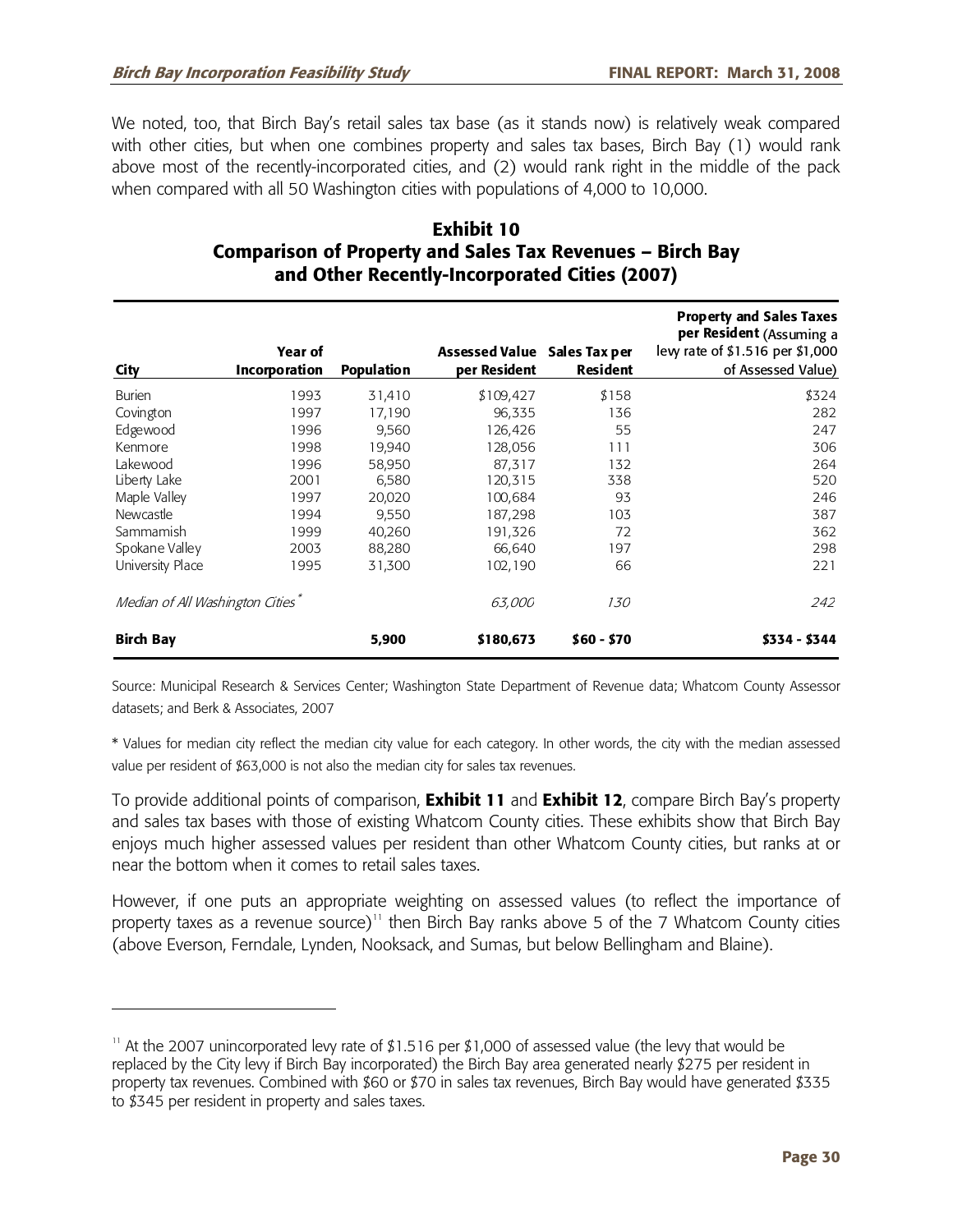|                  | <b>Taxable Assessed</b><br><b>Value (TAV)</b> | <b>Population</b> | <b>TAV per</b><br><b>Resident</b> |
|------------------|-----------------------------------------------|-------------------|-----------------------------------|
| Bellingham       | 6,635,005,489                                 | 75,220            | \$88,000                          |
| <b>Blaine</b>    | 481,746,021                                   | 4,650             | \$104,000                         |
| Everson          | 88,566,193                                    | 2,165             | \$41,000                          |
| Ferndale         | 598,890,731                                   | 10,540            | \$57,000                          |
| Lynden           | 757,095,680                                   | 11,150            | \$68,000                          |
| <b>Nooksack</b>  | 39,438,612                                    | 1,075             | \$37,000                          |
| Sumas            | 145,571,732                                   | 1,191             | \$122,000                         |
| <b>Birch Bay</b> | 1,065,970,000                                 | 5,900             | \$180,673                         |

### **Exhibit 11 2006 Taxable Property Value per City Resident for Whatcom County Cities (for 2007 taxes)**

Source: Whatcom County Assessor's Report, 2007; Whatcom County Assessor's GIS data, 2007; Berk & Associates, 2007

As we will discuss in the upcoming section detailing retail sales tax estimates, Birch Bay currently has a very limited number of retail establishments. For a community like Birch Bay, most retail sales tax revenues will come from two sources: (1) new construction (most of the components of construction generate sales taxes [even the value of the labor] and the local portion of retail sales taxes on construction flow to the city in which the construction takes place); and (2) direct purchases of delivered goods and services by households and businesses.

**Exhibit 12 2007 Regular Sales Tax Revenues per City Resident for Whatcom County Cities** 

|                  | <b>Sales Tax Revenues</b> | <b>Population</b> | <b>Sales Tax per</b><br><b>Resident</b> |
|------------------|---------------------------|-------------------|-----------------------------------------|
| Bellingham       | 18,605,568                | 75,220            | \$247                                   |
| Blaine           | 1,144,119                 | 4,650             | \$246                                   |
| Everson          | 186,796                   | 2,165             | \$86                                    |
| Ferndale         | 1,545,592                 | 10,540            | \$147                                   |
| Lynden           | 1,933,209                 | 11,150            | \$173                                   |
| Nooksack         | 71,770                    | 1,075             | \$67                                    |
| Sumas            | 137,711                   | 1,191             | \$116                                   |
| <b>Birch Bay</b> | 350,000 - 410,000         | 5,900             | \$60 - \$70                             |

Source: Local Government Financial Reporting System, 2007; Berk & Associates, 2007

## **Economies of Scale (The Size of the City Matters)**

For small cities (cities with populations of less than 10,000 residents), economies of scale are an important issue to bear in mind when thinking about fiscal strength. When one thinks about running a city, there are any number of costs that are to some extent fixed (i.e. costs that tend to change little with modest changes in city size). Whether a city has 5,000 or 8,000 residents, there will be only one City Manager, one Finance Director, one Planning Director, and one Comprehensive Plan.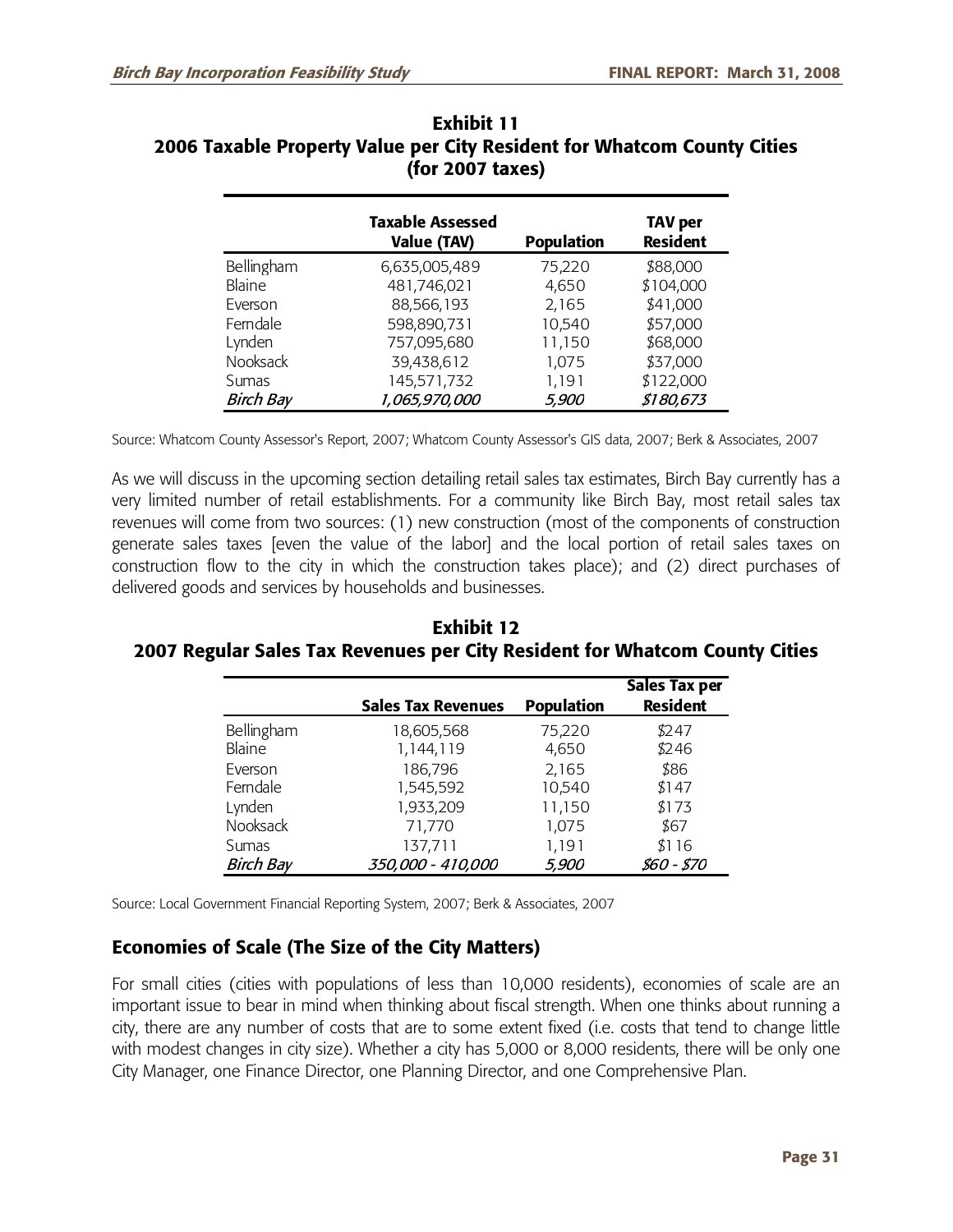Public Safety (law enforcement) is another service that is, for lack of a better word, "lumpy." From a logistical perspective, in order to get to a basic level of 24/7 patrol coverage, a city typically needs to have 8 or 9 full-time police staff. The rule of thumb is that a city needs 5 or 6 patrol officers to get full, 24/7 coverage. In addition to patrol officers, the city also needs administrative staff, which would typically include a Commander (City Police Chief), a Sergeant, and a position to handle paperwork and other duties. Once this core package is in place, however, the city is often in a position to absorb some number of additional residents without needing to markedly expand police staffing.

If a city contracts with a larger entity like the County Sheriff for police services, such a contract can offer more flexibility. However, to the extent a city wants to have a core of police staff that is dedicated to providing public safety to the city, the general dynamic remains the same.

The recognition that small cities have a certain set of more-or-less fixed costs has significant implications for a Birch Bay community:

**1. Reducing the size of the incorporation area has consequences.** Because no incorporation process has been initiated, no boundaries for a proposed incorporation have been set. During public meetings, however, there have been discussions about possibly excluding one or another neighborhood from an incorporating City of Birch Bay.

 If one believes that a city has a certain set of fixed costs, then that means that a reduction in City boundaries would result in a relatively linear reduction in City revenues, but a more limited reduction in City costs. The net effects of the exclusion would depend on the specific characteristics of the neighborhood in question, but for every household that is excluded, the City will see reduced property taxes; reduced distributions of revenues that are shared with cities on a per-resident basis (e.g. gas taxes, liquor taxes, and criminal-justice sales taxes); and some reductions in sales taxes coming from home-based purchases. On the cost side of the ledger, however, reductions in staffing and other expenditures may be more difficult to achieve.

 Clearly, there are many cities of 2,000 to 4,000 people in Washington State that would like to have a tax base like that of Birch Bay. In fact, among the 37 cities in Washington with populations between 2,000 and 4,000, the vast majority of cities would rank below a reduced City of Birch Bay in terms of tax base. All of these cities make ends meet, but these cities must live within more modest means, and are generally not in a position to provide things like police services at the level modeled in this analysis.

 A city like Carnation, in King County, offers a useful point of comparison for a slimmed-down City of Birch Bay. Carnation has 1,900 residents and a core tax base that is similar to what a slimmed-down City of Birch Bay might have. As a small city, however, Carnation does not have its own police force. Rather, it contracts with the nearby City of Duvall for police services, and Duvall includes Carnation as part of one of its patrol districts. Carnation pays Duvall something in the range of \$400,000 per year to provide police services (roughly 40% of Carnation's General Fund budget).

 Other ways that smaller cities, or cities with more limited means, make ends meet is to combine functions. For example, in some cities, the City Manager may also serve as Public Works Director.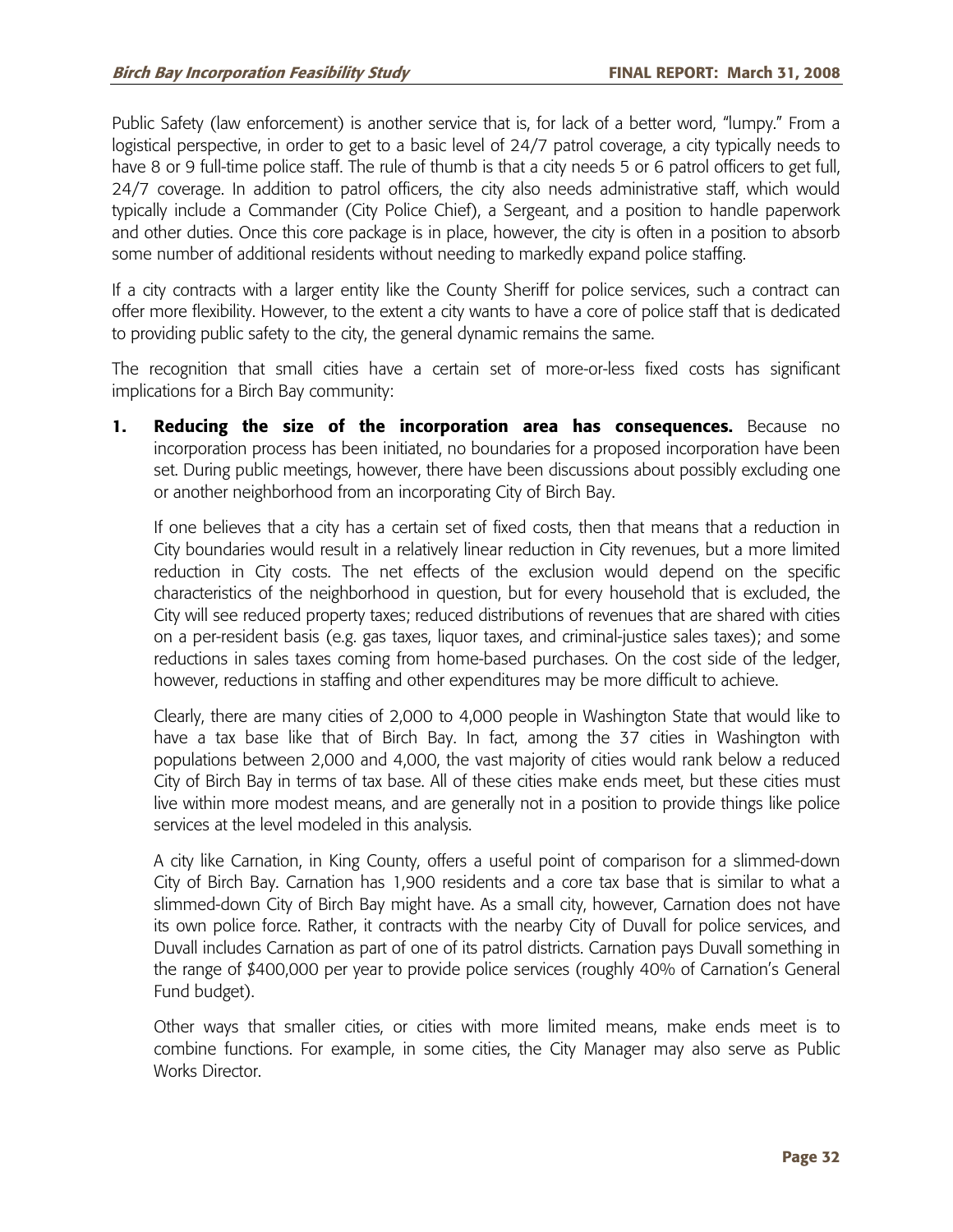Both of the above examples suggest that what we have described as "fixed" costs of running a city are not entirely "fixed," and cities that *need* to find creative ways of providing services do just that. Having worked with cities of all sizes across the state, however, we do believe that bigger cities have fiscal advantages over smaller cities (particularly when one is talking about cities of less than 10,000).

**2. Birch Bay's growth would make it a financially stronger city.** In recent months, the Birch Bay community has worked with A Northwest Collaborative and Whatcom County Planning to develop Design Guidelines that will guide Birch Bay's growth. Through the Design Guidelines, the Birch Bay community envisions a mix of high-quality residential and commercial development that will serve the community's needs, foster a sense of place, and leverage and compliment Birch Bay's beautiful natural environment.

 As development unfolds and Birch Bay achieves this vision of the future, a City of Birch Bay will enjoy many of the economies of scale outlined above. As Birch Bay adds residential and commercial uses, City tax revenues will certainly grow on a linear basis (new residents and new commercial will add to all the existing streams of revenues). In addition, new commercial development offers the community a chance to expand its capture of retail sales tax dollars that currently leak into neighboring communities.

 New development will also bring new demands for City services, but because of the economies of scale discussed above, new City costs will typically be less than new City revenues.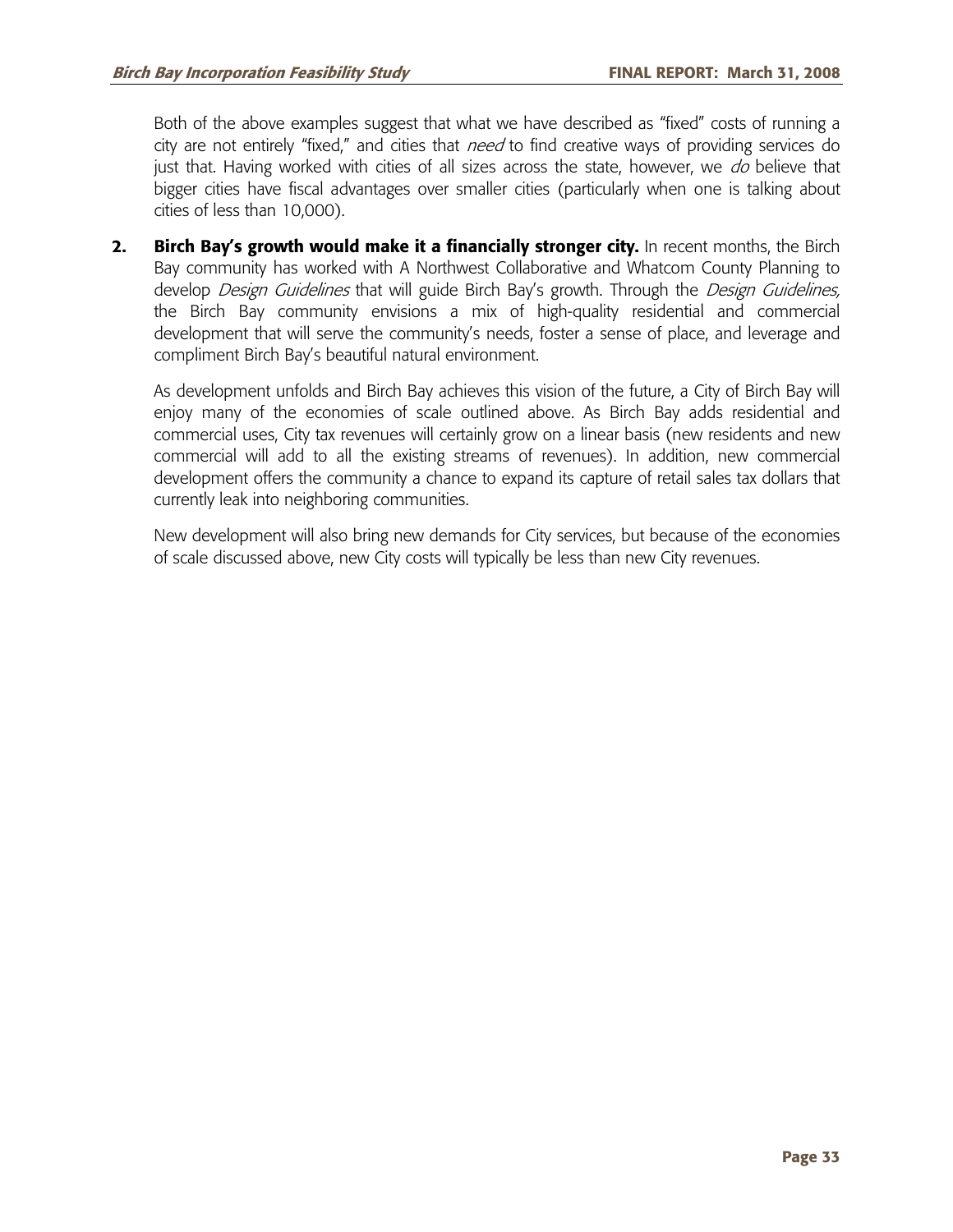# **6.0 OPERATING REVENUES**

If Birch Bay residents vote for incorporation, the new City of Birch Bay will have at its disposal a range of revenue options and potential tax and fee structures. The hypothetical revenues summarized in the preceding Overview of Revenues and Expenses presents revenues that the City could reasonably expect to generate under one available structure. As discussed previously, the modeled revenue structure was explicitly designed to maintain tax burdens on Birch Bay households that are in line with what those households would expect to pay if they remained part of unincorporated Whatcom County ("same cost" framework).

All revenues summarized in the preceding *Overview of Revenues and Expenses* are revenues that a Birch Bay City Council would have authority to tap under existing statutes.

#### **Revenue Growth over Time**

For the six-year period of the feasibility analysis, each estimated revenue source will change over time according to its own unique conditions. In some instances, revenues will grow as a result of inflation and development (e.g. sales taxes). In other instances, the manner in which revenues change from year to year is more complex. In the case of property taxes, for example, the impact of 1% property tax limits, assumptions about growth in current assessed value, and assumptions about new construction activity translate into a very specific prescription for property tax revenue growth.

Berk & Associates' assumptions that drive modeled changes in revenue over time are documented in our discussion of each revenue source.

# **6.1 Property Tax – Regular Levy**

For a residential city like the potential City of Birch Bay, one of the largest sources of annual revenue is property tax. The property tax levy rate is set annually by a jurisdiction's legislative body (the City Council, school board, etc.) and is generally applied uniformly to all taxable property within the boundaries of the jurisdiction.

Many taxing jurisdictions, like school or fire districts, have boundaries that cut through the proposed incorporation area, and as a result, different areas of Birch Bay are, and will continue to be, subject to different levy rates. The levy for the proposed City, however, will apply to all taxable property within the city boundaries.

State law delineates what types of property are and are not subject to property taxes. Those properties subject to taxation include "real" property (land, structures, and specific equipment affixed to structures), and some forms of personal property (some types of mobile homes, business related machinery, and supplies). While all of these types of property within a city's jurisdiction are assessed, some are exempt from taxation. These exemptions generally apply to properties owned by government, schools, churches, or property with other uses that provide public benefits.

Title 84 of the Revised Code of Washington (RCW) focuses on property taxes. RCW 84.52.043 establishes the authority for cities to levy regular property taxes; special levies are authorized by RCW 84.52.052 and .056; and RCW 84.55.050 allows for jurisdictions to seek levy lid lifts from residents. According to state law, the levy a city can apply is constrained according to the services the city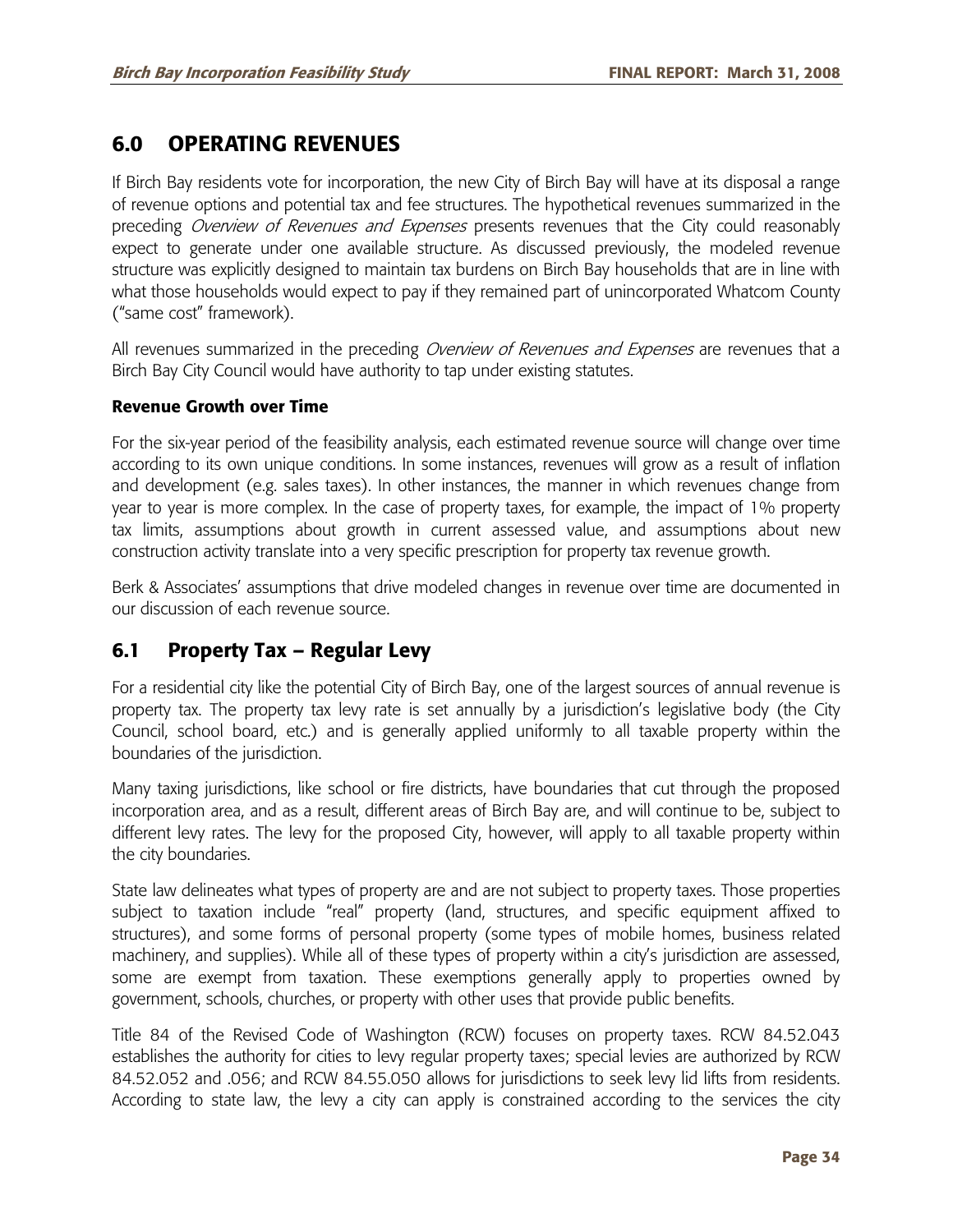provides. If a city delivers its own fire and library services, it is allowed a maximum levy of \$3.60 per \$1,000 of assessed value. If a city does not provide either of these two services, state law generally restricts the maximum levy to \$1.60 per \$1,000 assessed value (while the fire district and the library districts are allowed to levy \$1.50 and \$0.50 respectively).<sup>12</sup> The working assumption of this feasibility study is that the proposed City of Birch Bay will not provide either fire protection or library services, so the \$1.60 maximum levy rate will apply.

Staying true to the "same cost" framework, this analysis assumes that upon incorporation in 2009, the City of Birch Bay would levy a similar levy rate to that of Whatcom County road levy, which would be replaced by the City levy. Considering that the Whatcom County road levy rate is \$1.516 per \$1,000 of assessed value in 2007, we project this levy rate to diminish to \$1.394 in 2009, the year of incorporation, based on I-747 limits. Therefore, this analysis assumes that the City will assess \$1.394 per \$1,000 AV in 2009.

As noted in the *Overview of Revenues and Expenses*, I-747 limitations on the growth of property tax are a challenge to many cities across the state. In particular, I-747 poses the largest challenges to residential cities like Birch Bay, where property taxes are *the* big source of city revenues.

Based on estimated taxable assessed value summarized earlier, we forecast City property tax revenues of \$1.7 million in 2009, growing to \$2 million in 2014 (with most of the growth coming from new construction). If left unchecked, the City's levy rate will deteriorate from \$1.394 per \$1,000 of assessed value in 2009 to \$1.13 in 2014 (**Exhibit 13**).

|                                                 | 2009      | 2010      | 2011      | 2012      | 2013                                        | 2014      |
|-------------------------------------------------|-----------|-----------|-----------|-----------|---------------------------------------------|-----------|
| <b>Assessed Value (AV)</b>                      | \$1,330.6 | \$1,431.5 |           |           | $$1,539.5$ $$1,655.0$ $$1,778.6$ $$1,910.8$ |           |
| AV of Existing Property                         | \$1.292.6 | \$1,391.2 | \$1,496.7 | \$1,609.6 | \$1.730.4                                   | \$1,859.6 |
| AV of New Construction                          | \$26.1    | \$27.5    | \$29.0    | \$30.6    | \$32.3                                      | \$34.0    |
| AV of Personal and Intercounty Utility Property | \$11.9    | \$12.8    | \$13.8    | \$14.8    | \$15.9                                      | \$17.1    |
| Levv Rate                                       | \$1.39    | \$1.34    | \$1.28    | \$1.23    | \$1.18                                      | \$1.13    |

## **Exhibit 13 Birch Bay Taxable Assessed Value Estimates (Millions \$)**

Source: Whatcom County Assessor, 2007; Berk & Associates, 2007

-

For 2007 and beyond, we assume that average values of existing properties will increase at a rate of 5.5% per year, which is 2% above the assumed rate of inflation of 3.5%. We believe this rate to be appropriately conservative given recent growth in values and slowing economy in the area and in Whatcom County as a whole.<sup>13</sup>

 $12$  Example: If no fire district serving the city levies more than \$1.40, the \$0.10 that the districts are not currently using is available to the city. However, if one fire district changes their levy in a subsequent year, the city loses its ability to levy anything more than \$1.60. Fire district property tax levies are authorized by RCW 52.16.130 and library district levies are authorized by RCW 27.12.050.

<sup>&</sup>lt;sup>13</sup> In the case of property taxes, changes in assumptions about property value appreciation have little impact on the value of property taxes collected. As discussed, property tax collections are primarily driven by the 1% property tax limit. Higher rates of property appreciation simply translate into more rapid decreases in the levy rate.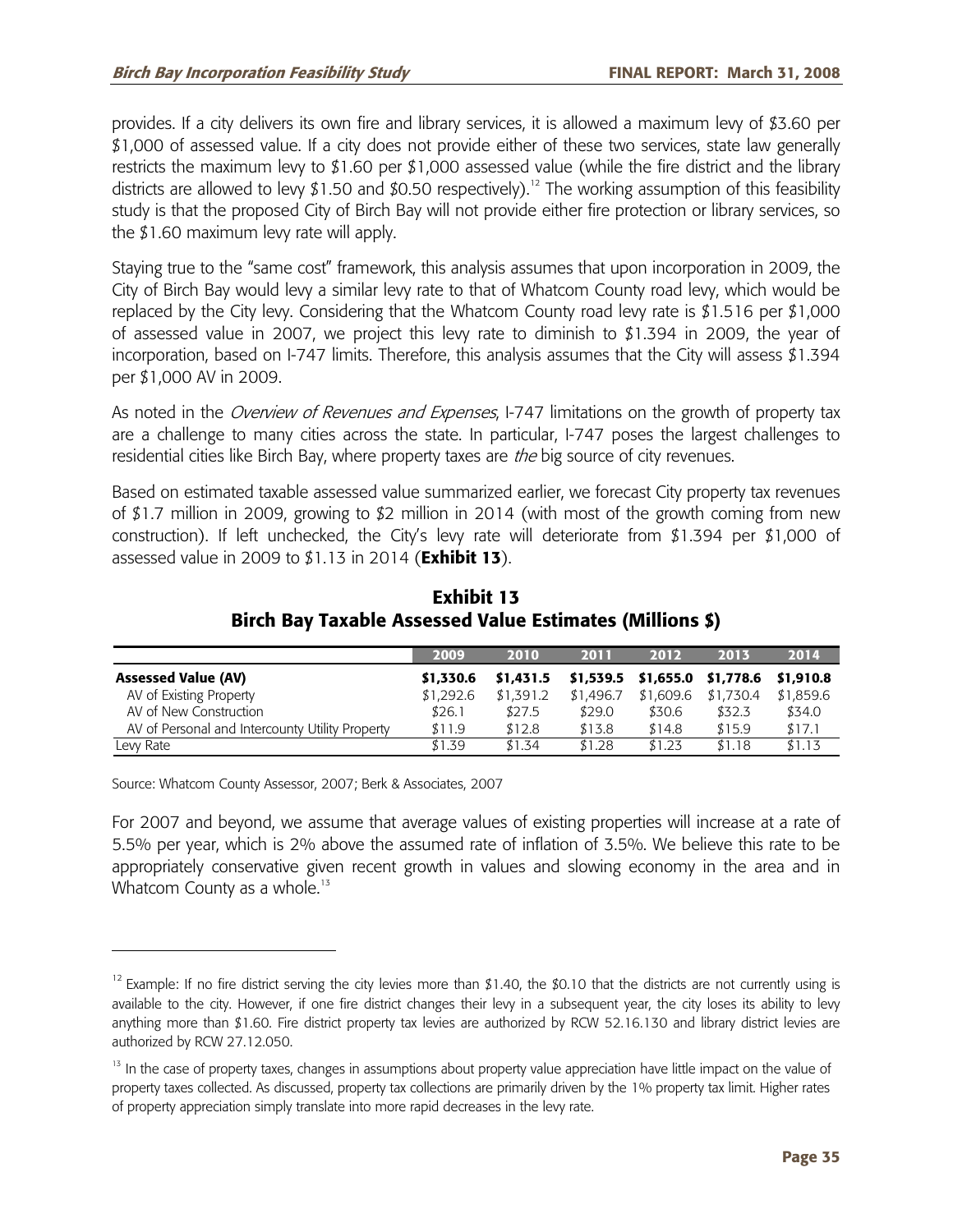For increases in assessed value coming from new development, we assume that each new Birch Bay single-family home will bring with it \$300,000 in new assessed value, each new multi-family condo will bring \$200,000, and new multi-family rental units will bring \$150,000. New construction of retail space is assumed to be valued at \$120 per square foot and office uses at \$170 per square foot. In addition, the analysis assumes that 1% of residential and 5% of commercial development are due to redevelopment of existing properties, therefore, the model deducts the value of these redeveloped structures from the total assessed value.

# **6.2 Retail Sales Taxes – Regular**

## **Retail Sales Tax Rate**

Retail sales tax is added on a percentage basis to the sale price of tangible personal property (with the exception of groceries and prescription medicine), and to many services purchased by consumers. Beyond its application to tangible personal property, sales tax is also applied to things like telephone service; the installation, repair, or cleaning of tangible personal property; delivery of goods like heating oil; and to the construction or improvement of new or existing buildings (including labor and services provided throughout the process, under RCW 82.04.050).

According to state law (RCW 82.08, 82.14, 81.104.170), a city's maximum sales tax rate is set at 1%, which is the same rate that Whatcom County currently collects in the unincorporated areas. Of this 1%, Washington State's Department of Revenue (DOR) receives 1%. (That is, the DOR retains 1% of 1%, or 0.01% of the purchase price.) Beyond the small portion retained by the DOR, by state law, a county is eligible to receive 15% of the city's 1%. The City of Birch Bay, thus, would receive roughly 84% of its 1% sales tax.

The City's 1% sales tax is split into two halves: a base half and an optional second half which a city could choose not to levy if it so desired. Since Whatcom County currently levies both halves, and since, if the City of Birch Bay were to choose not to levy the second half the funds would accrue to Whatcom County anyway, we have assumed that the full one percent will be levied by the City of Birch Bay.

### **What Drives Birch Bay's Sales Tax Revenues?**

Currently, Birch Bay has relatively few retail outlets that will generate sales taxes. As a result, most of the sales taxes the area generates come from one of two places:

**Sales taxes on new construction:** Over the last seven years, Birch Bay has seen an average of 180 new housing unit permits issued per year, and the vast majority of these units have been single family houses. Typically, this building activity alone could generate \$250,000 to \$350,000 in sales tax revenues—revenues that would accrue to a City of Birch Bay if the community was incorporated.

For the sake of providing an appropriately conservative estimate of feasibility, this analysis assumes a much slower pace of development in the coming years (85 new units per year), which, given our assumptions about the value on new housing, translates to \$175,000 in retail sales taxes.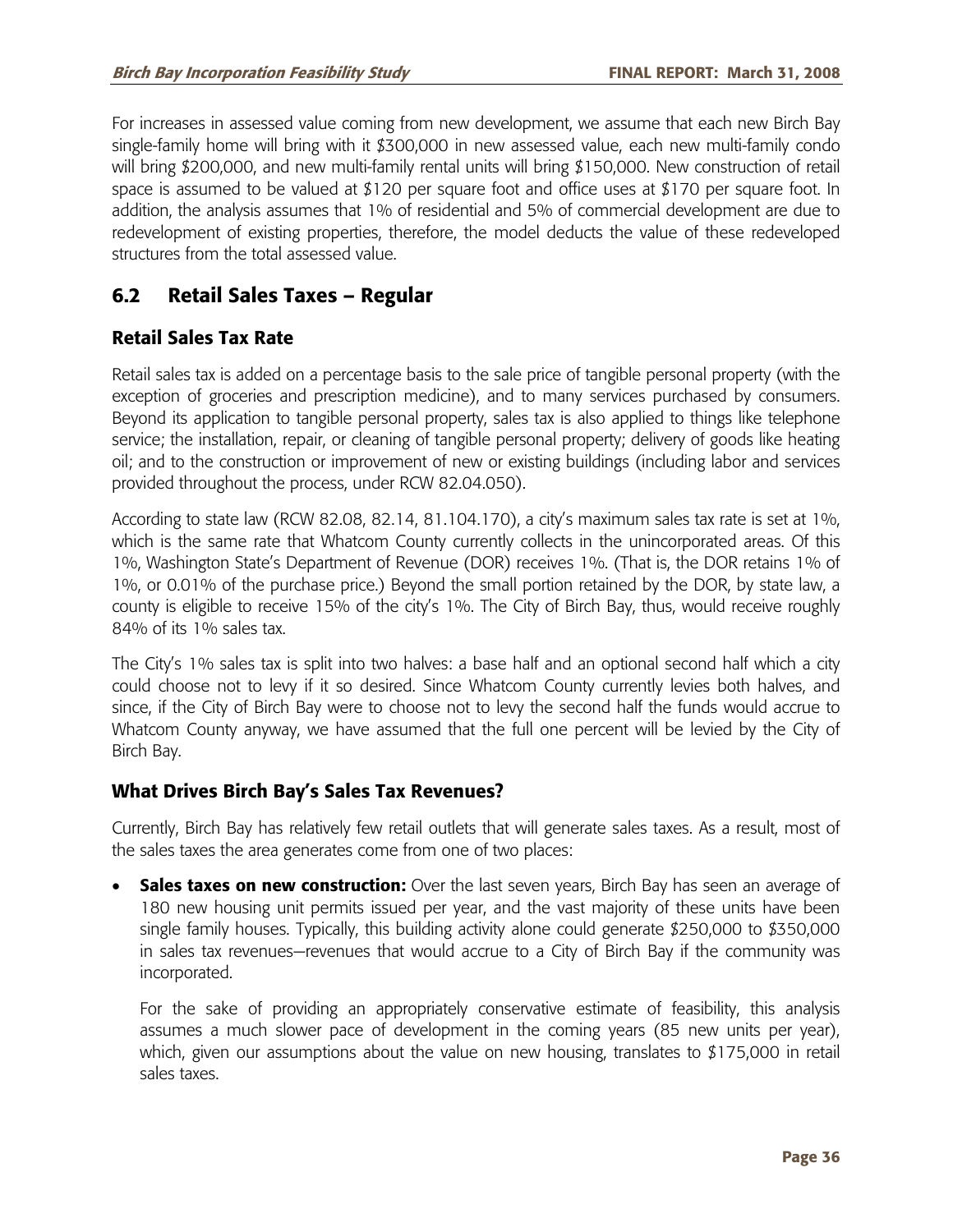• **Home-based purchases:** For many primarily-residential cities, the largest source of city sales tax revenues comes from home-based purchases of goods and services. Under current law, homebased taxable activities include, among other things, construction/renovation activities, (e.g. remodel construction, carpet or floor installation, and landscaping); expenditures for telephone services; purchases of delivered heating oil; internet purchases of most computers; and automobile lease payments. As we will discuss below, sales tax rules are about to change in Washington State, allowing residential cities to receive sales taxes on many more delivered goods.

To estimate revenues from home-based purchases, Berk & Associates looked at the pattern of sales tax receipts from a range of Washington cities. We placed particular emphasis on the experience of the City of Long Beach (another community with a significant number of nonresident property owners). We also analyzed the Washington State Department of Revenue's projected impacts of sales tax sourcing rule changes on residential cities (see discussion below).

In total, we estimate that a City of Birch Bay will generate \$471,000 in retail sales tax revenues in 2009. **Exhibit 14** shows primary sources of these revenues.

| Taxes collected in commercial establishments  | \$118,000 |
|-----------------------------------------------|-----------|
| Taxes from new construction                   | \$175,000 |
| Taxes from home- and business-based purchases | \$175,000 |
| Taxes from lodging                            | \$3,000   |
| <b>Total</b>                                  | \$471,000 |

| Exhibit 14 |                                                              |  |  |  |  |
|------------|--------------------------------------------------------------|--|--|--|--|
|            | <b>Primary Sources of Birch Bay Retail Sales Taxes, 2009</b> |  |  |  |  |

Source: Department of Revenue, 2007; Berk & Associates, 2007

### **Birch Bay Assumptions**

This analysis uses the following elements to estimate the total sales tax revenues in the Birch Bay area: (1) analyzing Department of Revenue (DOR) point-level data for existing retail outlets in Birch Bay, (2) estimating construction expenditures in the area (based on assumptions about residential and commercial development), (3) estimating charges for lodging from hotels, bed & breakfasts, and vacation rentals, and (4) sales tax revenues generated by household and business purchases in cities across Washington State.

Growth in sales tax revenues is driven by:

• **Growth in retail square footage.** Based on available recent pace of development for commercial land, the analysis assumes 7,500 square feet of commercial to be added annually with two-thirds of that development assumed to be retail and the remaining third office uses. However, this assumption is conservative, and there are policy choices a city can make to influence private investment. This new retail development is estimated to generate approximately \$200 of taxable retail sales per square foot, and the office portion approximately \$25 per square foot. These per square foot estimates are based on an overall average for "typical" retail activity. Actual sales tax impacts could be higher or lower depending on the actual types of tenants that might locate in these areas.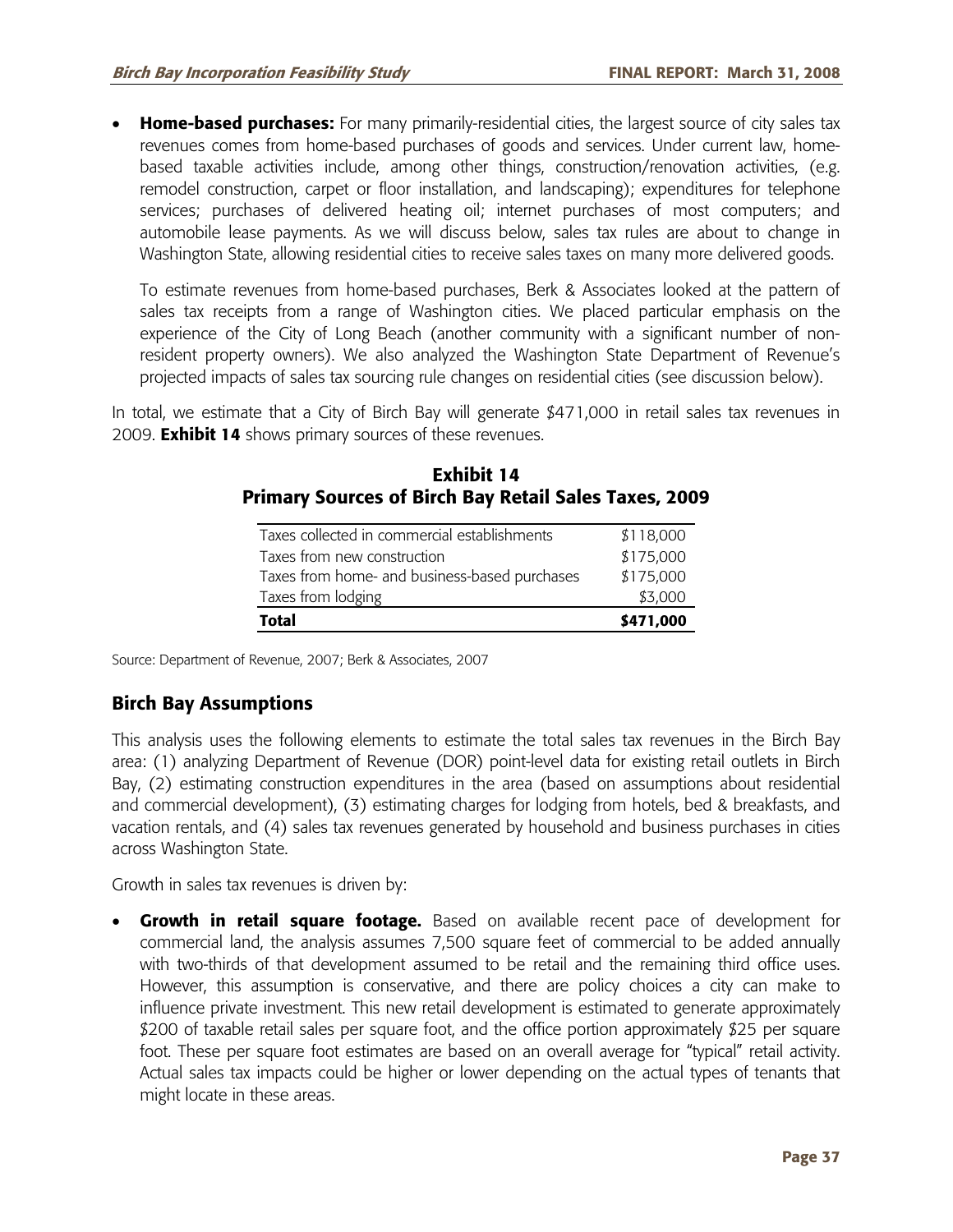- **Growth in sales at existing retail outlets.** Given a typical growth in retail spending, we project 3.5% annual growth in sales per square feet for retail space in Birch Bay. Given current rates of population growth in the Birch Bay area (growth that expands the market served by existing establishments), and given increases in household incomes over time, we believe that annual per-square-foot retail growth of 3.5% is a reasonable (and probably conservative) estimate of growth over the period of the analysis.
- **Growth in direct expenditures by households and businesses.** We project that households and businesses in the Birch Bay area will increase their purchases of delivered goods and services that are subject to taxable retail sales by 3.5% annually (as a contributor to total retail tax revenue)—a rate that reflects the overall rate of inflation. Under current law, home-based taxable activities include, among other things, construction/renovation activities (e.g. remodel construction, carpet or floor installation, and landscaping); expenditures for telephone services; interstate purchases of most computers; and automobile lease payments. In effect, our assumption of increases that equal the assumed rate of general inflation means that households and businesses will make no shift in their direct purchasing habits.
- **Growth in value of new construction.** Since sales taxes on new construction are based on the value of the constructed buildings, as the value of new construction increases, the taxable sales associated with the construction increase as well. Assumptions of the value of new construction mirror the assumptions about new construction used in calculating new assessed value (5.5% per year).

## **Sales Tax Streamlining**

In recent years, representatives from Washington State have participated in a cooperative effort among states and private industries to create more uniform sales tax structures, referred to as the Streamlined Sales Tax Project. The Project's mission is to simplify the rules surrounding the levying of sales taxes, with a goal to pave the way for taxation of delivered goods (such as catalog and Internet sales) whose sales originate out-of-state.

States participating in the project have been changing their sales tax laws to be consistent with provisions of the Streamlined Sales and Use Tax Agreement (SSTA), a set of provisions developed by participants in the Streamlined Sales Tax Project (SSTP). Washington has implemented the sourcing rule to comply with the model agreement and to become a member of the governing board, which will decide the rules for future streamlined sales tax provisions. As a member, Washington State will receive additional sales taxes from remote sellers who have agreed to voluntarily comply with the SSTP, in part to benefit from its tax liability protections. Under the terms of the SSTP, those retailers will collect sales taxes for every member state that has implemented the model agreement. The rule change will take effect in Washington State in July 2008.

What this means for Washington cities is that under the sourcing provisions of the agreement, the "source" of most delivered goods will shift local sales taxes to the place of delivery, and the potential exists for substantial shifts in revenues from jurisdictions with businesses that involve delivery of goods to customers in other areas (such as software sales and warehouses that deliver goods like furniture to retail customers outside the jurisdiction).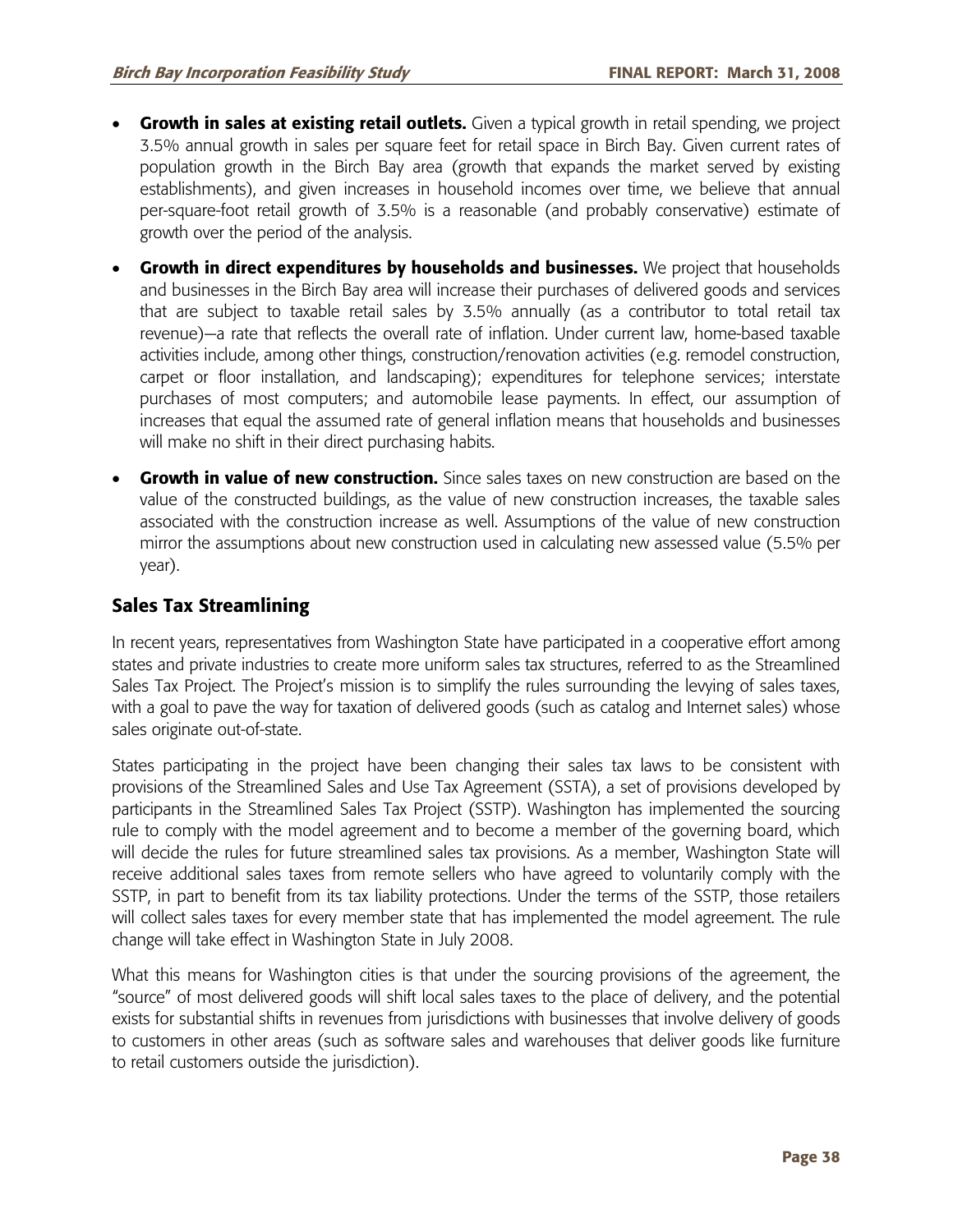The potential City of Birch Bay has a relatively weak commercial tax base, and it appears to have few, if any, businesses that generate sales taxes through delivered goods. On the other hand, as a primarily residential city, households and businesses in Birch Bay certainly purchase delivered goods now. This means that Birch Bay would likely benefit from the upcoming change in sourcing rules.

In addition to the immediate benefit the City would see from currently delivered goods, a City of Birch Bay may also see opportunities to promote purchases of delivered goods to secure financial support for City goals.

It is difficult to know in advance what impacts sourcing rule changes are likely to have on residential cities. Analyses to date seem to agree on certain fundamentals: (1) residential cities are likely to see more sales tax revenue, and (2) cities whose residents have more disposable income are likely to see a bigger windfall than cities with less.

To inform negotiations in Olympia, and to inform discussions among jurisdictions, the Washington State Department of Revenue (DOR) has estimated the likely impact of the sourcing rule changes on cities and counties across the state. DOR's most recent estimates suggest that residential and relatively affluent cities will see a significant positive impact. Recent estimates for the City of Mukilteo, for example, estimate that the City will see an additional \$500,000 in revenues as a result of sourcing rule changes, which translates to \$25 per resident.

For purposes of modeling feasibility, we assume that Birch Bay will see a much more modest impact from sales tax sourcing—an addition of \$8 per resident in 2009. Added to our estimate of taxes from home- and business-based purchases under existing rules (\$21 per resident in 2009), this translates to a total estimate of \$29 per resident from home- and business-based purchases. We believe that this is a conservative estimate.

# **6.3 Retail Sales Tax – Criminal Justice**

RCW 82.14.320 and 82.14.330 authorize a dedicated sales tax to support criminal justice expenditures. In 1999, voters in Whatcom County approved a one-tenth of one percent sales tax levy specifically for the purpose of raising revenue to support criminal justice expenditures. This 0.1% sales tax is collected by the State's Department of Revenue and is distributed, through them, to the county, which in turn passes 90% on to cities on a per capita basis. The county retains 10% for its criminal justice function.

Estimates of criminal justice sales taxes used in this analysis assume a distribution of \$16 per resident in 2007, with future distributions growing at a rate of 3.5% per year thereafter. These estimates are based on historic collections and distributions in Whatcom County.

# **6.4 Retail Sales Tax – Public Safety**

RCW 82.14.450 authorizes an additional sales tax of up to 0.3% for counties, with at least one-third of the tax receipts to support criminal justice programs. The levying county retains 60% of the receipts and the remaining 40% are distributed to cities within the county on a per capita basis.

In 2006, the voters in Whatcom County approved a one-tenth of one percent public safety sales tax levy. The interlocal agreements between the County and the cities stipulate that the cities would return two-thirds of their share of public safely tax revenue to the County to support emergency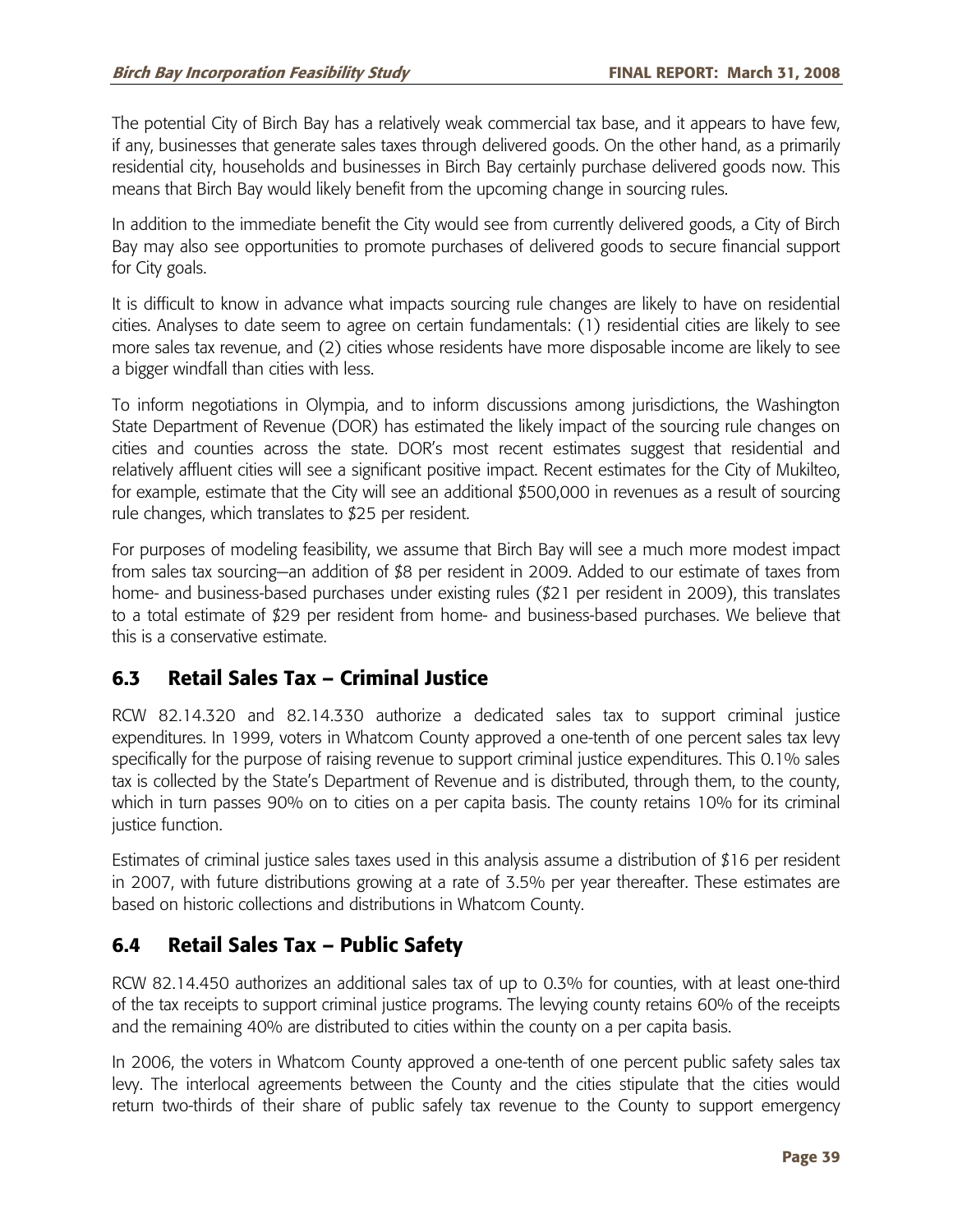medical services. The remaining one-third would be spent for criminal justice purposes, including additional police protection, mitigation of congested court systems, or relief of overcrowded jails or other local correctional facilities.

Estimates of public safety sales taxes used in this analysis are based on the State Department of Revenue's reported distribution of \$11.22 per resident to Whatcom County cities in 2007, with future distributions assumed to grow at a rate of 3.5% per year. Similarly to other cities in Whatcom County, two-thirds of the total estimated tax revenue amount is projected to be returned to the County for EMS funding (please see *Miscellaneous Non-Departmental* expenses section of this report).

## **6.5 State-Shared Revenues**

All cities and towns in Washington State are eligible to receive certain "shared" revenues on the basis of their population. These state-collected revenues derive from liquor receipts (both profits from liquor sales and liquor taxes and from the Motor Vehicle Fuel Tax (the gas tax). As a group, Washington cities and towns receive a fixed percentage of these source revenues, and that fixed percentage is then allocated to the individual cities on a per capita basis. (For shared profits from liquor sales, as an example, Washington cities and towns as a group receive 40% of the total profits. This lump of money is then distributed to the individual municipalities according to their respective populations.)

Shared revenue sources include:

- Liquor Excise Tax
- Liquor Profit
- Unrestricted Gas Tax
- Criminal Justice Revenues General

Estimates of state-shared revenues in 2007 are based on projections published by the Municipal Research & Services Center in their publication *Budget Suggestions for 2007* (recognizing a slight dilution effect on allocations from the addition of Birch Bay to the distribution pool). Future year revenues assume that distributions will grow at the rate of inflation.

### **Liquor Excise Tax**

According to Washington State law, a share of the state collected excise tax on liquor is distributed directly to cities on a per capita basis. In order to receive both liquor excise tax distributions as well as liquor profit distributions, a city is required to spend at least 2% of those distributions to support an approved alcoholism or drug addiction program. We have provided for this required expenditure in our projected miscellaneous expenditures. Liquor excise tax distributions are made on a quarterly basis, on the last day of January, April, July, and October. Currently the consultants at the Municipal Research and Services Center (MRSC) project the per capita distributions for liquor excise taxes to be \$4.7 in 2007. We assume these distributions to grow at a rate of 3.5% per year.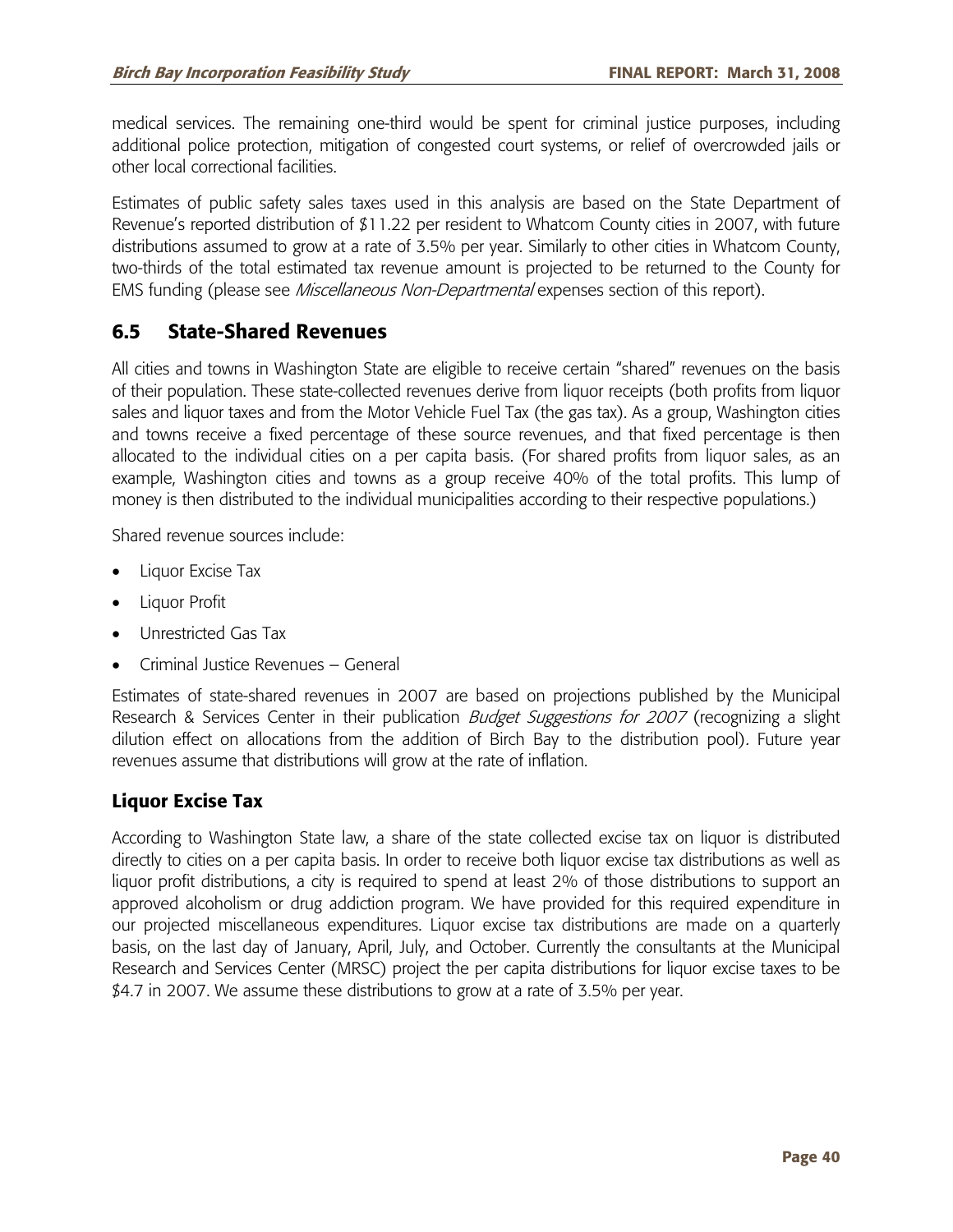## **Liquor Profits**

Revenues like liquor excise tax distributions and liquor profit distributions are made to cities on a quarterly basis. Liquor profits, however, are distributed in different months. Specifically, they are distributed on the last day of March, June, September, and December. The MRSC currently projects liquor profits distribution of \$7.08 in 2007. We assume these distributions to grow at a rate of 3.5% per year.

## **Motor Vehicle Fuel (Gas) Tax**

A portion of the state-collected gas tax is shared directly with municipalities which bear a substantial portion of the overall costs of road maintenance and construction. The gasoline and diesel tax is a flat amount levied per gallon (rather than a percentage of the price at the pump), so even with increasing fuel prices, the state distributions may decrease if the number of gallons sold is decreasing by a greater percentage amount.

Prior to 2005, gas taxes were distributed in two parts: an "unrestricted" portion of these funds was disbursed to help defray the costs of street maintenance and a "restricted" portion was distributed to cities to maintain an "arterial" fund. However, with the passage of SB 5969 in 2005, all gas tax funds are now "unrestricted" for all cities, and beginning with September 2005 distributions, cities will receive only a single distribution. Cities with a population of 15,000 or more no longer have to spend a portion of their gas tax on capital expenditures and can spend any portion on maintenance (of course, all the gas tax monies must still be spent for street purposes).

With the passage of the statewide 9-cent gas tax by the State Legislature in 2005, one penny of the gas tax increase will be split between cities and counties and will be phased in with a ½ cent in 2005-2006, and the second ½ cent in 2006-2007. This means a ¼ cent to cities the first year and a ¼ cent the second year. Cities can expect new distributions beginning at the end of September 2005.

Based on these changes to the law, MRSC estimates per-capita distributions of the gas tax for cities to be \$25.09 in 2007. We assume these distributions to grow at a rate of 3.5% per year.

### **Summary of State Shared Revenues**

Applying the above estimated distribution levels to our baseline population estimate, we have arrived at the following projections for State Shared Revenues:

|                                 | 2009    | 2010    | 2011    | 2012    | 2015    | 2014    |
|---------------------------------|---------|---------|---------|---------|---------|---------|
| Unrestricted Gas Tax            | \$26.88 | \$27.82 | \$28.79 | \$29.80 | \$30.84 | \$31.92 |
| Liguor Profits and Excise Taxes | \$12.62 | \$13.06 | \$13.52 | \$13.99 | \$14.48 | \$14.99 |
| Total                           | \$39.50 | \$40.88 | \$42.31 | \$43.79 | \$45.32 | \$46.91 |

**Exhibit 15 Projected Per-Resident Distributions of State-Shared Revenues** 

Source: Municipal Research & Services Center, 2007; Berk & Associates, 2007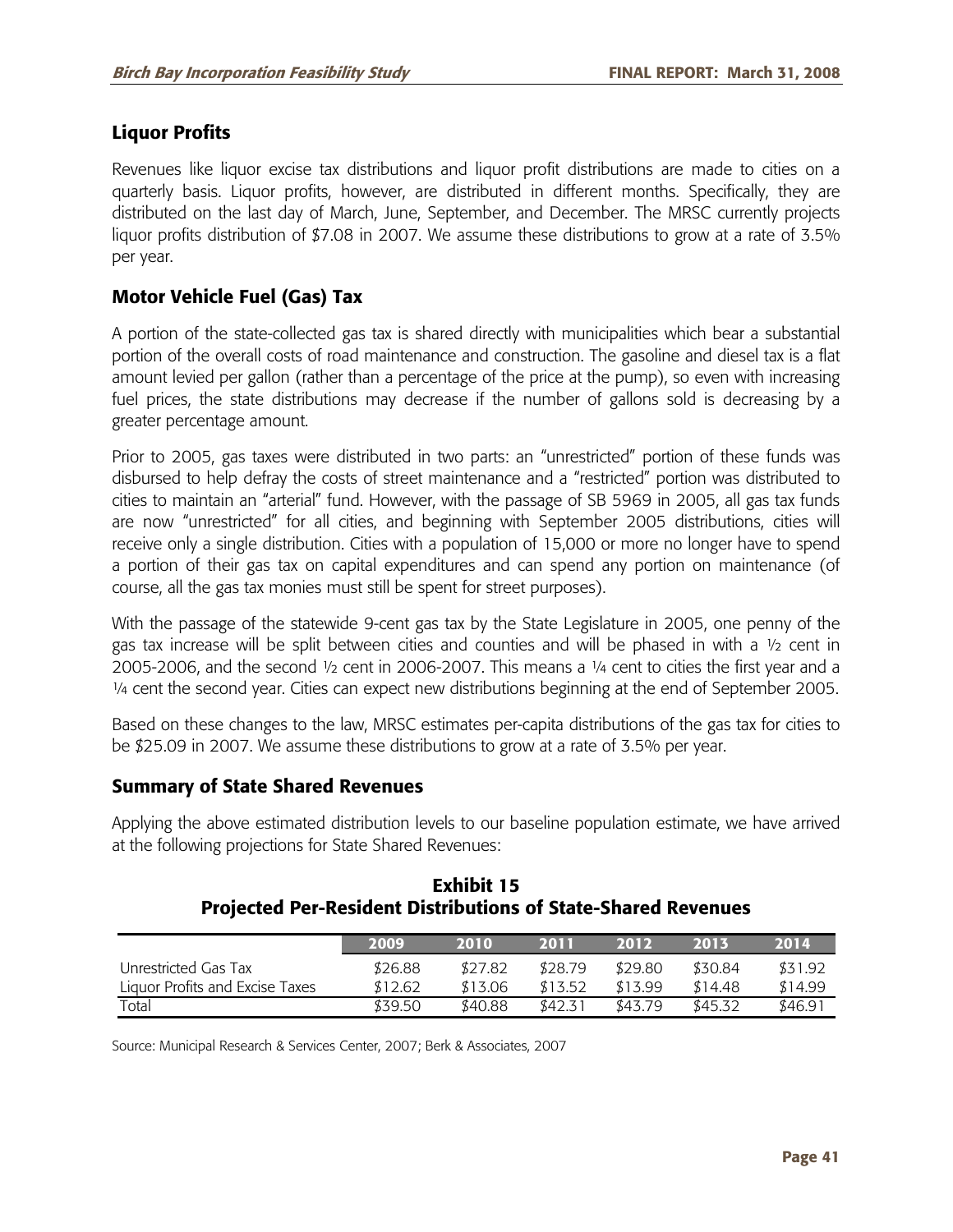## **6.6 Cable Television Franchise Fees**

While Washington State counties are not allowed to impose utility taxes, they are allowed to impose franchise fees, and at the present time, Whatcom County does impose such a fee on cable television [authorized by the Cable Communications Policy Act of 1984, §622(a),(b) 47 U.S.C. §542 (a),(b)]. Currently, residents of unincorporated Whatcom County pay a 4% franchise fee as part of their charge for cable service. We have assumed that a newly incorporated City of Birch Bay would replace Whatcom County's franchise fee on cable television with a 4% fee of its own. Based on current and projected receipts in other cities, as reported by the Washington State Auditor's Office, we project that Birch Bay will generate cable franchise fee revenues of \$8.60 per resident in 2009. For 2009 through 2014, we project that per-resident revenues will grow at a rate of 3.5%, resulting in an estimated \$10.20 per resident in 2014.

Taking into account assumed population growth, cable franchise fee revenues are expected to equal \$85,000 in 2009, growing to \$130,000 in 2014.

# **6.7 Lodging Tax**

Most cities have the authority to levy a "hotel/motel" tax of up to 4% (first 2% are a credit to the State's 6.5%, and second 2% are on top of the total sales tax). RCW 67.28.1815 stipulates that these funds may be used solely for paying for tourism promotion and for the acquisition and/or operation of tourism-related facilities. Tourism promotion is defined as: "activities and expenditures designed to increase tourism, including but not limited to advertising, publicizing, or otherwise distributing information for the purpose of attracting and welcoming tourists; developing strategies to expand tourism; operating tourism promotion agencies; and funding marketing of special events and festivals designed to attract tourists." RCW 67.28.1817 also requires that cities with a population over 5,000 should form a lodging tax advisory committee before imposing a lodging tax.

This tax is levied on hotels, motels, bed & breakfasts, and other lodging establishments that rent out rooms three or more times in any calendar year for periods of less than 30 days (including vacation rentals by property owners).

Whatcom County currently levies a 4% lodging tax, and this analysis assumes that the City of Birch Bay would continue to levy the same percentage. This analysis calculates lodging tax base by estimating (1) taxable retail sales of current lodging establishments in Birch Bay, and (2) taxable retail sales from private vacation rentals. Lodging tax can be somewhat difficult to enforce; according to the Department of Revenue's recent study, the rate of compliance is approximately 50%. This analysis applies this rate of compliance to the estimated lodging tax base.

For 2009, we project approximately \$115,000 of lodging tax revenues. For following years, the growth in lodging tax base is influenced by growth in taxable retail sales.

Across the state, how cities spend their lodging taxes varies. Some cities stake out relatively restrictive policies on how lodging taxes can be spent—focusing expenditures on direct promotion of tourism or spending on capital facilities that might have some impact on tourism. Other cities use lodging taxes to fund ongoing operating expenses; funding things like a portion of their parks operation and maintenance or their economic development/community development positions.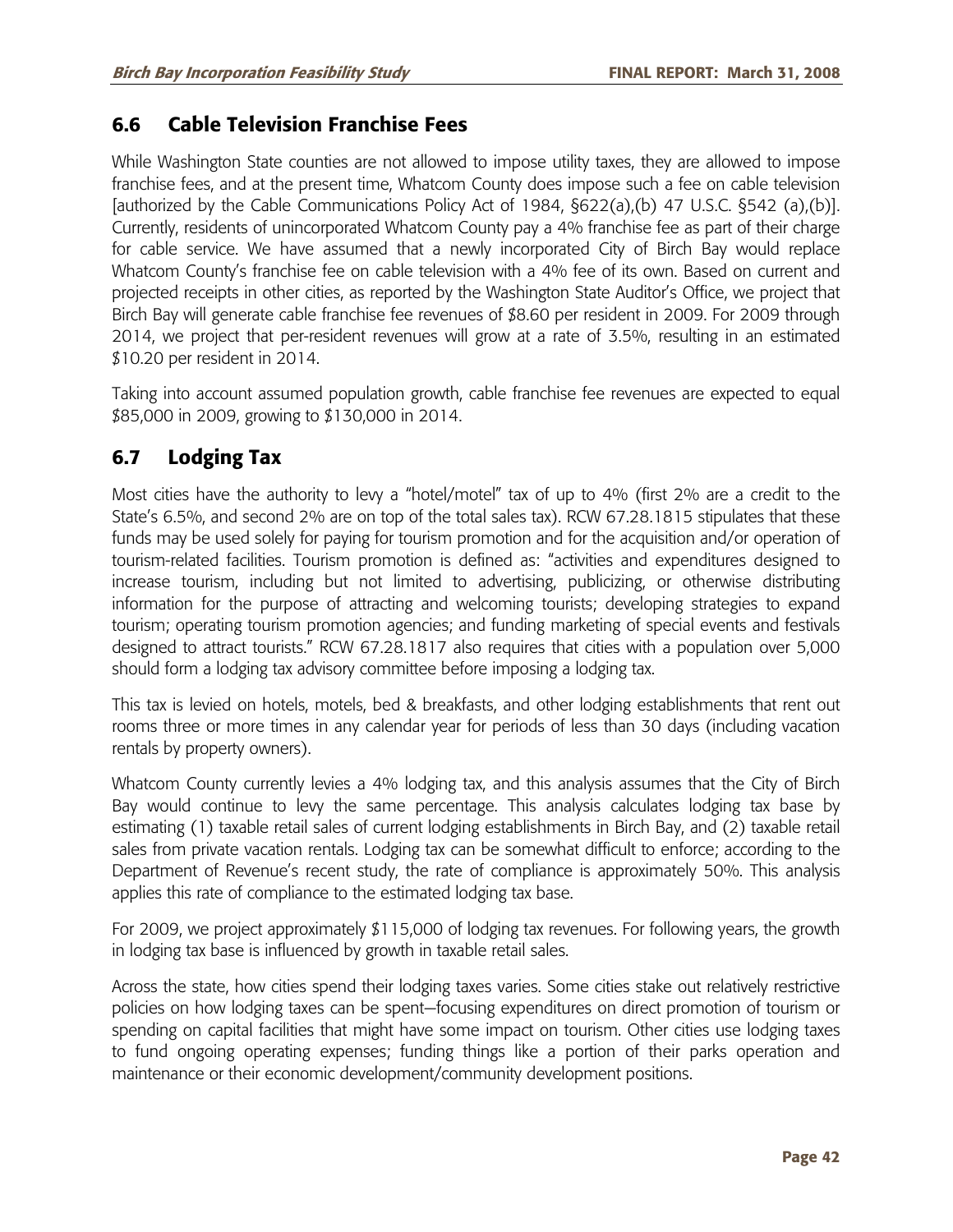For a City of Birch Bay, where virtually everything a City government would do would have a direct impact on the City's position as a destination for seasonal visitors, the assumption in this analysis is that the City would use lodging tax dollars to fund some of the core operating functions summarized in **Exhibit 9**. If City decision makers were to take a more restrictive view of how those revenues should be used, determining that they could not be used for core City operations, then under the modeled structure, the City might need to scale back slightly on expenditures for parks and recreation, or planning/community development.

## **6.8 Building Permits, Planning and Engineering Fees**

Upon incorporation, the responsibility to provide land and building regulation within the boundaries of the City of Birch Bay will transfer from the County to the new City. Coincident with this new responsibility, the City will be the recipient of all new revenues generated through the issuance of building, land use, and engineering permits.

At that time, the new City will have to establish its own fee structure for building and land regulation. Over years of working with Washington cities, Berk & Associates has talked with more than a dozen different cities about their experience regarding cost-recovery of permitting. The experience of other recently incorporated cities has been that they have been able to cover their full costs of staffing a building and land use desk through permit revenues.

For this assessment, we use an assumption that 100% of the costs of the land-use desk staffing will be recovered through permit revenues. The city engineer would likely spend only a portion of his time reviewing engineering permits; therefore this analysis assumes that only 50% of labor costs will be recovered through permit fees. This cost recovery includes labor costs for two assistant planners, one building official, and one city engineer.

Based on an assumption of modest housing and commercial development during the period, we estimate permit revenues of slightly more than \$300,000 in 2009. For future years, the permit revenue increases parallel growth in planning, building, and engineering labor costs. If permitting activity is more robust than assumed in this analysis, then the City might need to increase staffing levels for the land-use desk. In this event, however, the City would also generate additional permit revenues to defray these additional staffing costs.

## **6.9 Gambling Taxes**

State statute provides that cities and towns that choose to allow gambling activities within their boundaries may tax the revenues generated by those activities. Based on data provided by the Washington State Gambling Commission, establishments within Birch Bay currently generate slightly less than \$9,000 in gambling taxes. Based on the "same cost" framework, the model used for assessment of feasibility assumes that the Birch Bay City Council would levy gambling tax rates that are line with what Whatcom County currently levies. As a result, the model estimates similar levels of gambling tax revenues. Based on analyses of gambling tax revenues in cities across Washington State, projections of gambling tax revenues assume 3.5% annual growth.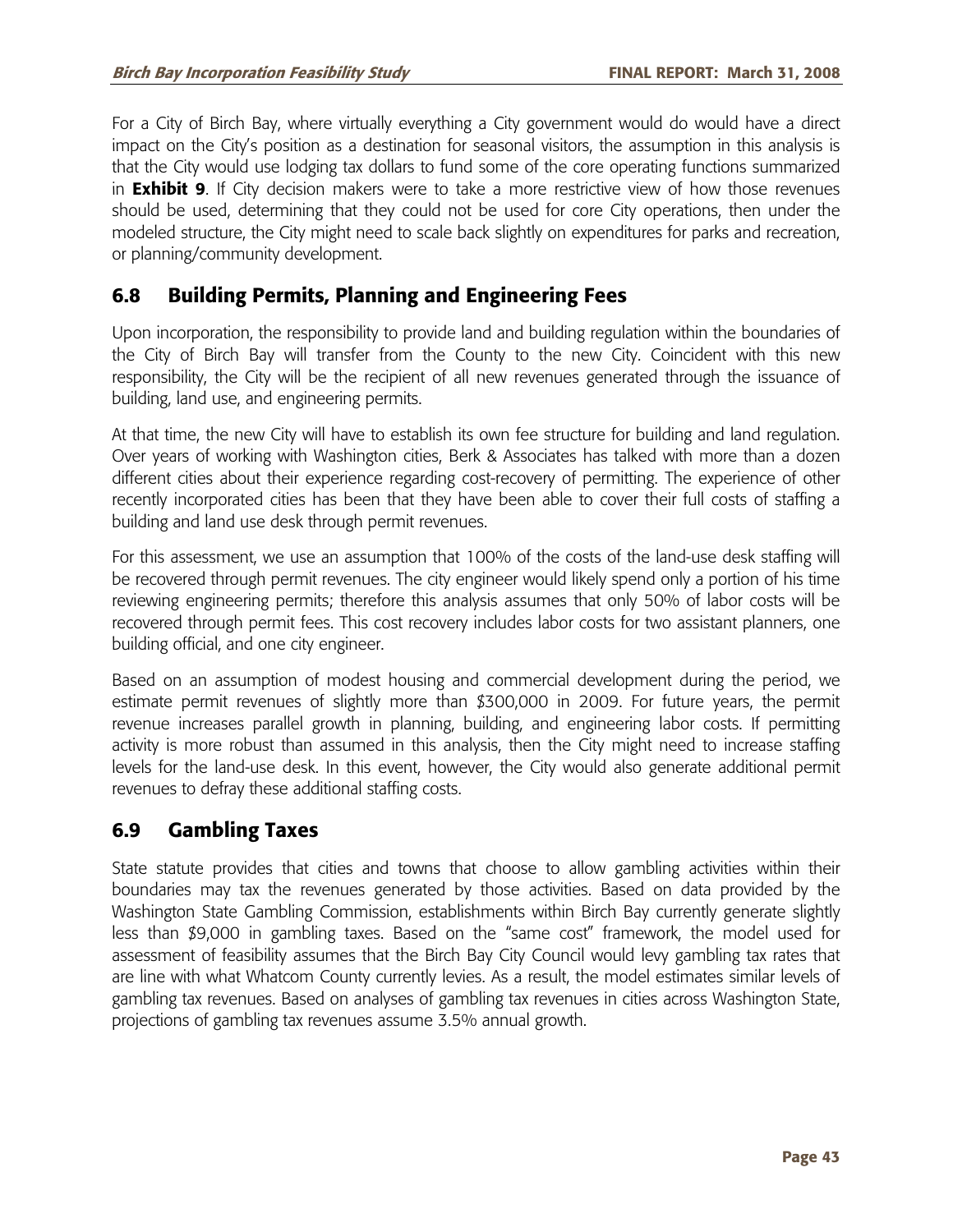# **6.10 Recreation Charges**

Although Whatcom County does not currently provide recreation services in Birch Bay area parks, as modeled in this analysis, the new City of Birch Bay will begin to provide some recreation services. The analysis assumes addition of a recreation coordinator position and seasonal recreation staff to aid with summer programming.

As is true in virtually all cities, a portion of the labor costs for this recreation staff are expected to be recovered through modest recreational program fees charged to City residents and non-residents. For this assessment, we assume that 40% of these costs will be recovered through recreation revenues. Based on this cost recovery factor, we project that approximately \$30,000 will be generated each year, with future increases paralleling growth in recreation labor costs.

# **6.11 Other Miscellaneous Charges**

In addition to revenues discussed above, most cities generally receive some small revenues, such as charges for copying, pet licenses, and other fees for services. This analysis estimates "other charges" to be \$3 per capita, totaling about \$20,000 in 2009.

# **6.12 Optional Revenues**

In the previous section, we have examined the revenues we would expect the City of Birch Bay to receive under our modeled revenue structure. This does not mean, however, that the City of Birch Bay could not choose to adopt a different tax structure. If the City decides to pursue a different revenue structure, of if it wants to raise additional revenues, a number of revenue streams would be available. Among other means, the City would have the option of pursuing utility taxes, a property tax – excess levy, business and occupation taxes, or, potentially, an expanded gambling tax. For a complete discussion of revenue mechanisms available to cities, the Municipal Research and Services Center (MRSC) has a useful revenue guide and website available to cities as a resource.

### **Utility Tax Revenues**

Unlike counties in Washington State, cities are allowed to impose taxes on many of the utility services provided within the city boundaries. According to statute (RCW 35.21.870), cities in Washington State are allowed to tax private utilities such as telephone, natural gas, and electricity, by action of the city council, up to a rate of six percent. This rate can be exceeded upon voter approval. No such statutory maximum applies to taxes/franchise fees on garbage, water, sewer, storm water, or cable television, although cable television does enjoy certain protections against "discrimination" under current Federal statute. (Whatcom County currently imposes a 4% cable television franchise fee, and we have assumed the City will enact an equivalent fee policy.)

For many cities, utility taxes are one of the most important revenue sources, sometimes generating more revenue than retail sales tax. Across Washington State, roughly 85% of cities who reported costs and revenues to the Washington State Auditor's Office levied such taxes. Since the passage of I-747 in 2001, and the subsequent erosion of city property taxes, the list of cities levying utility taxes has grown in recent years. Notably, however, many of the cities that have incorporated in the past 15 years have not chosen to levy utility taxes.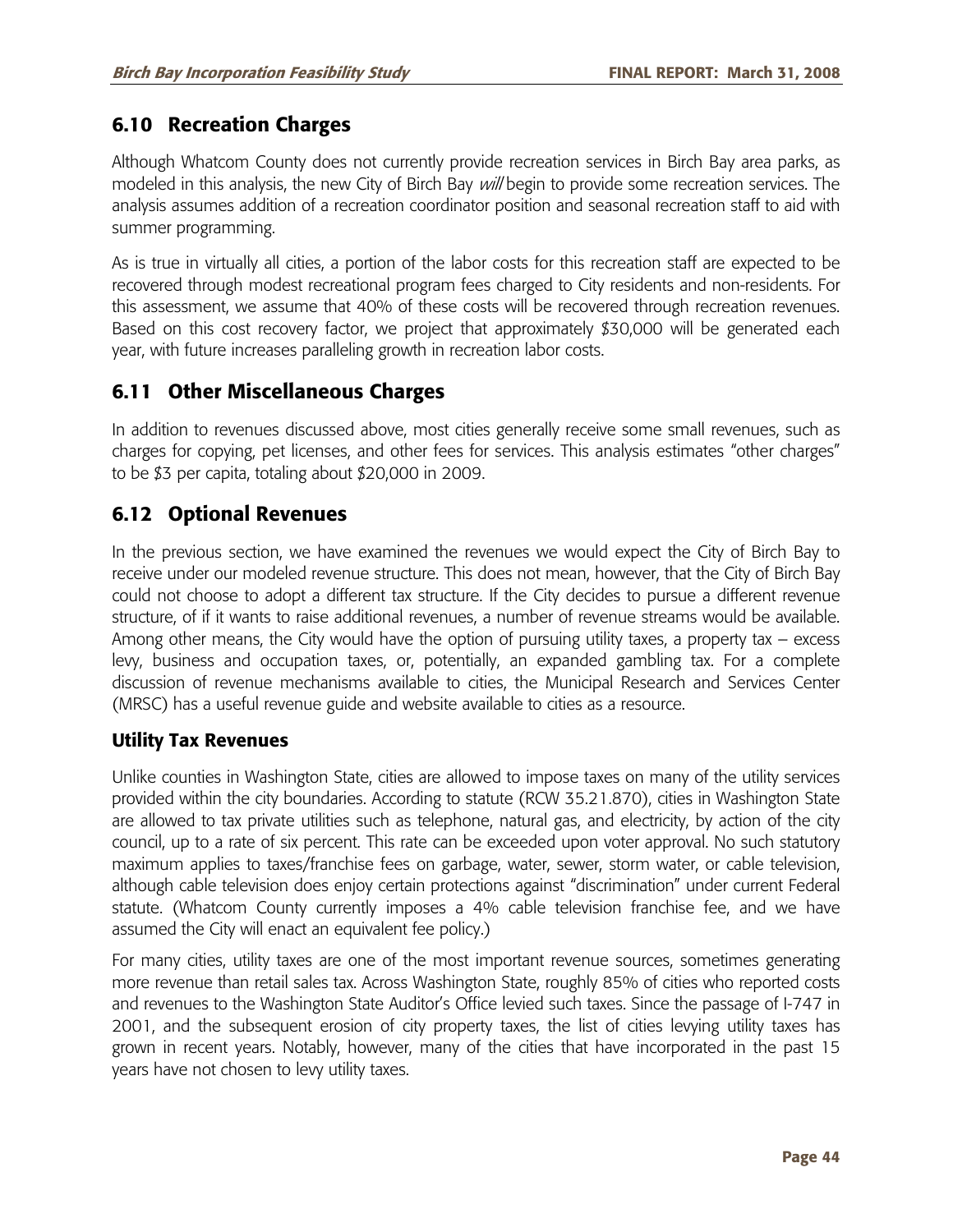To stay consistent with the "same cost" framework, for our baseline analysis we have assumed that the City of Birch Bay would not levy any utility taxes within the study horizon.

#### **Property Tax – Excess Levy**

-

As a newly incorporated city, the proposed City of Birch Bay would not have any excess levy upon incorporation, and would probably not seek one within the horizon of this analysis. State law, however, does provide room for excess levies approved by the voters within the city.

A city can present a ballot measure to voters for the approval of an excess levy under two conditions: for a special purpose, or for general government purposes with the stipulation that the approved excess levy must be limited to one year. For the latter, it is not necessary for the city to specifically identify the proposed uses of the excess funds. In order for excess levies to be accepted, however, the ballot must be approved by sixty percent of the total votes cast, and there must be a voter turnout of at least forty percent of the last general election.

### **Property Tax – Using Full Taxing Authority or a Levy Lid Lift**

For a city that is annexed to both a fire district and a library district, the city's maximum regular property tax levy is \$1.60 per \$1,000 of assessed value. As we have discussed above, however, the combination of property appreciation and Washington State's 1% property tax limits tends to drive a city's levy rate down over time. Many cities that once had a \$1.60 levy now have levies that are \$1.20 or less.

Given the same-cost framework of this analysis, Berk & Associates has modeled City finances assuming the City established an initial levy of a bit more than \$1.39 per \$1,000 of assessed value. If the City so desired, the City could levy an initial property tax that would translate to a levy rate of \$1.60, thereby increasing property tax revenues in its first year by about 15%, generating more than \$250,000 in additional City revenues. For the owner of a \$300,000 house, this higher levy rate would translate to a bit more than a \$60 increase in property taxes.

After a city's initial property tax levy, for all subsequent years, property tax levies are governed by Washington State's 1% property tax limit *unless* the city pursues a "levy lid lift." If a city's property tax levy rate is below the city's legal limit, a city can seek a public vote of its residents for a lid lift (RCW 84.55.050), a mechanism that allows city voters to reset the city's levy at whatever level they desire, as long as that level fits within the legal limit.

Historically, levy lid lifts applied to a single year—city residents could vote to reset the levy rate, but in subsequent years the effects of the 1% limit would begin to drive the levy rate down again. During the 2003 legislative session, however, statutes were amended to allow a lid lift for multiple years.<sup>14</sup> Cities now have the option of seeking a voted lid lift that applies for six years. Under such a multi-year lid lift, cities can design a lift that will inflate each year by a set amount, thereby counteracting the eroding effects of the 1% limit.

<sup>&</sup>lt;sup>14</sup> Municipal Research & Services Center has more information about multiple year levy lid lifts which can be found at their website: http://www.mrsc.org/subjects/finance/levyliftbudsugg.pdf.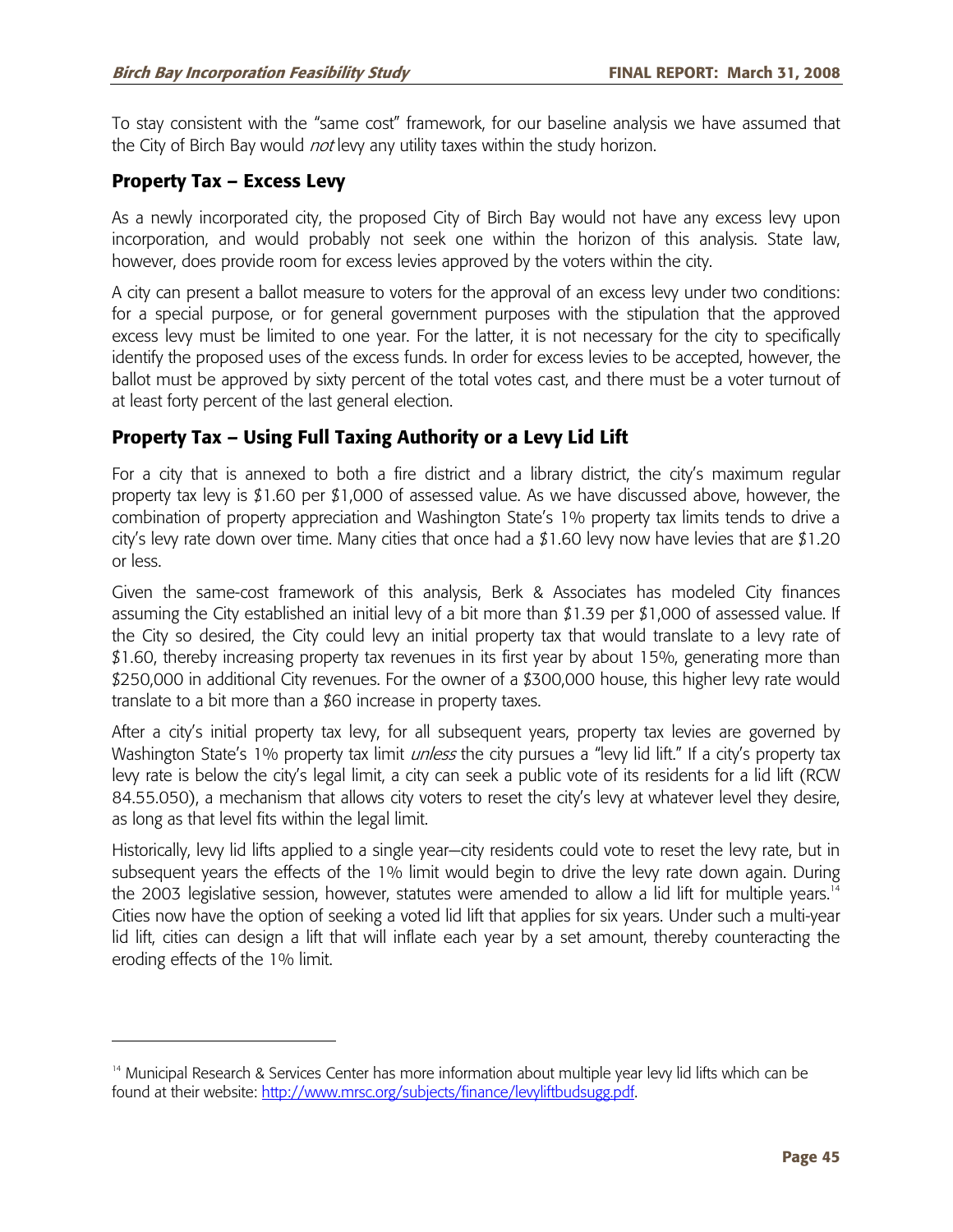As we have already discussed, there may be good reasons why a City of Birch Bay would want to prevent the erosion of property tax levy rates. However, for our modeling of feasibility, we assume no levy lid lifts.

#### **Business and Occupation Taxes**

While Whatcom County does not have the legal authority to impose business and occupation (B&O) taxes, the City of Birch Bay would have authority to impose a variety of such taxes. As a Washington State city, the City of Birch Bay would have the authority to impose a tax of up to 0.2% on the gross receipts of all businesses located within its boundaries (RCW 35.21.710). Most cities in Washington State choose not to impose this tax, although in Whatcom County, the cities of Bellingham and Everson do.

As an alternative to the B&O tax, cities also have the option of developing some form of business licensing program. Such a licensing program might require all businesses to register with the City, whether as a one-time event or on an annual basis. As part of this registration process, the City could then impose a licensing fee.

#### **Interest Income**

If Birch Bay residents opt for incorporation, the newly formed City would have the option of following the pattern set by recently-incorporated cities to pay off debt accumulated during transition and build a significant reserve of revenues in the first years after incorporation. If the City chose this path, the City's cash reserves could generate significant streams of interest income. While this revenue stream is one that most cities include in their annual budgets, this feasibility analysis does not assume any revenue from interest payments.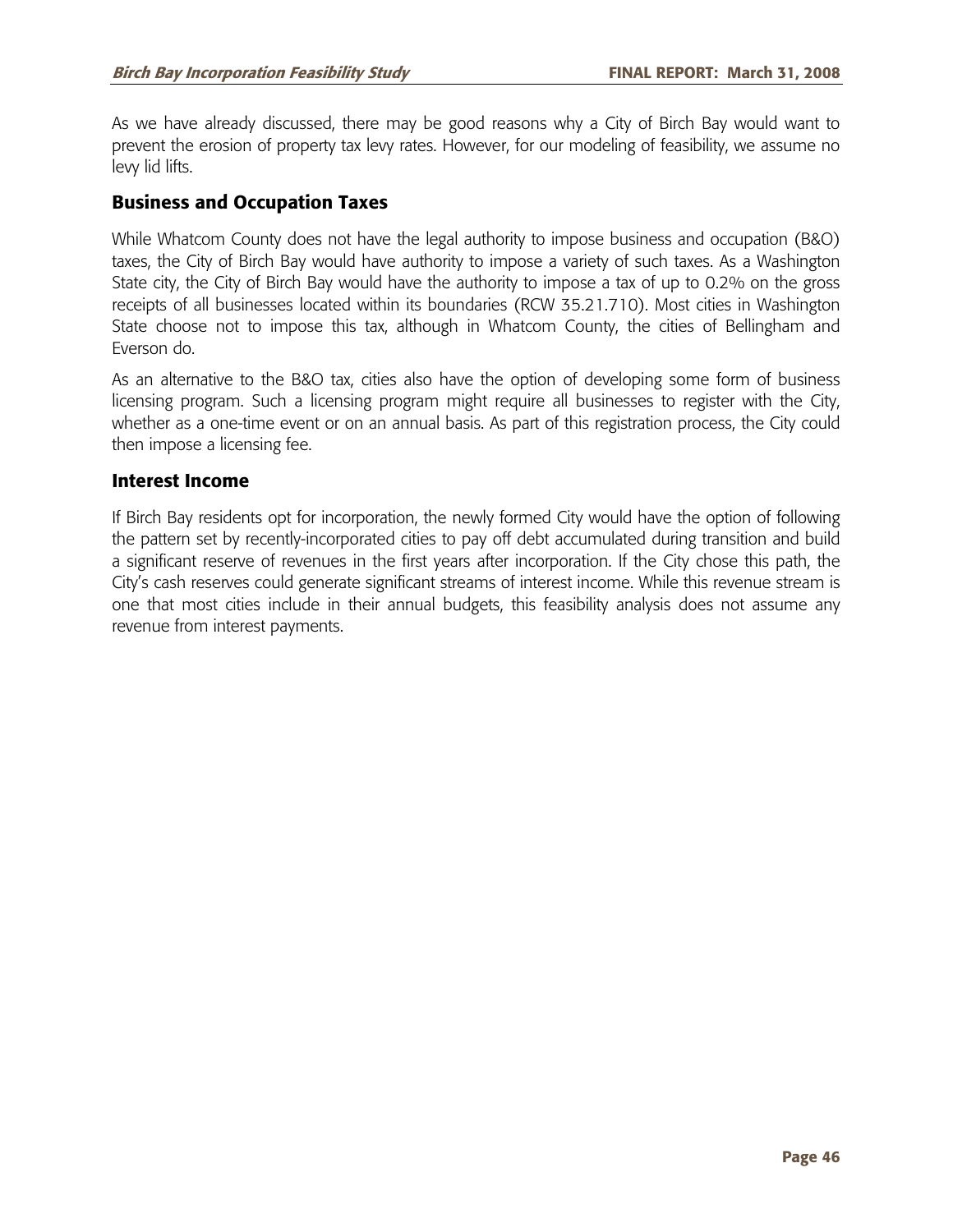# **7.0 OPERATING EXPENSES**

There are many ways that a City of Birch Bay could structure the services its residents receive. For this analysis, the analysis team has assumed that, like many recently incorporated cities, the City of Birch Bay would choose to contract with, or annex to, the Whatcom County Library System for library services, and one or both of the existing fire districts for fire and emergency medical services. This study also assumes that the City of Birch Bay would see no change in the provision of water and sewer services or in the provision of surface water management via the recently-formed BBWARM.

The analysis assumes that remaining city services would be provided by the City of Birch Bay, either directly or through contracts with other service providers such as Whatcom County. In particular, this analysis models feasibility under an assumption that the City would contract with Whatcom County for police and jail services, municipal courts, and roads operation and maintenance.

In some instances, estimates of costs are based directly on cost data that have been provided by the Whatcom County departments that are likely to provide the service through contract with the City. In other cases, estimates of costs are built from the ground up, based on the requirements of the task and the experiences of other cities. **Exhibit 16** below shows our projection of the City of Birch Bay organizational structure and **Exhibit 17** details annual modeled costs of city operations.



## **Exhibit 16 Assumed Organizational Structure for City of Birch Bay**

Source: Berk & Associates, 2007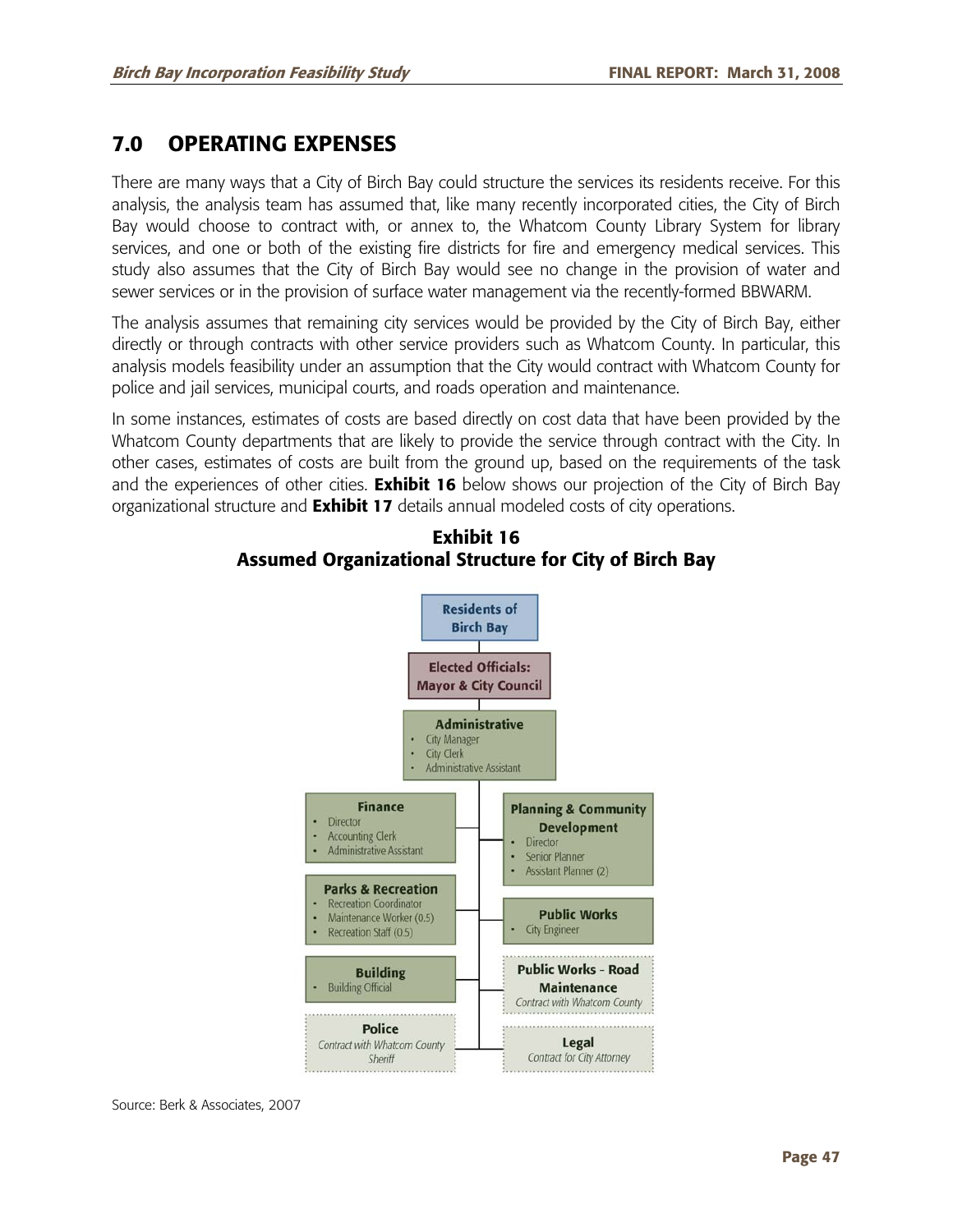|                                                                                                                                                                                    | 2009                                                                             | 2010                                                                             | 2011                                                                             | 2012                                                                                    | 2013                                                                              | 2014                                                                              |
|------------------------------------------------------------------------------------------------------------------------------------------------------------------------------------|----------------------------------------------------------------------------------|----------------------------------------------------------------------------------|----------------------------------------------------------------------------------|-----------------------------------------------------------------------------------------|-----------------------------------------------------------------------------------|-----------------------------------------------------------------------------------|
| <b>Public Safety</b><br><b>Sheriff Contract</b><br><b>Facility Costs</b><br>Police Dispatch Fees<br><b>Emergency Management Participation</b><br>Correction and Detention Services | \$934,000<br><i>\$784,000</i><br>\$32,000<br>\$39,000<br>\$13,000<br>\$66,000    | \$976,000<br>\$820,000<br>\$33,000<br>\$41,000<br>\$14,000<br>\$69,000           | \$1,021,000<br><i>\$857,000</i><br>\$34,000<br>\$43,000<br>\$15,000<br>\$73,000  | \$1,067,000<br>\$895,000<br>\$35,000<br>\$45,000<br>\$15,000<br>\$76,000                | \$1,115,000<br>\$935,000<br>\$37,000<br>\$47,000<br>\$16,000<br>\$80,000          | \$1,165,000<br><i>\$977,000</i><br>\$38,000<br>\$49,000<br>\$17,000<br>\$84,000   |
| <b>Public Works</b><br>Roads Maintenance Contract<br>City Engineer                                                                                                                 | \$541.000<br>\$410,000<br>\$132,000                                              | \$566,000<br>\$428,000<br>\$137,000                                              | \$591,000<br>\$448,000<br>\$144,000                                              | \$618,000<br>\$468,000<br>\$150,000                                                     | \$645.000<br>\$489,000<br>\$157,000                                               | \$674,000<br>\$511,000<br>\$164,000                                               |
| Planning & Community Development<br><b>Current Expenses</b><br>Professional Services - Comprehensive Plan                                                                          | \$317,000<br>\$317,000<br>\$0                                                    | \$544,000<br>\$444,000<br>\$100,000                                              | \$564,000<br>\$464,000<br>\$100,000                                              | \$534,000<br>\$484,000<br>\$50,000                                                      | \$556,000<br>\$506,000<br>\$50,000                                                | \$578,000<br>\$528,000<br>\$50,000                                                |
| City Manager                                                                                                                                                                       | \$345,000                                                                        | \$360,000                                                                        | \$376,000                                                                        | \$393,000                                                                               | \$410,000                                                                         | \$428,000                                                                         |
| Finance                                                                                                                                                                            | \$293,000                                                                        | \$306,000                                                                        | \$320,000                                                                        | \$334,000                                                                               | \$349,000                                                                         | \$364,000                                                                         |
| Legal                                                                                                                                                                              | \$104,000                                                                        | \$107,000                                                                        | \$111,000                                                                        | \$115,000                                                                               | \$119,000                                                                         | \$123,000                                                                         |
| Parks and Recreation                                                                                                                                                               | \$150,000                                                                        | \$157,000                                                                        | \$164,000                                                                        | \$171,000                                                                               | \$178,000                                                                         | \$186,000                                                                         |
| <b>Building</b>                                                                                                                                                                    | \$117,000                                                                        | \$122,000                                                                        | \$127,000                                                                        | \$133,000                                                                               | \$139,000                                                                         | \$145,000                                                                         |
| City Council                                                                                                                                                                       | \$34,000                                                                         | \$35,000                                                                         | \$37,000                                                                         | \$38,000                                                                                | \$40,000                                                                          | \$41,000                                                                          |
| Non-Departmental<br>Animal Control Contract<br>Fire Marshall<br><b>Election Costs</b><br>State Audit<br>Return of 2/3 Public Safety Sales Tax to County<br>Miscellaneous           | \$138,000<br>\$20,000<br>\$40,000<br>\$8,000<br>\$10,000<br>\$49,000<br>\$10,000 | \$145,000<br>\$21,000<br>\$42,000<br>\$9,000<br>\$11,000<br>\$52,000<br>\$11,000 | \$152,000<br>\$23,000<br>\$44,000<br>\$9,000<br>\$11,000<br>\$54,000<br>\$11,000 | \$159,000<br>\$24,000<br>\$46,000<br>\$9,000<br>\$11,000<br><i>\$57,000</i><br>\$11,000 | \$166,000<br>\$25,000<br>\$48,000<br>\$10,000<br>\$12,000<br>\$60,000<br>\$12,000 | \$174,000<br>\$27,000<br>\$50,000<br>\$10,000<br>\$12,000<br>\$63,000<br>\$12,000 |
| <b>Total Projected Core Expenditures</b>                                                                                                                                           | \$2,973,000                                                                      |                                                                                  | \$3,318,000 \$3,463,000 \$3,562,000                                              |                                                                                         |                                                                                   | \$3,717,000 \$3,878,000                                                           |

## **Exhibit 17 Estimated Costs of Providing Services for City of Birch Bay, 2009-2014**

Source: Berk & Associates, 2007

The following discussion begins with an overview of staffing levels, salaries and benefits, our general approach to non-labor costs, and assumptions about cost escalation factors. Following these broad discussions, Sections 7.2 through 7.12 address the specifics of each City service.

# **7.1 City Staffing**

**Exhibit 18** details assumed staffing levels for the City and average annual salary and benefits by position (salary and benefit figures are in 2007 dollars). Note that no positions are included for provision of contracted services (police, jail, courts, and roads operation and maintenance).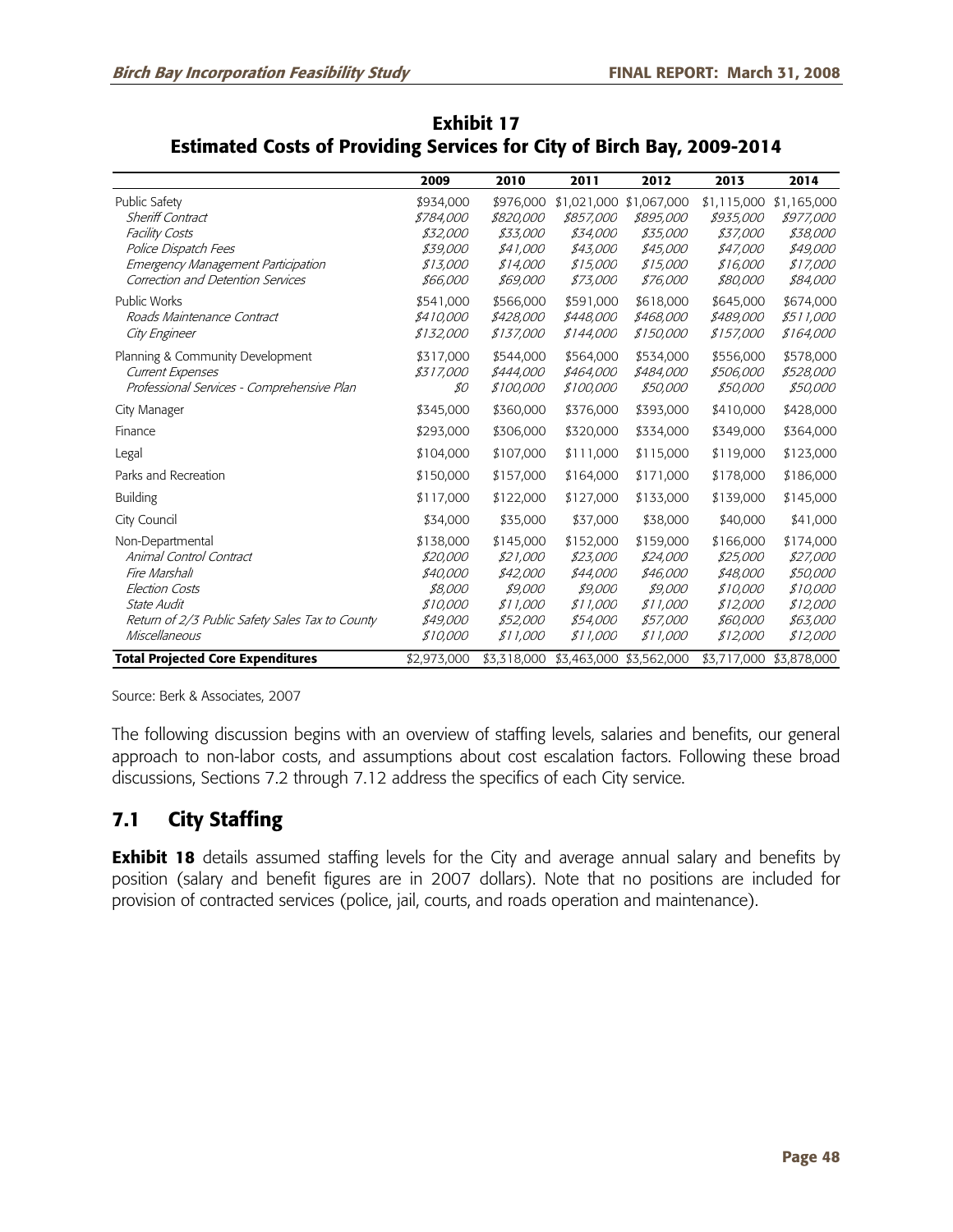|                                                 | In 2007\$                                       |                                                  |                                                  |                                                  | # of Positions   |                             |                             |                  |                             |                             |
|-------------------------------------------------|-------------------------------------------------|--------------------------------------------------|--------------------------------------------------|--------------------------------------------------|------------------|-----------------------------|-----------------------------|------------------|-----------------------------|-----------------------------|
| <b>City Departments and</b><br><b>Positions</b> | <b>Monthly</b><br><b>Salary</b><br>Range<br>Low | <b>Monthly</b><br>Salary<br>Range<br><b>High</b> | <b>Average</b><br><b>Annual</b><br><b>Salary</b> | Average<br>Annual<br>Salary &<br><b>Benefits</b> | Year 1<br>(2009) | Year <sub>2</sub><br>(2010) | Year <sub>3</sub><br>(2011) | Year 4<br>(2012) | Year <sub>5</sub><br>(2013) | Year <sub>6</sub><br>(2014) |
|                                                 |                                                 |                                                  |                                                  |                                                  |                  |                             |                             |                  |                             |                             |
| <b>City Council</b><br>Mayor                    | \$350                                           | \$350                                            | \$4,200                                          | \$4,200                                          | 1.0              | 1.0                         | 1.0                         | 1.0              | 1.0                         | 1.0                         |
| Council members                                 | \$150                                           | \$150                                            | \$1,800                                          | \$1,800                                          | 6.0              | 6.0                         | 6.0                         | 6.0              | 6.0                         | 6.0                         |
| <b>City Manager</b>                             |                                                 |                                                  |                                                  |                                                  |                  |                             |                             |                  |                             |                             |
| City Manager                                    | \$6,545                                         | \$7,927                                          | \$95,000                                         | \$123,500                                        | 1.0              | 1.0                         | 1.0                         | 1.0              | 1.0                         | 1.0                         |
| City Clerk                                      | \$4,052                                         | \$5,070                                          | \$60,000                                         | \$78,000                                         | 1.0              | 1.0                         | 1.0                         | 1.0              | 1.0                         | 1.0                         |
| Administrative Assistant                        | \$2,443                                         | \$3,116                                          | \$40,000                                         | \$52,000                                         | 1.0              | 1.0                         | 1.0                         | 1.0              | 1.0                         | 1.0                         |
| <b>Finance</b>                                  |                                                 |                                                  |                                                  |                                                  |                  |                             |                             |                  |                             |                             |
| Finance Director                                | \$5,392                                         | \$6,686                                          | \$80,000                                         | \$104,000                                        | 1.0              | 1.0                         | 1.0                         | 1.0              | 1.0                         | 1.0                         |
| <b>Accounting Clerk</b>                         | \$2,509                                         | \$3,141                                          | \$40,000                                         | \$52,000                                         | 1.0              | 1.0                         | 1.0                         | 1.0              | 1.0                         | 1.0                         |
| Computer Support                                | \$3,960                                         | \$4,664                                          | \$55,000                                         | \$71,500                                         | 1.0              | 1.0                         | 1.0                         | 1.0              | 1.0                         | 1.0                         |
| <b>Planning &amp; Community Development</b>     |                                                 |                                                  |                                                  |                                                  |                  |                             |                             |                  |                             |                             |
| Planning Director                               | \$5,391                                         | \$6,815                                          | \$80,000                                         | \$104,000                                        | 1.0              | 1.0                         | 1.0                         | 1.0              | 1.0                         | 1.0                         |
| Senior Planner                                  | \$4,292                                         | \$5,514                                          | \$65,000                                         | \$84,500                                         | 0.0              | 1.0                         | 1.0                         | 1.0              | 1.0                         | 1.0                         |
| Assistant Planner                               | \$3,823                                         | \$4,652                                          | \$55,000                                         | \$71,500                                         | 2.0              | 2.0                         | 2.0                         | 2.0              | 2.0                         | 2.0                         |
| <b>Building</b>                                 |                                                 |                                                  |                                                  |                                                  |                  |                             |                             |                  |                             |                             |
| <b>Building Official</b>                        | \$4,477                                         | \$5,504                                          | \$65,000                                         | \$84,500                                         | 1.0              | 1.0                         | 1.0                         | 1.0              | 1.0                         | 1.0                         |
| <b>Parks &amp; Recreation</b>                   |                                                 |                                                  |                                                  |                                                  |                  |                             |                             |                  |                             |                             |
| Recreation Coordinator                          | \$2,694                                         | \$3,285                                          | \$40,000                                         | \$52,000                                         | 1.0              | 1.0                         | 1.0                         | 1.0              | 1.0                         | 1.0                         |
| Park Maintenance Worker                         | \$2,629                                         | \$3,251                                          | \$40,000                                         | \$52,000                                         | 0.5              | 0.5                         | 0.5                         | 0.5              | 0.5                         | 0.5                         |
| Seasonal Recreation Staff                       | \$2,629                                         | \$3,251                                          | \$40,000                                         | \$40,000                                         | 0.5              | 0.5                         | 0.5                         | 0.5              | 0.5                         | 0.5                         |
| <b>Public Works</b>                             |                                                 |                                                  |                                                  |                                                  |                  |                             |                             |                  |                             |                             |
| City Engineer                                   | \$5,328                                         | \$6,465                                          | \$80,000                                         | \$104,000                                        | 1.0              | 1.0                         | 1.0                         | 1.0              | 1.0                         | 1.0                         |
| <b>Total City Employees</b>                     |                                                 |                                                  |                                                  |                                                  | 20.0             | 21.0                        | 21.0                        | 21.0             | 21.0                        | 21.0                        |

### **Exhibit 18 Staffing and Labor Cost Assumptions for City Hall**

Source: Association of Washington Cities Salaries & Benefits Survey, 2007; Berk & Associates, 2007

The staffing levels included in **Exhibit 18** represent a lean, core staffing level that is consistent with a small city that contracts for provision of many of its services. In addition to these positions, the City, as modeled, would generate a certain amount of "excess" revenues. Presumably, these revenues would be used to offer additional levels of services, which could involve additional staffing.

Modeled expenditures also include assumed, lump-sum costs for comprehensive planning in the years 2010 through 2014 (\$100,000 in 2010 and 2011, and \$50,000 in 2012 through 2014). These expenditures could reflect costs of hiring consultants to assist in developing the comprehensive plan and/or costs of additional staff.

As we will discuss in our analysis of *Start-Up Financing* (Section 8), we anticipate that a City of Birch Bay would be deliberate in its hiring of City staff. Such a go-slow approach (similar to that adopted by recently-incorporated cities like Edgewood and Kenmore) would allow the City to build up a reserve to serve as a financial cushion in years to come. This means that, although the baseline assessment of feasibility estimates general government costs of nearly  $$3$  million, the City could see costs that are significantly lower than that in its early years as it ramps up its staffing and service provision.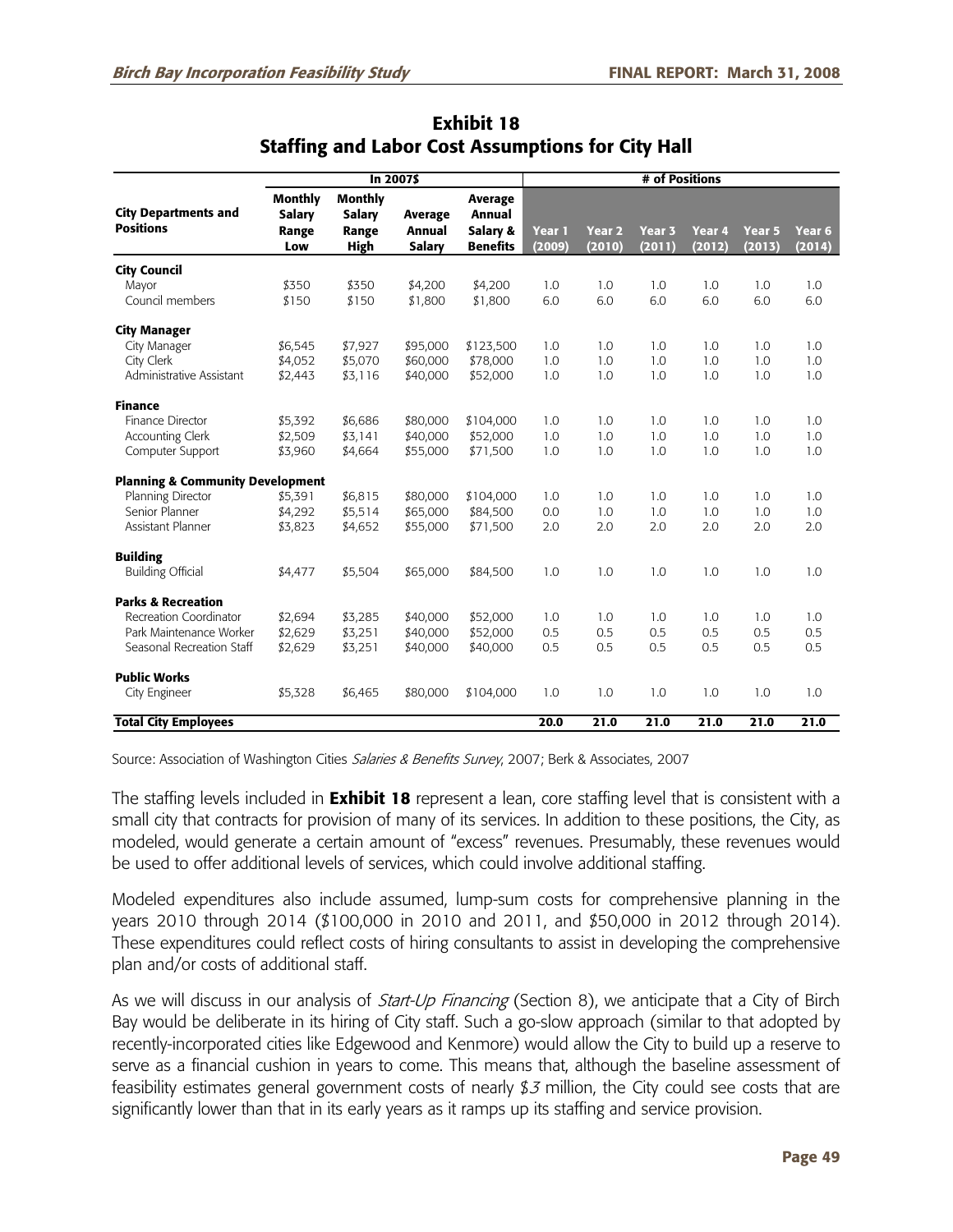### **Salaries & Benefits**

Estimates of salaries for specific positions were generated by taking the 85th percentile of the actual salary range as reported by the Association of Washington Cities' Salary Survey and then rounding the number  $\mu p$  to the nearest \$5,000. We assume that the cost of benefits will be equal to 30% of salaries based on our experience of working with other cities.

#### **Non-Labor Costs**

Estimated costs for supplies, facilities, and equipment are based on Berk & Associates' analysis and experience working with cities across Washington State. **Exhibit 19** summarizes our assumptions regarding non-labor costs with more detailed discussions to follow below. In general, total non-labor costs are in the range of 16% to 18% of direct labor costs (salaries and benefits), which is consistent with many other cities in the State.

| <b>Facility Costs</b>             |      |
|-----------------------------------|------|
| Cost per square foot              | \$17 |
| Square Feet per FTE               | 250  |
| Supplies, Printing, Travel, Other |      |
| Supplies as % of Salaries         | 10%  |
| IT/Computers/Furnishings          |      |
| Cost per FTE per year             |      |

## **Exhibit 19 Non-Labor Cost Assumptions**

Source: Berk & Associates, 2007

**Facilities.** Projections of the costs of City Hall facilities have been directly tied to our estimates of staffing levels. We have assumed that the City will need 250 square feet of office space for each full time employee it hires. We have also assumed an annual lease rate of \$17 per square foot, which is consistent with the going rate in the area. Of course, if the members of the City Council saw fit, they could choose at some point to purchase land and construct a new City Hall. If they were to take this step, then the above funds could be viewed as expenditures to cover debt service on City bonds.

**Supplies.** We estimate the costs for supplies, printing, travel, and other such needs to equal about 10% of salary costs.

**Equipment and Furnishings.** For costs associated with phones, office furniture, and computers, we have derived projected expenses on an annual per-employee basis. We estimated annual costs of \$2,000 per FTE per year.

### **Cost Escalations**

**Labor Escalations.** For future-year estimates, the model assumes that direct labor costs (salaries and benefits) for a given position will increase by 4.5% per year. This is a rate that exceeds the rate of general inflation, but based on our work with other cities, we believe this rate to be consistent with the experiences of most cities.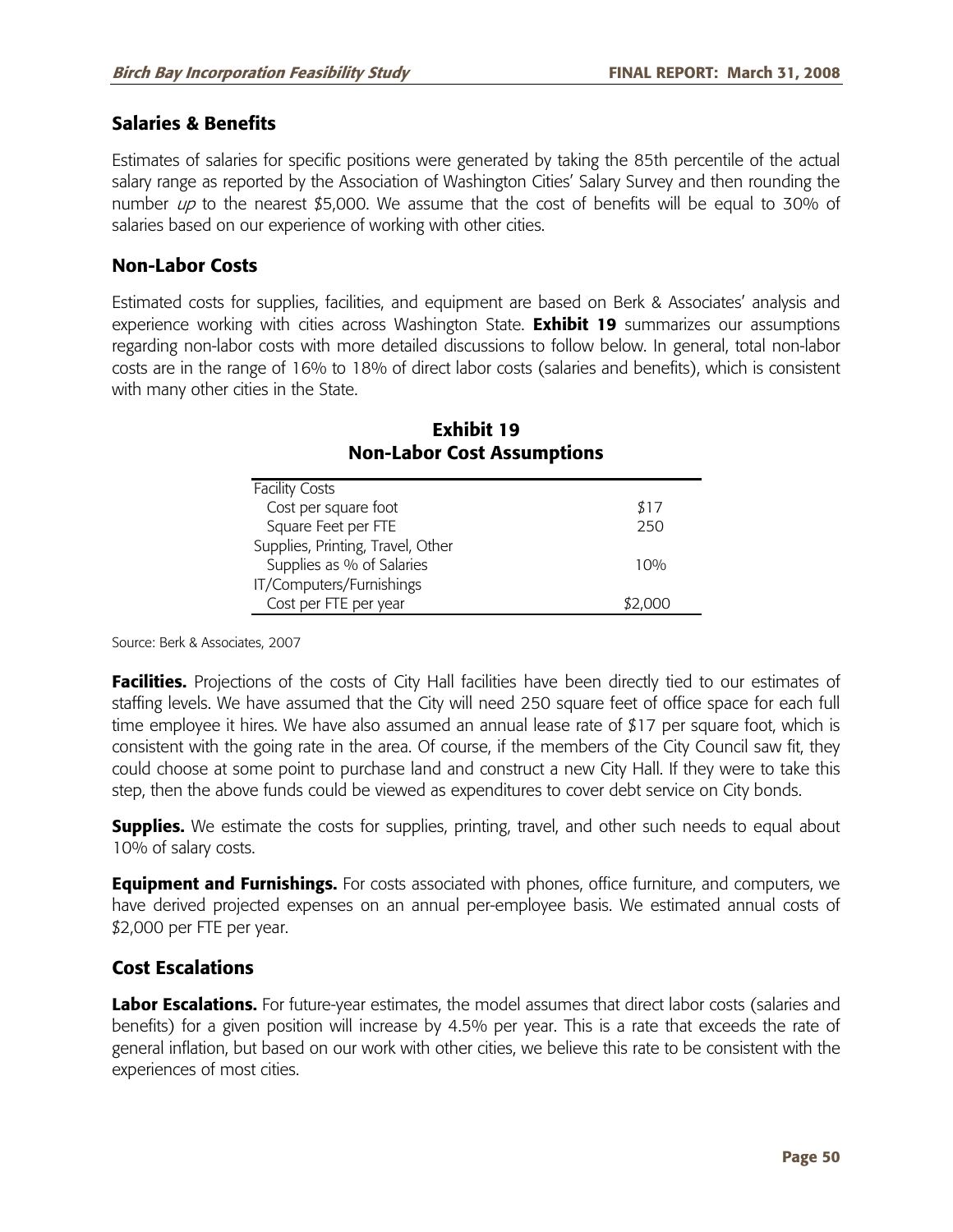**Non-Labor and Contracts Escalations.** The model assumes that non-labor costs of providing a set level of services will increase by the inflation rate – 3.5% per year. Cost of contracted services is assumed to be driven by labor costs and is projected to increase at 4.5% per year.

# **7.2 City Council**

Assuming that the City of Birch Bay chooses to incorporate as a Council/City Manager government, the City will have a seven-member Council elected by voters living within the boundaries of the newly incorporated City. We have assumed that the members of the Council and the Mayor will serve parttime. The Mayor would be elected by the Council as directed under 35A.13.030 RCW. Upon election, the Mayor will preside over Meetings of the Council, and serve as the ceremonial leader of the City.

By statute (RCW 35A.12.070), upon incorporation the City of Birch Bay will be required to compensate the members of the Council at a rate of \$1,800 per year per person and the Mayor at a rate of \$4,200 per year. This requirement applies to cities having more than five thousand but less than fifteen thousand inhabitants. For our analysis, we have assumed these salary rates.

# **7.3 City Manager's Office**

In the Council/City Manager form of government, it is assumed that the City Council has only one employee: the City Manager. The City Manager, then, is ultimately responsible for hiring, supervising, and the dismissal of all further staff. The City Manager is also tasked with overseeing effective delivery of City services, managing the City's administration, and ensuring that City practices are carried out in accordance with all standards, policies, and procedures. Besides City Manager, this analysis also assumes that the City of Birch Bay would staff this department with city clerk and administrative assistant.

State law dictates some mandatory duties for city clerk (RCW 35.23.121), including keeping full records of all city proceedings, recording all ordinances, and keeping the official city seal.

Labor costs for this department are estimated at approximately \$280,000, and total cost for the department at \$350,000 in 2009 (which also includes a \$20,000 annual contingency for professional services). Future-year costs assume 4.5% annual growth in labor costs and 3.5% growth in non-labor costs.

# **7.4 Finance**

A city's Finance Department is generally tasked with providing financial management of City resources, managing City budgets, and overseeing financial reporting. This analysis estimates that the City of Birch Bay would staff Finance with a director who would run the department, accounting clerk, and a computer support specialist. In larger cities, information technology departments often represent an internal service department (a department that is budgeted separately and, in effect, bills other city departments for its services). However, many smaller cities employ one or two professionals to support information systems needs.

Labor costs for this department are estimated at approximately \$250,000, and total costs for the department are estimated to be \$290,000 in 2009. Future-year costs assume 4.5% annual growth in labor costs and 3.5% growth in non-labor costs.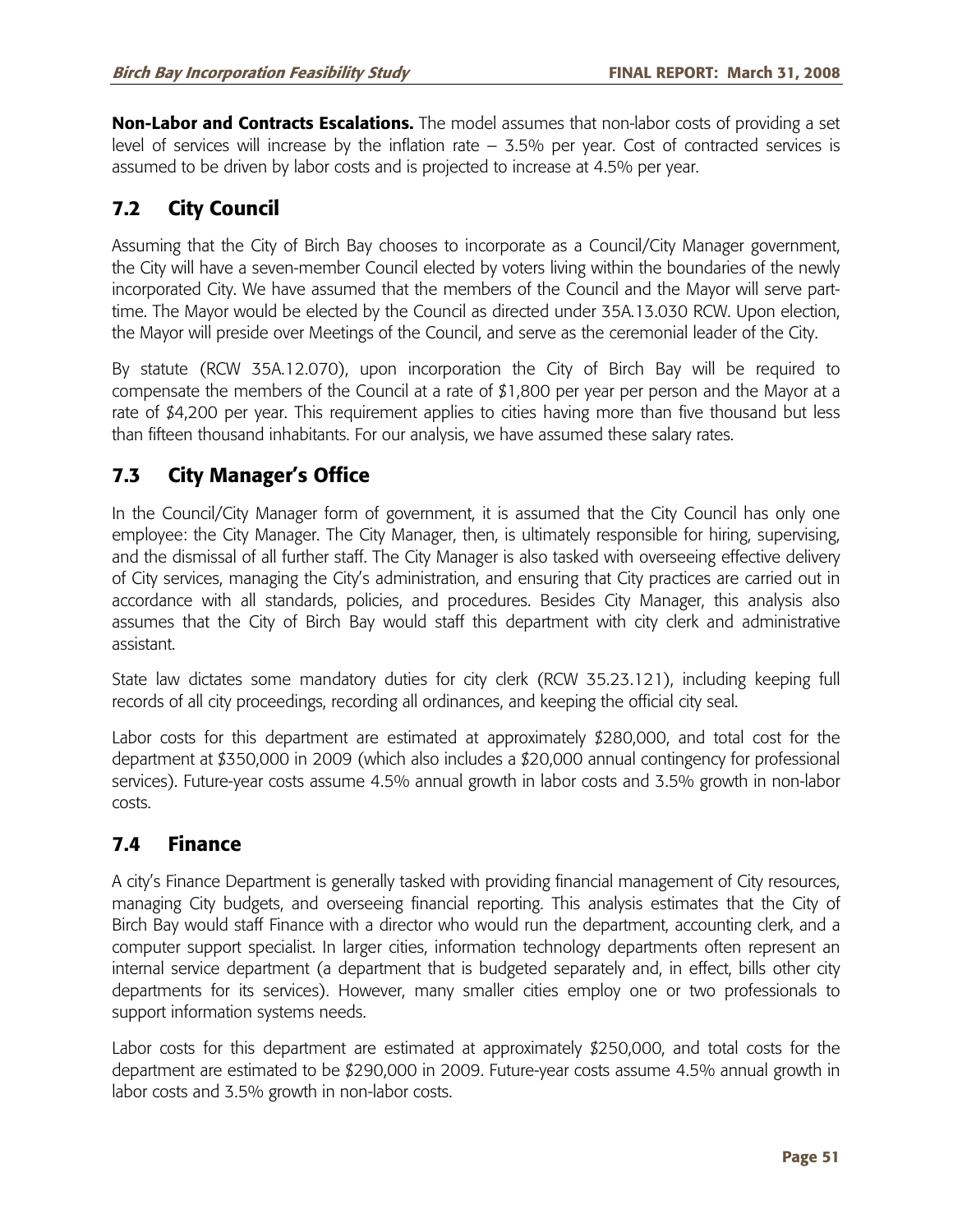# **7.5 Legal Services**

The City of Birch Bay would likely contract with local firms for City Attorney and prosecution services. This analysis assumes an annual contract of approximately \$100,000, starting in 2009. Estimated costs of City Attorney services are based on comparisons with other smaller cities in Whatcom County and around the state.

The actual costs the City will bear will depend heavily on the level of services the City requires. If the City wishes to have an attorney present at meetings every night of the week, then the costs of these services would be greater than if the attorney's services were only required a few hours a week. Law firms indicate that the City will need to contract for City Attorney services at least four or five months prior to the official date of incorporation to help with drawing up interlocal agreements needed upon start-up.

Future-year costs assume 4.5% annual growth in the City Attorney contract.

# **7.6 Public Safety**

### **Sheriff Contract**

One of the largest line items listed in our projection of expenses is for Public Safety. The costs of providing this service represent almost a third of the entire costs of running the City of Birch Bay.

As a municipality, the proposed City of Birch Bay would be required to provide for the protection of people and property within the City boundaries. Currently, as part of unincorporated Whatcom County, Birch Bay receives its police services from the Whatcom County Sheriff's Office. The Sheriff's Office currently dedicates one 40-hour-per-week position to policing Birch Bay, and for the remaining 128 hours of the week, Birch Bay receives police services as one part of a patrol district that extends beyond the contemplated city boundaries.

Because of the "lumpiness" of police services, it is very difficult, logistically, for a small city to provide levels of service that would mirror what Birch Bay now receives from the Whatcom County Sheriff. Basically, in order to get a 24/7 coverage, a small city needs to have at least 8 to 10 full-time police staff at an annual cost of perhaps \$900,000 to \$1.1 million. (The rule of thumb is that you need 5 or 6 patrol officers to get full 24/7 patrol coverage.) This means that the only way a City of Birch Bay could try to mirror existing levels of service would be to contract with the Sheriff's office or with a neighboring city like Blaine.

Such arrangements do exist—particularly for very small cities. The City of Carnation, for example, has a population of less than 2,000 and it contracts with the nearby City of Duvall for police services. It spends about \$400,000 each year, and the town is policed simply as a part of a larger area that includes Duvall. Such arrangements are often a necessity for very small cities that do not have the resources to fully staff an 8- or 9-person police department, but they require some sacrifices (like not having a police chief who is directly accountable to City decision makers). And this is the reason why cities the size of Birch Bay generally choose a contract that offers core staffing of officers who would be dedicated primarily to policing the City, or they or create their own police department.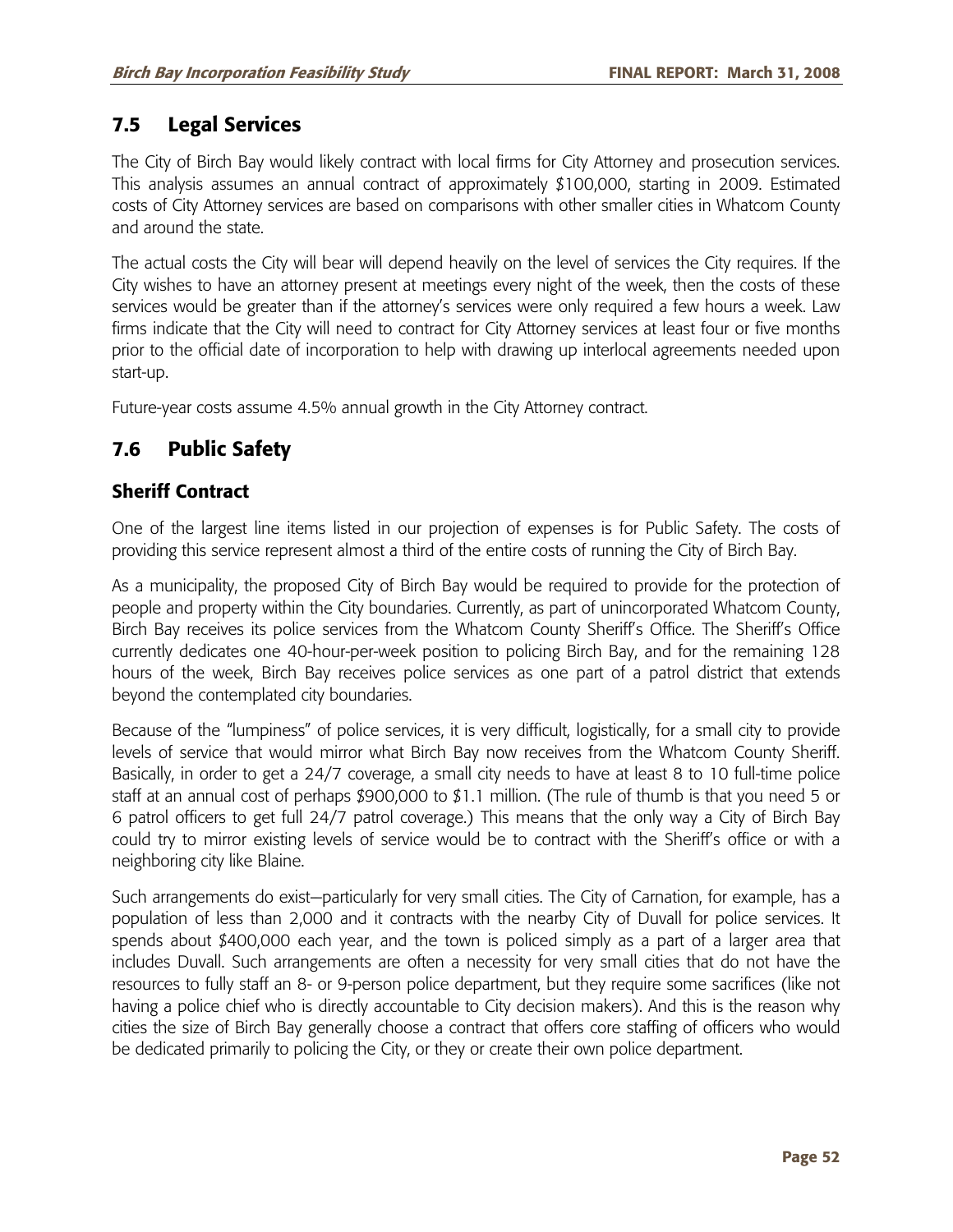As part of the County's larger cooperative effort for this analysis, Whatcom County Sheriff's Office has provided Berk & Associates with examples of what different contracting options might look like for the City of Birch Bay, given alternative levels of service.

**Exhibit 20** presents two alternative scenarios for public safety contract, provided by Whatcom County Sheriff's Office. These scenarios have been provided as points of reference to inform the incorporation feasibility analysis, but the particulars of any contract with the Sheriff's Office would need to be negotiated between a City of Birch Bay and the County. Please also see **Appendix A** for a letter from the Whatcom County Sheriff that outlines options and benefits associated with contracting for police services.

Among the two scenarios, the higher level of service (LOS) option includes one Lieutenant (a Detachment Commander who would, in effect, serve as Birch Bay's Police Chief), one Sergeant, one Records Specialist, five patrol Deputies, and one traffic Deputy. This staffing configuration would essentially ensure 24/7 patrol coverage in Birch Bay.

Scenario 2 includes the same core administrative staff, but includes four patrol Deputies rather than five, and does not include a traffic Deputy. Under Scenario 2, Birch Bay would have a dedicated patrol Deputy on duty most hours of the week, but during the quietest periods of the week, Birch Bay would continue to receive its police services from a Deputy who would be patrolling an area that extends beyond Birch Bay.

Of the two scenarios, Scenario 2 comes closer to matching the level of police services that Birch Bay currently receives, and this scenario serves as the cost basis for the feasibility analysis.

|                                   |             | <b>Scenario 1: Higher LOS</b> | <b>Scenario 2: Lower LOS</b> |                  |  |
|-----------------------------------|-------------|-------------------------------|------------------------------|------------------|--|
|                                   | <b>FTEs</b> | <b>2007 Cost</b>              | <b>FTEs</b>                  | <b>2007 Cost</b> |  |
| Proposed Staffing                 |             |                               |                              |                  |  |
| Lieutenant (Detachment Commander) | 1.0         | \$127,810                     | 1.0                          | \$127,810        |  |
| Sergeant                          | 1.0         | \$108,946                     | 1.0                          | \$108,946        |  |
| Records Specialist                | 1.0         | \$46,182                      | 1.0                          | \$46,182         |  |
| Deputy Sheriff                    | 5.0         | \$498,695                     | 4.0                          | \$398,956        |  |
| Deputy Sheriff (Traffic)          | 1.0         | \$105,139                     | 0.0                          | \$0              |  |
| <b>Total</b>                      | 9.0         | \$886,772                     | 7.0                          | \$681,894        |  |
| Annual Ongoing Costs              |             | \$36,400                      |                              | \$36,400         |  |
| <b>Total Costs</b>                |             | \$923,172                     |                              | \$718,294        |  |

**Exhibit 20 Representative Alternative Contracts for Provision of Police Services** 

Source: Whatcom County Sheriff, 2007; Berk & Associates, 2007

**One-time Start-up Costs.** In addition to ongoing operating costs for public safety, the City of Birch Bay would face the initial start-up costs for vehicles, equipment, and supplies. **Exhibit 21** below details these cost projections, provided by the Whatcom County Sheriff's Office for the higher level of service scenario (nine FTEs). Startup costs for a Scenario 2 would be slightly lower.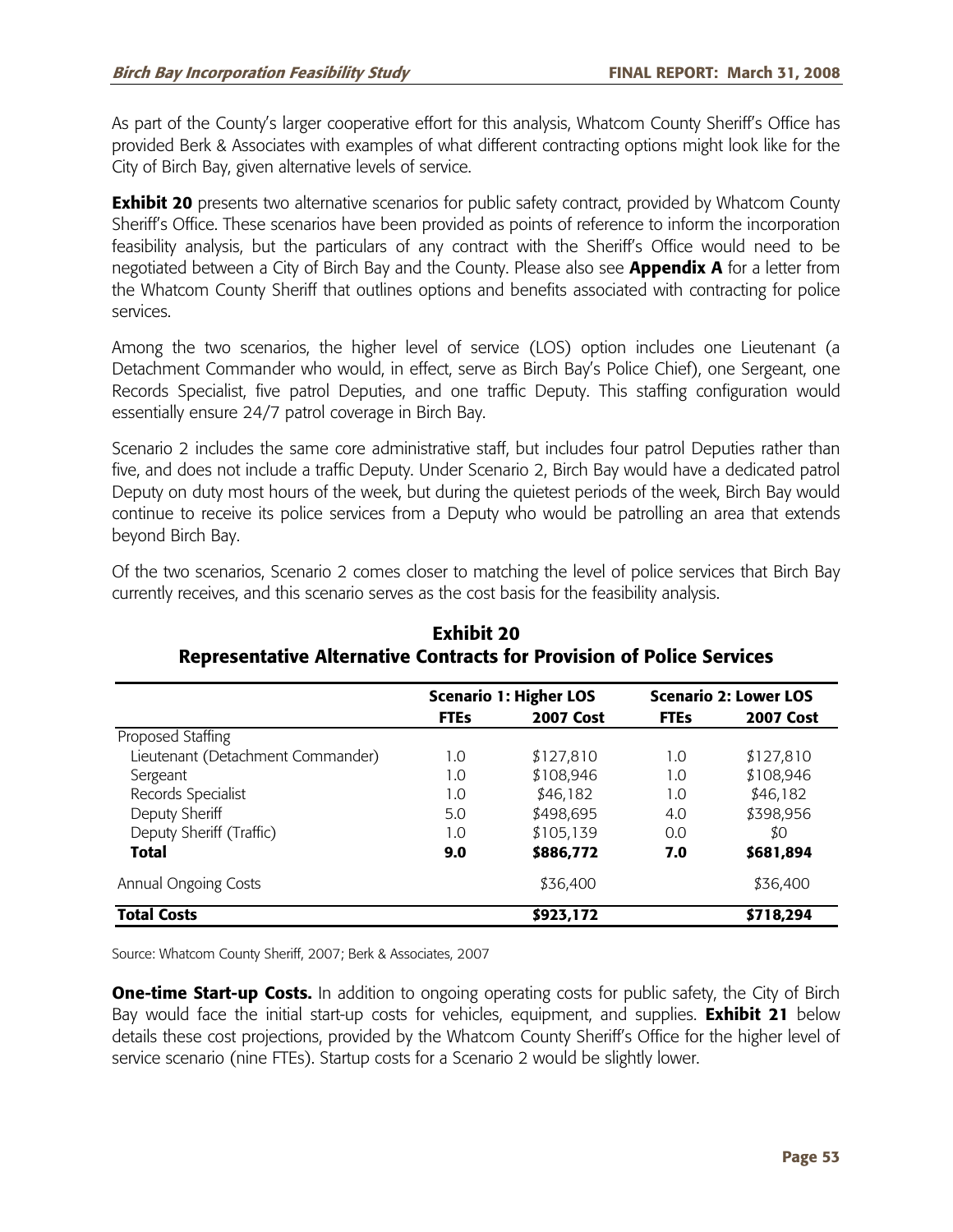The ongoing costs of operation, summarized above, include annualized costs of replacing vehicles and equipment, but upon initiation of service, the Sheriff's Office will need to make up-front purchase of vehicles and equipment.

| <b>One-time Start-up Costs</b>             |           |
|--------------------------------------------|-----------|
| Capital/vehicles (8 cars and 1 motorcycle) | 306,000   |
| Small Tools & Equipment                    | 51,200    |
| Capital/computers                          | 40,000    |
| Supplies                                   | 12,944    |
| <b>Professional Services</b>               | 9,000     |
| Uniform                                    | 8,210     |
| Install Computers                          | 8,000     |
| TOTAL                                      | \$435,354 |

# **Exhibit 21 One-time Start-up Costs**

Source: Whatcom County Sheriff's Office, 2007

## **Jail Costs**

Cost estimates for jail costs are based on a review of costs incurred by other cities in Whatcom County. This analysis assumes that jail expenses would total approximately \$10 per capita. Growth rates for these costs are expected to grow with inflation at a base rate of 3.5% per year and also growing with increases in City population. Overall, we estimate 2009 jail costs of approximately \$65,000.

## **Dispatch Services**

This analysis assumes that dispatch services for law enforcement would be provided, through contract, by What-Comm. We estimate annual costs of dispatch services of roughly \$40,000. This represents 5% of the City's other direct costs of providing law enforcement services. Other cities, including Ferndale in Whatcom County (which also contracts with What-Comm) and cities elsewhere in the state (e.g. the City of Duvall in King County) spend a bit less than 5% of their law enforcement dollars for dispatch services.

## **Municipal Court**

Many cities contract with county court systems for municipal court services (including public defender and probation services) and for this study, we assume that a City of Birch Bay would contract with Whatcom County Courts. Generally, it is common for courts to be self-sufficient, meaning that they cover their costs of operations through fees, fines and forfeits. This means that there is often no net cost to cities for contracting for these services. Based on our conversations with Whatcom County Courts, we assume that provision of court services through contract with the County would be revenue-neutral to a City of Birch Bay.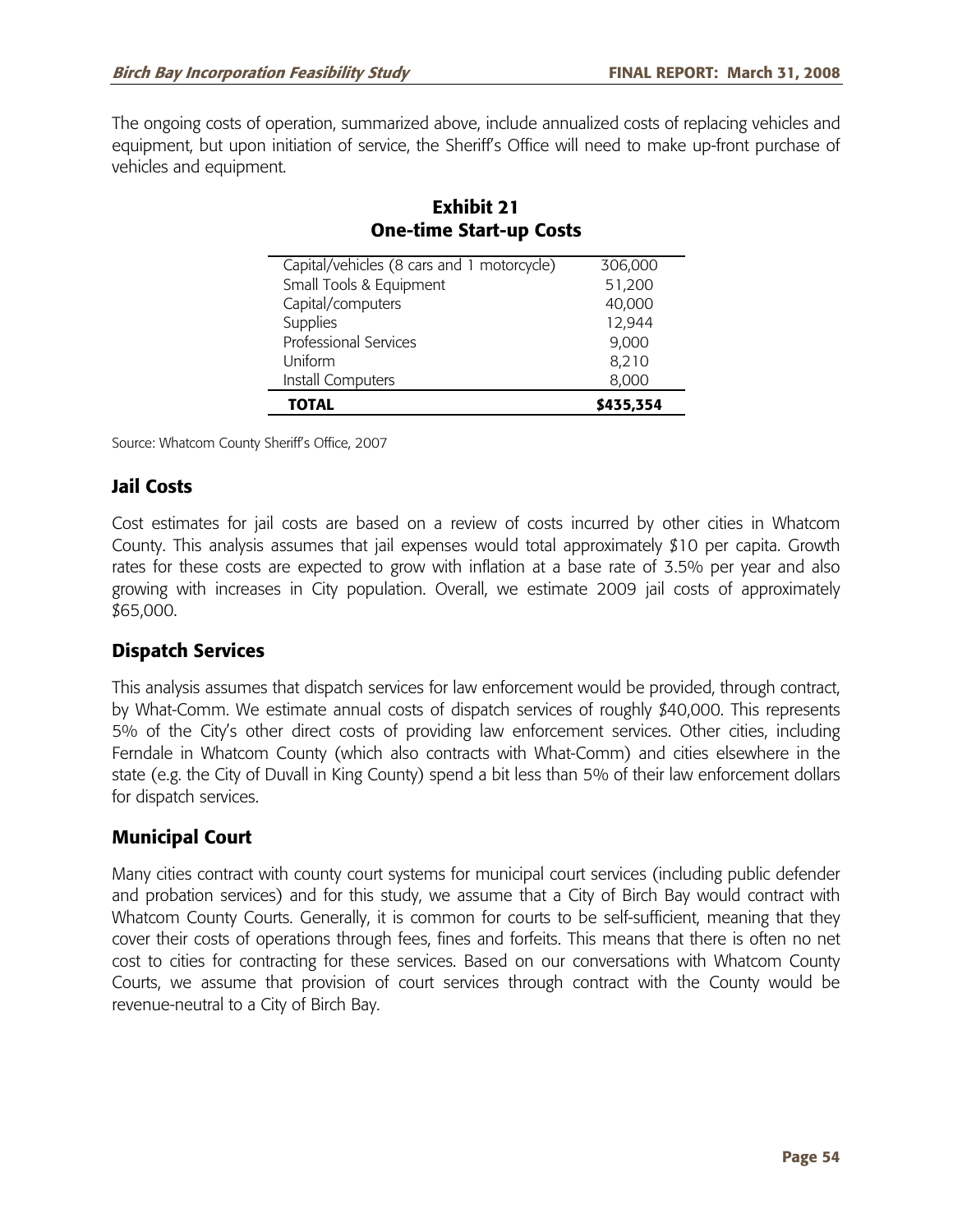# **7.7 Parks and Recreation**

Currently, the public parks and parklands in the Birch Bay area are owned, maintained, and improved by Whatcom County Division of Parks and Recreation. According to the County, upon incorporation, local parks could be transferred to the newly incorporated City. Whatcom County expects that, under the above policy, two parks, one trail, and one facility currently within the potential City of Birch Bay would transfer: Bay Horizon Park, Halverson Park, Bay Crest Trail, and Sunset Equestrian Farm:

- Bay Horizon Park: 68.5 acres on Alderson Road. This passive park is currently leased to the Lions Foundation for park and camp purposes. The park includes a playground (tire play area, swings, and a basketball court) and is a potential community park site.
- Bay Crest Trail: Multi-use trail connecting Woodridge Drive to Bay Horizon Park.
- Halverson Park: 4.7 acres on Cedar Avenue. This park is undeveloped and could be a potential neighborhood park.
- Sunset Equestrian Farm: 69.5 acres located on Blaine Road. This facility represents equestrian and park area and is a potential community park and trail.

Whatcom County Parks & Recreation will continue to operate and maintain beach access points, tidelands and waterfront areas, Terrell Creek Heron Rookery, and Birch Bay Wildlife Area. A 194-acre Birch Bay State Park would continue to be owned and maintained by the State.

It is worth noting that, while the City of Birch Bay could acquire responsibility for a relatively few acres of local parks, residents of the area will have the State park at their disposal. In addition to regional parks, there are privately owned and maintained parks that are restricted in use to residents of the Birch Bay Village and other private communities, which represent parkland that would be counted as part of the inventory of park acreage in the future City's capital facilities plan.

It is also important to note that Northwest Parks & Recreation District will remain in operation. Previously inactive, the District passed a levy in 2007 aiming to provide parks and recreation services in the Birch Bay and Blaine areas. However, cities are generally expected to provide urban levels of service within their boundaries.

**Park Maintenance.** Combined, Bay Horizon Park and Halverson Park encompass about 73 acres of passive parkland. Considering the undeveloped nature of these parks, estimates of park maintenance costs assume a part-time maintenance worker responsible for solid waste pick-up and mowing of the grass. Cities we have worked with in the past estimate that passive parks cost relatively little to maintain on a per-acre basis (often less than \$100 per acre per year).

**Recreation.** Although Whatcom County does not currently provide recreation services in Birch Bay area parks, the analysis *does* include modest recreation expenses for the City. Recreational programming could be done through a partnership with Whatcom County, with the city funding recreational programming and utilizing local and State parks. Recreation activities could include summer day camps, youth basketball and sports leagues, or instruction. We believe it is difficult to envision a City of Birch Bay that does not provide *some* level of recreation services, even though it is not a service that a city must provide. In addition to a recreation coordinator position, which is included in City Hall staffing, we assume seasonal recreation staff to aid with summer programming.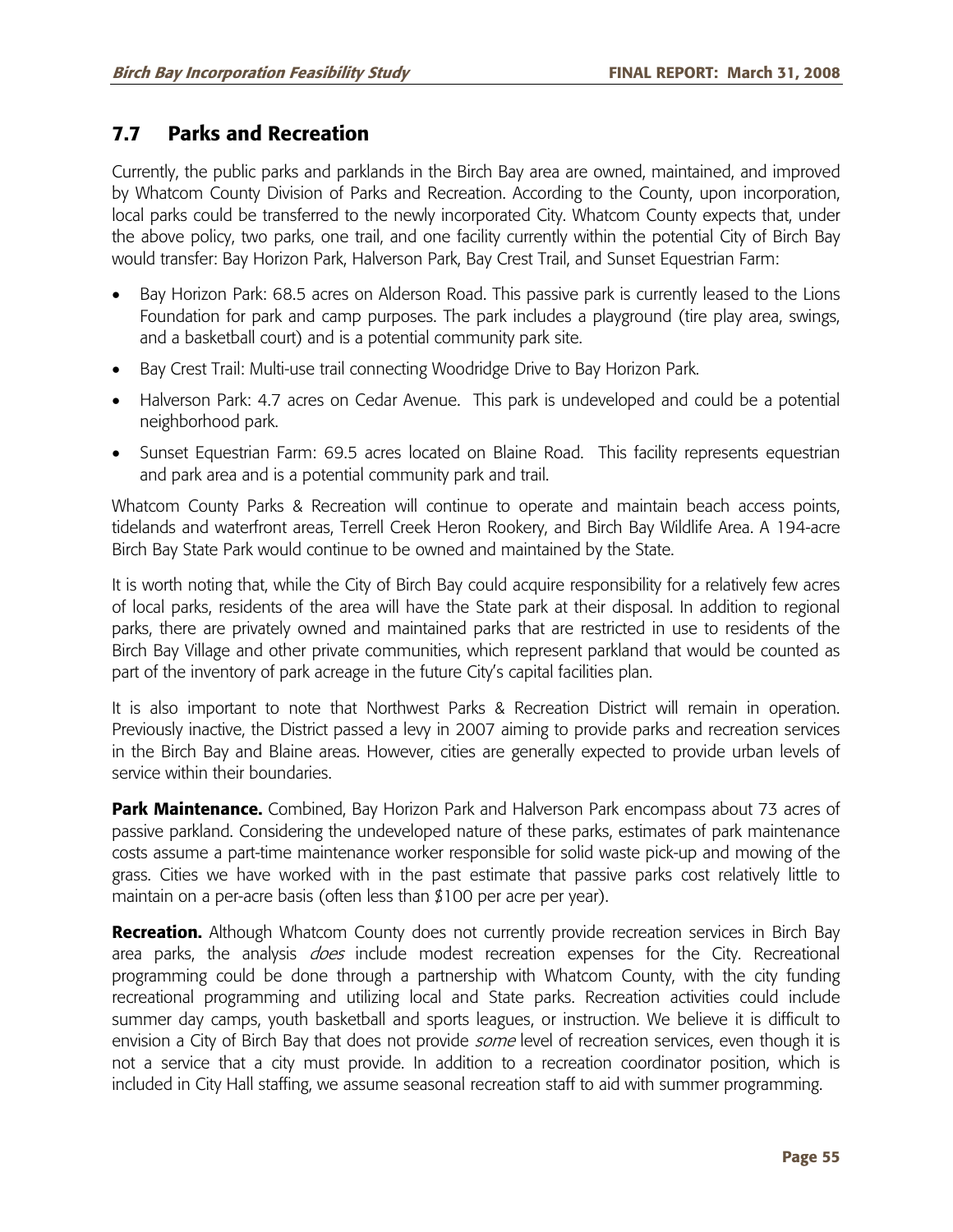Considering this level of staffing (full-time recreation coordinator, part-time maintenance worker, and seasonal recreation staff), the labor costs in 2009 are estimated to total about \$110,000. Total costs are estimated at \$150,000 and include non-labor costs and equipment. We project that the City will want to purchase a truck at a total cost of \$30,000 and would annualize this purchase at approximately \$3,000 per year, assuming 10 years of service. The City would also need to purchase a mower for maintenance of passive park acres, estimated at \$50,000 and annualized at approximately \$5,000 per year, assuming 10 years of service. For operation and maintenance of this equipment, we estimate annual expenses of \$5,000 a piece.

Estimates of future-years expenditures assume 4.5% annual growth in labor costs and 3.5% in nonlabor costs.

# **7.8 Planning and Community Development**

Planning & Community Development Department generally deals with review and issue of planning permits, enforcement of City codes, development and implementation of long-range planning goals and policies for future City development.

This analysis estimates that the City of Birch Bay would staff Planning & Community Development with a director who would run the department, two assistant planners mostly responsible for review and issue of planning permits, and, starting in 2010, a senior planner to supervise the development of a comprehensive land use plan and a capital facilities plan (see section below for more detail). Labor costs for this department are estimated at approximately \$270,000, and total cost for the department at \$320,000 in 2009. Future-year costs assume 4.5% annual growth in labor costs and 3.5% growth in non-labor costs.

As we indicated in our analysis of projected building permit revenues, we have assumed that the City of Birch Bay will recover 100% of two associate planners' labor costs through fees.

### **Comprehensive Land Use and Capital Facilities Plan**

According to the Washington State Growth Management Act, soon after the City of Birch Bay incorporates, it will need to begin the process of developing a comprehensive land use plan and a capital facilities plan. The manner in which the City approaches this process, of course, will be a policy decision. In theory, the City could contract with consultants who would develop a package of plans consistent with requirements of the Growth Management Act for two or three hundred thousand dollars. In practice, however, the experience of other recently incorporated cities has been that, by the time the plan is adopted, these plans cost a great deal more. Most cities spend well over \$1 million developing their comprehensive and capital facilities plan.

However, Whatcom County has recently sponsored several studies that would feed into the comprehensive land use plan and a capital facilities plan, should Birch Bay incorporate. These studies include the 2004 Birch Bay Community Plan, the 2006 Birch Bay Comprehensive Stormwater Plan, and the 2007 Birch Bay Design Guidelines for Commercial Development, and provide an excellent foundation for comprehensive planning upon incorporation. Given these circumstances, we have allocated \$350,000 for a period between 2010 and 2014, as well as a full-time position of Senior Planner for development of a comprehensive land use plan and a capital facilities plan. Of this total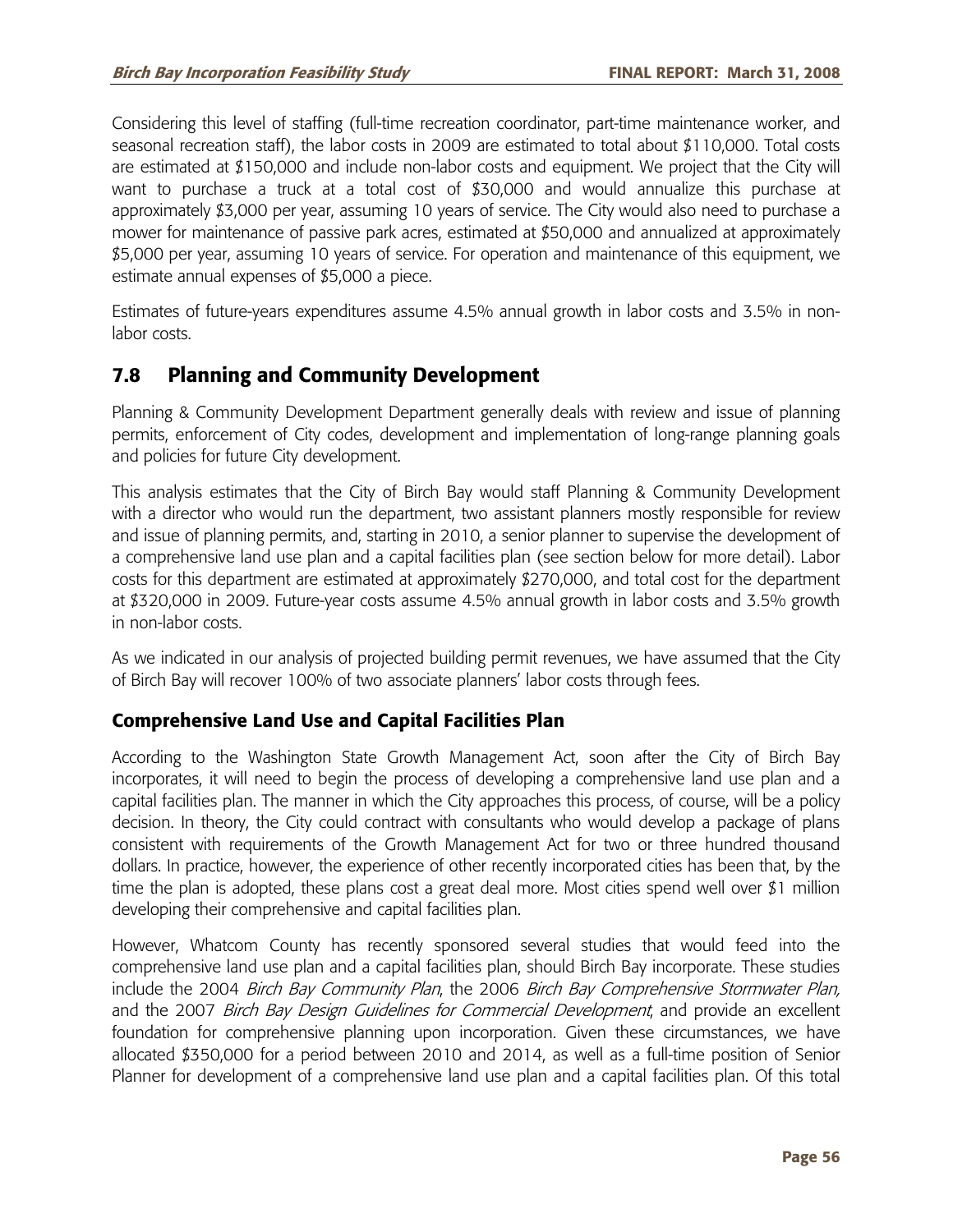figure, we project expenditures of \$100,000 per year for the 2010 and 2011 on the two plans, and \$50,000 for years 2012 through 2014.

Upon incorporation, the City of Birch Bay will be required to plan under the State's Growth Management Act (GMA) (RCW 36.70A), and adopt a comprehensive plan and its associated elements. A comprehensive plan is a land use document that provides the framework and policy direction for land use decisions. City comprehensive plans contain chapters regulating: land use, transportation, housing, capital facilities, and utilities. Chapters that are focused on economic development and parks and recreation are required if the city receives state funding. Optional chapters may be included such as: conservation, energy, recreation, and sub-area plans where appropriate.

GMA requirements include the adoption of county-wide planning policies and adoption of county and city comprehensive plans and development regulations to implement the plan. Each city, after adopting its comprehensive plan, also adopts associated regulations to govern: zoning; plats and subdivisions; concurrency (ensuring that public facilities are in place to meet development demands); critical areas; levying impact fees; siting public facilities; and any other regulations that will implement the plan policies.

The required capital facilities element of the comprehensive plan guides the development of public land, structures, street or utility system improvements, or other long-lasting city assets (and other public facilities in the area as well). Capital facility planning in cities is usually done for streets, roads, highways, sidewalks, street and road lighting systems, traffic signals, domestic water systems, storm and sanitary sewer systems, parks and recreation facilities, schools, and police and fire protection facilities.

RCW 36.70A.070 states that a capital facilities plan element must consist of:

(a) An inventory of existing capital facilities owned by public entities, showing the locations and capacities of the capital facilities;

(b) A forecast of the future needs of such capital facilities;

-

(c) The proposed locations and capacities of expanded or new capital facilities;

(d) At least a six-year plan that will finance such capital facilities within projected funding capacities and will clearly identify sources of public money for such purposes; and

(e) A requirement to reassess the land use element if probable funding falls short of meeting existing needs and to ensure that the land use element, capital facilities plan element, and financing plan within the capital facilities plan element are coordinated and consistent.<sup>15</sup>

<sup>&</sup>lt;sup>15</sup> Information presented in this section is drawn from Washington State Department of Community, Trade and Economic Development publications, Municipal Research and Services Center, and RCW 36.70A.070.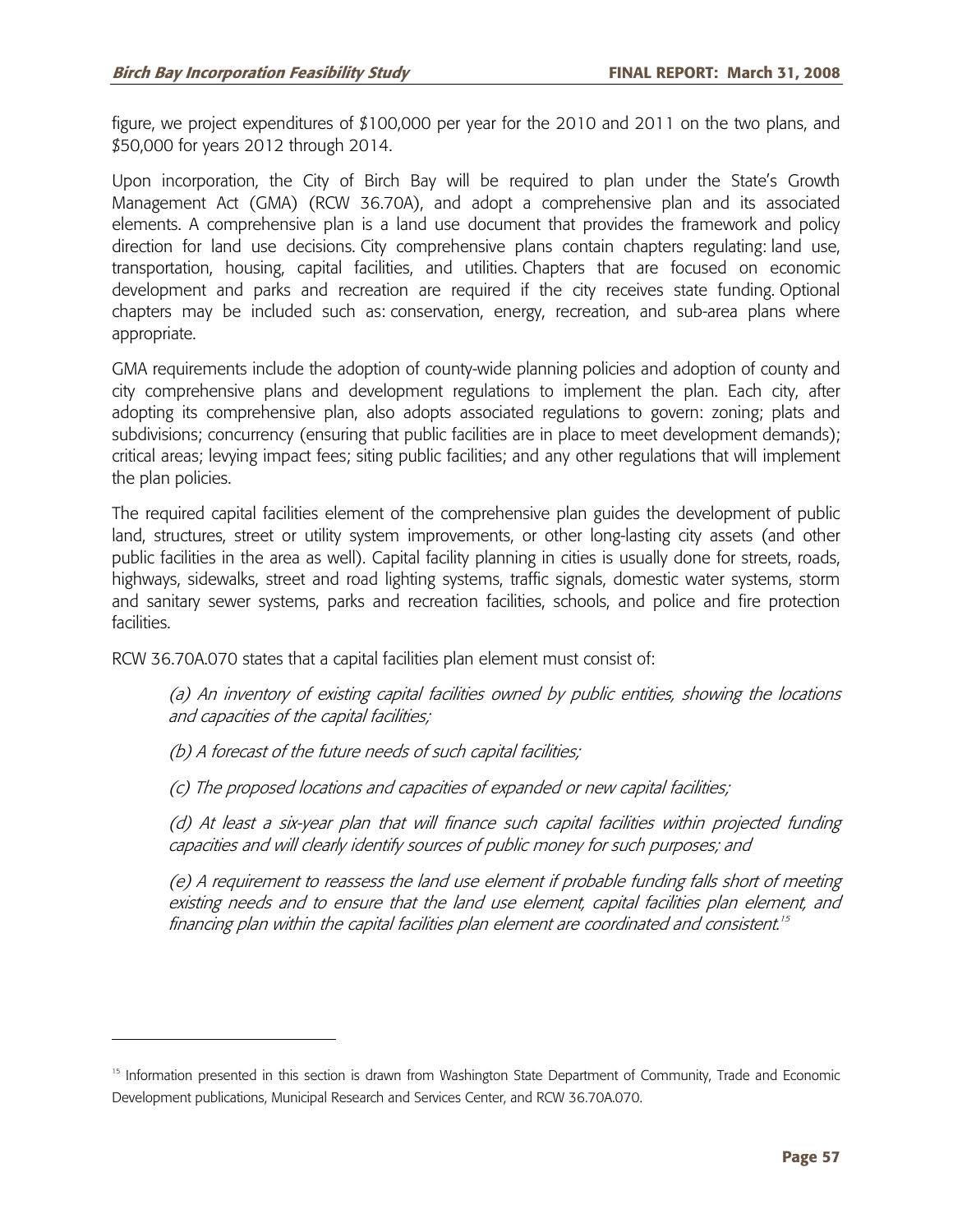# **7.9 Building Permit Desk**

The building permit desk generally deals with administration and enforcement of all building development codes in the City. This analysis estimates that the City of Birch Bay would staff this department with a building official position. Labor costs for this department are estimated at approximately \$90,000, and total cost for the department at \$116,000 in 2009. Future-year costs assume 4.5% annual growth in labor costs and 3.5% growth in non-labor costs. As we indicated in our analysis of projected building permit revenues, we have assumed that the City of Birch Bay will recover 100% of building official's labor costs through fees.

The estimate for total costs also includes equipment, since an integral part of a building official position will require use of a vehicle. We project that the City will want to purchase a truck at a total cost of \$30,000 and would annualize this purchase at approximately \$3,000 per year, assuming 10 years of service. For operation and maintenance of the vehicle, we estimate annual expenses of \$5,000.

Policymakers should be aware that there is likely to be some degree of pent-up demand among residents for permitting issuance and advice from the permit office. Officials at other recently incorporated cities advise that the City may want to recruit a highly experienced building permit official early in the formation of the new City.

## **7.10 Public Works - Road Maintenance and Operation**

RCW 35.02.220 provides for the provision of road, library, and fire district services during the transition period at pre-incorporation levels. In particular, the law states that "road maintenance shall be for a period not to exceed sixty days from the official date of the incorporation or until forty percent of the anticipated annual tax distribution from the road district tax levy is made to the newly incorporated city or town pursuant to RCW 35.02.140, whichever is the shorter time period."

After incorporation and the interim period, the new City of Birch Bay would take over responsibility for the maintenance and improvement of public rights-of-way. For our analysis, we have assumed that the City will contract with the County for provision of these services. This assumption is based on a recognition that most recently-incorporated cities chose to contract with the County for continued provision of road maintenance services. Given the challenges of purchasing equipment, building facilities, and staffing road maintenance crews, most new cities find it much easier to contract for provision of maintenance services.

Based on the County's historical expenditures, the Public Works department estimates that it would expect to spend about \$416,000 in Birch Bay in 2010 if Birch Bay does not incorporate. These costs cover all of the day-to-day maintenance costs that a Roads department incurs. Given this estimate, Whatcom County Public Works Department reports that a reasonable contract cost estimate for existing levels of service would be the same amount – \$416,000 in 2010. For 2009 through 2014, these contract costs are assumed to grow at a rate of 4.5%.

In addition to the contract cost, our modeling of the City Public Works costs includes costs for a City Engineer, who would also serve as the Public Works director.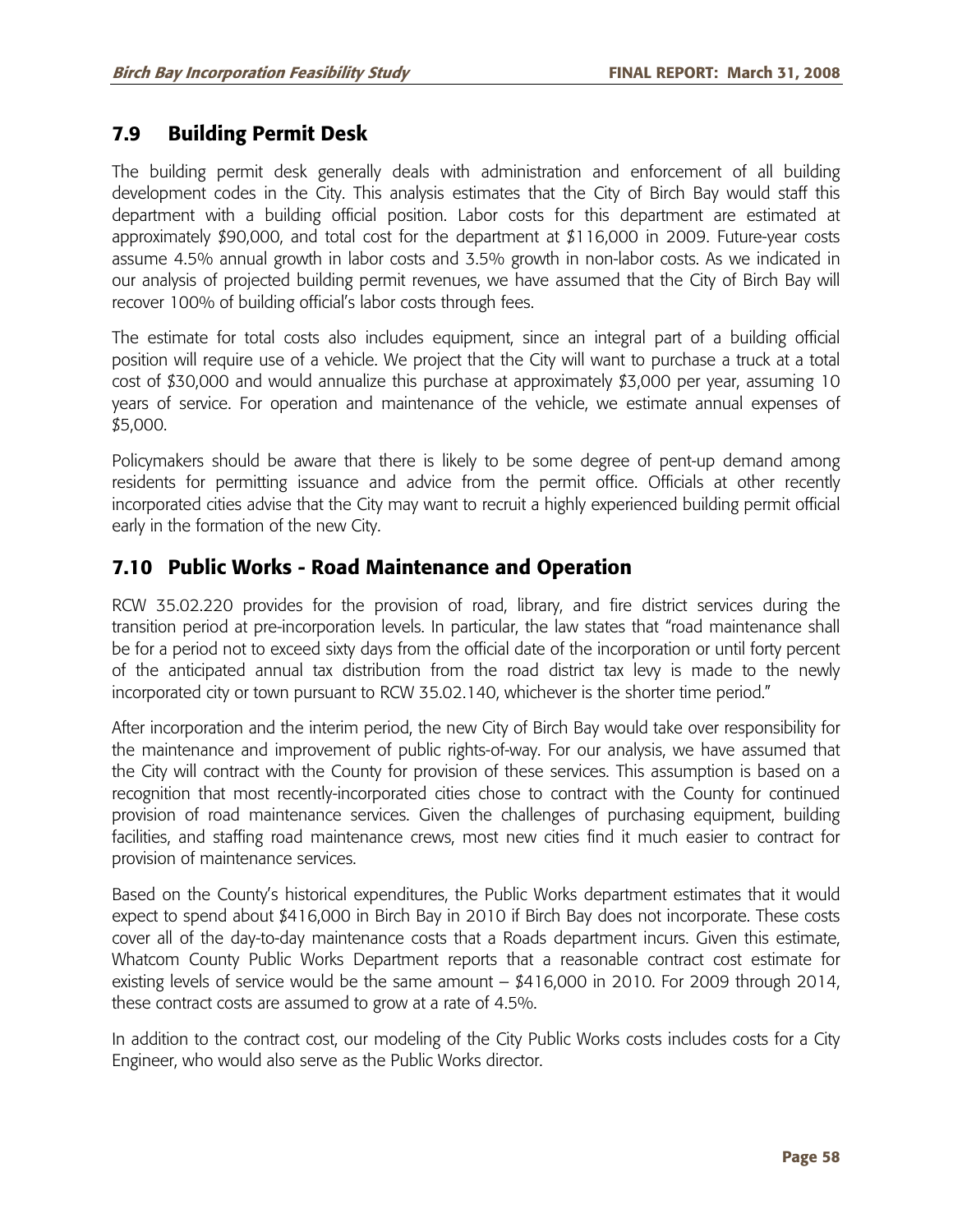# **7.11 Public Works – City Engineer**

Even though the analysis assumes that road maintenance and operations services are going to be provided by Whatcom County by contract with the City, we also estimate that the City of Birch Bay would hire a city engineer. This position will be responsible for working with and overseeing the Roads maintenance contract with the County, overseeing city engineering matters, and reviewing engineering permits. Because a City Engineer is a relatively well-paid position, labor costs for this department are estimated at approximately \$110,000, and total cost for the department at \$130,000 in 2009.

Future-year costs assume 4.5% annual growth in labor costs and 3.5% growth in non-labor costs. As we indicated in our analysis of projected building permit revenues, we have assumed that the City of Birch Bay will recover 50% of city engineer's labor costs through fees.

# **7.12 Miscellaneous Non-Departmental Services**

### **Animal Control**

Our understanding is that Whatcom County and most Whatcom County cities contract with the Humane Society for animal control services. In theory, it might be possible for a City of Birch Bay to contract with the County while the County turns around and contracts with the Humane Society. However, we cannot see any significant advantage to such an arrangement, so we have assumed that a City of Birch Bay would contract directly with the Humane Society. Typically, for a city the size of Birch Bay, such contracts cost relatively little (across the state, a typical cost is \$3 per resident), and our current estimate is that a City of Birch Bay would spend about \$20,000 per year. This per-resident cost is also in line with what the City of Blaine reportedly pays for their contract with the Humane Society, and it is consistent with their expectations for the future.

#### **Fire Marshall**

A City of Birch Bay will need to have a Fire Marshall to inspect commercial and public buildings and ensure the safety of public spaces. Because Birch Bay has relatively few commercial or public buildings, the duties of a Fire Marshall in the City would be relatively limited.

Currently, Fire District 21 and the City of Blaine share the cost of employing a full-time Fire Marshall. The District has indicated that, were Birch Bay to incorporate, the District and Blaine would be interested in splitting the cost of this Fire Marshall three ways, with Birch Bay sharing one-third of the annual cost, or \$36,000 (in 2007 dollars).

### **State Audit**

Washington State Auditor's Office conducts regular performance audits of local governments by reviewing financial information and ensuring compliance with state, federal and local laws. Representatives from the Auditor's Bellingham team indicated that the frequency and cost of the audit depends on the size of the City and complexity of its financial structure. Considering that a new City of Birch Bay would be a relatively small-sized city with straightforward financial operations (at least initially), we project the annual State Audit costs of approximately \$10,000.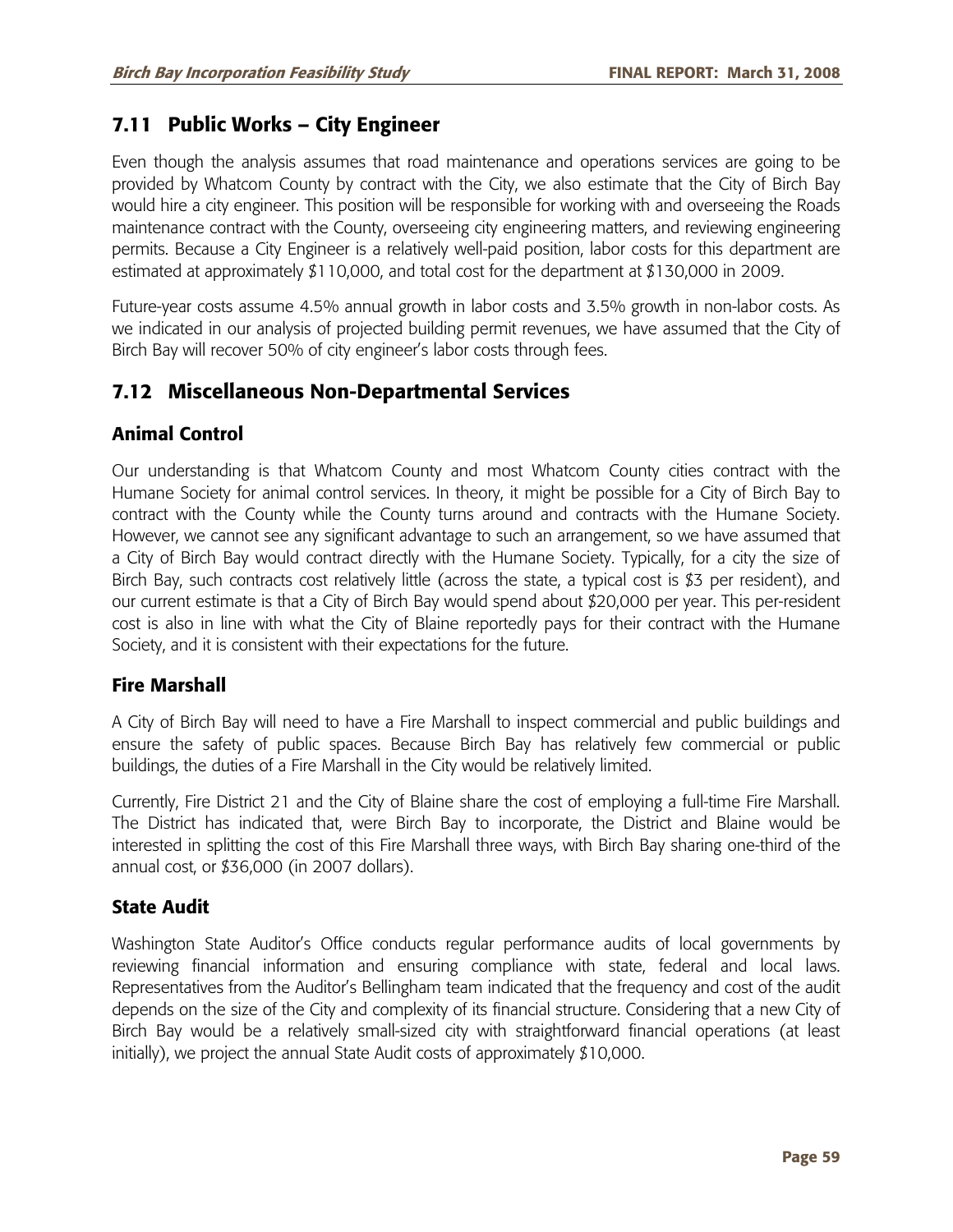#### **Election Costs**

We estimate that Birch Bay would incur approximately \$8,000 annually in election costs, which are designed to cover the City's portion of any general and special elections.

#### **EMS Contribution**

In 2006, the voters in Whatcom County approved a one-tenth of one percent public safety sales tax levy. The interlocal agreements between the County and the cities stipulate that the cities would return two-thirds of their share of public safely tax revenue to the County to support emergency medical services. The remaining one-third would be spent for criminal justice purposes, including additional police protection, mitigation of congested court systems, or relief of overcrowded jails or other local correctional facilities.

This analysis assumes that the City of Birch Bay would enter into a similar agreement and return twothirds of public safety tax revenues to Whatcom County and use the rest for criminal justice purposes.

#### **Miscellaneous**

In addition to major cost categories discussed above, a City of Birch Bay would face miscellaneous costs for insurance, association dues, and contributions to a chemical dependency program. The chemical dependency expense is a requirement that cities face in order to be eligible for receipt of state-shared liquor profits and liquor taxes.

Included in miscellaneous costs is a small cost for insurance. Estimated insurance costs are based on interviews with cities and the Washington Cities Insurance Authority. All lines of liability insurance plus property and crime fidelity insurance would be needed, at an initial annual cost of \$5,000-\$7,000. Association of Washington Cities' Insurance Authority is another possible insurer.

Post-incorporation, coverage is given through a rating system based on the number of city worker hours and historic losses. If there are few staff (which would be the case with a City of Birch Bay that would contract for many of its services), and there is no loss rating, insurance is low-cost and would only increase based on City workers' compensation claims, the land use hearings process, and whether public safety functions (fire and police) are provided directly by the City. Losses are attributed and assessed to cities through premiums, based on a complex actuarial formula. Most cities will not pay very high premiums even after 5-10 years.

# **7.13 Operational Contingency**

No matter how thoroughly a city plans, there will always be unanticipated events requiring discretionary funds. To meet these unforeseen needs, it is always a good practice for the City to set aside an operational contingency, which the City administration would be free to spend at its discretion. The MRSC has a variety of inquiry topics discussing how much constitutes an adequate range of contingency and reserve allocations for a city. We do not include this contingency in the operating assessment of feasibility, as the estimated modest annual surplus can be viewed as an added level of insurance to mitigate potential financial risks.

Upon incorporating, most recently-incorporated cities in Washington State have pursued a go-slow approach to hiring staff and committing to expenditures (see discussion of Projected Start-up Financing). As a consequence of this approach, typically, newly-incorporated cities have succeeded in building up a significant financial cushion, which in practical terms serves as the contingency fund.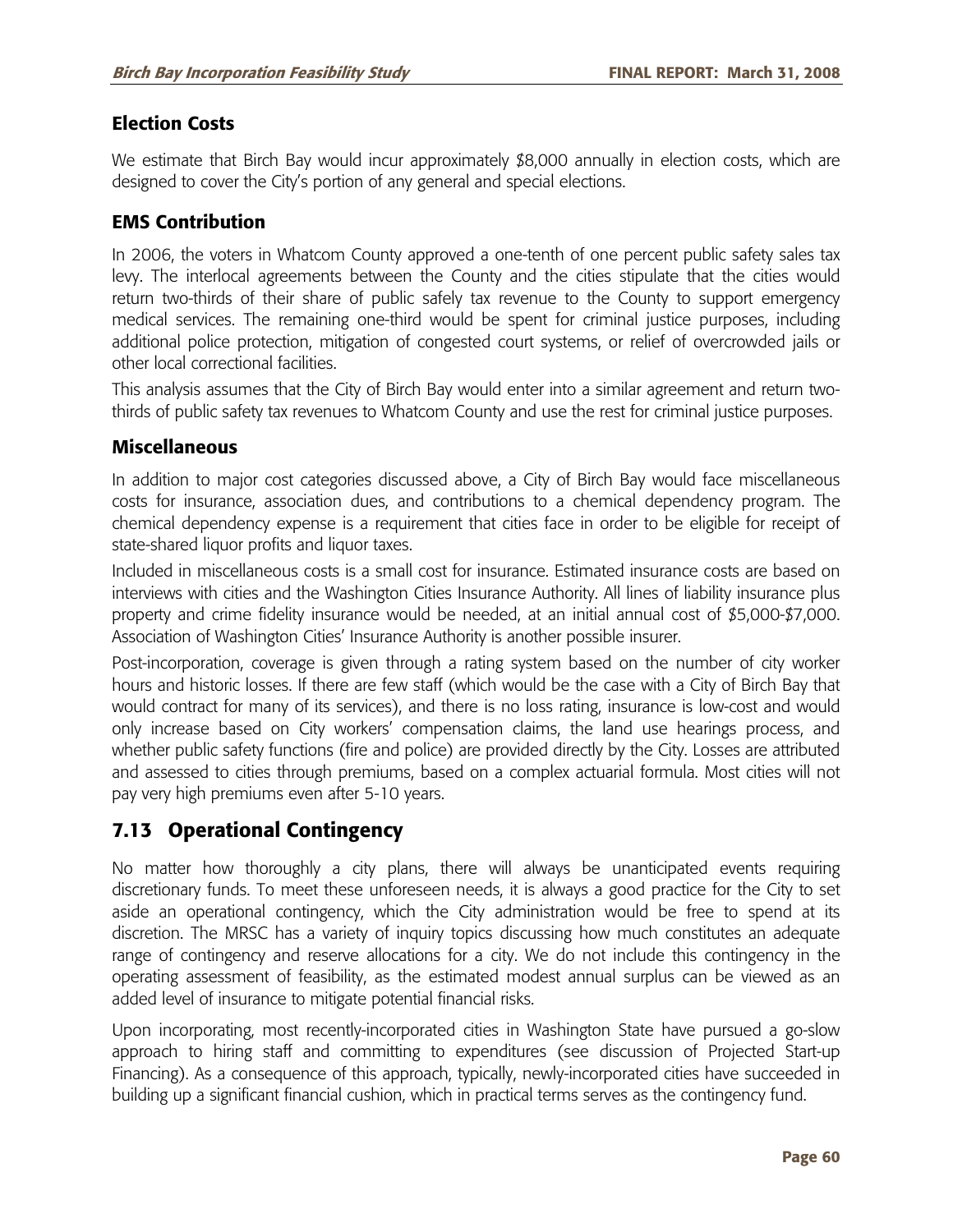# **8.0 CAPITAL IMPROVEMENTS**

Capital improvements are investments that a city makes in its physical infrastructure that allow a city to improve its overall position for the future. These improvements could include the repair and construction of roads, acquisition and development of parklands, or development of other community assets. For a city like Birch Bay, these physical investments are just as important as day-to-day city operations. Because the returns on capital improvements are generally received over a long period, and because the costs of improvements are substantial, it is important to plan carefully for, and phase, capital investments. As a city that will prepare a comprehensive plan under the State's Growth Management Act, Birch Bay will be required to adopt and fund a six-year capital improvement plan (CIP) that conforms to the policies outlined in its comprehensive plan.

There is no way to know today what the composition of Birch Bay's comprehensive plan will be, but as the current provider of local services in Birch Bay, Whatcom County *has* developed capital investment plans that identify needs in the area and included capital investments in Birch Bay in its current CIP.

When contemplating incorporation, there are two ways to think about capital need and revenues:

- One can add up all the identified capital needs and all the identified capital revenues, and most often one will find that the needs far outstrip the revenues available to fund them. That is the case in most cities across the country, and in fact, can be viewed as a good thing. The best way for a city to make sure it is making the *best* investments is for the city to identify a long list of *possible* investments and, in any given cycle, prioritize and fund only the most important.
- One can think in terms of with and without incorporation. On one hand, if the community *does* not incorporate, what kinds of capital investments can residents expect the County to fund in the foreseeable future (in light of historic investments and current plans). On the other hand, if the community *does* incorporate, how much in capital revenues can the new City expect to generate? If the community expects to generate more capital revenues than it can expect to receive in investments from the County, then one can argue that incorporation is a good deal (from a capital investment perspective). If not, then one can argue that the community would be well served to wait.

If a City of Birch Bay existed at the start of 2009, Berk & Associates estimates that the City would generate more than \$5 million in Real Estate Excise Taxes in the six years spanning 2009-2014. By statute, these revenues must be used for capital investments.

If the City sought to leverage these dollars by pursuing matching grants, then the City might expect to receive an additional \$1.25 or \$2.5 million, bringing expected capital revenue up to \$6.5 to \$7.75 million over the six-year period.

When one looks at the list of planned capital investments for the Birch Bay area (recognizing that some may be completed before incorporation could reasonably take place) it is difficult to know whether Whatcom County will spend \$6 or \$7 million in Birch Bay in a comparable time period.

The following discussion provides details about historic, identified, and planned capital investments in the Birch Bay area.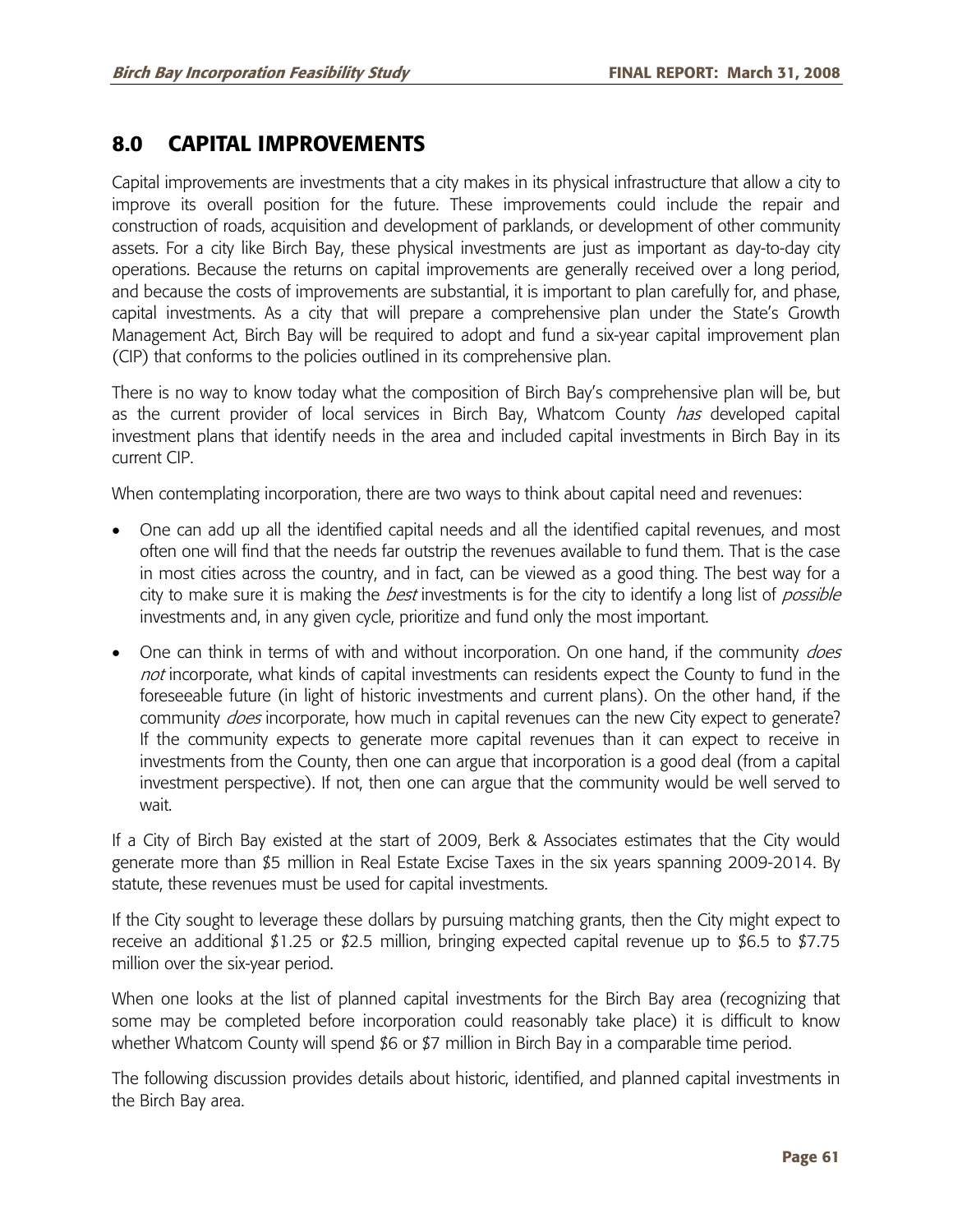## **8.1 Roads Construction**

Whatcom County uses a two-step process to identify and fund transportation needs. The first of these steps is compilation of the transportation needs, which identifies a long list of potential major capital investments for the roadways in the unincorporated area of Whatcom County. In a typical year, the list of identified projects will far exceed the County's ability to fund projects over its immediate planning cycle. After the needs are identified, the County will then select a subset of projects to be funded and built over the six-year planning horizon of the Transportation Improvement Plan (TIP).

According to data provided to us by Whatcom County, investments in road design and construction projects in Birch Bay have totaled about \$600,000 over the last six years, mostly for a structural overlay for Alderson Road. The County's current investment plan, however, includes more investments in the area in the immediate future.

**Exhibit 22** details nearly \$51 million in Birch Bay transportation needs that have been identified to serve the 20-year growth projections for the area. This figure represents a planning level cost estimate in 2007 dollars. It is important to note that this project list is a preliminary draft, with the final Birch Bay Subarea Transportation Plan scheduled to be completed in 2008.

**Exhibit 22** also identifies which projects are on the County's current TIP, which are highlighted in blue. There are a total of four projects with estimated combined cost of approximately \$18.5 million in 2007 dollars. Of this \$18.5 million total, the current TIP programs \$8 million in investments through 2012, nearly \$6 million of which is for improvements to Lincoln Road (a road that is on the boundary of the Birch Bay and Blaine UGAs and, as a result, may or may not fall within the boundaries of an incorporated Birch Bay).

According to the TIP, approximately \$7.5 million of the improvements are programmed to occur by the end of 2009, including the Lincoln Road improvements, with one project (Grandview Road improvements) slated for 2010-2012 time period. It is not uncommon, however, for projects in a TIP to be delayed, or for a project's completion to take longer than originally programmed.

**Birch Bay Shoreline Enhancement.** In 2006 and 2007, Whatcom County retained consultants to study the feasibility of beach reconstruction along Birch Bay Drive. Phase I addressed concerns and questions from the property owners and the public, and Phase II provided a conceptual cost estimate for the project. The estimated 2007 cost totals \$6.6 million for the following elements: beach widening, bike and pedestrian path promenade, coastal access, flood protection, aesthetic improvements, and improving the functions of the coastal ecosystems. This project is included as Birch Bay Drive in the exhibit below, with one section of the road (\$5 million) included in the TIP. However, only preliminary engineering has been included in the six-year TIP, at a cost of \$100,000.

Depending on the actual date of Birch Bay incorporation (which is unlikely to happen before 2009), and depending on project timelines, it is possible that Whatcom County could complete some, or most, of the planned improvements in the current TIP prior to potential incorporation.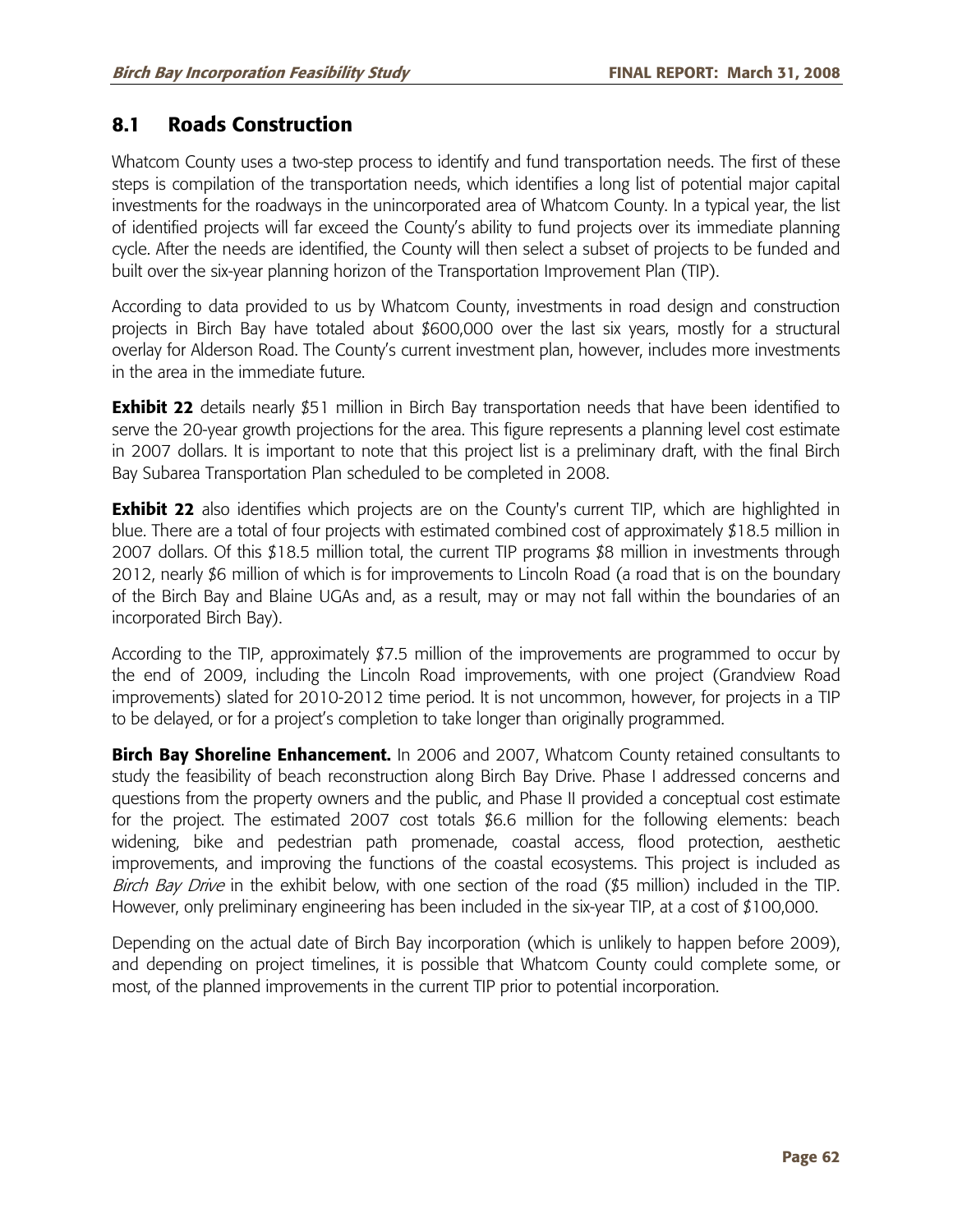## **Exhibit 22 Birch Bay Subarea Transportation Plan Identified Project Needs, 2007**

|                                                                      |                                               |                                                                                                                                                                                                                       |                    | <u>Est</u> imated   |                    |                 |
|----------------------------------------------------------------------|-----------------------------------------------|-----------------------------------------------------------------------------------------------------------------------------------------------------------------------------------------------------------------------|--------------------|---------------------|--------------------|-----------------|
|                                                                      |                                               |                                                                                                                                                                                                                       | <b>In Existing</b> | <b>Project Cost</b> | <b>Cost in TIP</b> | <b>Relative</b> |
| <b>Project Name</b>                                                  | <b>Project Limits</b>                         | <b>Project Description</b>                                                                                                                                                                                            | TIP?               | (51,000s)           | (51,000)           | Priority        |
| <b>INTERSECTIONS PROJECTS</b>                                        |                                               |                                                                                                                                                                                                                       |                    |                     |                    |                 |
| Birch Bay-Lynden Road /<br>Harborview Road                           | Intersection                                  | Construct intersection improvements to include<br>turn lanes and install traffic signal when<br>warranted.                                                                                                            | <b>No</b>          | \$2,000             |                    | High            |
| Birch Bay Drive /<br>Harborview Road                                 | Intersection                                  | Improve/ redesign the intersection with turn<br>lanes, and install traffic signal when warranted.                                                                                                                     | No                 | \$2,000             |                    | High            |
| Lincoln Road / Shintaffer<br>Road                                    | Intersection                                  | Construct intersection improvements to include<br>roundabout or install turn lanes and traffic<br>signal, when warranted.                                                                                             | No                 | \$2,000             |                    | High            |
| NEW ROADWAYS AND MAJOR WIDENING OR RECONSTRUCTION PROJECTS           |                                               |                                                                                                                                                                                                                       |                    |                     |                    |                 |
| Birch Bay-Lynden Road<br>Widening                                    | UGA limit just east of                        | Widen to urban principal arterial standards<br>Blaine Road to Harborview including turn lanes and non-motorized<br>facilities.                                                                                        | <b>No</b>          | \$1,800             |                    | High            |
|                                                                      | Road.                                         | Birch Point Connector Road Birch Pt. Road. to Shintaffer Construct new 2-lane connection at urban<br>standards including non-motorized facilities and<br>new intersection with Semiahmoo Drive.                       | No                 | \$2,000             |                    | High            |
| Lincoln Road Extension and Shintaffer Road. to Blaine<br>Improvement | Road (SR 548)                                 | Reconstruct existing road and construct 2-lane<br>urban arterial to Blaine Road with non-<br>motorized enhancement including construction<br>of roundabouts at intersections with Blaine<br>Road and Harborview Road. | Yes                | \$7,500             | \$5,950            | High            |
| Harborview Road                                                      | Birch Bay Drive to Birch<br>Bay-Lynden Road   | Improve roadway to urban principal arterial<br>standards including non-motorized facilities.                                                                                                                          | <b>No</b>          | \$200               |                    | High            |
| Commercial area circulation West of Blaine Road (SR<br>roads         | 548).                                         | Local circulation urban road(s) as part of future<br>development.                                                                                                                                                     | No                 | \$6,000             |                    | Medium          |
| MINOR WIDENING AND RECONSTRUCTION PROJECTS                           |                                               |                                                                                                                                                                                                                       |                    |                     |                    |                 |
| <b>Birch Bay Drive</b>                                               | Alderson Road to<br>Shintaffer Road           | Improve roadway to urban minor arterial<br>standards including non-motorized facilities.                                                                                                                              | Yes                | \$5,000             | \$100              | High            |
| Birch Bay Drive                                                      | Alderson Road to Point<br>Whitehorn Road      | Improve to urban minor arterial standards<br>including non-motorized facilities.                                                                                                                                      | No                 | \$1,800             |                    | Medium          |
| <b>Grandview Road</b>                                                | Point Whitehorn Road to<br><b>Blaine Road</b> | Improve to rural collector road standards with<br>paved shoulders for non-motorized travel.                                                                                                                           | Yes                | \$3,000             | \$450              | Low             |
| Jackson Road                                                         | Birch Bay Drive to<br>Grandview Road          | Reconstruct to rural collector standards<br>including paved shoulders for non-motorized<br>travel.                                                                                                                    | No                 | \$1,200             |                    | Low             |
| Shintaffer Road                                                      | Road                                          | Lincoln Road to Birch Point Reconstruct to rural collector standards<br>including paved shoulders for non-motorized<br>travel.                                                                                        | No                 | \$600               |                    | Low             |
| Alderson Road                                                        | Birch Bay Drive to Blaine<br>Road             | Reconstruct to rural collector standards<br>including paved shoulders for non-motorized<br>travel.                                                                                                                    | <b>No</b>          | \$600               |                    | Medium          |
| STATE ROUTE PROJECTS                                                 |                                               |                                                                                                                                                                                                                       |                    |                     |                    |                 |
| Blaine Road (SR 548)                                                 | Lynden Road                                   | Lincoln Road to Birch Bay- Reconstruct and widen to add turn lanes and<br>shoulders/non-motorized facilities at urban<br>standards (WSDOT standards).                                                                 | No                 | \$5,000             |                    | High            |
|                                                                      |                                               | Reconstruct and widen to add turn lanes and                                                                                                                                                                           | No                 | \$7,000             |                    | Medium          |
| Blaine Road (SR 548)                                                 | Birch Bay-Lynden Road to<br>Bay Road          | non-motorized facilities to meet urban                                                                                                                                                                                |                    |                     |                    |                 |
| Birch Bay- Lynden Road /<br>Blaine Road (SR 548)                     | Intersection                                  | standards (WSDOT standards).<br>Construct intersection improvements to include<br>roundabout or install turn lanes and traffic<br>signal, when warranted.                                                             | Yes                | \$3,000             | \$1,500            | High            |

Source: The Transpo Group, 2008; Whatcom County, 2008

**Note:** Please note that the estimated project costs are in 2007 dollars.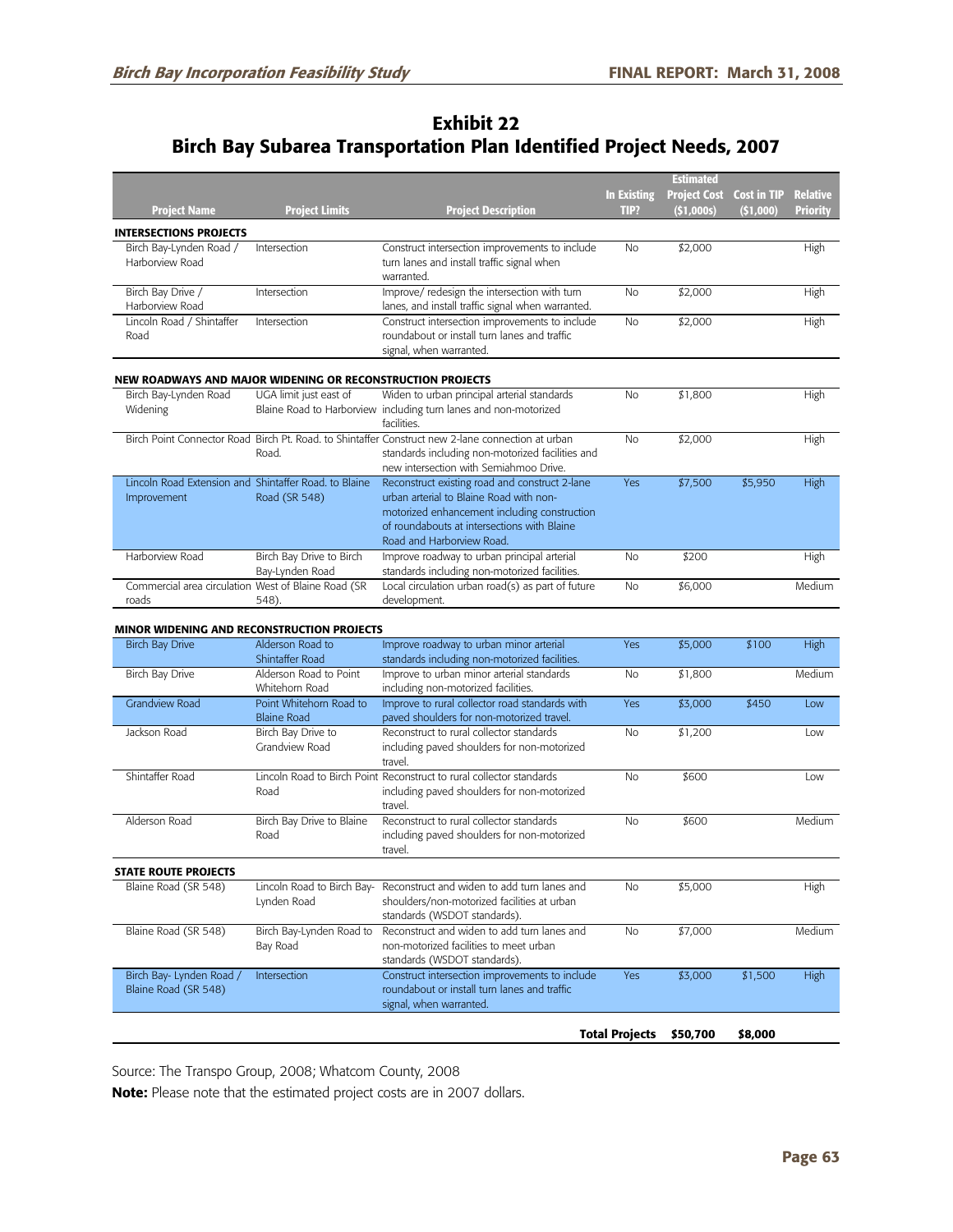In addition to major construction projects, most cities in Washington State seek to maintain the quality of the existing road system via regular *overlays*. Cities commonly target a 20-year overlay cycle, in which each segment of public road in the city will be overlaid once every 20 years. In such a cycle, on average, a city will overlay 5% of its roadways.

According to Whatcom County Public Works, Birch Bay has approximately 39 miles of publicly-owned roadways. If the City were to pursue a 20-year overlay cycle, it would need to overlay an average of 2 miles of roads each year. Whatcom County Public Works estimates that, on average, current costs of roads overlay are \$80,000 per mile, which translates to an average annual cost of \$160,000 per year.

### **8.2 Parks Capital Improvements**

To our knowledge, there are no parks capital improvement projects identified for Birch Bay at this time. However, the City will receive capital funds from Real Estate Excise Taxes, and may choose to use these funds for parks capital needs.

### **8.3 Surface Water Management**

The assumption of this study is that newly formed Birch Bay Watershed and Aquatic Resources Management District (BBWARM) will bear the responsibility for surface water management in the Birch Bay area. Our understanding is that recent capital needs assessments have identified surface water capital needs in the Birch Bay area, but to the extent these needs are fundable, these needs will be addressed by BBWARM.

Typically, even if a city provides surface water management services, surface water services are offered in the model of a utility: fee revenues from property owners cover the operating and maintenance costs of the system, and revenues that are left over are used for capital investments. Surface water is treated as an "enterprise fund," which means that surface water revenues are not available to fund general governmental services, nor are the city's General Fund revenues used to defray the costs of surface water needs.

Under the assumption that BBWARM will continue to be the provider of surface water services, revenues and costs of surface water are removed from the umbrella of city operations entirely.

In addition to BBWARM, Birch Bay Watershed Characterization project has been recently jointly funded by the Environmental Protection Agency, the Washington State Department of Ecology, the Department of Fish and Wildlife, the Puget Sound Partnership, and the Department of Community, Trade and Economic Development, among others. This project builds on other recent planning efforts in Birch Bay to analyze the natural water and habitat conditions as well as development patterns, and to identify strategies for smart land use management and planning. This Study presents various land use and mitigation recommendations for local decision-makers. Draft and final reports are scheduled to be completed in 2008.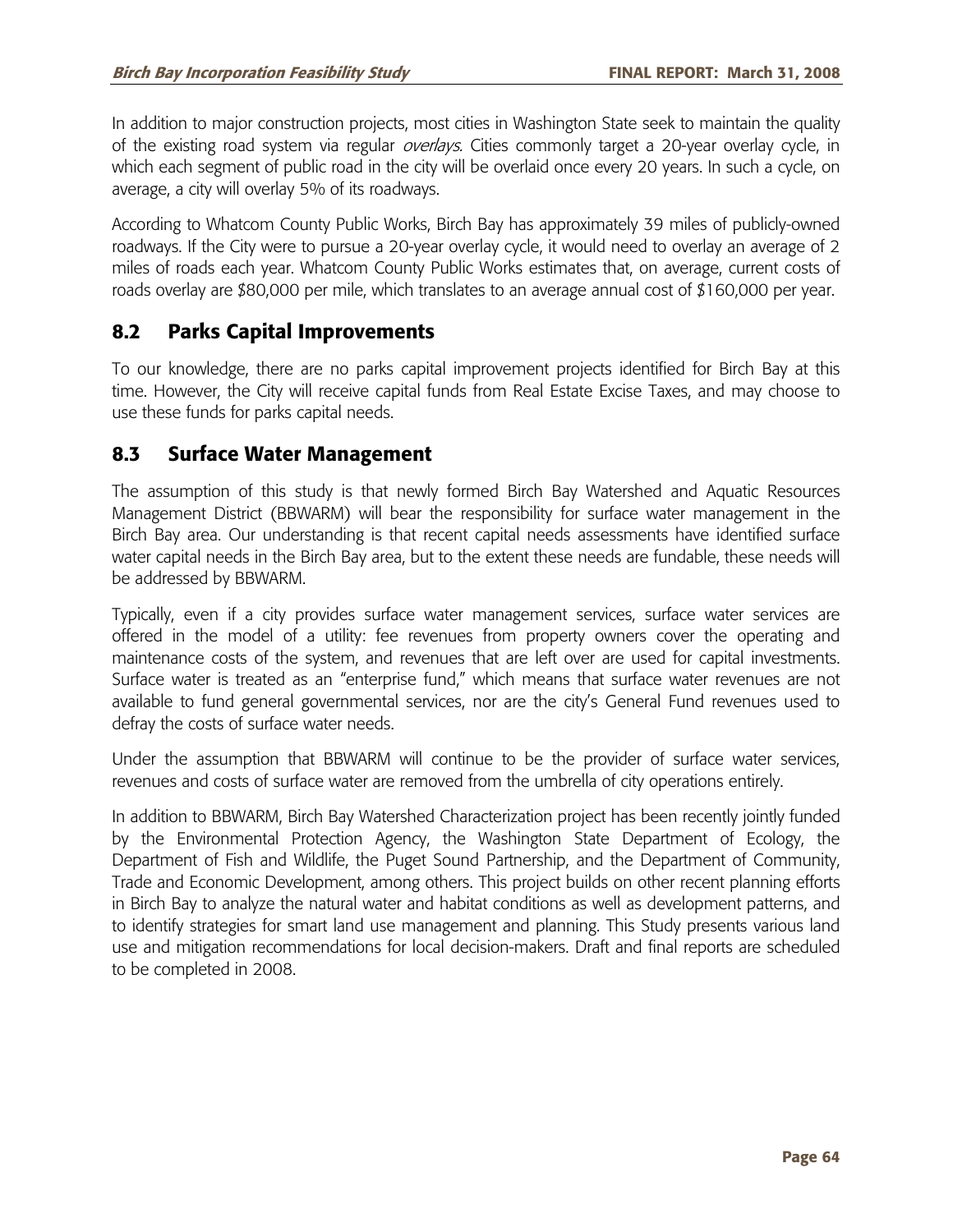## **8.4 Potential Capital Revenues**

### **Real Estate Excise Tax (REET)**

The Real Estate Excise Tax (REET) is levied on all sales of real estate, applied to the full sale price of the property in question. According to state law (RCW 82.45, 82.46), a city that is required to plan under the Growth Management Act can levy a Real Estate Excise Tax totaling 0.5% of the selling price of the property. The first 0.25% of the Real Estate Excise Tax must be used to fund capital facilities expenditures that have been identified in the city's comprehensive plan. The second 0.25% REET revenues must also be used to fund capital facilities, with the added stipulation that they cannot be used for the acquisition of land for parks.

Since the REET is based on the total value of real estate transactions in a given year, the amount of REET revenues a city receives can vary substantially from year to year based on the normal fluctuations in the real estate market. During years when the real estate market is active, revenues are high, and during softer real estate markets, revenues are low. REET estimates are based on (1) revenues from new housing construction, which in turn are based on development growth assumptions, and (2) an assumption that 10% of residential property and 5% of commercial property turn over in any given year.

Based on Berk & Associates' analysis of the rate of property transactions in the annexation area, we estimate that the potential City of Birch Bay could expect to receive nearly \$730,000 in REET revenues in 2009, growing to \$1 million by 2014. **Exhibit 23** details REET revenue estimates for the analysis horizon.

|                        | 2009    | 2010    | 2011    | 2012    | 2013    | 2014      |  |  |
|------------------------|---------|---------|---------|---------|---------|-----------|--|--|
| <b>Revenues</b>        |         |         |         |         |         |           |  |  |
| Real Estate Excise Tax | 728,000 | 781.000 | 838,000 | 900.000 | 965,000 | 1,035,000 |  |  |

**Exhibit 23 Estimated REET Revenues for Birch Bay** 

Source: Berk & Associates, 2007

#### **Bonds**

Another option that cities have for raising capital revenues is through the issuing of municipal bonds. In effect, the city takes out a loan for a lump-sum of capital revenues and agrees to repay that loan over an extended period (often a period of 20 years). If Birch Bay were to issue a bond with the expectation that it would use \$1 million of REET revenues to repay that bond, then at current bond rates, the City could expect to generate more than \$11 million. (At a bond rate of 6.0%, sale of a 20 year bond with an annual service payment of \$1 million would generate about \$11.5 million.)

It is important to note that bond revenues do not represent "new money" to a city. Rather, bonds allow cities to access funds today, to cover the costs of an immediate need, at the cost of handing over a set amount of future revenues.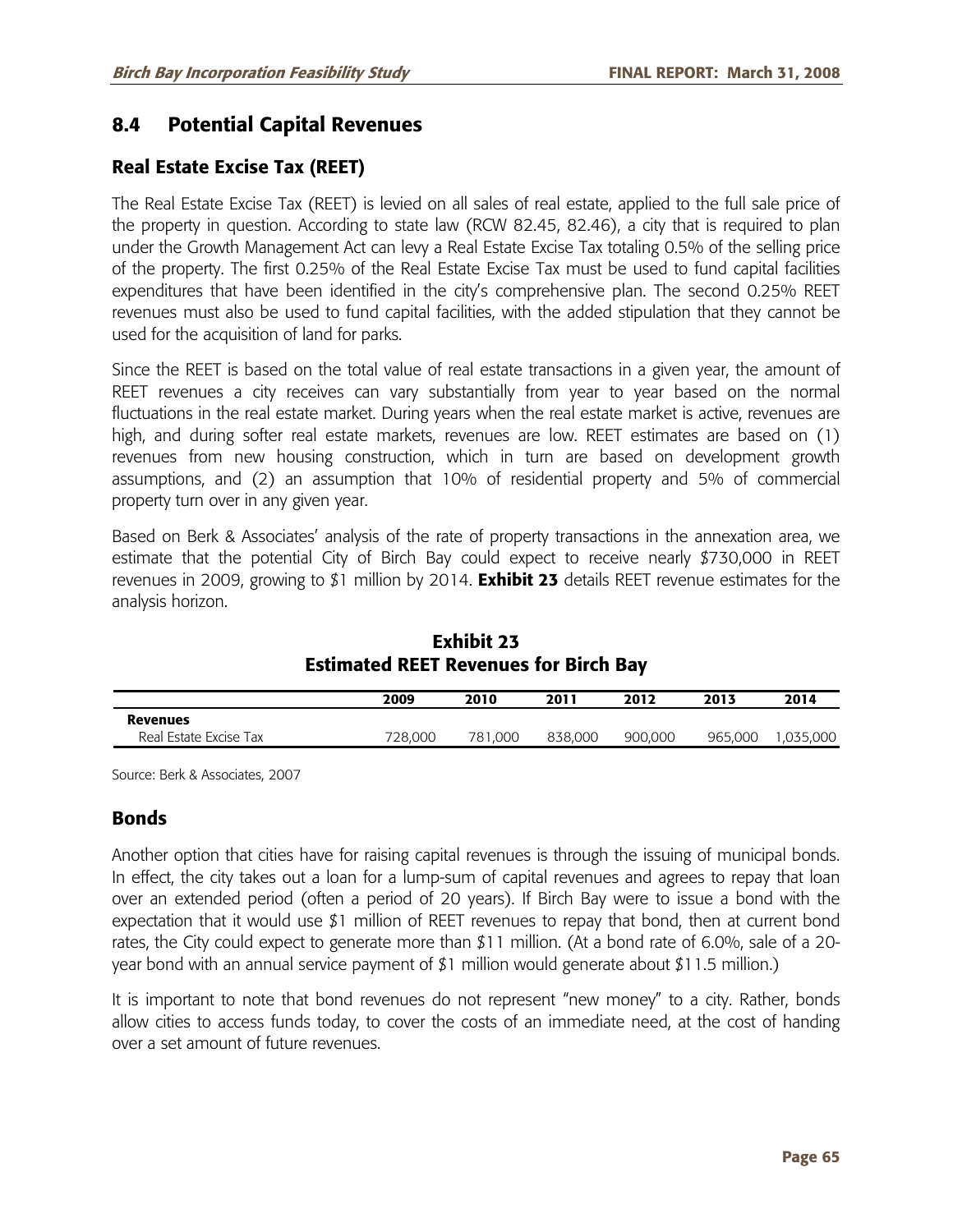#### **State and Federal Grants**

Most cities in Washington State seek to leverage their existing capital dollars by pursuing grants from Washington State and from the federal government. Success in competing for grant revenues is hitand-miss, which means that grant revenues tend to fluctuate from year to year. Typically, however, cities will hold at least some of their dedicated capital revenues in reserve until they can be used as matching funds to win grants for capital investment.

Many cities across the State assume that grant revenues will cover a significant portion of their total capital spending (often in the range of 25 to 50 percent).

#### **Transportation Impact Fees**

To mitigate the increased demand on transportation networks that accompanies development, cities can impose transportation impact fees under RCW 82.02.050. In order to do this, however, a new city must have a comprehensive plan which includes, among other things, assessments of the current transportation system, projected transportation facilities needs, and projections of the costs of addressing developmental impacts in specific areas.

When considering impact fees, the City of Birch Bay will be able to create its own impact fee system. However, given the time it takes to develop a city Comprehensive Plan, this path will take some time to implement.

This analysis does not include estimates of impact fees, but depending on how the City chooses to proceed, such fees may be available to defray costs of transportation investments.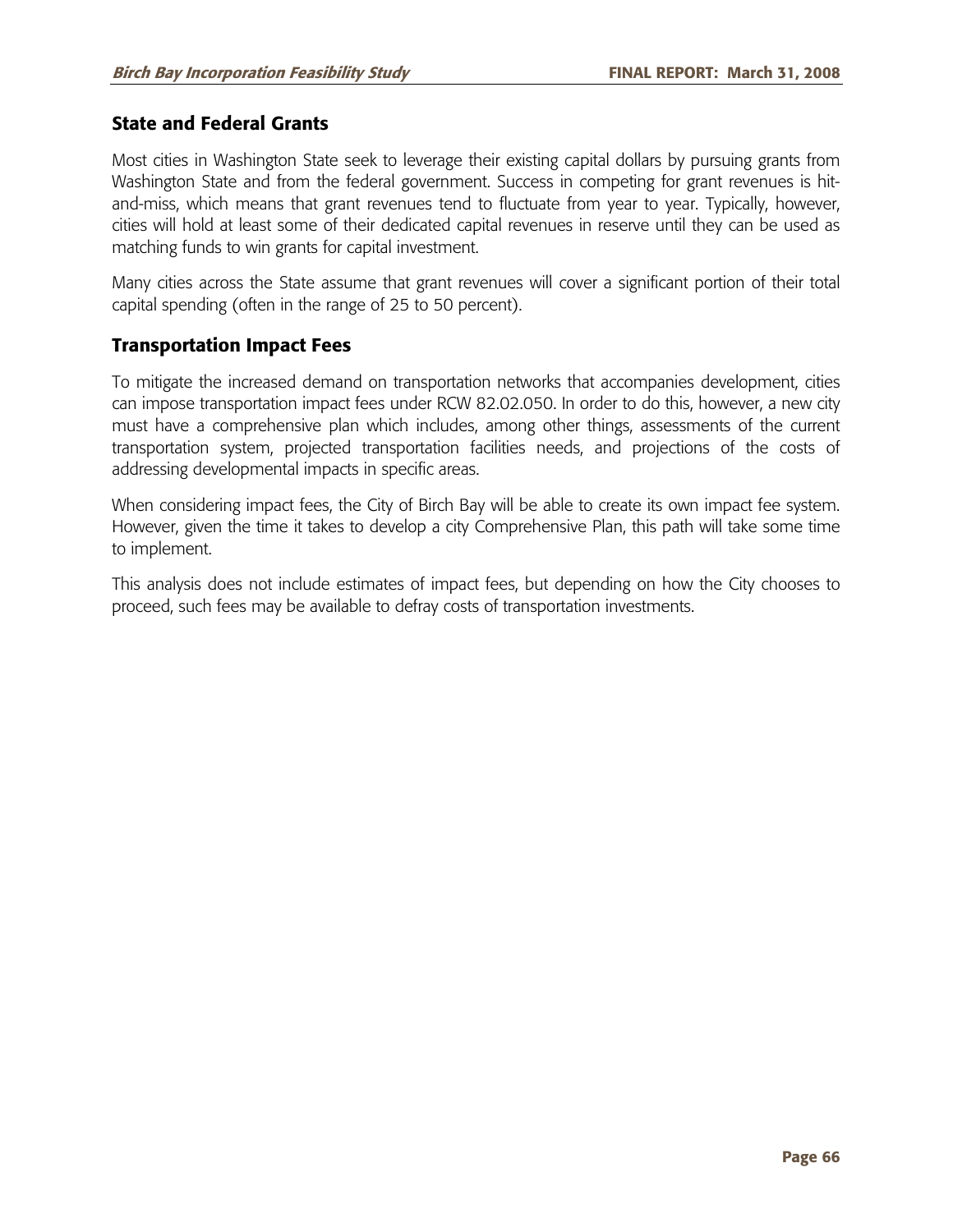# **9.0 PROJECTED START-UP FINANCING**

If Birch Bay residents vote in favor of incorporation, the next step in the process is to elect members of the City Council. As the official date of incorporation draws nearer, the City will need to hire an interim City Manager (this position is often filled by a retired City Manager who can assist the new City with the transition to incorporated status). The City will also need to contract with a legal firm for provision of legal service (including helping the City negotiate interlocal agreements for contracted services).

Before the City can take any of these actions, however, representatives of the forming City of Birch Bay will need to contact a local lending institution to set up a line of credit to tide the City over until substantial revenues are generated. Flows of the various sources of revenues outlined in earlier sections will depend on both the speed with which the City is able to implement its projected taxes and fees and the ease with which the City handles its transition period. Policymakers at the City should contact the Municipal Research and Services Center as early as possible, and they should also obtain copies of "The New City Guide" and "A Revenue Guide for Washington's Cities and Towns," available on MRSC's website.

Up to this point in the report, analyses of costs and revenues have focused on measuring the steadystate viability of the contemplated City of Birch Bay. Assuming a given tax structure and a given approach to providing City services, the model assessed the sufficiency of revenues on a year-by-year basis.

The analysis presented in this section sets aside the steady-state modeling and focuses on specific monthly inflows and outflows of City revenues. The goal of this analysis and discussion is to give readers a sense of how the startup of a City of Birch Bay might play out.

# **9.1 The Value of a Go-Slow Approach to City Startup**

In light of the experiences of other recently-incorporated cities, we suggest that a newly-forming City of Birch Bay would be well-served if it pursued a "go-slow" approach to hiring permanent, full-time staff.

Many newly incorporating cities have taken a go-slow approach in their first months (and years) of incorporation, and as a result, have quickly moved to a position of having cash reserves in the bank. Two cities with which we are familiar, Kenmore and Edgewood, made a conscious decision to draw out their hiring of full-time City Hall staff for as long as possible. As a result, both cities quickly repaid short-term debt they incurred during incorporation start-up, and in fact, both cities went on to create healthy financial reserves (totaling as much as \$3 to \$5 million) that have served the cities well in subsequent years.

While we believe a go-slow approach would be both appropriate and wise, the illustrative start-up cash flow we detail in the following section is more "conservative" (i.e. it assumes more costs up-front than a city that is taking a go-slow approach might actually take on). The accompanying discussion outlines some of these conservative assumptions.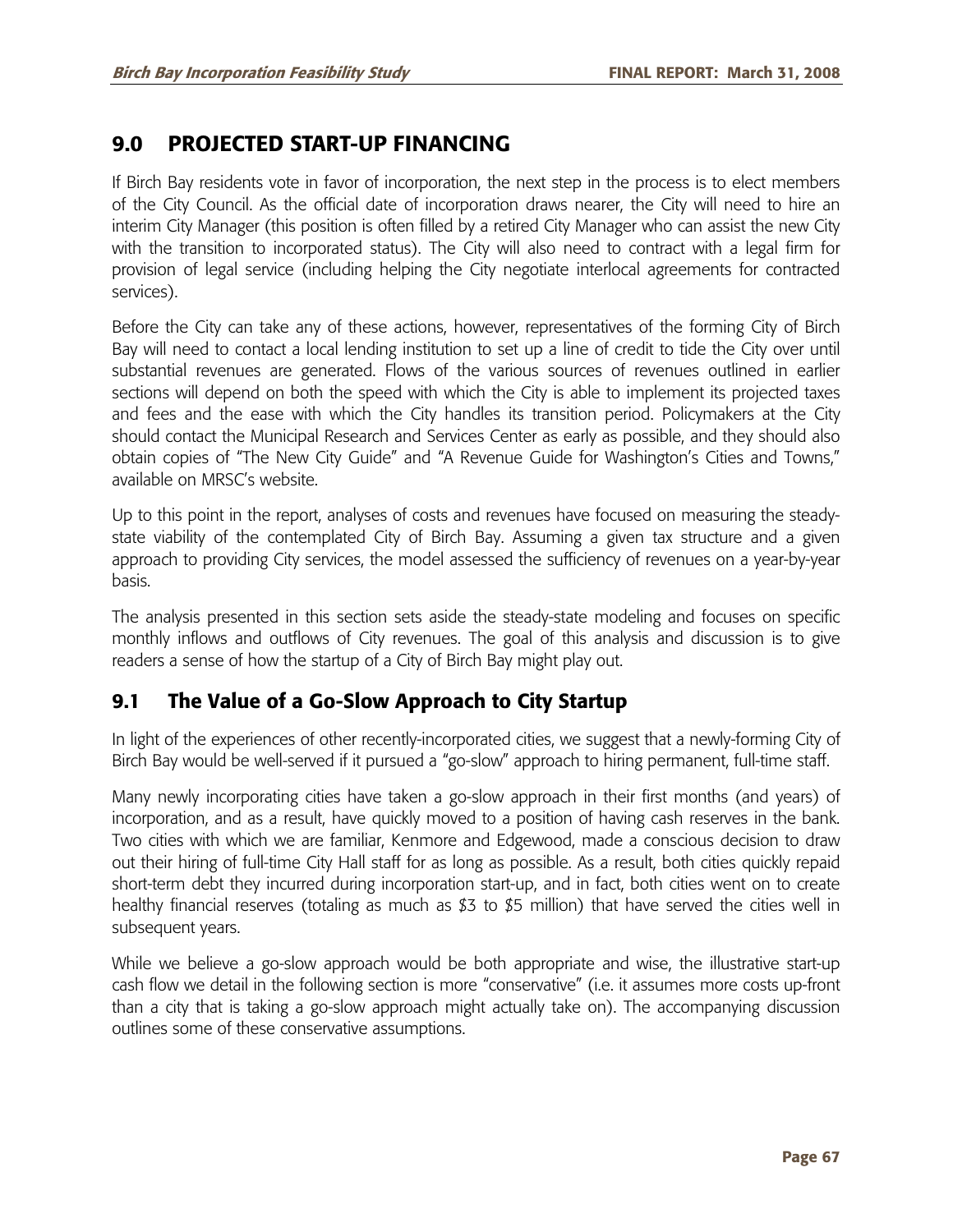-

## **9.2 Modeled Start-Up Cash Flows**

**Exhibit 24** offers an illustration of how cash flows for a new City of Birch Bay might play out under the hypothetical assumption that a City of Birch Bay was to have an official incorporation on September 1, 2009. (Since no incorporation process has been initiated, we have no basis for saying this is a reasonable or unreasonable date. It is simply a date we chose for illustrative purposes.)

As is typical of new cities, the City would expect to incur debt in the months leading up to incorporation (the City has transition costs to cover but does not yet have taxing authority to generate revenues). The analysis assumes that, immediately upon incorporation, the City Council will levy taxes and fees that will replace taxes and fees currently levied by the County and are consistent with the revenue structure modeled elsewhere in this study.

Under the modeled cash flow, the City would face significant start-up costs for leasing and improving a space for City Hall, for furniture and office equipment, and for an up-front purchase of cars and equipment, including more than \$350,000 in expenses for law enforcement (as part of a contract structure that has been proposed by the Whatcom County Sheriff). These up-front costs include expenditures for cars, equipment, training, and other supplies (see **Exhibit 25**).

On an operating basis, the model assumes that the City will hire a transitional City Manager and begin working with a law firm in the months leading up to incorporation, and upon incorporation will add certain City Hall staff, including a City Clerk, three staff for Planning & Community Development (in part, to handle the inflow of permit requests), a Finance Director, a Computer Technician, and a Building Official. Two months after incorporation, when the City would be required to take on responsibility for providing police, public works, and parks services, additional costs for those functions are folded in.

On the revenue side, the first large amount of money will come in November, when the City will receive revenues from second-half payments of property taxes. Upon incorporation, any revenues that Whatcom County collects from its Unincorporated Road Levy will flow to the City – with almost all of the second-half taxes coming to the City in the month of November.<sup>16</sup>

As modeled, in the first couple of months after incorporation the City's accumulated cash position reaches a low-water mark of negative \$760,000. Upon receipt of Road Levy revenues in November, the City's position improves markedly. This is typically the point at which a newly-incorporated city's cash flow will move into positive ground. However, under this conservative cash flow scenario, the City will not move well into the black until November of 2010.

 $16$  By statute, newly-incorporated cities can use road tax funds to cover the costs of general government, as long as the City pays the money back to the City's Street Fund within three years. Given the modeled expenditures for roads operation and maintenance (most of which will be funded by the City General Fund) this repayment of revenues to the Street Fund will happen as a matter of course.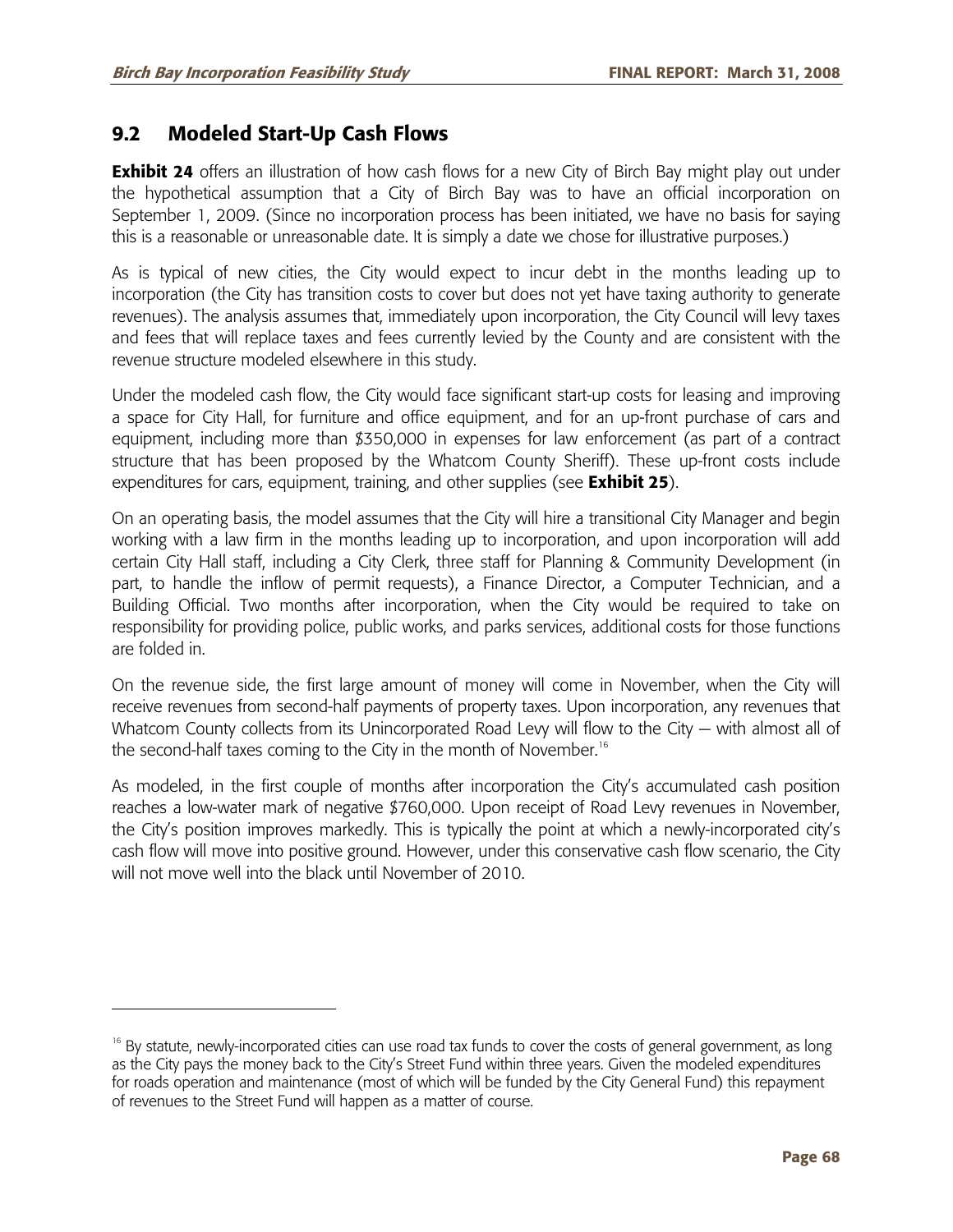## **Exhibit 24 Modeled Start-Up Cash Flows**

(Assuming September 2009 Incorporation Date)

|                                          |                  | 2009           |                |                |                |                |                |                | 2010           |                |                |                |                          |                |                |                |                  |
|------------------------------------------|------------------|----------------|----------------|----------------|----------------|----------------|----------------|----------------|----------------|----------------|----------------|----------------|--------------------------|----------------|----------------|----------------|------------------|
|                                          | Pre-Incorp Sept. |                | Oct.           | Nov.           | Dec.           | Jan.           | Feb.           | Mar            | Apr            | May            | Jun            | Jul            | Aug                      | Sep            | Oct            | <b>Nov</b>     | <b>Dec</b>       |
| Inflows (in thousands)                   |                  |                |                |                |                |                |                |                |                |                |                |                |                          |                |                |                |                  |
| Road Tax (City Portion)                  |                  |                |                | 793            |                |                |                |                |                |                |                |                |                          |                |                |                |                  |
| City Property Tax                        |                  |                |                |                |                |                |                | 13             | 40             | 442            | 439            | 9              | 6                        |                |                | 831            |                  |
| <b>State Shared Revenues</b>             |                  |                |                |                |                |                |                |                |                |                |                |                |                          |                |                |                |                  |
| Unrestricted Gas Tax                     |                  |                | 41             |                |                | 43             |                |                | 43             |                |                | 43             |                          |                | 43             |                |                  |
| Liquor Excise Taxes                      |                  |                | 8              |                |                | 8              |                |                | 8              |                |                | 8              |                          |                | 8              |                |                  |
| Liguor Profits                           |                  |                |                |                | 12             |                |                | 12             |                |                | 12             |                |                          | 12             |                |                | 12               |
| Retail Sales Tax                         |                  |                |                | 39             | 42             | 42             | 42             | 42             | 42             | 42             | 42             | 42             | 42                       | 42             | 42             | 42             | 42               |
| Retail Sales Tax - Criminal Justice      |                  |                |                | 26             | 9              | 9              | 9              | 9              | 9              | 9              | 9              | 9              | 9                        | 9              | 9              | 9              | 9                |
| Retail Sales Tax - Public Safety         |                  |                |                | 19             | 6              | 6              | 6              | 6              | 6              | 6              | 6              | 6              | 6                        | 6              | 6              | 6              | 6                |
| Cable TV Franchise Fee                   |                  |                | 7              | $\overline{7}$ | $\overline{7}$ | 8              | 8              | 8              | 8              | 8              | 8              | 8              | 8                        | 8              | 8              | 8              | 8                |
| Lodging Excise Tax                       |                  | 11             | 11             | 11             | 11             | 12             | 12             | 12             | 12             | 12             | 12             | 12             | 12                       | 12             | 12             | 12             | 12               |
| Building Permits, Planning and Eng. Fees |                  | 25             | 25             | 25             | 25             | 27             | 27             | 27             | 27             | 27             | 27             | 27             | 27                       | 27             | 27             | 27             | 27               |
| Gambling Tax                             |                  |                | $\overline{1}$ | $\mathbf{1}$   | $\overline{1}$ |                | $\mathbf{1}$   | $\overline{1}$ |                | $\overline{1}$ | $\overline{1}$ | $\overline{1}$ | $\overline{\phantom{a}}$ | $\mathbf{1}$   | $\overline{1}$ | -1             | $\overline{1}$   |
| <b>TOTAL</b>                             |                  | 37             | 93             | 921            | 112            | 156            | 104            | 130            | 196            | 547            | 555            | 165            | 110                      | 117            | 156            | 936            | $\overline{117}$ |
|                                          |                  |                |                |                |                |                |                |                |                |                |                |                |                          |                |                |                |                  |
| <b>Outflows (in thousands)</b>           |                  |                |                |                |                |                |                |                |                |                |                |                |                          |                |                |                |                  |
| Public Safety (Criminal Justice)         |                  | 353            |                | 78             | 78             | 81             | 81             | 81             | 81             | 81             | 81             | 81             | 81                       | 81             | 81             | 81             | 81               |
| General Government                       |                  |                |                |                |                |                |                |                |                |                |                |                |                          |                |                |                |                  |
| Salaries and Benefits (Permanent         |                  |                |                |                |                |                |                |                |                |                |                |                |                          |                |                |                |                  |
| and Interim Staff)                       |                  |                |                |                |                |                |                |                |                |                |                |                |                          |                |                |                |                  |
| City Council                             |                  | 3              | 3              | 3              | 3              | 3              | 3              | 3              | 3              | 3              | 3              | 3              | 3                        | 3              | 3              | 3              | 3                |
| City Manger's Office                     | 22               | 18             | 18             | 18             | 18             | 19             | 19             | 19             | 19             | 19             | 19             | 19             | 19                       | 19             | 19             | 19             | 19               |
| Finance Department                       |                  | 16             | 16             | 16             | 16             | 17             | 17             | 17             | 17             | 17             | 17             | 17             | 17                       | 17             | 17             | 17             | 17               |
| City Hall Lease& Improvements            | 120              |                |                |                |                | 8              | 8              | 8              | 8              | 8              | 8              | 8              | 8                        | 8              | 8              | 8              | 8                |
| Furniture & Office Equipment             | 120              |                |                |                |                |                |                |                |                |                |                |                |                          |                |                |                |                  |
| Vehicle & Equipment Purchases            |                  | 60             |                | 30             |                | $\overline{2}$ | 2              | $\overline{2}$ | 2              | 2              | 2              | 2              | $\overline{2}$           | 2              | 2              | 2              | $\overline{2}$   |
| Public Works                             |                  |                |                | 44             | 44             | 46             | 46             | 46             | 46             | 46             | 46             | 46             | 46                       | 46             | 46             | 46             | 46               |
| Legal Services                           | 44               | 9              | 9              | 9              | 9              | 9              | 9              | 9              | 9              | 9              | 9              | 9              | 9                        | 9              | 9              | 9              | 9                |
| Parks and Recreation                     |                  |                |                | 5              | 5              | $\overline{2}$ | $\overline{2}$ | $\overline{2}$ | $\overline{2}$ | $\overline{7}$ | $\overline{7}$ | $\overline{7}$ | $\overline{7}$           | $\overline{7}$ | $\overline{7}$ | $\overline{7}$ | $\overline{7}$   |
| Planning & Community Development         |                  | 22             | 22             | 22             | 22             | 23             | 23             | 23             | 23             | 23             | 23             | 23             | 23                       | 23             | 23             | 23             | 23               |
| Building                                 |                  | 8              | 8              | 8              | 8              | 8              | 8              | 8              | 8              | 8              | 8              | 8              | 8                        | 8              | 8              | 8              | 8                |
| Non-Departmental                         |                  |                |                | 12             | 12             | 12             | 12             | 12             | 12             | 12             | 12             | 12             | 12                       | 12             | 12             | 12             | 12               |
| Interest on Accumulated Debt             |                  | $\overline{2}$ | 5              | 5              | $\Omega$       |                | $\mathcal{P}$  | $\mathfrak{D}$ | 3              | 3              | $\overline{1}$ | $\Omega$       | $\Omega$                 | $\overline{1}$ | $\mathbf{1}$   | $\mathcal{L}$  | $\overline{0}$   |
| <b>TOTAL</b>                             | 306              | 491            | 81             | 249            | 215            | 232            | 233            | 233            | 234            | 239            | 237            | 236            | 236                      | 237            | 237            | 238            | 236              |
|                                          |                  |                |                |                |                |                |                |                |                |                |                |                |                          |                |                |                |                  |
| <b>Monthly Inflows Less Outflows</b>     | -306             | $-454$         | 12             | 672            | $-102$         | -76            | -128           | -104           | -38            | 308            | 318            | -71            | -126                     | -120           | -81            | 698            | $-119$           |
| <b>Accumulated Cash Position</b>         | $-306$           | -760           | -748           | -76            | -178           | -255           | $-383$         | -486           | $-525$         | $-217$         | 101            | 29             | -97                      | $-217$         | $-298$         | 400            | 280              |

Source: Berk & Associates, 2007.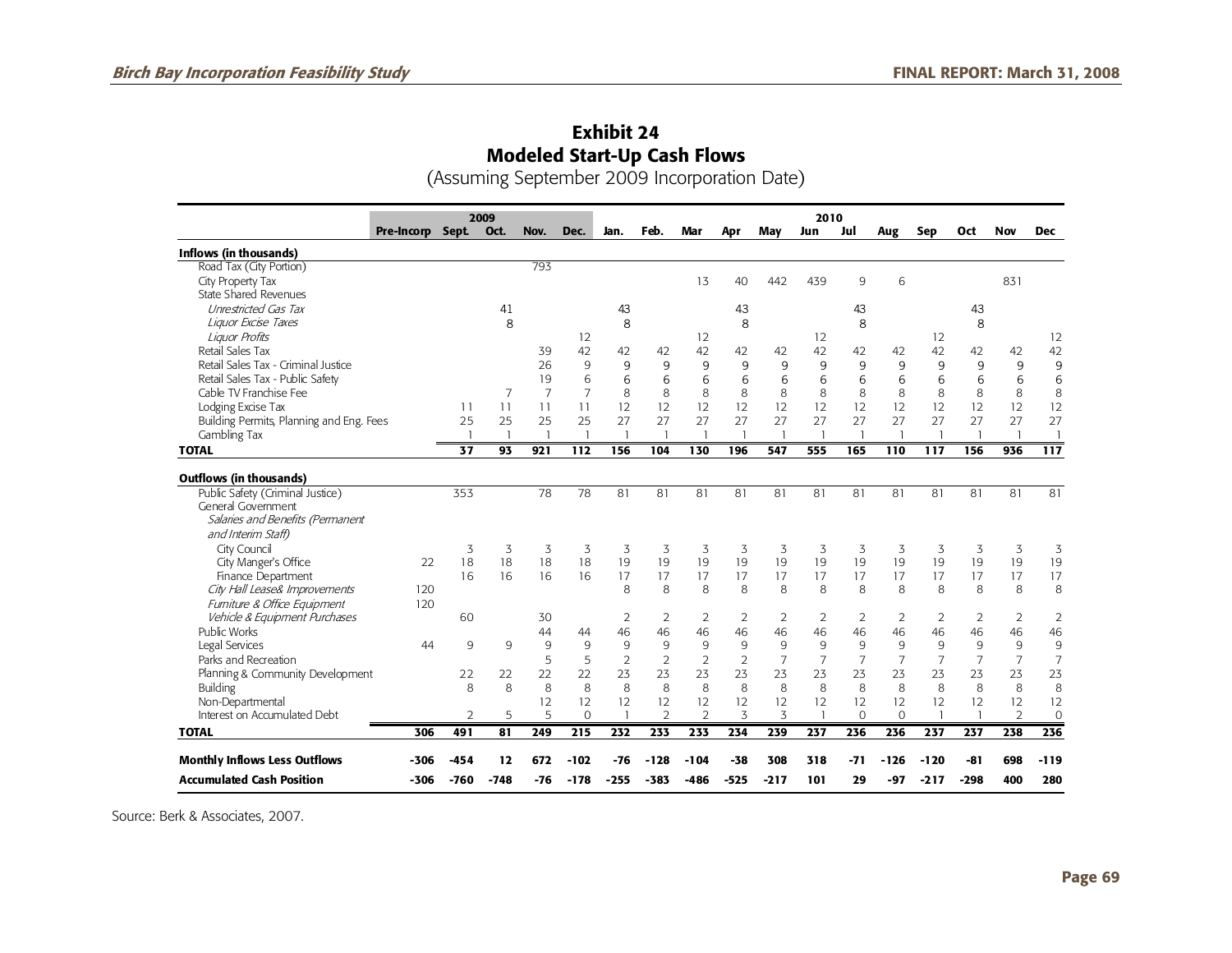As noted above, the cash flow analysis presented here is heavily influenced by four major start-up expenditures: \$90,000 for purchase of three vehicles;<sup>17</sup> \$353,000 for start-up expenditures for police services (consistent with a framework proposed by the County Sheriff – **Exhibit 25**); \$120,000 each for initial lease and improvements for a City Hall and \$120,000 for furniture and equipment (including IT equipment) for City Hall.

| Capital/vehicles (8 cars and 1 motorcycle) | 252,000   |
|--------------------------------------------|-----------|
| Small Tools & Equipment                    | 39,800    |
| Capital/computers                          | 31,100    |
| Supplies                                   | 10,100    |
| Professional Services                      | 7,000     |
| Uniform                                    | 6,400     |
| Install Computers                          | 6,200     |
| Communications                             |           |
| Training                                   |           |
| Vehicle Rental                             |           |
| TOTAL                                      | \$352,600 |

#### **Exhibit 25 Potential Start-Up Costs for Birch Bay Police**

Source: Whatcom County Sheriff's Office, 2007; Berk & Associates, 2007

If a City of Birch Bay was to embrace the go-slow approach to early expenditures, the opportunities may exist to reduce and/or postpone some of these expenditures to future date when the City has had an opportunity to build up cash reserves. For example, the City might want to explore an agreement with the Sheriff's office to configure a contract where start-up expenditures are not charged to the City up-front, but could be paid by the City over a period of time. It may also be possible to secure City Hall facilities without spending \$240,000 up front for leases, improvements, equipment, and furniture.

At some point after incorporation, a City of Birch Bay would want to secure space for a City police station. In early months, given all of the things the new City staff would need to take care of, it seems likely that the Sheriff's provision of police services could continue to use the Sheriff's Office's existing station and reporting structure. (This, like all conditions of a contract with the Sheriff's Office, would be a subject to negotiation.) Another option would be for the City to carve out space in its new (perhaps interim) City Hall.

When the time comes for the City to make a significant investment in City Hall/Police facilities, the City would have the option of tapping Real Estate Excise Taxes (capital revenues from all sales of real estate in the city that are not included in the "core" operating revenues listed above) to fund those capital investments.

 $17$  Two vehicles would be purchased immediately upon start-up, to provide mobility for the City's Building Official, the City Engineer, and other staff, and one in November to facilitate the job of parks maintenance when the City takes over responsibility for Parks in November.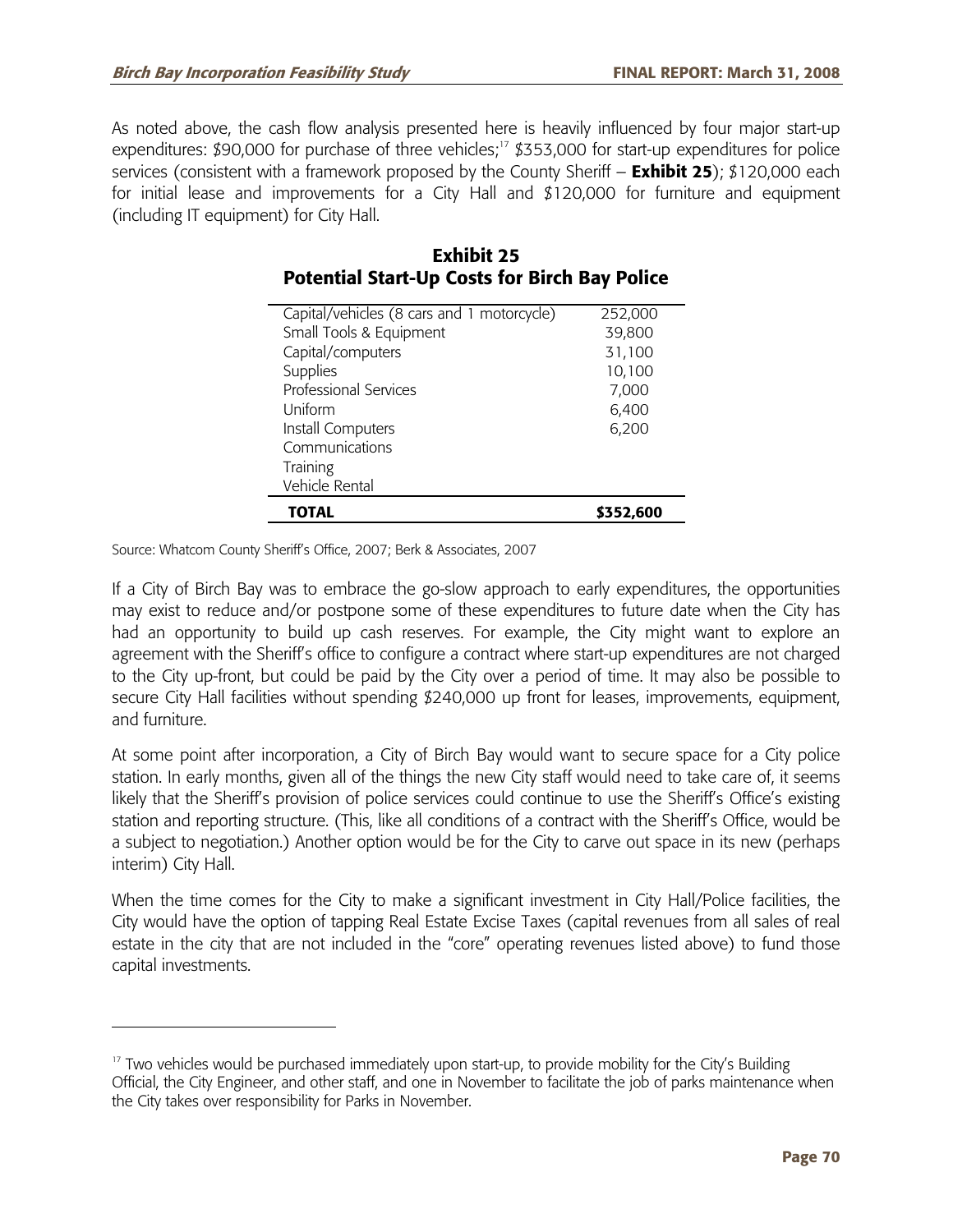Many newly-incorporated cities occupy what could be described as *unconventional* spaces. There are cities in Washington, today, that operate out of converted warehouses, converted storefronts in strip malls, and other types of spaces that one would not typically think of when one thinks of "public" buildings.

If policy makers at a City of Birch Bay were aggressive in pursuing a go-slow approach to City expenditures, in our judgment, it is entirely possible for the City to move into a positive cash position within a matter of few months after incorporation.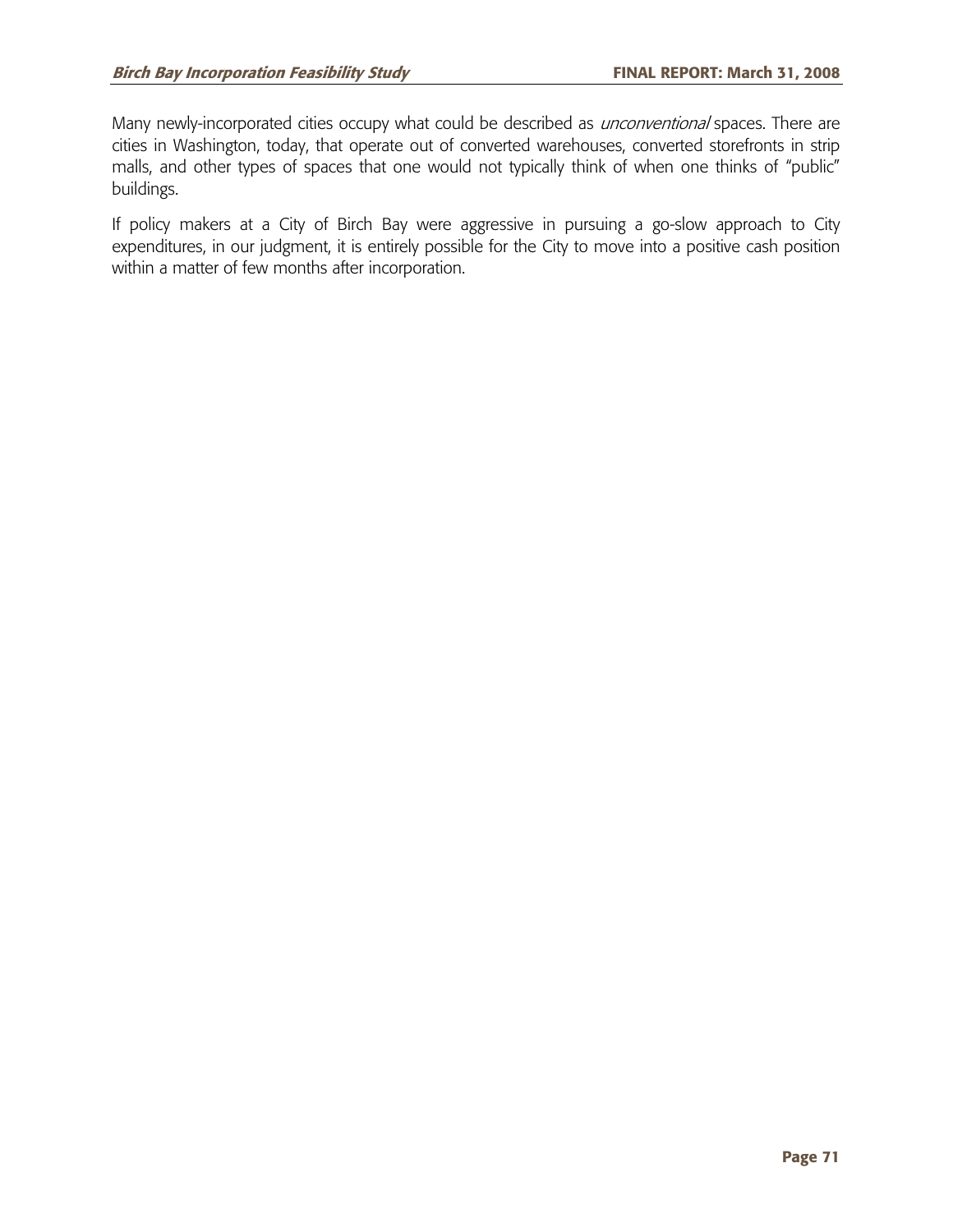# **10.0 COMPARATIVE DEMOGRAPHIC AND MARKET ASSESSMENT**

To inform the Incorporation Feasibility Study, and to inform readers of the study as they debate Birch Bay's future, the Birch Bay Comparative Demographic and Market assessment was designed to (1) examine the demographic profile of the Birch Bay area and (2) provide a high-level assessment of the market conditions that will drive future growth in the area over the coming years.

As previously mentioned, Birch Bay is heavily influenced by its seasonal population, with more than half of the area's housing units categorized as seasonal housing by the US Census. Among existing Pacific Northwest cities, Birch Bay's share of seasonal housing is most comparable to a collection of cities on the Oregon coast, including Rockaway Beach, Cannon Beach, and Gearhart.

Development pressures in Birch Bay are heavily skewed towards residential development. Housing stock in the area has increased by an annual rate of almost 5% per year for the past seven years. Trends like aging baby-boomers and increases in the relative affordability of Birch Bay housing to Canadian citizens are likely to maintain pressure for new housing in the Birch Bay area for some time.

In terms of its resident population (which excludes seasonal visitors), Birch Bay's population is more heavily weighted in the 35 to 65 age brackets than most other cities in Whatcom County, and is more similar to other coastal cities in Washington State like Port Townsend and Ocean Shores.

Like many cities with a population of less than 7,500, Birch Bay has only limited commercial offerings. However, commercial enterprises in the area  $d\sigma$  benefit from seasonal visitors. As resident and seasonal population continues to grow in coming years, one can expect to see at least some increased opportunities for retail and services.

Appendix B contains the full Birch Bay Demographic and Market Assessment and presents a collection of statistics that characterize the Birch Bay area. Many of these statistics apply to the Birch Bay Census Designated Place (CDP), which includes and extends somewhat beyond the contemplated Birch Bay incorporation area.

Most statistics are presented in relation to a selection of other communities to establish context for the measures. The communities chosen for comparison fall into three categories:

**Neighbors** 

• Peers

- o Blaine
- o Ferndale
- o Bellingham
- o Lynden
- o Sumas
- - Ocean Shores
	- o Port Townsend
- Others
	- o Central Puget Sound

o Whatcom County as a whole